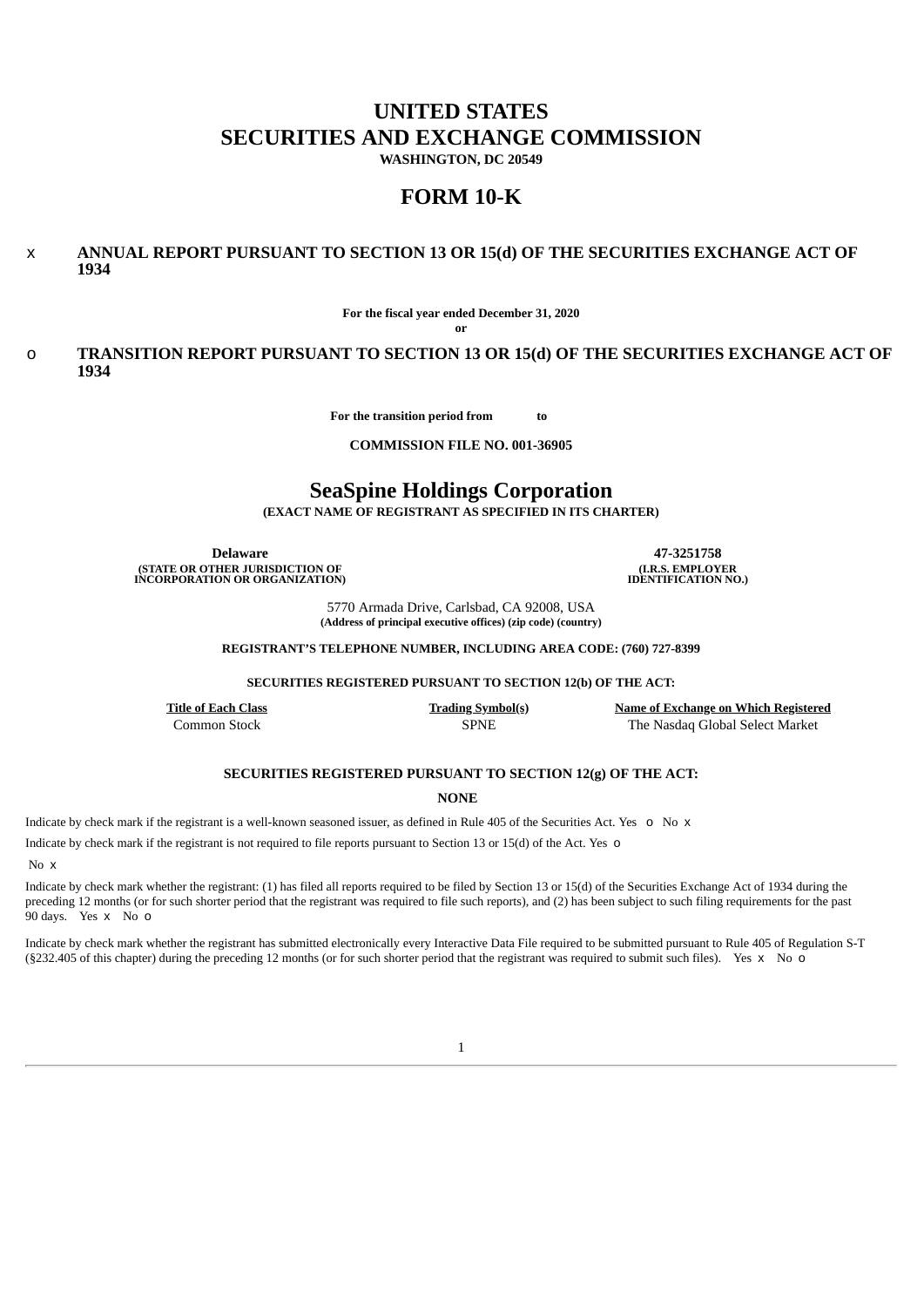Indicate by check mark whether the registrant is a large accelerated filer, an accelerated filer, a non-accelerated filer, smaller reporting company, or an emerging growth company. See the definitions of "large accelerated filer", "accelerated filer", "smaller reporting company", and "emerging growth company" in Rule 12b-2 of the Exchange Act.

| Large accelerated filer | Accelerated filer         |  |
|-------------------------|---------------------------|--|
| Non-accelerated filer   | Smaller reporting company |  |
|                         | Emerging growth company   |  |

If an emerging growth company, indicate by check mark if the registrant has elected not to use the extended transition period for complying with any new or revised financial accounting standards provided pursuant to Section 13(a) of the Exchange Act. o

Indicate by check mark whether the registrant has filed a report on and attestation to its management's assessment of the effectiveness of its internal control over financial reporting under Section 404(b) of the Sarbanes-Oxley Act (15 U.S.C. 7262(b)) by the registered public accounting firm that prepared or issued its audit report. x

Indicate by check mark whether the registrant is a shell company (as defined in Rule 12b-2 of the Exchange Act). Yes o No x

As of the last business day of the registrant's most recently completed second fiscal quarter (June 30, 2020), the aggregate market value of the registrant's common stock held by non-affiliates was approximately \$225,436,595 based upon the closing sales price of the registrant's common stock on The Nasdaq Global Select Market on such date. The number of shares of the registrant's common stock, \$0.01 par value, outstanding as of February 26, 2021 was 27,932,790.

## **DOCUMENTS INCORPORATED BY REFERENCE:**

<span id="page-1-0"></span>Certain portions of the registrant's definitive proxy statement relating to its 2021 Annual Meeting of Stockholders (scheduled for June 2, 2021) are incorporated by reference in **Part III** of this report.

2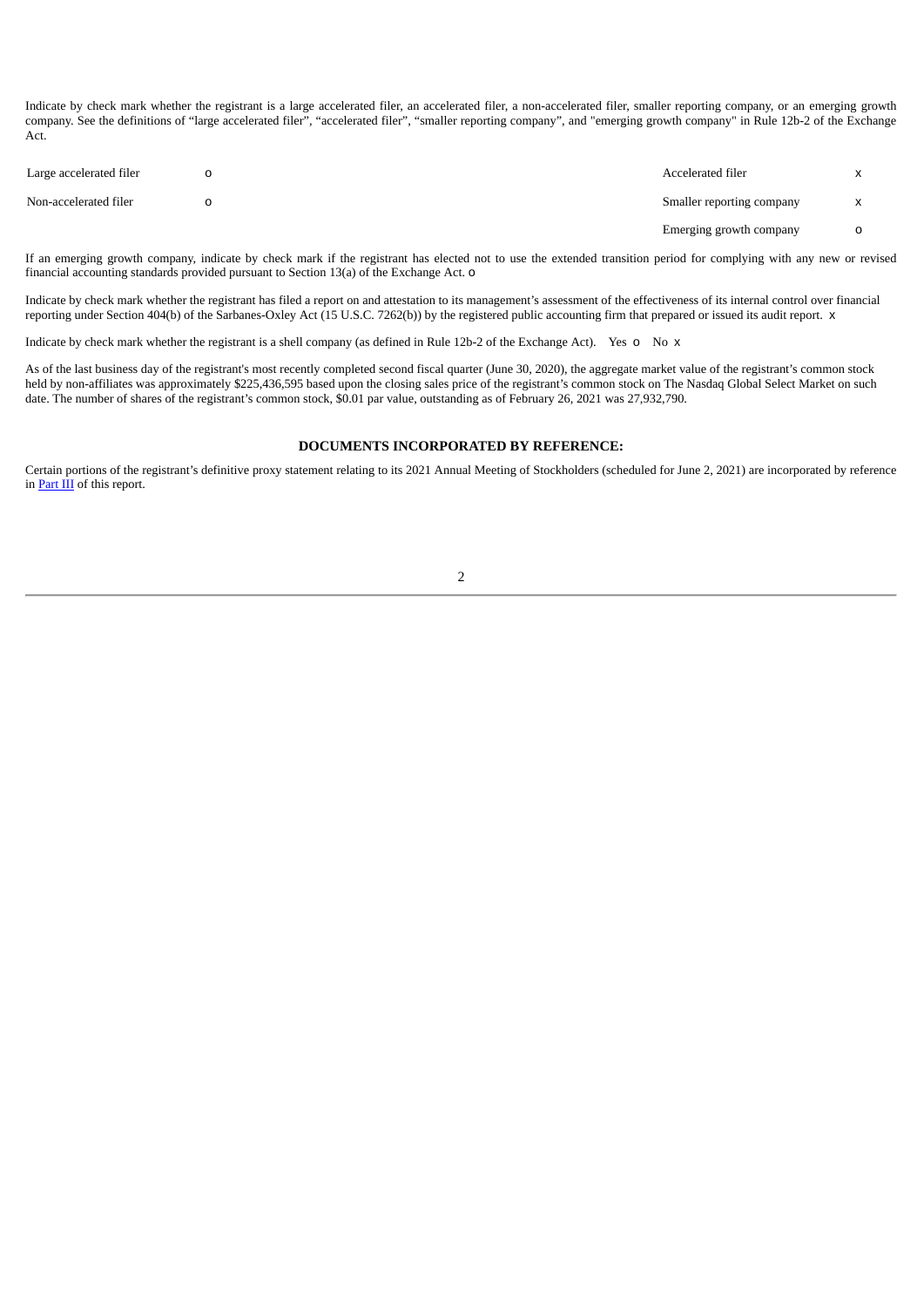### **SEASPINE HOLDINGS CORPORATION INDEX**

<span id="page-2-0"></span>

|                                                                                                                      | Page<br><b>Number</b>                           |
|----------------------------------------------------------------------------------------------------------------------|-------------------------------------------------|
| <b>PART I</b>                                                                                                        |                                                 |
| Item 1. Business                                                                                                     |                                                 |
| Item 1A. Risk Factors                                                                                                | $\overline{4}$                                  |
| <b>Item 1B. Unresolved Staff Comments</b>                                                                            |                                                 |
| Item 2. Properties                                                                                                   |                                                 |
| Item 3. Legal Proceedings                                                                                            |                                                 |
| <b>Item 4. Mine Safety Disclosures</b>                                                                               | $\frac{16}{49}$ $\frac{49}{50}$ $\frac{51}{51}$ |
| <b>PART II</b>                                                                                                       |                                                 |
| Item 5. Market for Registrant's Common Equity, Related Stockholder Matters and Issuer Purchases of Equity Securities |                                                 |
| Item 6. Selected Financial Data                                                                                      |                                                 |
| Item 7. Management's Discussion and Analysis of Financial Condition and Results of Operations                        | $\frac{51}{52} \frac{52}{66}$ $\frac{66}{66}$   |
| Item 7A. Quantitative and Qualitative Disclosures About Market Risk                                                  |                                                 |
| <b>Item 8. Financial Statements and Supplementary Data</b>                                                           |                                                 |
| Item 9. Changes in and Disagreements with Accountants on Accounting and Financial Disclosures                        |                                                 |
| <b>Item 9A. Controls and Procedures</b>                                                                              |                                                 |
| Item 9B. Other Information                                                                                           | 69                                              |
| <b>PART III</b>                                                                                                      |                                                 |
| Item 10. Directors, Executive Officers and Corporate Governance                                                      | $\overline{20}$                                 |
| Item 11. Executive Compensation                                                                                      |                                                 |
| Item 12. Security Ownership of Certain Beneficial Owners and Management and Related Stockholder Matters              | $\frac{70}{70}$<br>$\frac{70}{70}$              |
| Item 13. Certain Relationships, Related Transactions, and Director Independence                                      |                                                 |
| <b>Item 14. Principal Accountant Fees and Services</b>                                                               |                                                 |
| <b>PART IV</b>                                                                                                       |                                                 |
|                                                                                                                      |                                                 |
| Item 15. Exhibits and Financial Statements Schedules                                                                 | $\overline{21}$                                 |
| Item 16. Form 10-K Summary                                                                                           | $\overline{28}$                                 |
| <b>SIGNATURES</b>                                                                                                    | <u>79</u>                                       |
|                                                                                                                      |                                                 |
|                                                                                                                      |                                                 |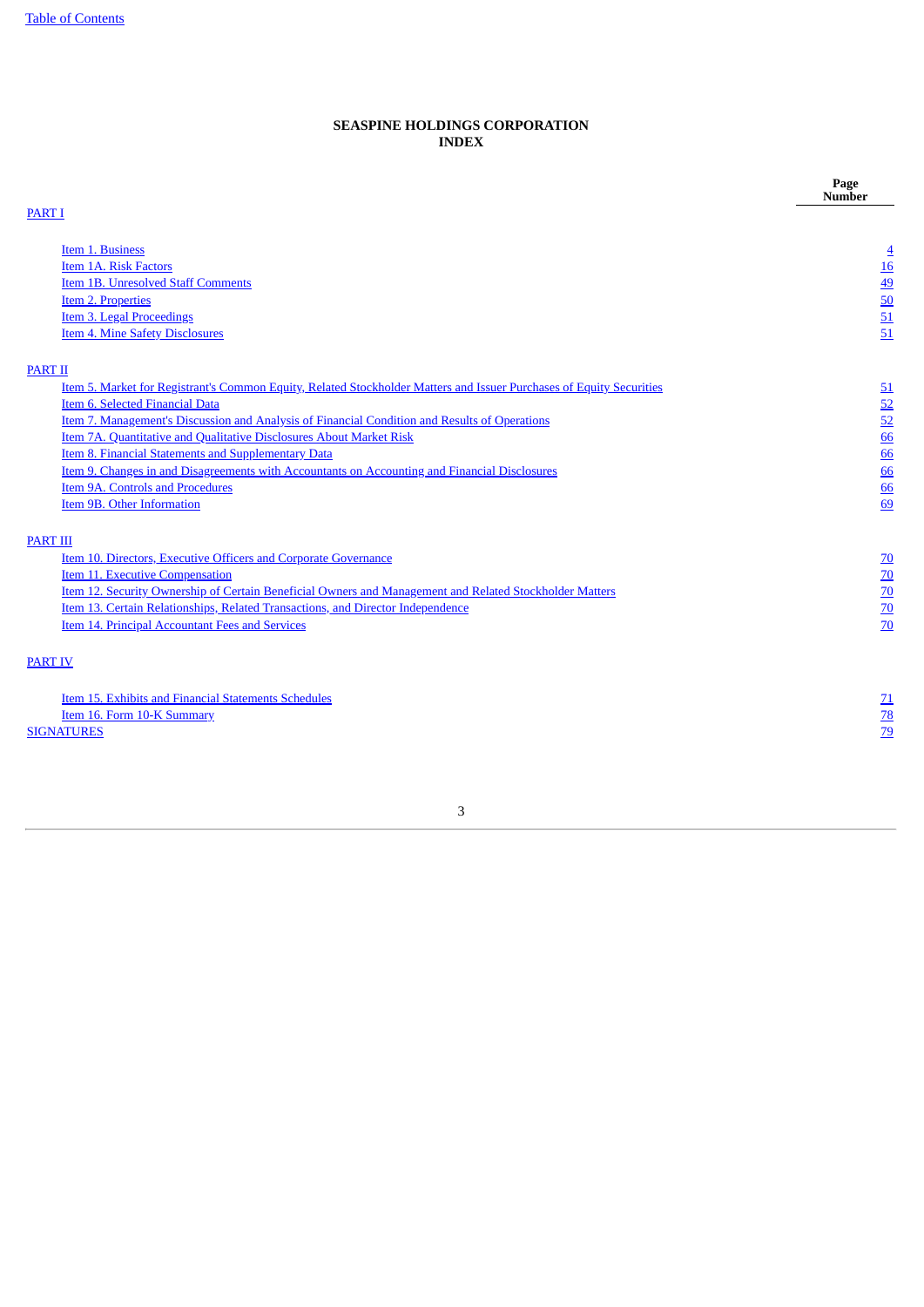#### **PART I**

<span id="page-3-0"></span>This Annual Report on Form 10-K (this "Form 10-K" or this "report") contains forward-looking statements, within the meaning of the Private Securities Litigation Reform Act of 1995, that involve risks and uncertainties. Many of the forward-looking statements are located in [Part](#page-51-0) II, Item 7 of this report under the heading "Management's Discussion and Analysis of Financial Condition and Results of Operations." Forward-looking statements provide current expectations of future events based on certain assumptions and include any statement that does not directly relate to any historical or current fact. Forward-looking statements can also be identified by words such as "future," "anticipates," "believes," "estimates," "expects," "intends," "plans," "predicts," "will," "would," "could," "can," "may," and similar terms. Forward-looking statements are not quarantees of future performance and our actual results may differ significantly from the results discussed in the forward-looking statements. Factors that might cause such differences include, but are not limited to, those discussed in [Part](#page-15-0) I. Item 1A of this report under the heading "Risk Factors," which are incorporated herein by reference. We assume no obligation to revise or update any forward-looking statements for any reason, except as required by law.

The terms "we," "us," "our," "SeaSpine" or the "Company" refer collectively to SeaSpine Holdings Corporation and its wholly-owned subsidiaries, unless otherwise stated. All information presented in this report is based on our fiscal year. Unless otherwise stated, references to particular years, quarters, months or periods refer to our fiscal years ending December 31 and the associated quarters, months and periods of those fiscal years.

#### **ITEM 1.** *BUSINESS*

#### **Overview**

We are a global medical technology company focused on the design, development and commercialization of surgical solutions for the treatment of patients suffering from spinal disorders. We have a comprehensive portfolio of orthobiologics and spinal implant solutions to meet the varying combinations of products that neurosurgeons and orthopedic spine surgeons need to perform fusion procedures in the lumbar, thoracic and cervical spine. Our orthobiologics products consist of a broad range of advanced and traditional bone graft substitutes designed to improve bone fusion rates following a wide range of orthopedic surgeries, including spine, hip, and extremities procedures. Our spinal implant portfolio consists of an extensive line of products to facilitate spinal fusion in degenerative, minimally invasive surgery (MIS), and complex spinal deformity procedures. Expertise in both orthobiologic sciences and spinal implant product development allows us to offer surgeon customers a differentiated portfolio and a complete solution to meet their patients' fusion requirements. We currently market our products in the United States and in approximately 30 countries worldwide.

SeaSpine was incorporated in Delaware on February 12, 2015 in connection with the spin-off of the orthobiologics and spinal implant business of Integra LifeSciences Holdings Corporation (Integra), a diversified medical technology company. The spin-off occurred on July 1, 2015. Our corporate offices are at 5770 Armada Drive, Carlsbad, California.

#### **Spine Anatomy**

The spine is a column of bone and cartilage that consists of 33 interlocking bones, called vertebrae, which stack upon each other at a slight angle to form the spine's S-shaped curve. Except for the bottom nine vertebrae, the vertebrae are separated by thin regions of cartilage known as intervertebral discs, which act as shock absorbers that facilitate motion and absorb stress during movement. The spine protects the spinal cord and acts as the core of the human skeleton, extending from the base of the skull to the pelvis. Soft tissues, including ligaments, tendons and muscles, are attached to the vertebrae and provide stability to the vertebral segment. The spinal cord carries nerves that exit through openings between the vertebrae and deliver sensation and control to the body. Below is a diagram of the lateral view of the spine: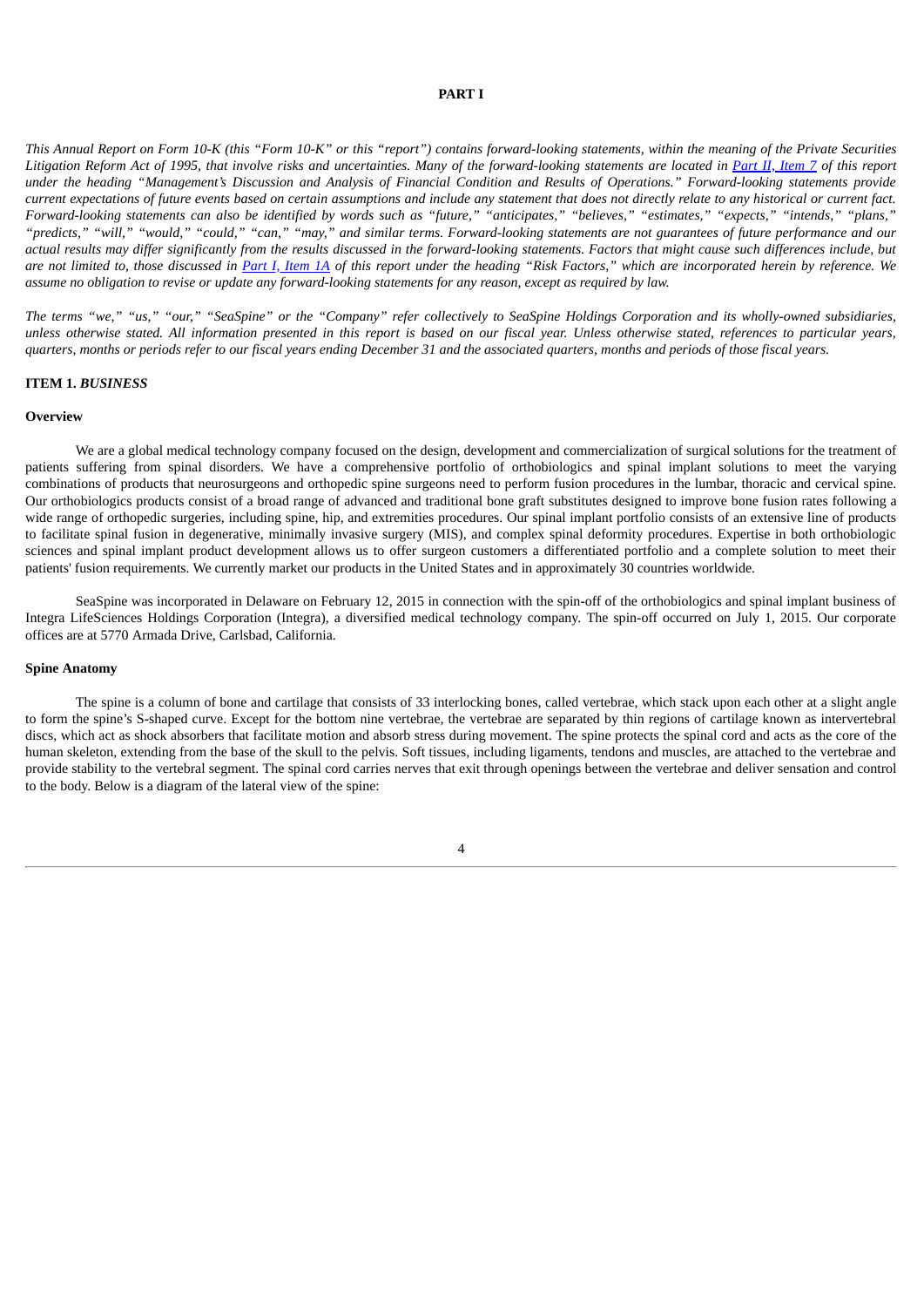

The spine consists of five regions, of which the cervical, thoracic and lumbar are the three primary regions. The cervical region consists of the seven vertebrae extending from the base of the skull to the shoulders. The thoracic, or central, region consists of the next twelve vertebrae in the middle of the back. Each vertebra in the thoracic region is connected to two ribs that protect the body's vital organs. Below the thoracic region, the lumbar region consists of five vertebrae in the lower back and is the primary load-bearing region of the spine. The thoracic and lumbar regions are commonly called thoracolumbar and many of the products and procedures to treat these regions are similar. The final two regions of the spine, the sacrum and coccyx, consist of nine naturally fused vertebrae connected to the hip bones to provide support for the spine.

In spinal fusion procedures, two or more vertebrae are fused to eliminate instability as a result of deformity, degeneration or trauma affecting the vertebrae and intervertebral discs. During the procedure, spinal implant products are used to decompress, align, and stabilize the spine and the surgeon will often remove the damaged intervertebral disc and replace it with a bone graft substitute to allow new bone to grow and to fuse the affected vertebrae together. In addition to the bone graft substitute, the surgeon may replace the removed disc with an interbody device. An interbody device, which may be made out of machined bone, titanium, 3D-printed titanium or polyetheretherketone (PEEK) is designed to maintain spine alignment and appropriate spacing while allowing bone to grow between the vertebrae to achieve bone fusion. Procedures that include the implantation of interbody devices are often referred to by the surgical approach used to place the interbody device in the disc space. A lateral lumbar interbody fusion uses an approach that accesses the spine from the side of the patient's body; a posterior lateral interbody fusion uses a direct posterior approach from the patient's back; a transforaminal lumbar interbody fusion uses an angled approach from either the left or right side of the back; and an anterior lumbar interbody fusion uses a direct anterior approach from the patient's front (stomach) area.

#### **Our Competitive Strengths**

We are dedicated to providing a comprehensive portfolio of innovative, procedurally focused products designed to work together to drive fusion. The latest advancements in bone biology and materials science guide the development of in-house manufactured advanced orthobiologics and proprietary spinal implant technology engineered to address the many nuances of spinal pathology. Our products can be tailored to meet individual patient needs, delivering both clinical and economic value to patients, surgeons, and hospital systems. Our executive management team has extensive experience in the spine and medical technology industries. We believe that our management team, combined with the following competitive strengths, will enable us to continue to grow our revenue and increase our presence in the markets we serve.

**Our Integrated Orthobiologics Business** drives alignment and priorities across research and development, marketing, quality and manufacturing operations designed to deliver clinical value through best of class, cost effective products, the vast majority of which are processed in-house. By controlling the design, manufacturing, and quality processes, we believe that we are better able to control the overall product quality and consistency while also providing cost of goods advantage and operational leverage with volume increases.

- Our focused R&D team and disciplined development process optimizes our new products by isolating the manufacturing elements to optimize product performance and ultimately deliver differentiated products.
- We are investing in various studies to differentiate our products with science and data. Most notably, we sponsored a study comparing two leading Cellular Bone Grafts with our Strand Plus demineralized bone fibers that was published in 2020 in the Journal of Bone and Joint Surgery (JBJS). The study concluded that the cells in cellular bone matrix (CBM) products did not improve fusion or bone formation. The study also demonstrated that SeaSpine's

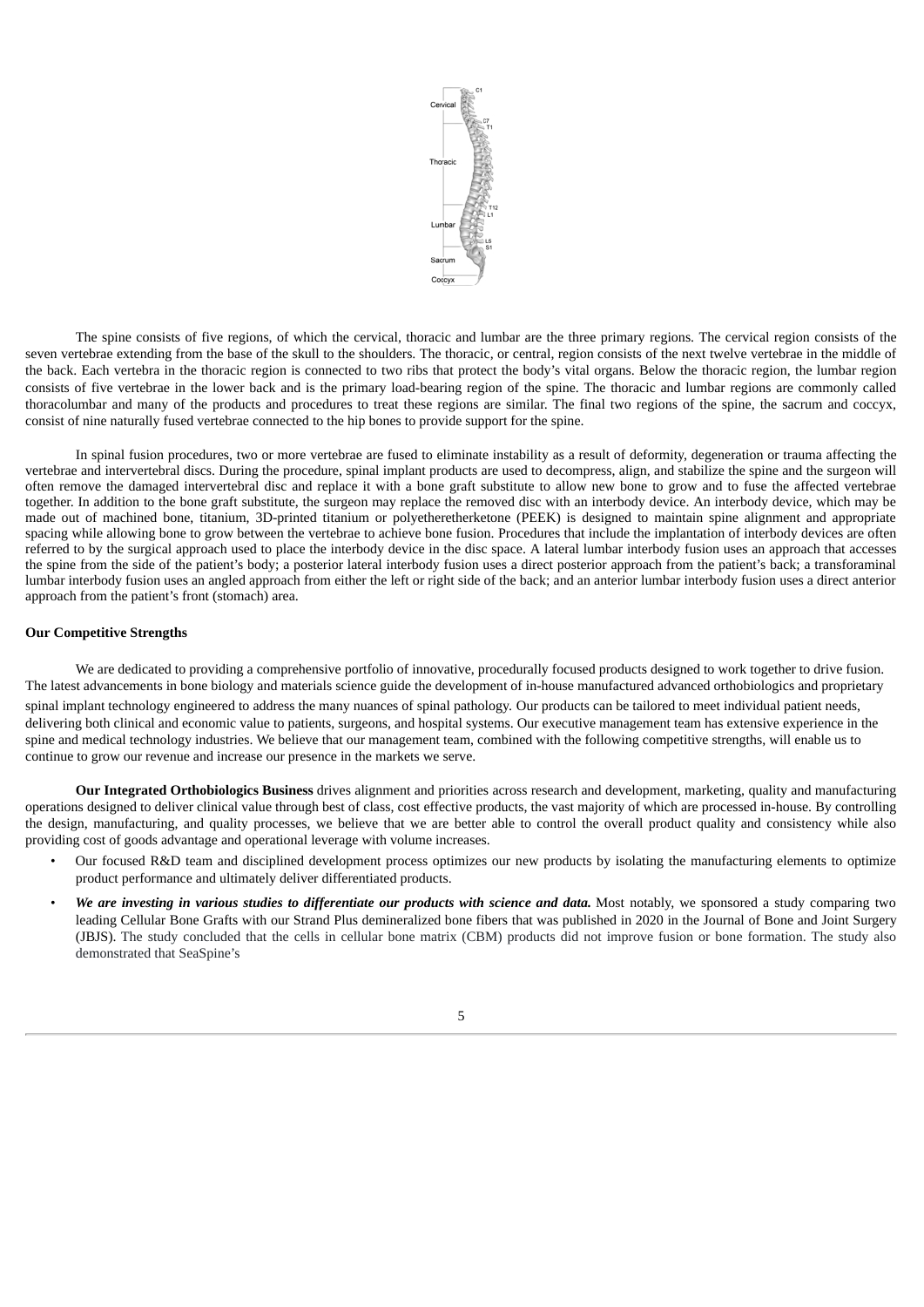demineralized bone matrix (DBM) product, OsteoStrand Plus, outperformed the tested CBM product. This study substantiates payor and provider pushback for cellular bone grafts, and, combined with the previously published pre-clinical study comparing the OsteoStrand DBM fibers to six leading competitive DBMs, provides strong scientific support for SeaSpine's differentiated DBM offerings, We will continue to invest in preclinical and clinical data to evidence our products and their clinical value..

- *A synergistic channel strategy for orthobiologics products.* Our dual branding strategy allows us to market our orthobiologics products through independent sales agents who carry competitive spinal implant products. Specifically, we market our orthobiologics under the SeaSpine and IsoTis brands, which allows sales agents who sell spinal implant products competitive with ours to continue to represent our orthobiologics products. We believe this dual branding strategy allows us to penetrate a greater number of customer accounts than we would otherwise serve if we marketed our orthobiologics products under a single brand.
- The combination of these elements along with a strengthened distribution channel, has allowed us to **move into the #2 position in the US DBM market** which is a critical factor for our continued access to IDN (independent distributor network) and GPO (group purchasing organization) networks.

**Fusion Engineered™ Modular Spinal Implant Systems** are available with multiple material and surface technology options developed specifically to leverage the strengths of our orthobiologics products. The modularity of these systems provides versatility while minimizing the amount of inventory required for each surgery.

- A ranae of innovative, PEEK interbody devices that incorporate NanoMetalene, a proprietary titanium surface technology with Reef *Topography.* We currently offer a wide range of sterile-packaged interbody devices that incorporate our proprietary NanoMetalene surface technology with Reef Topography. NanoMetalene is a surface technology for interbody implants that incorporates a sub-micron layer of commercially pure titanium bonded to a PEEK implant using a high-energy, low-temperature process called atomic fusion deposition. NanoMetalene is designed to provide implants a bone-friendly titanium surface on endplates and throughout graft apertures, while retaining the benefits associated with traditional PEEK implants, such as biocompatibility, a modulus of elasticity similar to bone, and excellent radiographic visibility for post-operative imaging. Reef Topography™ describes machined macrostructures and undercut features that pre-clinical studies show improve early biomechanical stability. Reef is designed to act as an integrated fusion scaffolding that increases surface area for new bone to grow onto and into the interbody device. We have exclusive rights to NanoMetalene and Reef Topography technologies within the spine market.
- A line of Waveform™ interbody implants offering the next level of 3D-printed titanium architectural innovation. Waveform™ technology balances key geometric and manufacturing advancements without compromising clinical requirements to deliver a highly porous and robust interbody solution. The interbody design is intended to balance subsidence resistance, implant stiffness, and bone graft packability, while maintaining radiographic visualization during intraoperative and postoperative imaging.
- An expandable posterior interbody solution that offers both parallel and lordotic expansion options to fit both the patient's need as well as *surgeon preference.* The Explorer™ TO system provides a low-profile design for insertion with expansion versatility achieving up to 16mm in height and up to 20 degrees of lordosis. The streamlined and intuitive instrumentation provides the ability to pack biologics through the implant into the disc space after expansion.
- Modular solutions across the portfolio intended maximize clinical versatility, while minimizing the complexity and increased inventory *requirements of non-modular systems.* One of our foundational systems that incorporates modular technology is our Mariner Posterior Fixation Platform. The Mariner System is designed to address a wide range of pathologies with an efficient set of instruments and modular implants. Surgeons use Mariner to accommodate conventional, as well as minimally invasive approaches to treat degenerative and complex spine pathologies with a minimum number of trays. This allows surgeons to most effectively and efficiently use the most appropriate surgical techniques to address each unique patient condition.

#### **Our Strategy**

Our goal is to continue to scale our business in order to enhance our market position in orthobiologics and become a leader in the spinal implant market. To achieve our goal, we are investing in these strategies:

• *Research and development to bring new products and techniques to market.* We have recently increased, and intend to continue to increase, our annual research and development spending as a percentage of revenue in an effort to drive higher revenue growth through new product sales. We plan to continue to invest resources and to work with our surgeon customers to understand their needs and develop new and next-generation orthobiologics and spinal implant

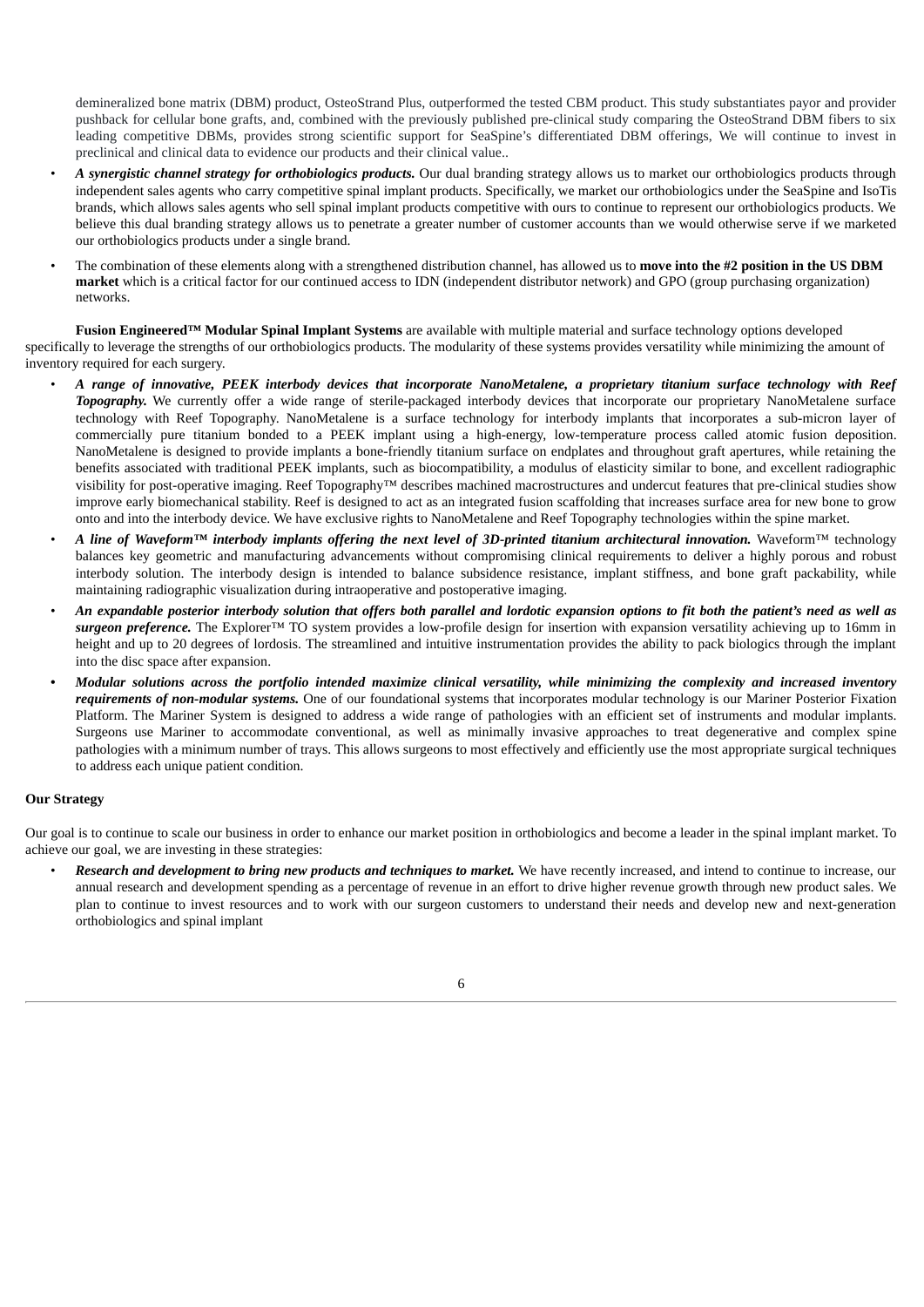products designed to improve clinical outcomes. We employ dedicated orthobiologics engineers and scientists with expertise in material sciences, and biology and hardware engineers with expertise in product design and development.

- Commercial infrastructure to further penetrate the U.S. orthobiologics and spinal implant markets and increase our focus in international *markets where we currently have a presence.* We have recently increased, and intend to continue to increase, the quality, size, exclusivity and geographic breadth of our network of independent sales agents in the United States. To support these efforts, we are investing more in, and are developing comprehensive support for, sales agent and surgeon training and education programs. We have hands-on cadaveric training facilities in Carlsbad, California and Wayne, Pennsylvania where we provide training for surgeons and sales agents. In addition, we plan to increase our presence within teaching institutions that provide spinal surgery fellowship programs to educate new surgeons on the use of our products. We believe these combined efforts will help surgeons become adept with our spinal implant products and techniques, thereby improving outcomes for their patients. Internationally, we intend to continue to focus our sales and marketing efforts on expanding and strengthening our presence in those markets where we currently have relationships with stocking distributors and to selectively expand into new markets.
- *Pre-clinical and post-market clinical study programs to generate data.* We plan to invest to further develop our pre-clinical and clinical programs designed to generate peer-reviewed scientific evidence and a podium presence that we believe will support the performance of select orthobiologics and spinal implant solutions that may be compared to competing technologies. We believe that our NanoMetalene, Reef Topography and WaveForm $^{\tau_{\rm M}}$  technologies may have advantages over many existing implant materials and surface options, and that our fibersbased OsteoStrand® and OsteoStrand Plus tissue products are more efficacious and cost-effective than, higher cost cellular allografts bone grafts.
- *Opportunities to enhance our product offering through strategic alliances and acquisitions.* We currently market several products under distribution agreements and licenses with third-parties. We intend to continue to pursue alliances and acquisition opportunities that we believe will provide us with technologies to strengthen our market position and grow our business. For example, in January 2020, we announced a strategic alliance agreement with 7D Surgical, Inc., a privately-held Toronto-based company developing advanced image guidance technologies and machine-vision-based registration algorithms to improve surgical workflow and patient care, under which we will seek to offer a customized, bestin-class navigational solution and enabling technology to our hospital and surgeon customers on a non-exclusive basis.

#### **Our Products**

We offer a portfolio of orthobiologics and spinal implant products for the treatment of patients suffering from spinal and other orthopedic disorders. Information regarding the amount and percentage of total revenue contributed by our orthobiologics and spinal implant products for each of the last two fiscal years may be found in Part II, [Item](#page-55-0) 7 of this report under the sections entitled "Year Ended December 31, 2020 Compared to Year Ended December 31, [2019—Revenue"](#page-109-0) and in Part II, [Item](#page-65-1) 8 of this report in the Notes to Consolidated Financial Statements in Note 10, "Segment and Geographic Information."

## *Orthobiologics*

Our orthobiologics products are used in orthopedic and dental procedures and consist of a broad range of bone graft substitutes intended to address the key elements of bone regeneration.

Bone graft substitutes composed of natural biologic proteins and synthetic materials are designed to reduce the amount of autologous bone grafts needed for spinal fusion procedures. Bone graft substitutes, depending on their design, can be used entirely in place of the patient's own bone tissue, called an autograft, or by extending the volume of bone graft material from the patient by combining it with the bone graft substitute.

Our orthobiologics portfolio includes fibers-based and particulate DBM, collagen ceramic matrices, demineralized cancellous allograft bone and synthetic bone void fillers. We offer our orthobiologics products in the form of fibers, putties, pastes, strips and DBM in a resorbable mesh for a range of surgical applications.

## *Demineralized Bone Matrix and Accell*

DBM formulations are designed to provide proteins and other growth factors at varying stages of the bone healing process. Developed in the early 1990s, our first-generation DBM formulations combined particulate-demineralized bone matrix with an inert carrier engineered for easy graft handling and graft containment. The carrier is a biocompatible synthetic polymer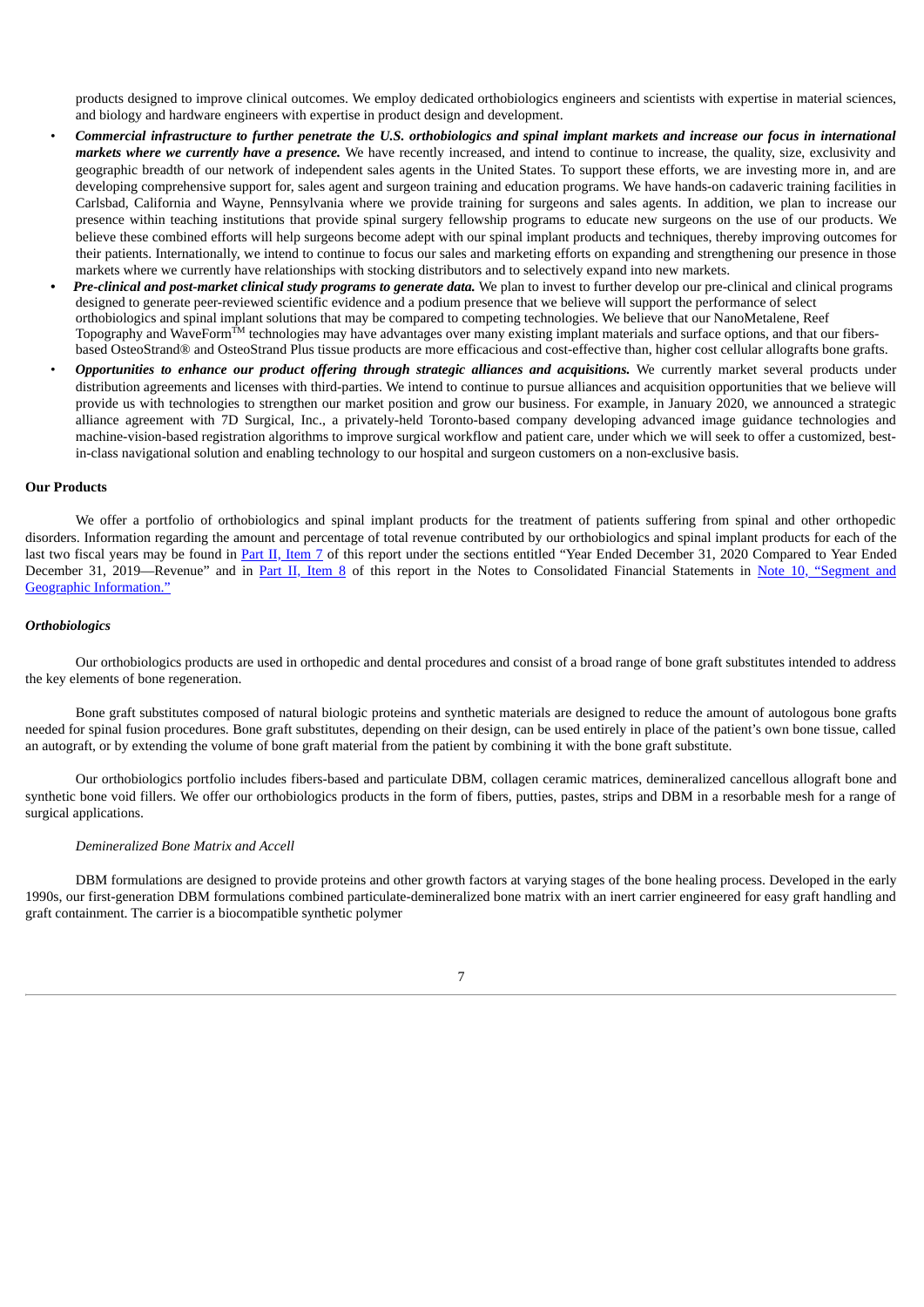with an advantageous property that allows the product to remain moldable at room temperature, but becomes more viscous at body temperature once implanted, which we call reverse-phase. Subsequently, we developed a proprietary process to transform particulate-based DBM into a dispersed form to enhance the performance of the graft material. The result of this process was a DBM product we call Accell Bone Matrix. Accell Bone Matrix is an open structured, dispersed form of DBM, which increases the bioavailability of bone proteins at an earlier time in the healing cascade. Standard particulate DBM is dense and therefore the bone proteins release more slowly and in a sustained manner over time. The properties of Accell Bone Matrix and DBM are both desirable, which is why our advanced DBM products include both components to harness both the early and sustained release of bone proteins. Our Accell Evo3 and OsteoSurge 300 DBM products provide an optimized formulation of Accell Bone Matrix, particulate-based DBM, and our reverse-phase carrier. These products have a handling property for bone grafting procedures and contain three times the amount of the Accell Bone Matrix compared to earlier products. We believe that providing both the early-stage and late-stage accessibility of osteoinductive bone proteins provided by a composite of Accell Bone Matrix and the particulate-based demineralized matrix differentiates our product compared to competitive DBM products.

Our OsteoStrand® and Strand® Demineralized Bone Fibers product lines as well as our OsteoStrand Plus and Strand Plus product lines, which incorporate our proprietary Accell Bone Matrix, provide 100% demineralized bone fibers designed to facilitate and aid in fusion by maximizing osteoinductive content while providing an improved conductive matrix. The fibers were developed through a process that evaluated a variety of fiber geometries to optimize osteoinductivity and osteoconductivity, intraoperative handling and controlled expansion in order to facilitate surgical placement, to maintain surgical position and to allow the fibers to better fill the surgical defect with the overriding goal to improve fusion potential.

Our OsteoBallast® and Ballast® Demineralized Bone Matrix in Resorbable Mesh product lines are designed to facilitate and aid in fusion. These products, which consist of a resorbable mesh containing 100% DBM without a carrier, are designed to simplify graft placement and help prevent graft migration while maximizing DBM content. OsteoBallast® is designed to provide surgeons with a simple means for delivering bone graft in posterior spine surgery that contours to the local anatomy while maintaining shape and volume under compression. The simplified technique is intended to be particularly valuable in MIS procedures, where placing the graft accurately through tubes and small incisions can be challenging.

We believe that our recently launched and existing product offerings deliver clinical value as payors and hospitals seek more cost effective orthobiologic solutions.

#### *Collagen Ceramic Matrix Technologies*

Our collagen ceramic matrix technology leverages a history of regenerative technology and collagen engineering. Our leading products in this category are currently marketed as IsoTis Mozaik and OsteoStrux and are engineered to provide a porous scaffold architecture and osteoconductivity. These products also support osteogenesis, as they are indicated for use with bone marrow aspirate, which contains osteogenic cells. These products are composed of highly purified beta-tricalcium phosphate granules, which provide mineral content to foster bone formation during the healing process in a framework of type-1 collagen that provides a scaffold for bone cell migration. These products are engineered with a resorption profile consistent with the rate of natural bone formation.

#### *Other Bone Graft Substitutes*

Our other bone graft substitute products consist of allograft cancellous bone scaffolds and synthetic bone void fillers.

#### 8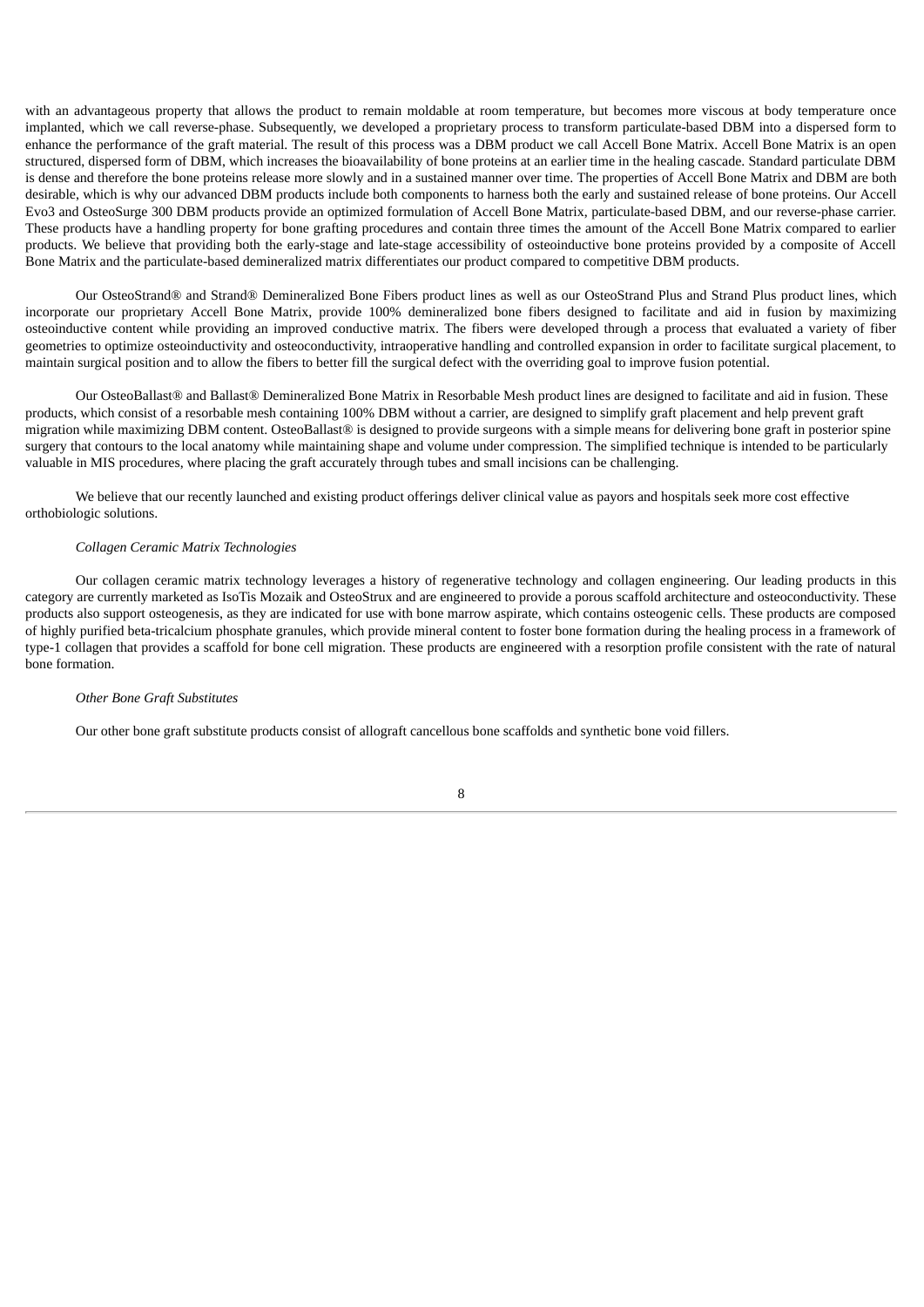## *Spinal Implants*

Our spinal implant portfolio consists of an extensive line of products for spinal decompression, alignment, and stabilization. Such products are typically used to facilitate fusion in degenerative, minimally invasive, and complex spinal deformity procedures throughout the lumbar, thoracic and cervical regions of the spine. Our products are increasingly focused on restoring adequate spinal balance and profile in the sagittal (front to back) plane, which we believe is widely recognized as an important factor to improve the quality of life in patients undergoing surgery for spinal degeneration or deformity.

#### *Degenerative*

Our degenerative products include systems used in open and MIS procedures. Open procedures are still the most common surgical approach and involve a midline incision followed by retraction of the skin and soft tissues. We offer an extensive portfolio of degenerative products designed for use in both thoracolumbar and cervical spine cases.

Our innovative line of composite PEEK interbody devices featuring NanoMetalene surface technology with Reef Topography with various footprint and lordotic options, is designed to maintain spine alignment and appropriate spacing while allowing bone to grow between the vertebrae to achieve bone fusion. Our Reef-TO, Reef-TA and Reef-TH interbody devices for transforaminal lumbar interbody fusion procedures can be used to fuse the lumbar spine through a posterior approach that starts off to one side of the patient's back. Our Vu a·POD™ Prime NanoMetalene® and Reef-A interbody devices for anterior lumbar interbody fusion procedures can be used to fuse the spine through an anterior approach. Our Regatta NanoMetalene Lateral System is a comprehensive lateral lumbar interbody system that can be used to fuse the spine through a lateral approach. Our Cambria NanoMetalene interbody device can be used to fuse the cervical spine through an anterior approach. Our Shoreline® Anterior Cervical Standalone System, featuring the NanoMetalene with Reef Topography, is a modular plate and interbody device designed to maximize intraoperative flexibility to address a wide range of anatomy, surgical situations or bone in anterior cervical fusions.

We launched anterior cervical and transforaminal lumbar interbody fusion interbody 3D-printed devices under our Waveform™ brand in 2020. We plan on launching three additional devices covering the anterior lumbar interbody fusion, lateral lumbar interbody fusion and articulating transforaminal lumbar interbody fusion interbody device in 2021 to expand the product line.

We launched the next generation of our Explorer™ TO expandable interbody device system with complementary lordotic and parallel expanding implant options in 2020 and enhancements to that system are currently in development.

We offer a comprehensive portfolio of spinal fixation products for the cervical, thoracic and lumbar regions of the spine, consisting of rods, screws, plates and instrumentation to facilitate spinal decompression and fusion. Our Mariner Posterior Fixation System is a pedicle screw system for open and MIS procedures featuring modular threaded technology and accompanying instrumentation designed to reduce the number of trays needed for surgery and that provides surgeons with multiple intra-operative options to facilitate posterior lumbar fixation. We also offer a variety of screw and plating systems, such as our Cabo™ ACP Anterior Cervical Plating System, that combine large graft viewing windows and a visual confirmation locking system for cervical fixation.

#### *Minimally Invasive Surgery*

MIS procedures are less invasive than traditional open surgery procedures, and may result in reduced post-operative pain, faster rates of healing and fewer procedure complications by minimizing incision size and tissue dissection. Our surgeon customers utilize our iPassage™ MIS Retractors, NewPort™ Tube Retractors, and new pedicle screw-based Mariner MIS Retractors to perform MIS fusions and decompression procedures, a surgical technique used to alleviate pain caused from compression on the spinal cord or the nerves that emanate from it. During the procedure, the surgeon makes a small incision and inserts the retractor through the skin and soft tissues down to the spinal column, creating a tunnel to the spine. The retractor is kept in place to hold the muscles open throughout the procedure. Through this tunnel, the surgeon accesses the spine using small instruments and inserts implants necessary for fusion, such as the screws and rods of our Mariner MIS Posterior Fixation System and NewPort MIS solutions. The Mariner MIS Posterior Fixation System features low-profile, robust towers for rod introduction and reduction as well as ultra-tough modular extended tab heads, capable of providing powerful instrumented compression and distraction of the spine**.** Our NewPort MIS product has extended tabs for a small incision profile and offers two rod delivery options for both mini-open and percutaneous approaches. Our MIS portfolio also includes a comprehensive set of decompression instruments, static and expandable interbody devices, and screw systems designed to facilitate access to the treatment area while minimizing anatomical disruption.

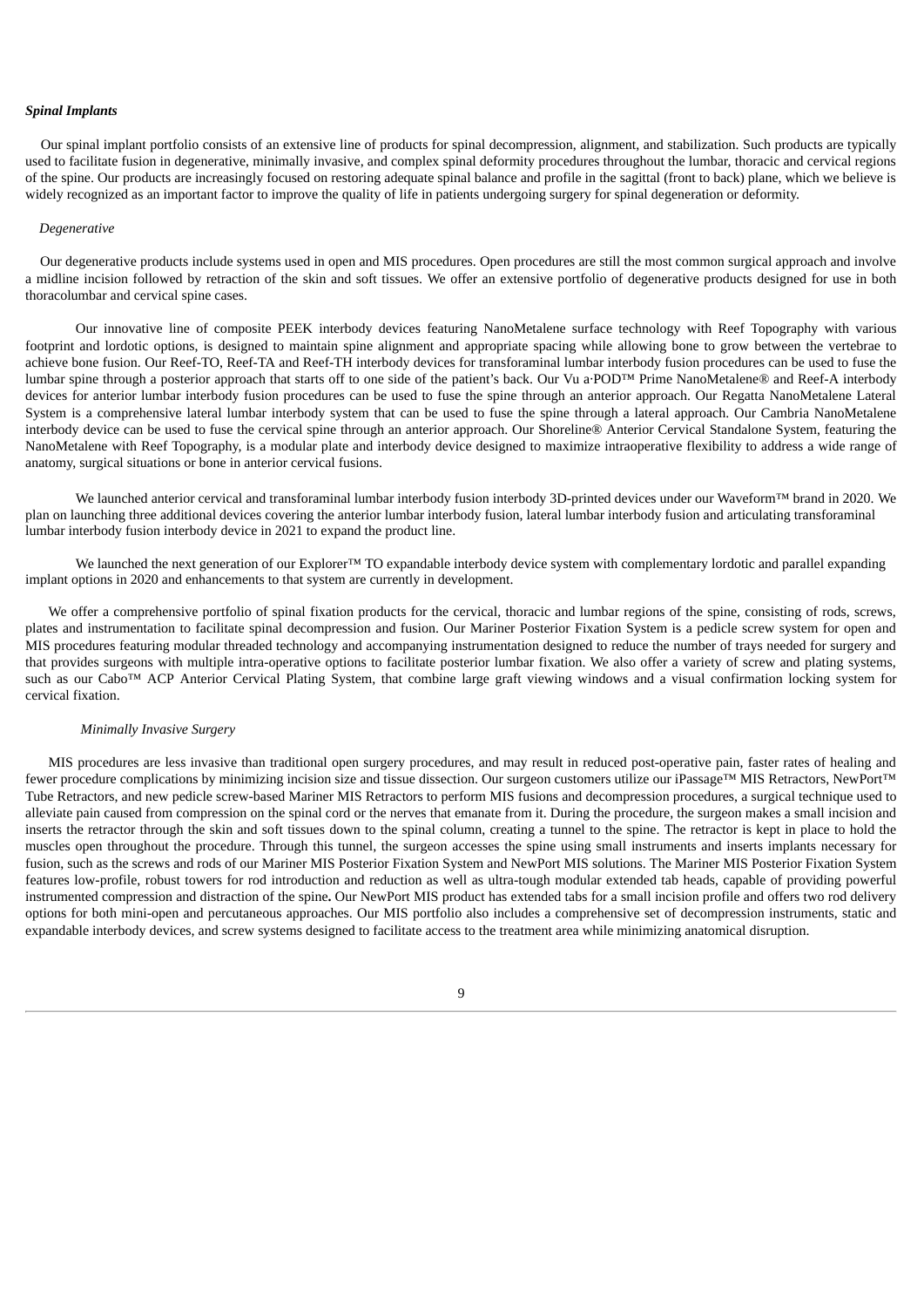## *Complex Spinal Deformity*

Our spinal implant products are used in complex spinal deformity procedures involving multiple spine segments, challenging anatomy, tumors, traumatic injury and revision of previous fusion surgeries. We define deformity as any variation in the natural curvature of the spine, the most common of which is scoliosis, an abnormal lateral curvature of the spine. We offer several technologies designed to address the needs of our surgeon customers who perform complex deformity procedures and the various derotation techniques they use to correct spine curvature. For example, our Daytona® Deformity System uses extended tab uniplanar and polyaxial screws with multiple rod options and intuitive instrumentation to create a versatile system adaptable to surgeon preference. Our Daytona Small Stature System, which has an adolescent idiopathic scoliosis indication, is designed to address standard to complex deformity cases in smaller-sized patients who need a lower profile construct due to anatomy constraints. We provide our systems in multiple configurations and materials to address patient requirements, including titanium alloy and cobalt chrome alloy rod options, as well as multiple rod diameters. Offering products with varying rod diameter and materials provides the surgeon different rod stiffness to treat individual patients. We offer both implant- and instrument-based reduction capabilities with our extended tab and locking cap products, as well as our uniplanar and D-planar screws and rapid sequential reduction towers. The Mariner Outrigger Revision System is an adjunct to the Mariner Posterior Fixation System designed to effectively revise and extend previous fusions. Our complex spinal implant portfolio allows surgeons to combine various product lines and approaches, offering several treatment options for the most difficult cases. In 2021, we plan to continue to extend the Mariner modular platform to address complex spine adult deformity pathologies.

#### **Product Pipeline**

We believe that our future success and ability to continue to drive revenue growth depends on our ability to sustain a similar cadence of launching new and next-generation products as we have demonstrated over the last few years. We continue to aggressively develop differentiated new products that we believe will allow us to enter new markets and be even more competitive in markets in which we are underrepresented. For example, during 2021, we expect to launch a new modular anterior lumbar interbody fusion system with multiple interbody and fixation options, a new anterior cervical plating system, a new posterior cervical and occipital fixation system, a new cervical and thoracolumbar modular corpectomy system, and an adult deformity posterior fixation system.

#### **Research and Development**

We have a research and development organization dedicated to advancing our portfolio of orthobiologics and spinal implant products through product development and clinical affairs programs. Our product development efforts employ an integrated team approach that involves collaboration between surgeons, our engineers, our machinists, as well as our regulatory personnel.

Our spinal implants product development team, in consultation with designing surgeons, formulates a design for the product and then our machinists build prototypes for testing in our prototyping development and testing operation at our Carlsbad, California facility. We use a broad scope of technologies designed to allow us to meet the complex engineering requirements of customers. As part of the development process, spine surgeons test the implantation of the products in our in-house cadaveric laboratories, which helps us design new products intended to meet the needs of both surgeon and patient. Our team refines or redesigns the prototype as necessary based on the results of the product testing, allowing us to perform rapid iterations of the design-prototype-test development cycle. Our clinical and regulatory personnel work in parallel with our product engineering personnel to facilitate regulatory clearances of our orthobiologics and spinal implant products. We believe that these product development efforts allow us to provide solutions that respond to the needs of our surgeon customers and their patients.

We plan to develop line extensions for our innovative orthobiologics technologies that will continue to reduce the amount of autologous bone graft needed for spinal fusion procedures. We are investigating new product formulations in the traditional DBM and Ceramic Matrix product categories. Our orthobiologics research and development team has experience in biomaterial sciences and bringing next generation technologies to market.

We are also committed to developing new spinal implant products that leverage the NanoMetalene with Reef Topography, 3D-printed titanium and expandable interbody platforms technology and provide next generation solutions for our existing products or extend the range of solutions that we provide. We aim to further build upon our foundation of static and expandable interbodies through hyperlordotic and alternative approach options within the interbody space. We are also committed to providing products, such as additional hyperlordotic cage options and additional expandable technology solutions,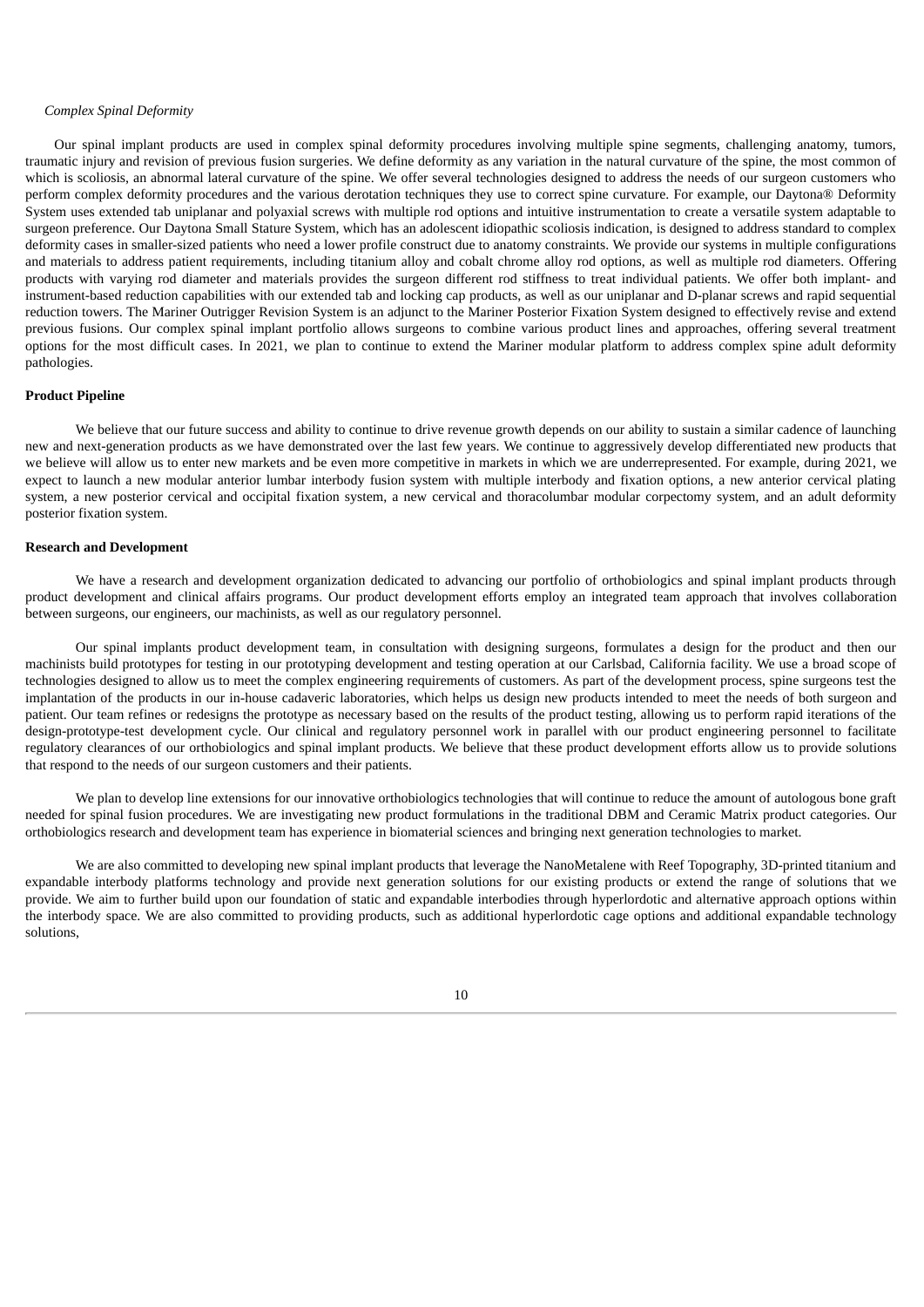to achieve appropriate curvature of the spine and that can improve sagittal balance, correcting the patient's spinal alignment. We also plan to continue to develop next generation technologies that meet global demand, particularly with respect to cost and delivery methods in a manner which supports a scalable commercial model.

#### **Sales and Distribution**

We currently market and sell our products in the United States and in approximately 30 countries worldwide. Our United States sales organization consists of regional and territory business managers who oversee a broad network of independent orthobiologics and spinal implant sales agents that receive commissions from us based on sales they generate. Our international sales organization consists of a sales management team that oversees a network of independent orthobiologics and spinal implant stocking distributors that purchase our products directly from us and independently sell them. During 2020, our domestic and international revenues accounted for 90% and 10%, respectively, of total revenue. Information regarding financial data by geographic segment is set forth in Part II, [Item](#page-65-1) 8 of this report in the Notes to Consolidated Financial Statements in Note 10, "Segment and Geographic [Information."](#page-109-0)

In the United States, we typically consign our orthobiologics products and consign or loan our spinal implant sets to hospitals and independent sales agents, who in turn deliver them to the hospital for a single surgical procedure or leave them with hospitals that are high volume users for use in multiple procedures. Our spinal implant sets typically contain the instruments, including disposables, and spinal implants required to complete a surgery.

In international markets, we predominantly sell complete instrument and implant sets to independent stocking distributors, who consign or loan these sets to surgeons. We maintain sales and marketing personnel in France to manage and support our stocking distributors in Europe and use third-party distribution facilities in Belgium and the Netherlands to support European distribution efforts.

We have recently increased, and intend to continue to increase, the quality, size, exclusivity and geographic breadth of our network of independent sales agents in the United States. During 2019 and 2020, we gained representation in parts of the country where we had no representation or were significantly underrepresented. We anticipate adding additional independent sales agents in the United States in 2021. With certain of the new sales agents that we bring on board in territories with a high potential for growth, we focus on entering into relationships in which they carry our spinal implants and/or DBM products exclusively, except with respect to clinical markets that our products do not address. We believe these more exclusive relationships will allow us to grow faster and more cost effectively in these territories over the long term. We also plan to continue to invest in additional instrument sets and marketing and education efforts to support the expansion of our independent sales agent footprint.

To support our expansion efforts in the United States, we have invested more in, and developed comprehensive support for, sales agent and surgeon training and education programs. To this end, we have leveraged the capacity of our hands-on cadaveric training laboratories at our Carlsbad, California and Wayne, Pennsylvania facilities to increase the number of training opportunities for surgeons and sales agents. We believe training and education will help surgeons become adept with our spinal implant products and techniques, thereby improving outcomes for their patients.

We believe the expansion of our U.S. sales efforts will provide us with the opportunity to sustain revenue growth as we continue to penetrate existing and new markets.

Internationally, we intend to continue to focus our sales and marketing efforts on expanding and strengthening our presence in those markets where we currently have relationships with stocking distributors and to selectively expand into new markets.

#### **Suppliers and Raw Materials**

In general, raw materials essential to our businesses are readily available from multiple sources. For reasons of quality assurance, availability or cost effectiveness, certain components and raw materials are available only from one supplier. Our relationships with suppliers that cannot be replaced without a material expense or delay are governed by written contracts, which are generally supply agreements. These agreements set forth the process by which we order components or raw materials, as applicable, from such suppliers (which process is either on a purchase order basis or based on quarterly or annual forecasts and in some cases require us to purchase minimum amounts) and the related fees for purchasing such components or raw materials. These agreements have terms from one to five years, but in most instances are terminable by us (and in limited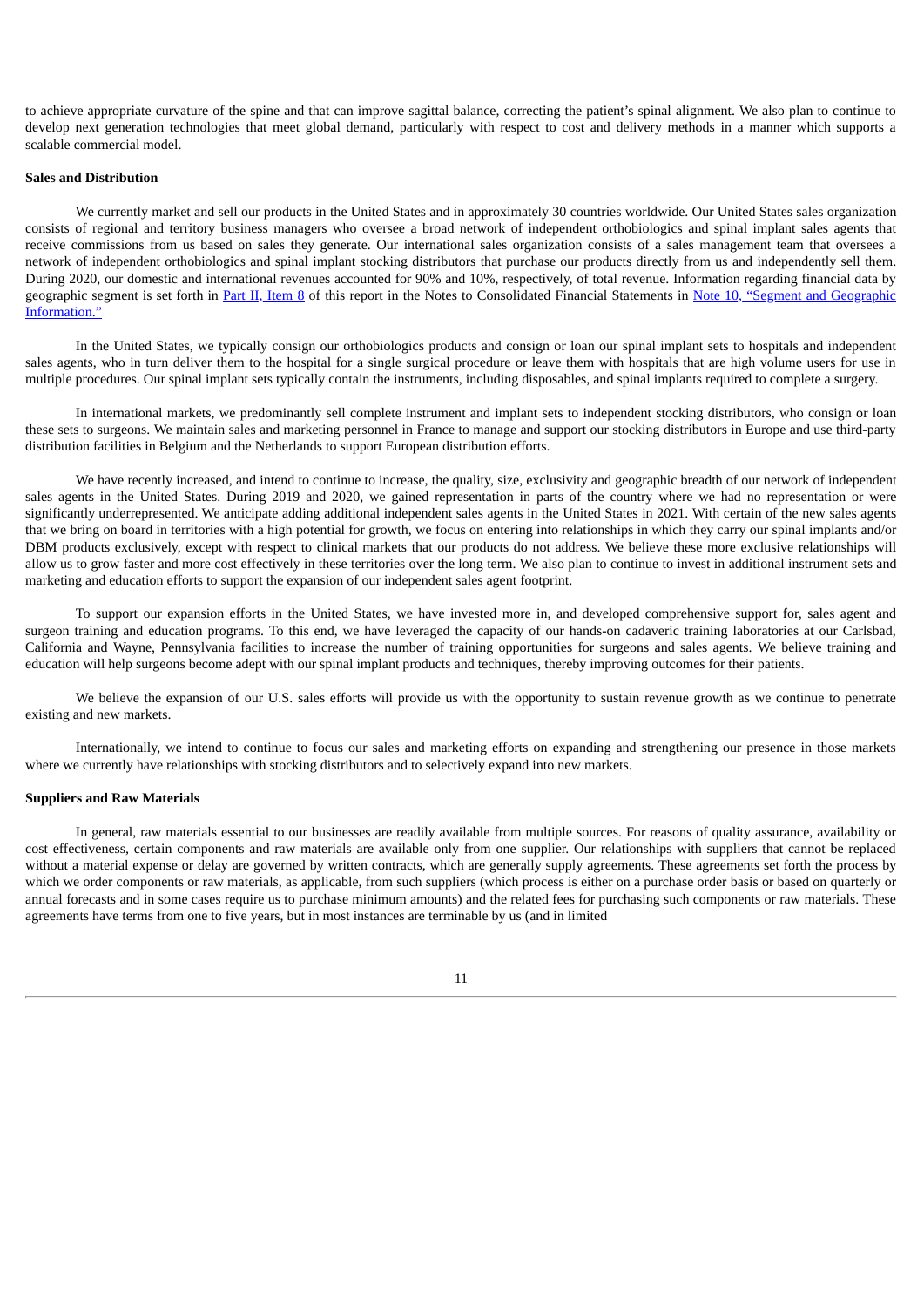instances the other party) for convenience, subject to a specified notice period, and are also terminable upon agreement by the parties, by either party upon material breach by the other and by either party if the other party enters bankruptcy. These agreements also outline the rights of each party with respect to quality assurance, inspection and compliance with applicable law and contain what we believe to be customary indemnification provisions for commercial agreements. Each of these agreements is entered into in the ordinary course of our business, and except for our supply agreement with PcoMed, LLC (PcoMed), is immaterial in amount and significance and not a contract upon which our business is substantially dependent. In addition, we endeavor to maintain sufficient inventory of components and raw materials so that our production will not be significantly disrupted even if a particular component or material is not available for a period of time.

Most of our biomaterial products contain material derived from human or bovine tissue. We only source our raw materials from tissue banks registered with the U.S. Food and Drug Administration (FDA) and accredited by the American Association of Tissue Banks (AATB). The donors are screened, tested and processed by the tissue banks in accordance with FDA and AATB requirements. Additionally, each donor must pass FDA-specified bacterial and viral testing before raw material is distributed to us for further processing. We receive with each donor lot a certification of the safety of the raw material from the tissue bank's medical director. As an added safety assurance, each lot of bone is released into the manufacturing process only after our quality assurance microbiologists screen the incoming bone and serology test records. During our manufacturing process, the bone particles are subjected to our proprietary process and terminally sterilized. This process is designed to support the safety and effectiveness of our DBM products.

The collagen used in our collagen ceramic matrix products is derived only from the deep flexor tendon of cattle less than 24 months old from the United States or New Zealand. The World Health Organization classifies different types of cattle tissue for relative risk of bovine spongiform encephalopathy (BSE) transmission. Deep flexor tendon is in the lowest-risk category for BSE transmission (the same category as milk, for example) and is therefore considered to have a negligible risk of containing the agent that causes BSE (an improperly folded protein known as a prion).

## **Intellectual Property**

We seek patent and trademark protection for our key technology, products and product improvements, both in the United States and in select foreign countries. When we determine appropriate, we plan to continue to enforce and defend our patent and trademark rights. In general, however, we do not rely solely on our patent and trademark estate to provide us with any significant competitive advantages as it relates to our existing product lines.

We also rely upon trade secrets and continuing technological innovations to develop and maintain our competitive position. In an effort to protect our proprietary information, we typically require our employees, consultants and advisors to execute agreements that provide that confidential information developed or provided to the individual by us or on our behalf during their relationship with us must be kept confidential, except in specified circumstances.

IsoTis OrthoBiologics, Inc., one of our subsidiaries, owns a group of patents related to the reverse-phase carrier and Accell process and materials. This patent group protects the Accell family of DBM products. The patents in this group expire over time through 2024.

We licensed three U.S. patents related to certain of our pedicle screw systems from Dr. Thomas T. Haider. The license agreement, as amended, expired when the last-to-expire licensed patent expired in December 2016. Sales of the products covered under this license agreement represented approximately 5% of our total revenue in 2020.

Our material registered and unregistered trademarks include: Accell®, Accell Connexus®, Accell Evo3®, Accell Evo3®c, Accell TBM®, Accell Total Bone Matrix®, Atoll™, Ballast®, Capistrano™, Coral®, Current®, Daytona®, DynaGraft® II, Explorer™, Fusion Engineered™, Hollywood™, IsoTis®, IsoTis® OrthoBiologics®, Malibu™, Mariner®, Meridian™, NanoMetalene®, NewPort™, NorthStar®, NorthStar® OCT, OrthoBlast® II, OsteoBallast®, OsteoCurrent®, OsteoStrand®, OsteoStrux®, OsteoSurge® 100 (or 300), Outrigger®, RAPID®, Reef®, Regatta®, SeaSpine®, Shoreline®, Shoreline RT®, Sierra™, SkipJack®, SkipJack Expandable Interbody®, Sonoma™, Strand®, Trident-C™, Trident-L™, TruProfile®, Vu a•POD™, Vu a•POD™ Prime, and WayFinder™.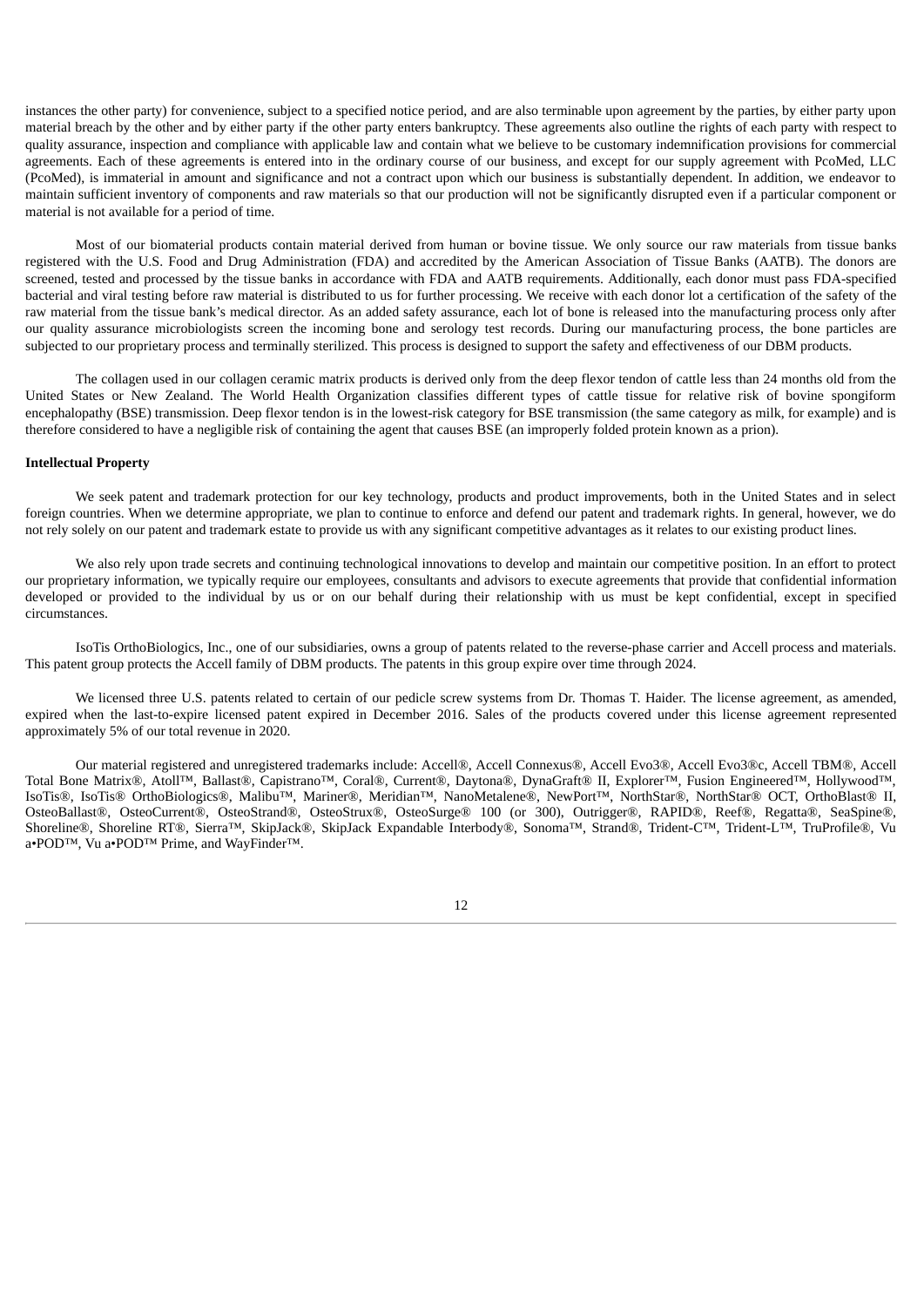## **Competition**

The global orthobiologics and spine markets are highly competitive. We face significant competition in both markets from the spine divisions of large multinational medical device companies, established companies focused solely or primarily on spine, as well as smaller, emerging players focused on product innovation. These competitors are focused on bringing new technologies to market and acquiring technologies and technology licenses that directly compete with our products or have potential product advantages that could render our products obsolete or noncompetitive.

Our primary competitors in the combined orthobiologics and spinal implant markets include Alphatec Spine, Baxter, Bioventus, Cerapedics, DePuy Synthes Spine (a Johnson & Johnson company), Globus Medical, Medtronic, NuVasive, Orthofix, Stryker, Surgalign, XTANT Medical, Zimmer-Biomet and many smaller, biologically-focused companies.

We anticipate that our currently marketed products and any future marketed products will be subject to intense competition. Many of our competitors have significantly greater financial, manufacturing and marketing resources than we do, which could make scaling our business challenging. In addition, these competitors have more tenured relationships with parties in distribution channels and we anticipate they will continue to dedicate significant resources to marketing and distributing their products and to developing and commercializing competing products. Our ability to compete will depend on our ability to launch innovative new products that demonstrate superior clinical outcomes.

#### **Regulation**

We are a manufacturer and marketer of medical devices and a tissue bank, and therefore are subject to extensive regulation by the FDA, other federal governmental agencies and, in some jurisdictions, by state and foreign governmental agencies. The regulations to which we are subject govern the introduction of new medical devices, the observance of certain standards with respect to the design, manufacture, testing, labeling, promotion and sales of devices, record maintenance, the ability to track devices, potential and actual product defect reporting, import and export of devices, and other matters.

The regulatory process of obtaining product approvals and clearances can be onerous and costly. The FDA requires, as a condition to marketing a medical device in the United States, and as applicable based on product type and classification, that we secure a Premarket Notification clearance pursuant to Section 510(k) of the United States Federal Food, Drug, and Cosmetic Act (FDCA) or an approved premarket approval (PMA) application (or PMA supplement). Obtaining these approvals and clearances can take up to several years and may involve preclinical studies and clinical trials. The FDA may also require a post-approval clinical trial as a condition of approval.

To perform clinical trials for significant risk devices in the United States on an unapproved product, we are required to obtain an Investigational Device Exemption from the FDA. The FDA may also require a filing for FDA approval prior to marketing products that are modifications of existing products or new indications for existing products. Moreover, after clearance/approval is given, if the product is shown to be hazardous or defective, the FDA and foreign regulatory agencies have the power to withdraw the clearance or require us to change the device, its manufacturing process or its labeling, to supply additional proof of its safety and effectiveness or to recall, repair, replace or refund the cost of the medical device.

The FDA Safety and Innovation Act of 2012 (FDASIA), which includes the Medical Device User Fee Amendments of 2012, as well as other medical device provisions, went into effect October 1, 2012. This includes performance goals and user fees paid to the FDA by medical device companies when they register and list with the FDA and when they apply to market a device in the United States. The FDASIA also imposes additional requirements regarding FDA Establishment Registration and Listing of Medical Devices. All U.S. and foreign manufacturers must have an FDA Establishment Registration and complete Medical Device listings for sales in the United States.

We manufacture medical devices derived from human tissue (demineralized bone tissue). The FDA has specific regulations governing human cells, tissues, and cellular and tissue-based products (HCT/Ps). An HCT/P is a product containing, or consisting of, human cells or tissue intended for transplantation into a human patient. Examples include bone, ligament, skin and cornea. Some HCT/Ps fall within the definition of a biological product, medical device or drug regulated under the FDCA. These biologic, device or drug HCT/Ps must comply both with the requirements exclusively applicable to HCT/Ps and, in addition, with requirements applicable to biologics, devices or drugs, including premarket clearance or approval from the FDA.

Section 361 of the Public Health Service Act authorizes the FDA to issue regulations to prevent the introduction, transmission or spread of communicable disease. HCT/Ps regulated as 361 HCT/Ps are subject to requirements relating to registering facilities and listing products with the FDA, screening and testing for tissue donor eligibility, Good Tissue Practice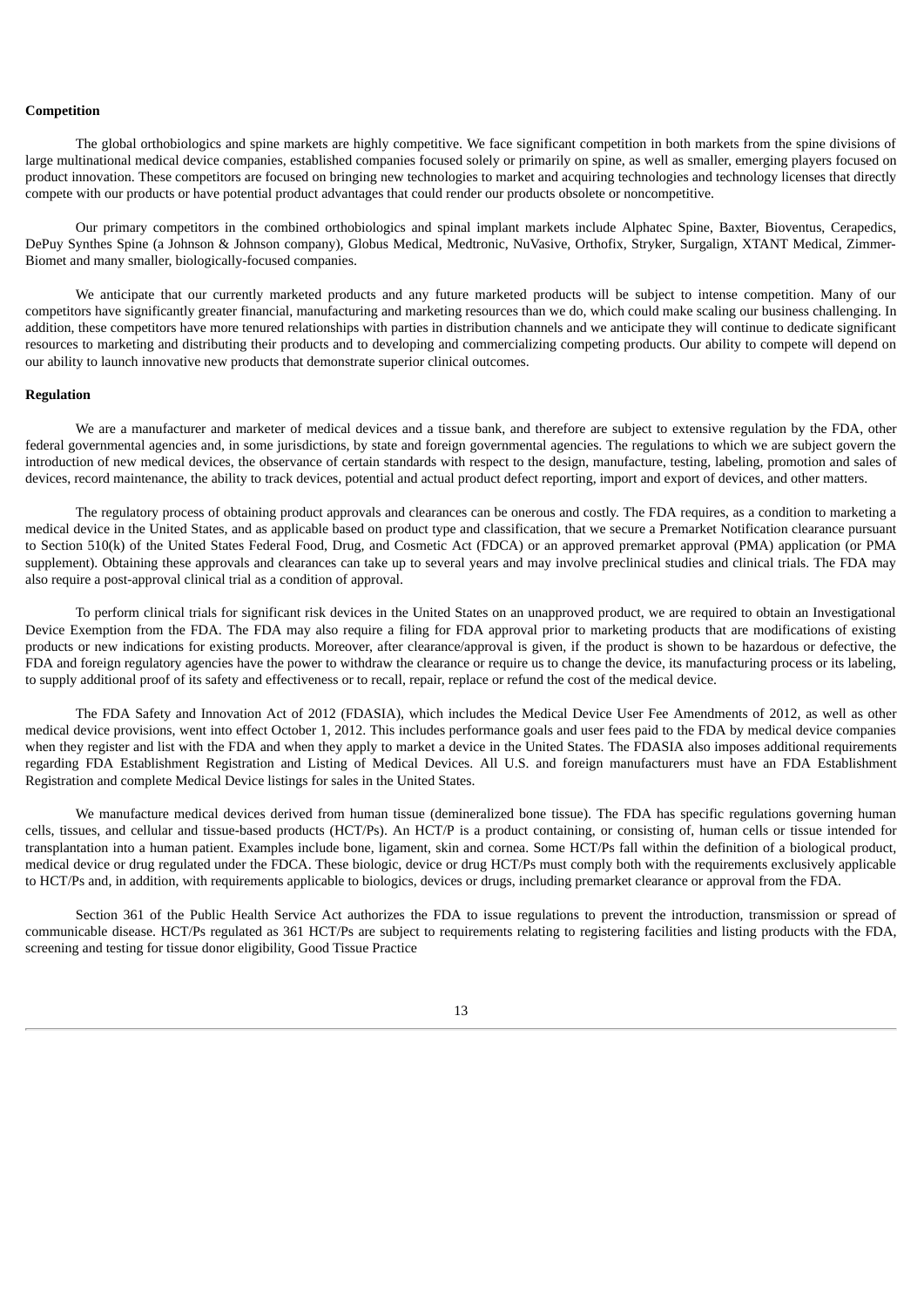when processing, storing, labeling, and distributing HCT/Ps, including required labeling information, stringent record keeping, and adverse event reporting.

The AATB has issued operating standards for tissue banking. Accreditation is voluntary, but compliance with these standards is a requirement to become an AATB-accredited tissue establishment. In addition, some states have their own tissue banking regulations. We are licensed or have permits for tissue banking in California, Florida, New York, Maryland, and other states that require specific licensing or registration.

*National Organ Transplant Act.* Procurement of certain human organs and tissue for transplantation is subject to the restrictions of the National Organ Transplant Act (NOTA), which prohibits the transfer of certain human organs, including skin and related tissue for valuable consideration, but permits the reasonable payment associated with the removal, transportation, implantation, processing, preservation, quality control and storage of human tissue and skin. We reimburse tissue banks for their expenses associated with the recovery, storage and transportation of donated human tissue they provide to us for processing. We include in our pricing structure amounts paid to tissue banks to reimburse them for their expenses associated with the recovery and transportation of the tissue, in addition to certain costs associated with processing, preservation, quality control and storage of the tissue, marketing and medical education expenses, and costs associated with development of tissue processing technologies. NOTA payment allowances may be interpreted to limit the amount of costs and expenses that we may recover in our pricing for our products, thereby reducing our future revenue and profitability.

*Postmarket Requirements.* After a device is cleared or approved for commercial distribution, numerous regulatory requirements apply. These include, but are not limited to, the FDA's Quality System Regulations which cover the procedures and documentation of the design, testing, production processes, controls, quality assurance, labeling, packaging, storage and shipping of medical devices; the FDA's general prohibition against promoting products for off-label uses; the Federal Medical Device Reporting regulation, which requires that manufacturers provide information to the FDA whenever there is evidence that reasonably suggests that a device may have caused or contributed to a death or serious injury or that a malfunction occurred which would be likely to cause or contribute to a death or serious injury upon recurrence; and the Reports of Corrections and Removals regulation, which requires manufacturers to report recalls and field corrective actions to the FDA if initiated to reduce a risk to health posed by the device or to remedy a violation of the FDCA.

We are also required to register with the FDA as a medical device manufacturer. As such, our manufacturing sites are subject to periodic inspection by the FDA for compliance with the FDA's Quality System Regulations. These regulations require that we manufacture our products and maintain our documents in a prescribed manner with respect to design, manufacturing, testing and control activities. Further, we are required to comply with various FDA requirements and other legal requirements for labeling and promotion. If the FDA believes that a company is not in compliance with applicable regulations, it may issue a warning letter, institute proceedings to detain or seize products, issue a recall order, impose operating restrictions, enjoin future violations and assess civil penalties against that company, its officers or its employees and may recommend criminal prosecution to the U.S. Department of Justice (DOJ). Similar requirements to those outlined above also apply to tissue products.

Medical device regulations also are in effect in many of the countries in which we do business outside the United States. These laws range from comprehensive medical device approval and quality system requirements for some or all of our medical device products to simpler requests for product data or certifications. The number and scope of these requirements are increasing. Under the previous European Medical Devices Directive and its replacement the Medical Device Regulation (MDR) EU 2017/745, medical devices were required to meet the requirements and receive CE Mark Certification prior to marketing in the EU and European Economic Area. CE Mark Certification requires a comprehensive quality system program, comprehensive technical documentation and data on the product, which are then reviewed by a Notified Body for most products. A Notified Body is an organization designated by the national governments of the EU member states to make independent judgments about whether a product complies with the requirements established by each CE marking regulation. ISO 13485 is a recognized international quality standard designed to ensure that we develop and manufacture quality medical devices. Other countries have instituted regulations regarding medical devices. Compliance with these regulations requires extensive documentation, often including clinical reports for our products, revisions to labeling, and other requirements such as facility inspections to comply with the registration requirements. A recognized Notified Body or government agency audits our facilities annually to verify our compliance with these standards.

In the EU, our products that contain human-derived tissue, including demineralized bone material, are not medical devices as defined in the MDR. They are also not medicinal products as defined in Directive 2001/83/EC. Today, tissue regulations, if applicable, are different from one EU member state to the next. Because of the absence of a harmonized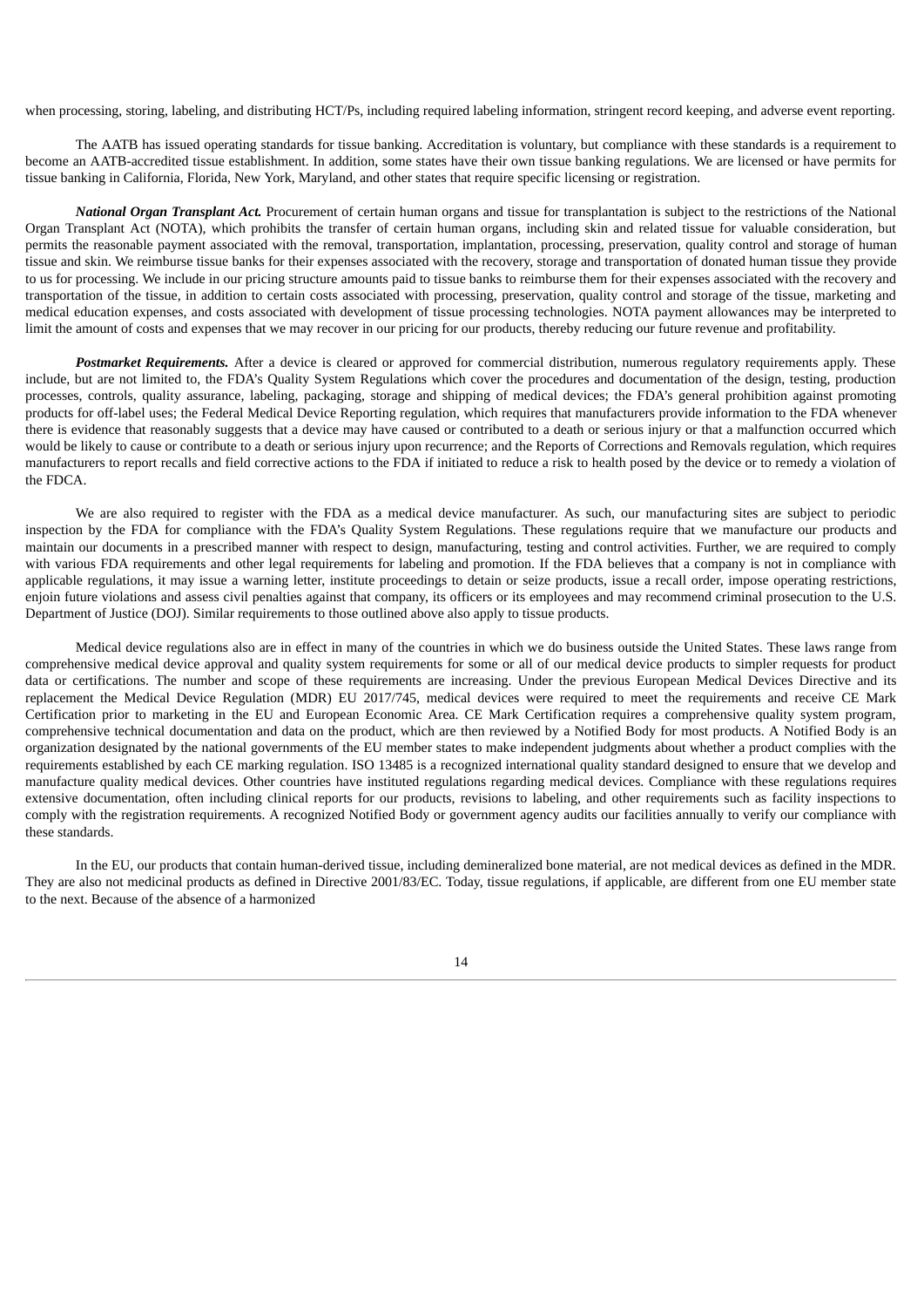regulatory framework and the proposed regulation for advanced therapy medicinal products in the EU, the approval process for human-derived cell or tissue-based medical products may be extensive, lengthy, expensive, and unpredictable.

Certain countries, as well as the EU, have issued regulations that govern products that contain materials derived from animal sources. Regulatory authorities are particularly concerned with materials infected with the agent that causes BSE. These regulations affect our biomaterial products for the spine, which contain material derived from bovine tissue. Although we take steps designed to provide that our products are safe and free of agents that can cause disease, products that contain materials derived from animals, including our products, may become subject to additional regulation, or even be banned in certain countries, because of concern over the potential for prion transmission. Significant new regulations, a ban of our products, or a movement away from bovine-derived products because of an outbreak of BSE could have a material and adverse effect on our business or our ability to expand our business. See "Risk Factors-Risks Related to Non-Compliance with Laws and Reaulations - Certain of our products contain materials derived from animal *sources and may become subject to additional regulation."*

We are subject to laws and regulations pertaining to healthcare fraud and abuse, including anti-kickback laws and physician self-referral laws that regulate how companies in the health care industry may market their products to hospitals and health care professionals and may compete by discounting the prices of their products. The delivery of our products is subject to regulation regarding reimbursement, and federal healthcare laws apply when a customer submits a claim for a product that is reimbursed under a federally funded healthcare program. These rules require that we exercise care in structuring our sales and marketing practices and customer discount arrangements. *See "Risk Factors-Risks Related to Non-Compliance with Laws and* Regulations - Oversight of the medical device industry might affect the way may sell medical devices and compete in the marketplace."

Our international operations subject us to laws regarding sanctioned countries, entities and persons, customs, import-export, laws regarding transactions in foreign countries, the FCPA and local anti-bribery and other laws regarding interactions with healthcare professionals. Among other things, these laws restrict, and in some cases prohibit, United States companies from directly or indirectly selling goods, technology or services to people or entities in certain countries. In addition, these laws require that we exercise care in structuring our sales and marketing practices in foreign countries.

Our research, development and manufacturing processes involve the controlled use of certain hazardous materials. We are subject to countryspecific, federal, state and local laws and regulations governing the use, manufacture, storage, handling and disposal of these materials and certain waste products. We believe that our environmental, health and safety (EHS) procedures for handling and disposing of these materials comply with the standards prescribed by the controlling laws and regulations. However, risk of accidental releases or injury from these materials is possible. These risks are managed to minimize or eliminate associated business impacts. In the event of this type of accident, we could be held liable for damages that may result, and any liability could exceed our resources. We could be subject to a regulatory shutdown of a facility that could prevent the distribution and sale of products manufactured there for a significant period of time and we could suffer a casualty loss that could require a shutdown of the facility in order to repair it, any of which could have a material and adverse effect on our business. Although we continuously strive to maintain full compliance with respect to all applicable global EHS laws and regulations, we could incur substantial costs to fully comply with future laws and regulations, and our operations, business or assets may be impacted.

In addition to the above regulations, we are and may be subject to regulation under country-specific federal and state laws, including, but not limited to, requirements regarding record keeping, and the maintenance of personal information, including personal health information. We also are subject to other present, and could be subject to possible future, local, state, federal and foreign regulations.

#### **Reimbursement Overview**

Healthcare providers that purchase medical devices generally rely on third-party payors, including the Medicare and Medicaid programs, and private payors, such as indemnity insurers, employer group health insurance programs and managed care plans, to reimburse all or part of the cost of the device. As a result, demand for our products is and will continue to depend in part on the coverage and reimbursement policies of these third-party and private payors. The manner in which reimbursement is sought and obtained varies based upon the type of payor involved and the setting in which the device is furnished and utilized. Reimbursement from Medicare, Medicaid and other third-party payors may be subject to periodic adjustments as a result of legislative, regulatory and policy changes and budgetary pressures. Possible reductions in, or eliminations of, coverage or reimbursement by third-party and private payors, or denial of, or provision of uneconomical reimbursement for new products, as a result of these changes may affect our customers' ability to purchase our products. Any changes in the healthcare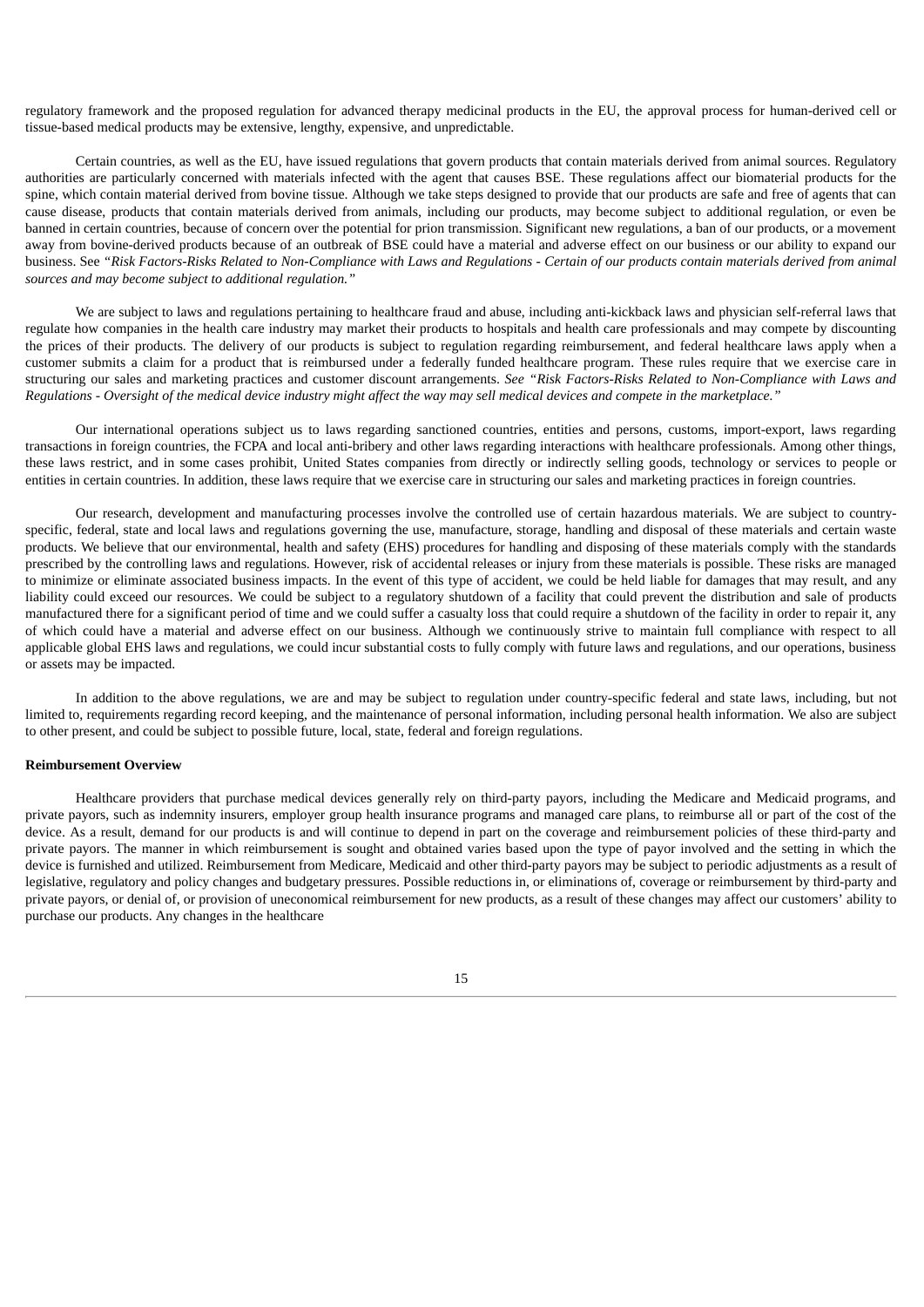regulatory, payment or enforcement landscape relative to our customers' healthcare services may significantly affect our operations and revenue.

#### **Facilities**

We have four facilities: our headquarters in Carlsbad, California, from which our orthobiologics and spinal implant products are designed, developed, and marketed and from which our more recently launched spinal implant products are inspected, kitted and distributed; a manufacturing and distribution facility in Irvine, California, from which most of our orthobiologics products are manufactured and all are distributed; office space in Wayne, Pennsylvania, where we design spinal implants and which facilitates our interactions with customers on the East Coast; and our European sales and marketing office in Lyon, France.

We inspect, kit, and distribute most of our spinal implant products through a third-party logistics provider facility in Olive Branch, Mississippi. We distribute our orthobiologics and spinal implant products in certain international markets through third-party logistics provider facilities in Belgium and the Netherlands.

Additional information regarding our facilities may be found in **Part I**, [Item](#page-48-0) 2 of this report.

#### **Employees**

As of February 26, 2021, we had 421 employees, 67 of whom were engaged in research and development, 123 in manufacturing, 130 in sales and marketing and 101 in general and administrative activities.

## **Available Information**

We are subject to the informational requirements of the Securities Exchange Act of 1934, as amended, (the Exchange Act). In accordance with the Exchange Act, we file or furnish annual, quarterly and current reports, amendments to those reports, proxy statements and other information with the SEC. We make these reports and other information available free of charge on our website at www.seaspine.com under the investors page as soon as reasonably practicable after we electronically file such material with, or furnish it to, the SEC. All such reports were made available in this fashion during 2020.

The SEC maintains an internet site that contains reports, proxy and information statements and other information regarding issuers that file electronically with the SEC at www.sec.gov.

## <span id="page-15-0"></span>**ITEM 1A.** *RISK FACTORS*

Before you invest in our securities, you should be aware that our business faces numerous risks, including those described below, as well as general economic and business risks. The following discussion provides information concerning the material risks and uncertainties that we have identified and believe may adversely affect our business, our financial condition and our results of operations. Before you decide whether to invest in our securities, you should carefully consider these risks and uncertainties, together with all of the other information included in this report and in our other public filings, which could materially affect our business, financial condition or future results. If any of the risks described below actually occurs, our business, financial *results, financial condition and stock price could be materially and adversely affected.*

### **Summary of Risk Factors**

The section provides a summary of many of the risks we are exposed to in the normal course of our business activities. The summary does not contain all of the information that may be important to you, and you should read the summary together with the more detailed discussion of risks set forth following this section as well as elsewhere in this report.

- Impacts of the COVID-19 pandemic could adversely affect our business, financial condition, and results of operations.
- We expect to incur losses for the foreseeable future and may not achieve or sustain profitability.
- We operate in a highly competitive industry and we may not compete successfully.
- We must successfully educate and train surgeons and their staff on the proper use of our products.
- Changes in third-party payment systems and in the healthcare industry may adversely impact our business.

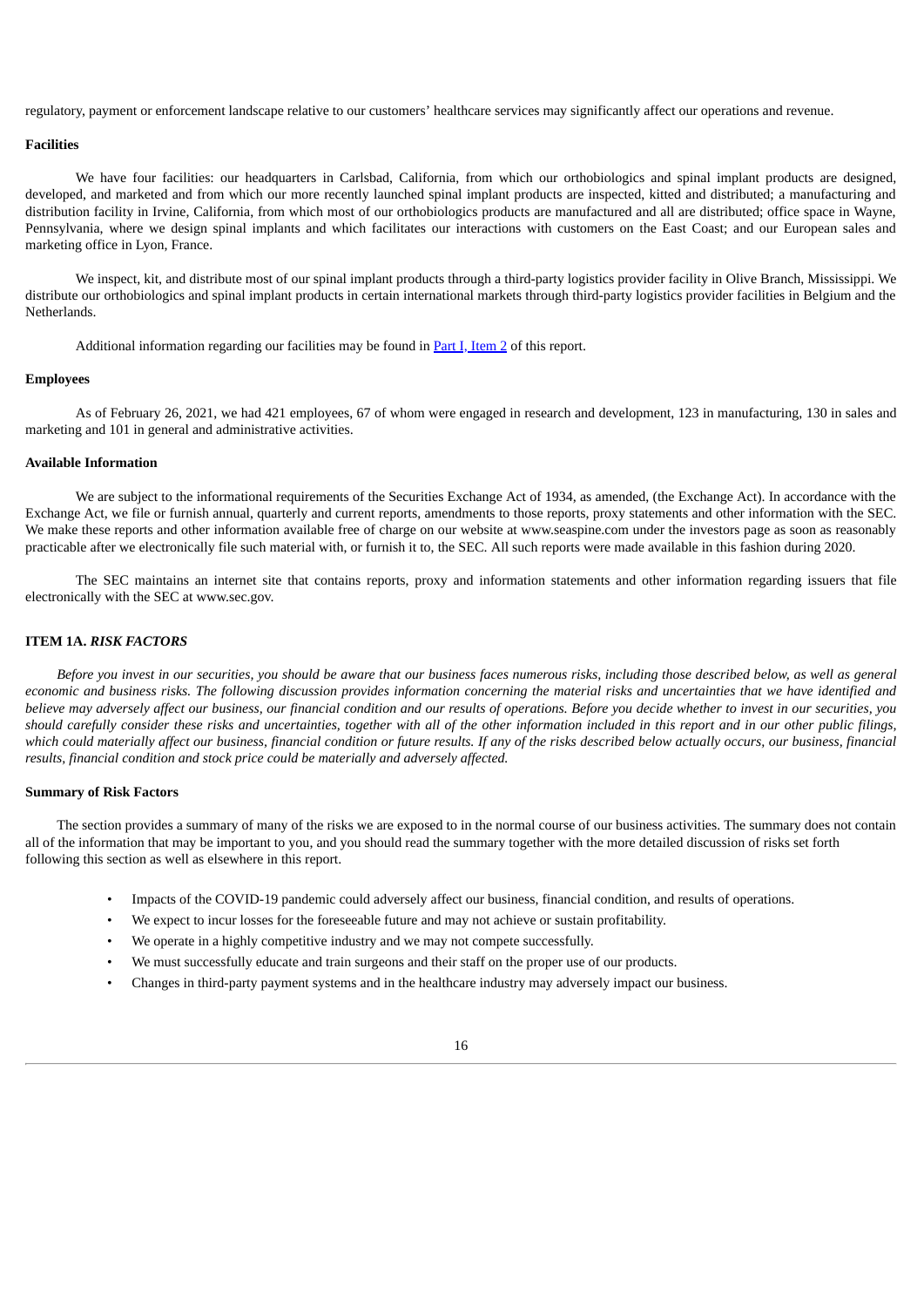- Industry trends have resulted in increased downward pricing pressure on medical services and products, which may affect our ability to sell our products at prices necessary to support our current business strategy.
- We may not develop new products in a timely and consistent manner.
- We may not maintain or grow our revenue if we are unable to maintain and expand our network of independent sales agents and stocking distributors.
- The failure to demonstrate the safety and efficacy of our products in clinical studies will adversely affect our sales.
- Our business could be harmed if any of our manufacturing, development or research facilities are damaged and/or our manufacturing processes are interrupted.
- We depend on a limited number of third-party suppliers for processing activities, components and raw materials. In particular, we obtain certain surface technology that we incorporate into our NanoMetalene products from a single supplier. The loss of supply of such technology could harm sales of certain of our products if we were to be unable to timely identify and obtain an alternative source of supply of FDA-approved comparable surface technology at an acceptable cost.
- Security breaches, loss of data and other disruptions could compromise sensitive information related to our business.
- Our success depends on the services of key members of our senior management and other key employees.
- We may have significant product liability exposure and our insurance may not cover all potential claims.
- We are exposed to significant uninsured liabilities.
- We are exposed to a variety of risks relating to our international sales and operations.
- We may be subject to continuing contingent liabilities of Integra.
- Our sales volumes and our operating results may fluctuate.
- We must maintain high levels of inventory, which could consume a significant amount of our resources and reduce our cash flows.
- Our future financial results could be adversely affected by impairments or other charges.
- Our future capital needs are uncertain and we may need to raise additional funds in the future, and such funds may not be available on acceptable terms or at all.
- We are subject to stringent medical device regulation and any adverse regulatory action may materially and adversely affect our financial condition and business operations.
- There is no guarantee that the FDA will grant 510(k) clearance or premarket approval, or that equivalent foreign regulatory authorities will grant the foreign equivalent, of our future products.
- Certain of our products are derived from human tissue or contain materials derived from animal sources and are or could be subject to additional regulations.
- Clinical studies are expensive and their results may not support our product candidate claims.
- If the third parties on which we rely to conduct our clinical studies do not perform as contractually required or expected, we may not commercialize our products.
- Oversight of the medical device industry might affect the way we sell medical devices and compete in the marketplace.
- Unfavorable negative publicity concerning both alleged improper methods of tissue recovery from donors and disease transmission from donated tissue could limit widespread acceptance of some of our products.
- We are subject to a wide range of requirements, regulations and laws due to our international operations.
- Regulations related to "conflict minerals" may force us to incur additional expenses, may make our supply chain more complex and may result in damage to our reputation with customers.
- We are subject to requirements relating to hazardous materials which may impose significant compliance costs on us.
- Our intellectual property rights may not provide meaningful commercial protection for our products.
- Intellectual property in our industry has been the source of litigation and other disputes, which is inherently costly and unpredictable.
- We may be subject to claims by third parties asserting that we have misappropriated their intellectual property.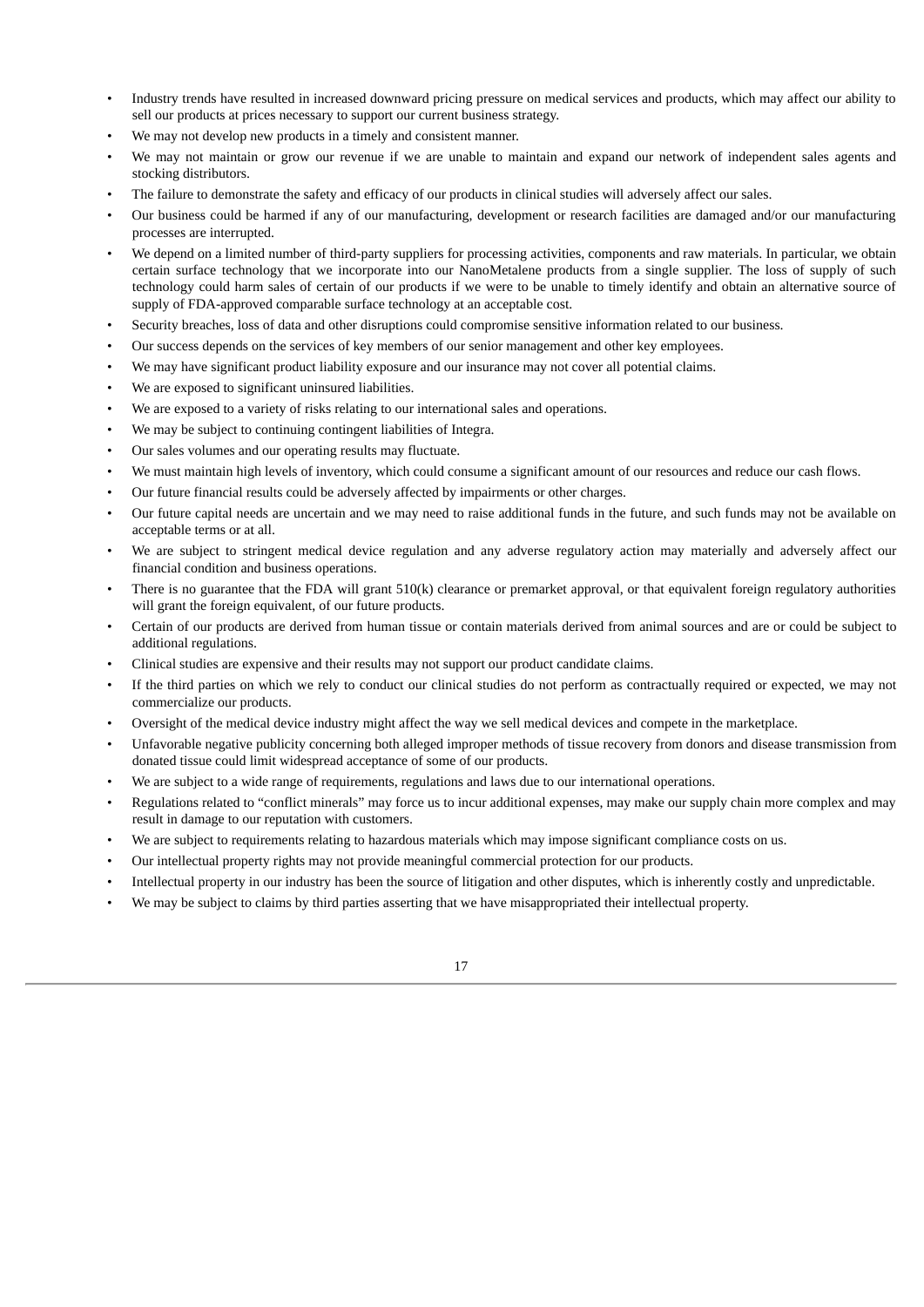- Our stock price has been and may continue to be volatile.
- Your ownership percentage may be diluted, including by our issuance of preferred stock with terms that could dilute the voting power or reduce the value of our common stock.
- We do not anticipate paying cash dividends.

#### **Risks Related to the COVID-19 Pandemic**

### Our business, financial condition and results of operations will continue to be materially and adversely impacted in the near-term, and could be *materially and adversely impacted in the long-term, by the COVID-19 pandemic.*

The COVID-19 pandemic materially and adversely impacted our business and we expect the impact to continue through at least the duration of the pandemic as regions respond to local conditions. To date, the impacts include: the deferral of procedures using our products; disruptions or restrictions on the ability of many of our employees and of third parties on which we rely to work effectively, including because of stay-at-home orders and similar government actions; and temporary closures of our facilities and of the facilities of our customers and suppliers. As jurisdictions throughout the world continue to deal with and respond to the pandemic, the degree of the foregoing impacts may increase in scope or magnitude or we may experience additional material adverse impacts in one or more regions. Any other outbreaks of contagious diseases or other adverse public health developments in countries where we operate or where our customers or suppliers are located could also have a material and adverse effect on our business, financial condition and results of operations.

Because of the pandemic, surgeons and their patients were required, and in certain regions continue to be required, or are choosing, to defer procedures in which our products otherwise could be used, and many facilities that specialize in the procedures in which our products otherwise could be used temporarily closed or continue to be temporarily closed or operating at reduced hours. In addition, even after the pandemic subsides and/or governmental orders no longer prohibit or recommend against performing such procedures, patients may continue to defer such procedures out of concern of being exposed to COVID-19 or for other reasons. Deferrals of elective surgeries could result in delayed product launches if it takes longer than anticipated to collect feedback following an alpha launch. Further, facilities at which our products typically are used may not reopen or, even if they reopen, patients may elect to have procedures performed at facilities that are, or are perceived to be, lower-risk, such as ambulatory surgery centers, and our products may not be approved at such facilities, and we may be unable to have our products approved for use at such facilities on a timely basis, or at all.

The effect of the pandemic on the broader economy could also negatively affect demand for procedures using our products, both in the near- and long-term. For example, as a result of the impact of the pandemic, individuals have lost, and others may lose, access to their private health insurance plan if they have lost or lose their job. Any prolonged economic downturn or recession as a result of the pandemic could result in layoffs of employees and a significant increase in unemployment in the United States and elsewhere, which may continue even after the pandemic is contained. An impact to job status may extend for a prolonged period of time, beyond possible coverage periods through COBRA, or where the cost to maintain coverage may not be affordable to an individual. As most of the patients who use our products rely on third-party payors, including government programs and private health insurance plans, to cover the cost of our products, patients may lose coverage to our products, which may harm our business and results of operations.

Workforce limitations and travel restrictions resulting from government actions taken to contain the spread of COVID-19 has and will continue to adversely affect almost every aspect of our business. If a significant percentage of our workforce, or of the workforce of third parties on which we rely, cannot work, including because of illness or travel or government restrictions, our operations may be negatively affected. Because of government restrictions and social distancing guidelines in many countries around the world, there is an increased reliance on working from home for our workforce and on the workforce of third parties on which we rely. In response to state and local restrictions, we implemented work-from-home policies for all employees except certain key essential members involved in business-critical activities. In addition, most of our independent sales agents currently are working largely using virtual and online engagement tools and tactics, which may be less effective than our ordinary, in-person sales and marketing programs. In addition, we reduced access to our hands-on cadaveric training facilities in Carlsbad, California and Wayne, Pennsylvania which, in turn, adversely impacted our ability to educate and train surgeons and sales agents on the proper use of our products (which may make surgeons and sales agents less comfortable using, and therefore less likely to use, our products), and which we expect will also limit our ability to develop, and therefore launch, the products we believe will drive our future revenue growth on the timelines we anticipated previously, or at all. The change in the manner in which our workforce is functioning could also delay the launch of products we plan to launch in 2021 and beyond. It may also cause us not to timely submit required filings, including with the U.S. Securities and Exchange Commission, U.S. Food and Drug Administration (FDA), or other regulatory bodies, both in the U.S. and outside the U.S., any

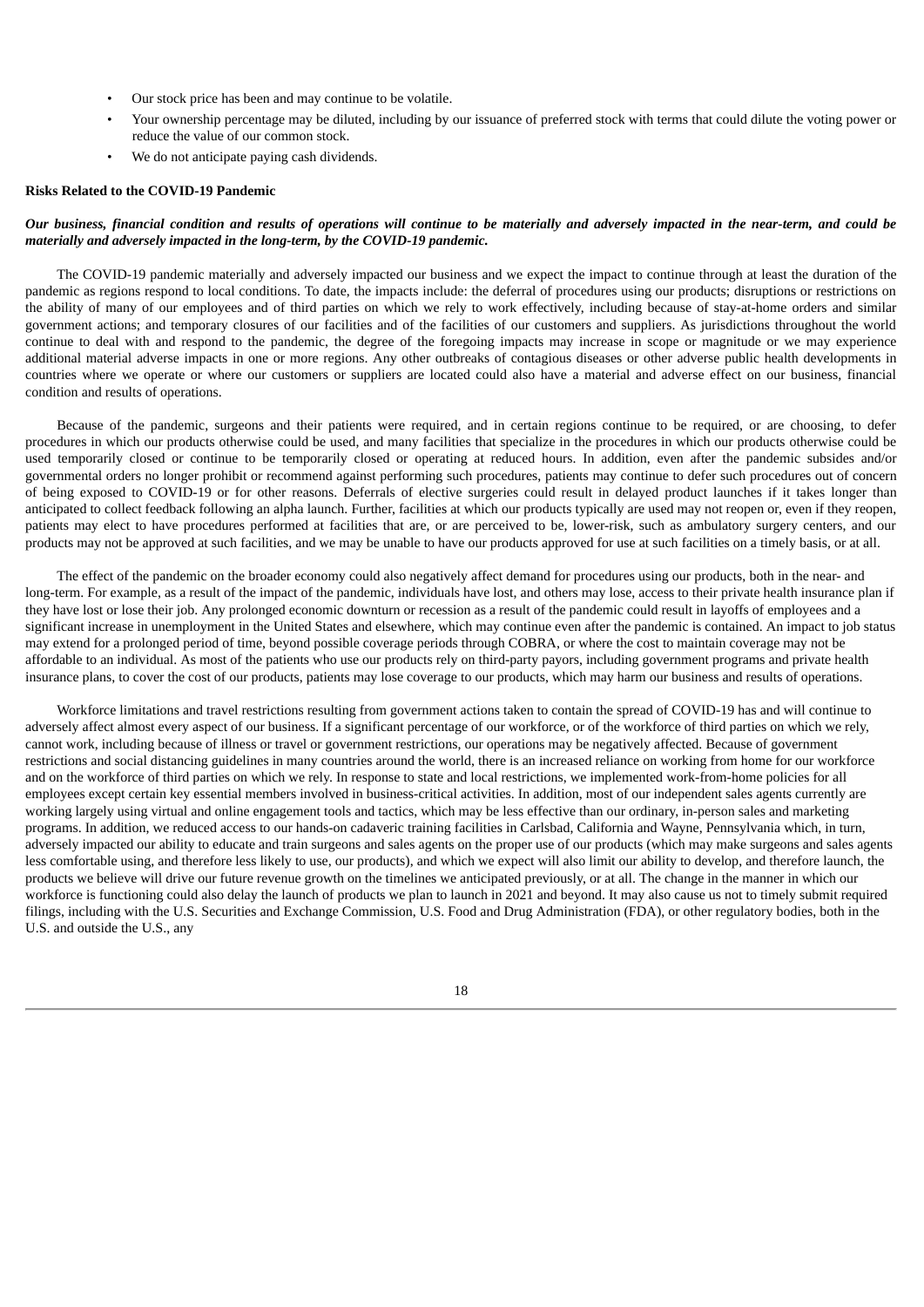of which by itself may have a negative effect on our business, such as by making us ineligible to conduct an offering under a Form S-3 registration statement, which generally takes less time and is less expensive than other means, such as conducting an offering under a Form S-1 registration statement. In addition, changes impacting workforce function at the FDA and other regulatory bodies, as well as changes impacting workforce function at the facilities at which we seek to have new products approved for use, could adversely impact the timing of when our new products are cleared for marketing and approved for use, either of which could adversely impact the timing of our ability to sell these new products and could have a material and adverse effect on our revenue growth. Conversely, we may face several challenges or disruptions upon a return back to the workplace if and when the pandemic subsides, including re-integration challenges by our employees and distractions to management related to such transition.

Further, disruptions in the manufacture and/or distribution of our products or in our supply chain may occur as a result of the pandemic, including for the reasons above, or other events that result in staffing shortages, production slowdowns, stoppages, or disruptions in delivery systems, any of which could materially and adversely affect our ability to manufacture and/or distribute our products, or to obtain the raw materials and supplies necessary to manufacture and/or distribute our products, in a timely manner, or at all. See *"Risks Related to Manufacturing, Commercial Operations and* Commercialization - If any of our manufacturing, development or research facilities are damaged and/or our manufacturing processes are interrupted, we could experience supply disruptions, lost revenues and our business could be seriously harmed" and "Risks Related to Manufacturing, Commercial Operations and Commercialization - We depend on a limited number of third-party suppliers for processing activities, components and raw materials and losing any of these suppliers, or their inability to provide us with an adequate supply of materials that meet our quality and other requirements, could harm *our business"* below.

We may also experience other unknown adverse impacts from the pandemic that cannot be predicted. For example, hospitals and other facilities at which we sell our products may renegotiate their purchase prices, including as a result of, or the perception they may be suffering, financial difficulty as a result of the pandemic. Similarly, facilities at which we seek to sell our products in the future may require price reductions relative to the price at which we previously expected to sell our products. Reduction in the prices at which we sell products to existing customers may have a material and adverse effect on our future financial results and reductions in the prices at which we expected to sell products to anticipated customers may have a material and adverse effect on our expectations for revenue growth. See "Risks Related to Pricing and Reimbursement and Industry Trends - Changes in third-party payment systems and in the healthcare industry may require us to decrease the selling price for our products, may reduce the size of the market for our products, or may eliminate a market, any of which could have a material and adverse effect on our financial performance" below.

Further, the global capital markets experienced, and we expect will continue to experience, disruption and volatility due to the pandemic, adversely impacting access to capital not only for us, but also for our customers and suppliers who need access to capital. Their inability to access capital in a timely manner, or at all, could adversely impact demand for our products and/or adversely impact our ability to manufacture and/or supply our products, any of which could have a material and adverse effect on our business. See "Risks Related to our Financial Results and Needs for Financing - Our future capital needs are uncertain and we may need to raise additional funds in the future, and such funds may not be available on acceptable terms or at all," below.

The full extent to which the pandemic will, directly or indirectly, impact our business, results of operations and financial condition, including our sales, expenses, supply chain integrity, manufacturing capability, research and development activities, and employee-related compensation, is highly uncertain and cannot be predicted with reasonable accuracy at this time and will depend on future developments that are also highly uncertain and cannot be predicted with reasonable accuracy at this time, including, without limitation: (a) new information that may emerge concerning COVID-19, its contagiousness and/or virulence; (b) resurgences in COVID-19 transmission and infection following the easing or lifting of "stay-at-home" or other restrictions or following resumption of surgical procedures, whether as a result thereof, as a result of reinfection, as a result of a delay in the emergence of symptoms following infection (or reinfection) by COVID-19, or as a result of its ability to lay dormant following infection (or reinfection), and the adverse impact the foregoing may have on our business and financial condition, including because of the adverse impact on patients' willingness to undergo procedures in which our products could be used; (c) actions required or recommended to contain or treat COVID-19, in light of any or all of the foregoing or other as-yet unanticipated developments, whether related to COVID-19 directly or indirectly; and (d) the direct and indirect economic impact, both domestically and abroad, of COVID-19 as a result of any or all of the foregoing, including actions taken by local, state, national and international governmental agencies, whether such impact affects customers, suppliers, or markets generally.

The pandemic also heightens the risks in certain of the other risk factors described in this report.

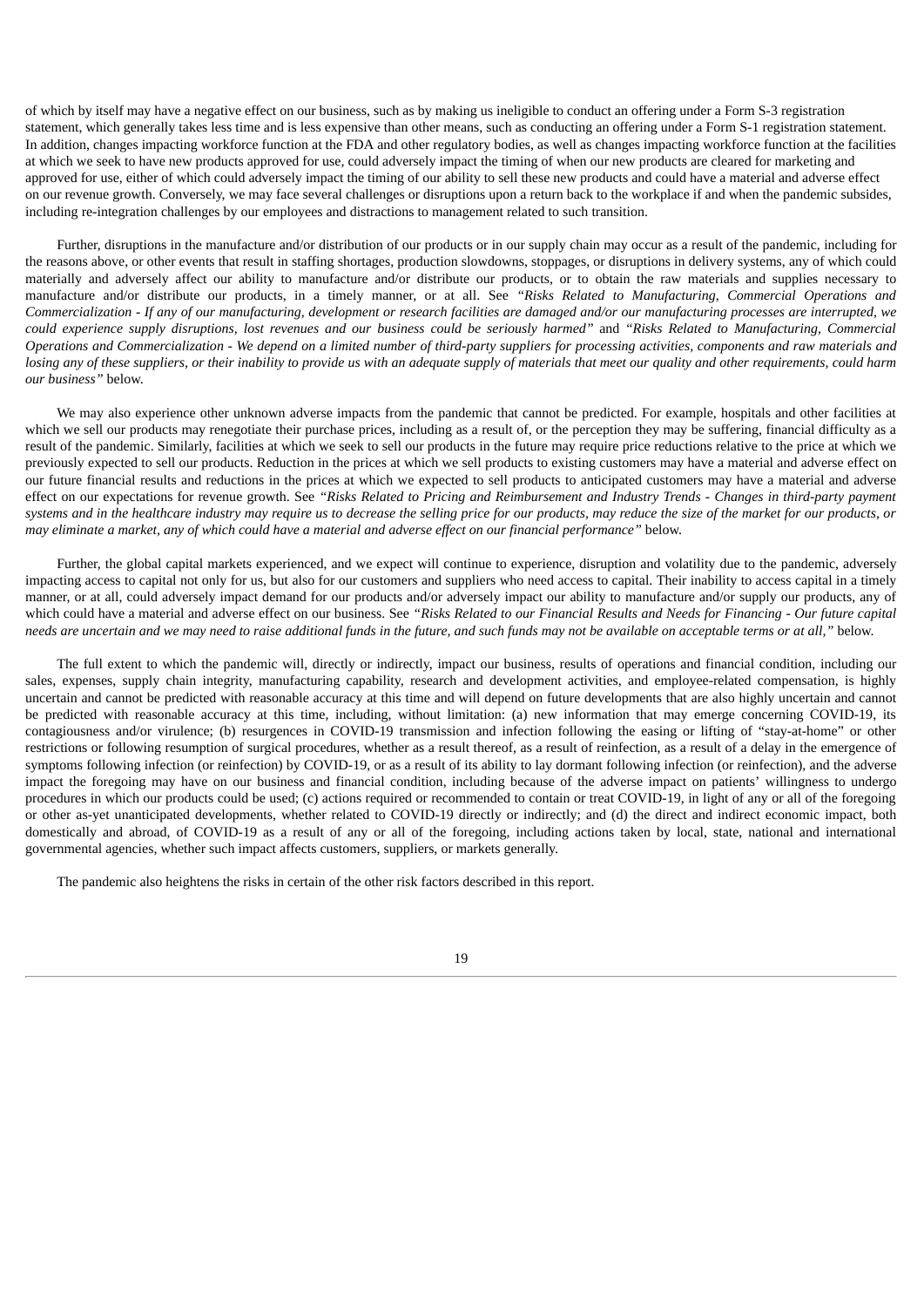## **Risks Related to Product Development**

## We may not develop new products in a timely and consistent manner, and failure to do so may adversely affect the attractiveness of our overall product *portfolio to our surgeon customers and negatively impact our sales and market share.*

To be and remain competitive, we need to sunset legacy systems while introducing new products and enhancements or modifications to our existing products on a regular basis and successfully respond to technological advances. Doing so is technologically challenging and involves significant risks and uncertainty. Despite substantial investments of time and resources, our research and development efforts may not result in technically feasible new products. Even if technically feasible, the anticipated time and cost of obtaining regulatory clearance and/or approval and/or commercializing a new product may be too great to justify continued development. In addition, competitors could develop products that are more effective, are less expensive to manufacture, are priced more competitively or are ready for commercial introduction before our products. The introduction of new products by our competitors may lead us to reduce the prices of our products, may lead to reduced margins or loss of market share, and may render our products obsolete or noncompetitive. The success of any of our new product offerings or enhancement or modification to our existing products will depend on several factors, including our ability to:

- properly identify and anticipate surgeon and patient needs;
- develop new products or enhancements or modifications in a timely manner;
- obtain regulatory clearance and/or approvals for new products or product enhancements or modifications in a timely manner;
- achieve timely alpha and/or full commercial launches of new products;
- provide adequate training to potential users of new products and product enhancements or modifications;
- receive adequate reimbursement approval of third-party payors such as Medicaid, Medicare and private insurers; and
- develop an effective marketing and distribution network.

If we cannot develop technically and commercially viable new products and enhancements or modifications to our existing products on a consistent basis and before our competitors, our prospects could be materially and adversely affected. Our ability to develop and launch new products and enhancements in a timely and consistent manner may be adversely impacted due to the effects of the COVID-19 pandemic in light of the reduced access to our hands-on cadaveric training facilities in Carlsbad, California and Wayne, Pennsylvania, or if we are required to or elect to temporarily close them, the change in the manner in which our workforce is functioning and the changes impacting workforce function at the FDA and other regulatory bodies, as well as changes impacting workforce function at the facilities at which we seek to have new products approved for use.

It is also important that we carefully manage our introduction of new products and enhancements or modifications to our existing products. If potential customers delay purchases until new or enhanced or modified products are available, it could negatively impact our sales. In addition, to the extent we have excess or obsolete inventory as we transition to new or enhanced or modified products, it would result in margin reducing write-offs for obsolete inventory, and our results of operations may suffer.

## There is no guarantee that the FDA will grant 510(k) clearance or premarket approval, or that equivalent foreign regulatory authorities will grant the foreign equivalent, of our future products, and failure to obtain necessary clearances or approvals for our future products would adversely affect our *ability to grow our business.*

In general, unless an exemption applies, a medical device and modifications to the device or its indications must receive either premarket approval or premarket clearance from the FDA before it can be marketed in the U.S. While in the past we have received such clearances, we may not succeed in the future in receiving approvals and clearances in a timely manner, or at all. The process of obtaining approval or clearance from the FDA and comparable foreign regulatory agencies for new products, or for enhancements or modifications to existing products, could:

- take significant time;
- require the expenditure of substantial resources;
- involve rigorous and expensive pre-clinical and clinical testing, as well as post-market surveillance;
- involve modifications, repairs or replacements of our products; and

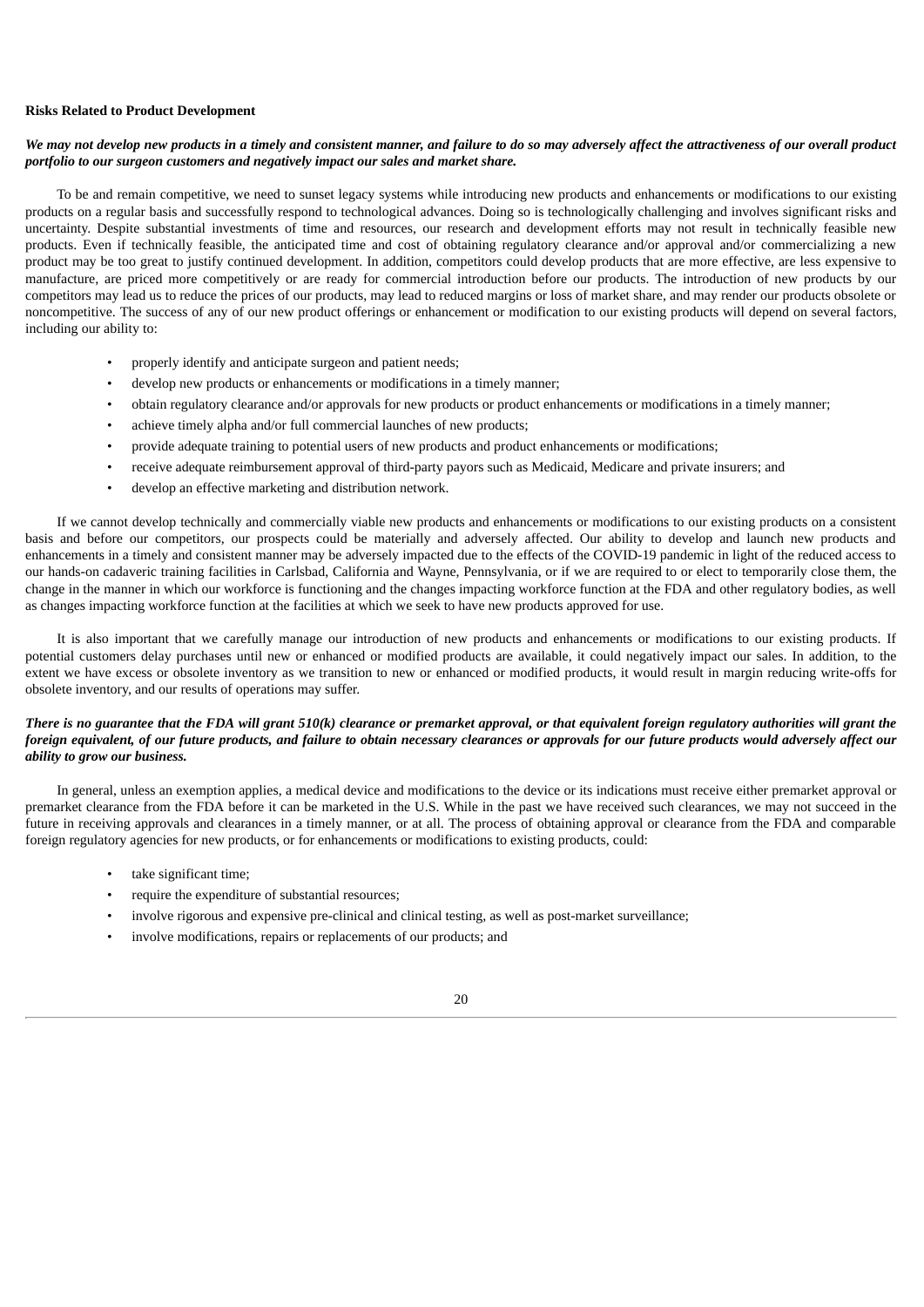result in limitations on the indicated uses of our products.

Some of our new products will require FDA 510(k) clearance or approval of a premarket approval application, or PMA, prior to being marketed. Any modification to a 510(k)-cleared device that could significantly affect its safety or effectiveness, including significant design and manufacturing changes, or that would constitute a major change in its intended use, design or manufacture, requires a new 510(k) clearance or, possibly, approval of a PMA. Similarly, modifications to PMA-approved products may require submission and approval of a PMA supplement. The FDA requires every manufacturer to determine whether a new 510(k) or PMA is needed in the first instance, and the FDA has issued guidance on assessing modifications to 510(k)-cleared and PMAapproved devices to assist manufacturers with making these determinations. However, the FDA may review any such determination and the FDA may not agree with our determinations regarding whether new clearances or approvals are necessary. We have modified some of our 510(k)-cleared products and have determined, based on our understanding of FDA guidance, that certain changes did not require new 510(k) clearances. If the FDA disagrees with our determination and requires us to seek new 510(k) clearances, or PMA approval, for modifications to our cleared products, we may have to stop marketing or distributing our products, we may need to recall the modified product until we obtain clearance or approval, and we may be subject to significant regulatory fines or penalties. Significant delays in receiving clearance or approval, or failing to receive clearance or approval for our new products would have a material and adverse effect on our ability to expand our business.

Outside the U.S., clearance or approval procedures can vary among countries and can involve additional product testing and validation and additional administrative review periods. The time required to obtain clearance or approval in other countries might differ from that required to obtain FDA clearance or approval. The regulatory process in other countries may include all of the risks to which we are exposed in the U.S., as well as other risks. Favorable regulatory action in one country does not ensure favorable regulatory action in another, but a failure or delay in obtaining regulatory clearance or approval in one country may have a negative effect on the regulatory process in others. Failure to obtain clearance or approval in other countries or any delay or setback in obtaining such clearance or approval have a material and adverse effect on our business, including that our products may not be cleared or approved for all indications requested, which could limit the uses of our products and have an adverse effect on product sales.

In the EEA, we must inform the Notified Body that carried out the conformity assessment of the medical devices we market or sell in the EEA of any planned substantial change to our quality system or any significant change to our devices. The Notified Body will then assess the change and verify whether it affects the products' conformity with the Essential Requirements or the conditions for the use of the device. If the assessment is favorable, the Notified Body may issue a new CE Certificate of Conformity or an addendum to the existing CE Certificate of Conformity. If it is not, we may not be able to continue to market and sell the applicable product in the EEA, which could have a material and adverse effect on our business, results of operations and financial condition.

We cannot be certain that we will receive required approval or clearance from the FDA and foreign regulatory agencies for new products, including modifications to existing products, on a timely basis, or at all. Failing to receive approval or clearance for new products on a timely basis would have a material and adverse effect on our financial condition and results of operations.

## Clinical studies are expensive and subject to extensive regulation and their results may not support our product candidate claims or may result in the *discovery of adverse effects.*

In developing new products or new indications for, or modifications to, existing products, we may conduct or sponsor pre-clinical testing, clinical studies or other clinical research. We are conducting post-market clinical studies of some of our products to gather information about their performance or optimal use. The data collected from these clinical studies may ultimately be used to support additional market clearance or approval for these products or future products. If any of our new products require premarket clinical studies, these studies are expensive, the outcomes are inherently uncertain and they are subject to extensive regulation and review by numerous governmental authorities both in the U.S. and abroad, including by the FDA and, if federal funds are involved or if an investigator or site has signed a federal assurance, are subject to further regulation by the Office for Human Research Protections and the National Institutes of Health. For example, clinical studies must be conducted in compliance with FDA regulations, local regulations, and according to principles and standards collectively called "Good Clinical Practices." Failure to comply with applicable regulations could result in regulatory and legal

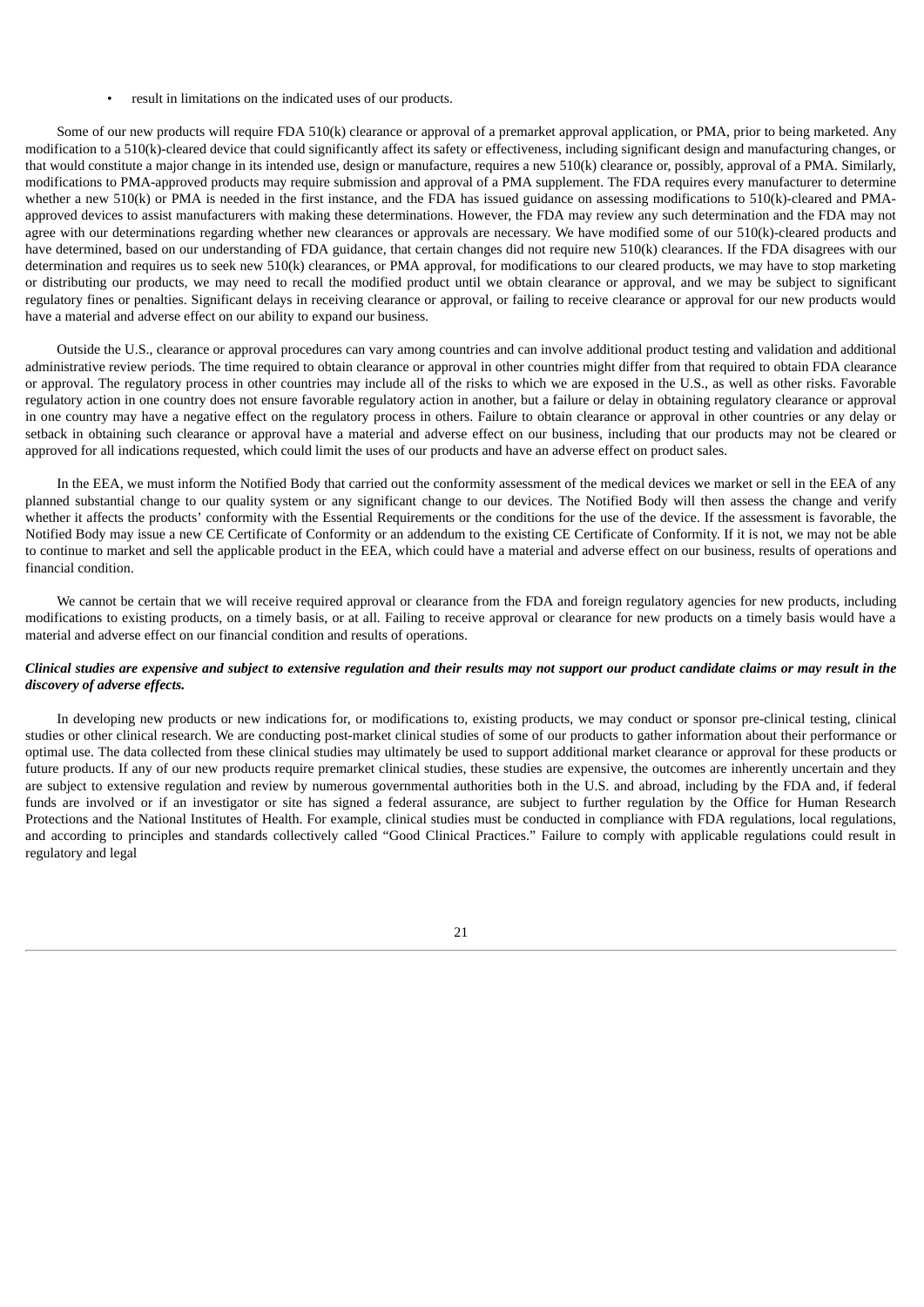enforcement action, including fines, penalties, suspension of studies, and also could invalidate the data and make it unusable to support an FDA submission.

Even if any of our future premarket clinical studies are completed as planned, we cannot be certain that their results will support our product candidates and/or proposed claims or that the FDA or foreign authorities and Notified Bodies will agree with our interpretation and conclusions regarding the data they generate. Success in pre-clinical studies and early clinical studies does not ensure that later clinical studies will succeed, and we cannot be sure that the results of later studies will replicate those of earlier or prior studies. The clinical study process may fail to demonstrate that our product candidates are safe and effective for the proposed indicated uses, which could cause us to abandon a product candidate and may delay development of others. Any delay or termination of our clinical studies will delay the filing of our product submissions and, ultimately, our ability to commercialize our product candidates and generate revenues. It is also possible that patient subjects enrolled in our clinical studies of our marketed products will experience adverse side effects that are not currently part of the product candidate's profile and, if so, these findings may result in lower market acceptance, which could have a material and adverse effect on our business, results of operations and financial condition.

Further, the COVID-19 pandemic and associated shelter-in-place orders could limit or restrict our ability or the ability of others on which we rely to initiate, conduct or continue our clinical studies of some of our products. Delays and disruption in such studies could result in delays for expanded FDA and other regulatory clearance or approval of our products.

#### If the third parties on which we rely to conduct our clinical studies and to assist us with pre-clinical development do not perform as contractually required or expected, we may not obtain regulatory clearance, approval or a CE Certificate of Conformity for or commercialize our products.

We often must rely on third parties, such as contract research organizations, medical institutions, clinical investigators and contract laboratories, to assist in conducting our clinical studies and other development activities. If these third parties do not successfully carry out their contractual duties, comply with applicable regulatory obligations or meet expected deadlines, or if these third parties need to be replaced, or if the quality or accuracy of the data they obtain is compromised due to failing to adhere to clinical protocols, to applicable regulatory requirements or otherwise, our pre-clinical development activities and clinical studies may be extended, delayed, suspended or terminated. Under these circumstances, we may not be able to obtain regulatory clearance/approval or a CE Certificate of Conformity for, or successfully commercialize, our products on a timely basis, if at all, and our business, operating results and prospects may be materially and adversely affected.

#### **Risks Related to Manufacturing, Commercial Operations and Commercialization**

#### We operate in an industry and in market segments that are highly competitive and we may not compete successfully.

There is intense competition among medical device companies that serve the spinal surgery market. We compete with established medical technology companies, as well as earlier-stage companies that often have differentiated technology and potentially superior solutions for the challenges facing our neurosurgeon and orthopedic spine surgeon customers and their patients. Our primary competitors include Alphatec Spine, Baxter, Bioventus, Cerapedics, DePuy Synthes Spine (a Johnson & Johnson company), Globus Medical, Medtronic, NuVasive, Orthofix, Stryker, Surgalign, XTANT Medical, Zimmer-Biomet and many smaller, biologically-focused companies.

Many of our competitors may have access to greater financial, technical, research and development, marketing, manufacturing, sales, distribution, administrative, consulting and other resources than we do. Our competitors may be more effective at developing products, at differentiating their products from our and other competitor products and at designing, executing, analyzing the results of and publishing data from clinical studies. Our competitors may also have: stronger intellectual property portfolios; broader spine surgery product offerings and products supported by more extensive clinical data; more established distribution networks; entrenched relationships with surgeons; significantly greater name recognition and more recognizable trademarks for products similar to the products we sell; more established relationships with healthcare providers and payors; greater experience in obtaining and maintaining FDA and other regulatory clearances or approvals for products and product enhancement; and greater experience in launching, marketing and selling products than we do. Many of our competitors specialize in a specific product or focus on a particular market segment, making it more difficult for us to increase our overall market position. The frequent introduction by competitors of products that are, or claim to be, superior to our products, or that are alternatives to our existing or planned products may also create market confusion that may make it difficult to differentiate the benefits of our products over competing products. In addition, the entry of multiple new products

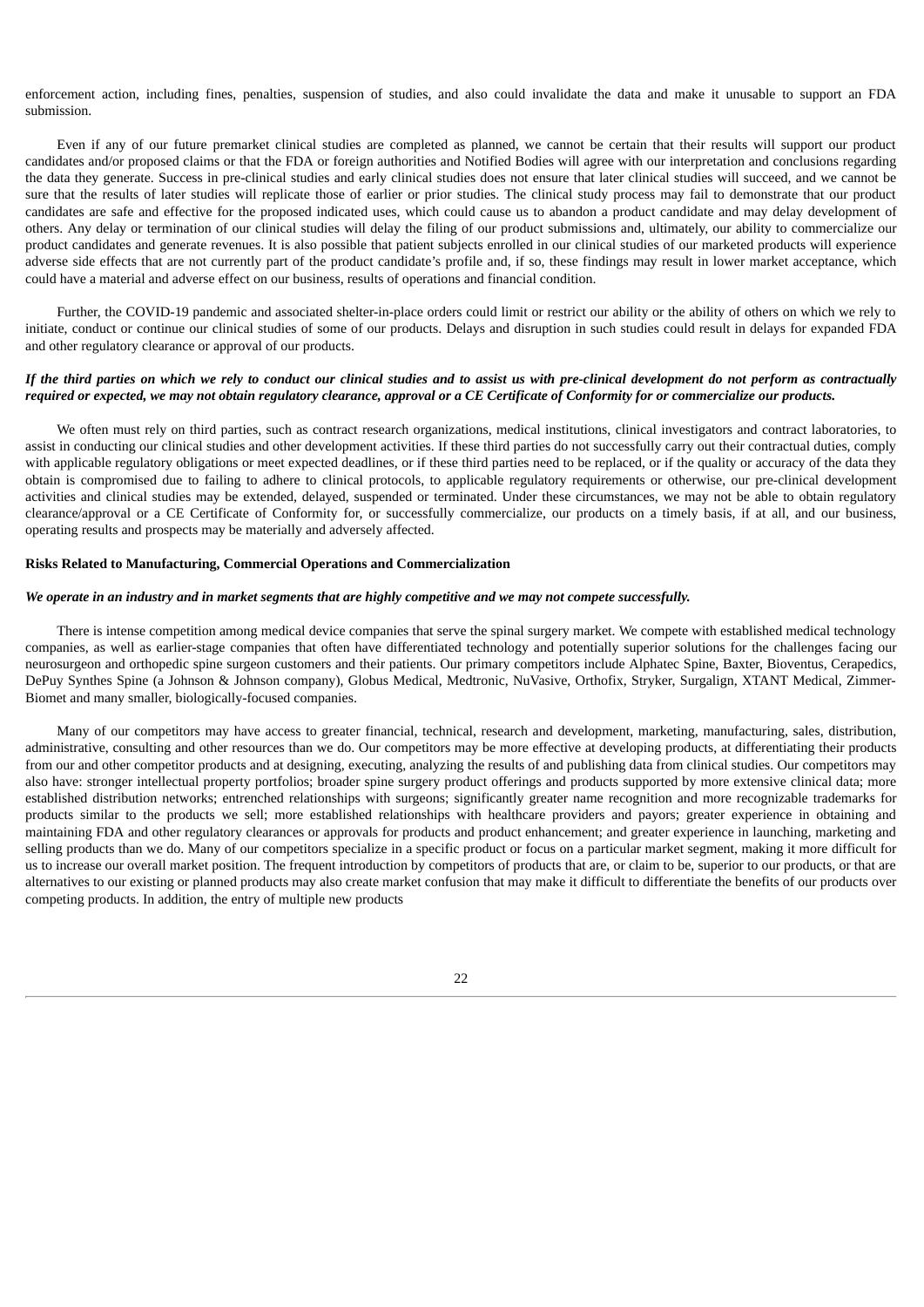and competitors may lead some of our competitors to employ pricing strategies that could adversely affect the pricing of our products and pricing in the spine market generally.

Our competitive position depends on our ability to achieve market acceptance for our current and future products. Market acceptance for any of our products requires, among other things, that we timely secure regulatory clearance and/or approval; demonstrate the value of our products, both to our surgeon customers and payors, which may require that we collect clinical data and/or conduct clinical studies; effectively educate and train our surgeon customers and their staff on the proper use of our products; obtain and maintain coverage and adequate reimbursement for our products, both within and outside the U.S., including under Medicare and Medicaid and from private payors; attract and retain a network of independent sales agents and stocking distributors focused on neurosurgeons and orthopedic spine surgeons; develop and execute an effective marketing strategy; protect the proprietary positions of our products, including through patent protection; and consistently produce quality products in sufficient quantities to meet demand. Significant risks are associated with each of these activities and other activities required to achieve market acceptance of both our current and future products, including risks inherent in collaborations, such as with restor3d, Inc. and 7D Surgical, Inc., or use of nascent manufacturing or imaging techniques, such as additive processing (more commonly known as 3D printing) or advanced optical technologies and machine version-based registration algorithms. Some of these risks are more fully described elsewhere in this "Risk Factors" section.

In addition, at any time our competitors or other companies may develop alternative treatments, products or procedures for the treatment of spine disorders that compete directly or indirectly with our products, including ones that prove to be superior to our products.

For these reasons, we may not compete successfully against our existing or potential competitors. Any such failure could lead us to modify our strategy, to lower our prices, or to increase the commissions we pay on sales of our products and could have a significant adverse effect on our business, financial condition and results of operations. If we cannot compete effectively, our sales and operating results may suffer.

## To be commercially successful, we must effectively demonstrate to neurosurgeon and orthopedic spine surgeons the merits of our products compared to *those of our competitors.*

Neurosurgeons and orthopedic spine surgeons play a significant role in determining the course of treatment and, ultimately, the product used to treat a patient. As a result, our success depends, in large part, on demonstrating to these surgeons the value of our products in the treatment of their patients. To do so requires that we continue to invest in medical education and training and, along with our independent sales agents and stocking distributors, demonstrate the merits of our products and underlying technology compared to those of our competitors. The primary manner in which we offer to educate and train surgeons and their staff on the proper use of our products is at our hands-on cadaveric training facilities in Carlsbad, California and Wayne, Pennsylvania. During 2020, those facilities were temporarily closed due to the pandemic. Access to those facilities continues to be reduced due to the pandemic and in the future we may be required to or elect to temporarily close one or both of them due to the pandemic. Any limits on our ability to use either or both of those facilities will adversely affect our ability to effectively demonstrate the merits of our products compared to those of our competitors.

Surgeons who do not use our products may be hesitant to do so for the following or other reasons:

- lack of experience with our products, techniques, or technologies, or with the equipment necessary to use any of the foregoing;
- existing relationships with those who sell competitive products;
- the time required for surgeon and medical staff education and training on new products, techniques and equipment and technologies;
- lack or perceived lack of clinical evidence supporting patient benefit relative to competing products;
- our products not being included on hospital formularies, in integrated delivery networks or on group purchasing organization preferred vendor lists;
- less attractive coverage and/or reimbursement within healthcare payment systems for our products and procedures compared to other products and procedures;
- other costs associated with introducing new products and the equipment necessary to use new products; and
- perceived risk of liability that could be associated with the use of new products, techniques or technologies.

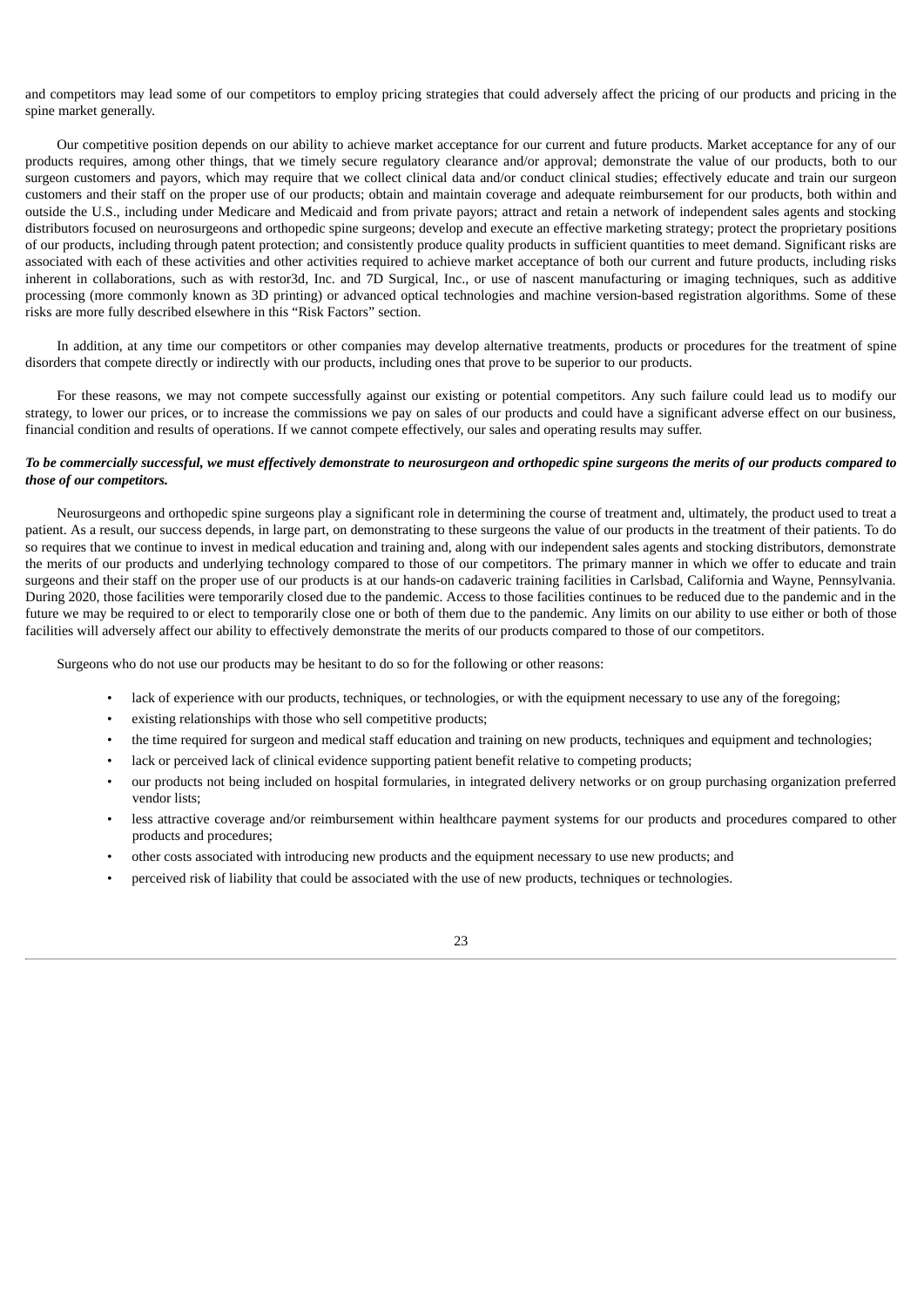In addition, we believe recommendations and support of our products by influential neurosurgeons and orthopedic spine surgeons are essential for market acceptance and adoption. If we do not receive support from such surgeons or long-term data does not show the benefits of using our products, surgeons may not use our products.

If we are not successful in convincing surgeons of the merits of our products, we may not maintain or grow our sales or achieve or sustain profitability.

#### *We must successfully educate and train surgeons and their staff on the proper use of our products.*

Although most neurosurgeons and orthopedic spine surgeons may have adequate knowledge on how to use most of our products based on their clinical training and experience, we believe that the most effective way to introduce and build market demand for our products is by directly training such surgeons in the use of our products. Convincing surgeons to dedicate the time and energy necessary for adequate training is challenging, and we cannot assure you we will succeed in these efforts. If surgeons are not properly trained, they may not use our products, and, as a result, we may not maintain or grow our sales or achieve or sustain profitability. If surgeons are not properly trained they may also misuse or ineffectively use our products, which may result in unsatisfactory patient outcomes, patient injury, negative publicity or lawsuits against us, any of which could have a significant adverse effect on our business, financial condition and results of operations.

Although we believe our training methods for surgeons are conducted in compliance with FDA and other applicable regulations developed both nationally and in third countries, if the FDA or other regulatory agency determines that our training constitutes promotion of an unapproved use or promotion of an intended purpose not covered by the CE mark affixed to our products or FDA approved labeling, they could request that we modify our training or subject us to regulatory enforcement actions, including the issuance of a warning letter, injunction, seizure, civil fine and criminal penalty. See also "Risks Related to Non-Compliance with Laws and Regulations - Oversight of the medical device industry might affect the way we sell medical devices *and compete in the marketplace"* below.

#### If we are unable to maintain and expand our network of independent sales agents and stocking distributors, we may not maintain or grow our revenue.

Our ability to generate revenue depends on the sales and marketing efforts of independent sales agents and stocking distributors. Some of our independent sales agents account for a significant portion of our sales volume. If our independent sales agents and stocking distributors fail to adequately promote, market and sell our products, our sales could significantly decrease. Due to the impacts of the COVID-19 pandemic, most of our independent sales agents currently are working largely using virtual and online engagement tools and tactics, which may be less effective than our ordinary, in-person sales and marketing programs.

Further, we face significant challenges and risks in managing our geographically dispersed distribution network and retaining the independent sales agents and stocking distributors who make up that network, and as we launch new products and increase our marketing efforts with respect to existing products, we plan to expand the reach of our marketing and sales efforts and may need to hire new independent sales agents and stocking distributors. Independent sales agents and stocking distributors require significant technical expertise in various areas such as spinal care practices, spine injuries and disease, and spinal health and they require training and time to achieve full productivity. We may not attract or retain qualified independent sales agents or stocking distributors or enter into agreements with them on favorable or commercially reasonable terms, if at all. This could be due to a number of factors, including, but not limited to, perceived deficiencies, or gaps, in our existing product portfolio, intense competition for independent sales agents' services, or because of the disruption associated with restrictive covenants to which distributors may be subject and potential litigation and expense associated therewith. We may also experience unforeseen disengagement from independent sales agents who have worked with us for many years. Even if we enter into agreements with additional qualified independent sales agents or stocking distributors, it often takes 6 to 12 months for new sales agents or stocking distributors to reach full operational effectiveness and they may not generate revenue as quickly as we expect them to, commit the necessary resources to effectively market and sell our products, or ultimately succeed in selling our products. Our success will depend largely on our ability to continue to hire, train, retain and motivate qualified independent sales agents and stocking distributors. If we cannot expand our sales and marketing capabilities domestically and internationally, if we fail to train new independent sales agents and stocking distributors adequately, or if we experience high turnover in our sales network, we may not commercialize our products adequately, or at all, which would adversely affect our business, results of operations and financial condition.

Moreover, our independent sales agents and stocking distributors are not our employees, we have limited control over

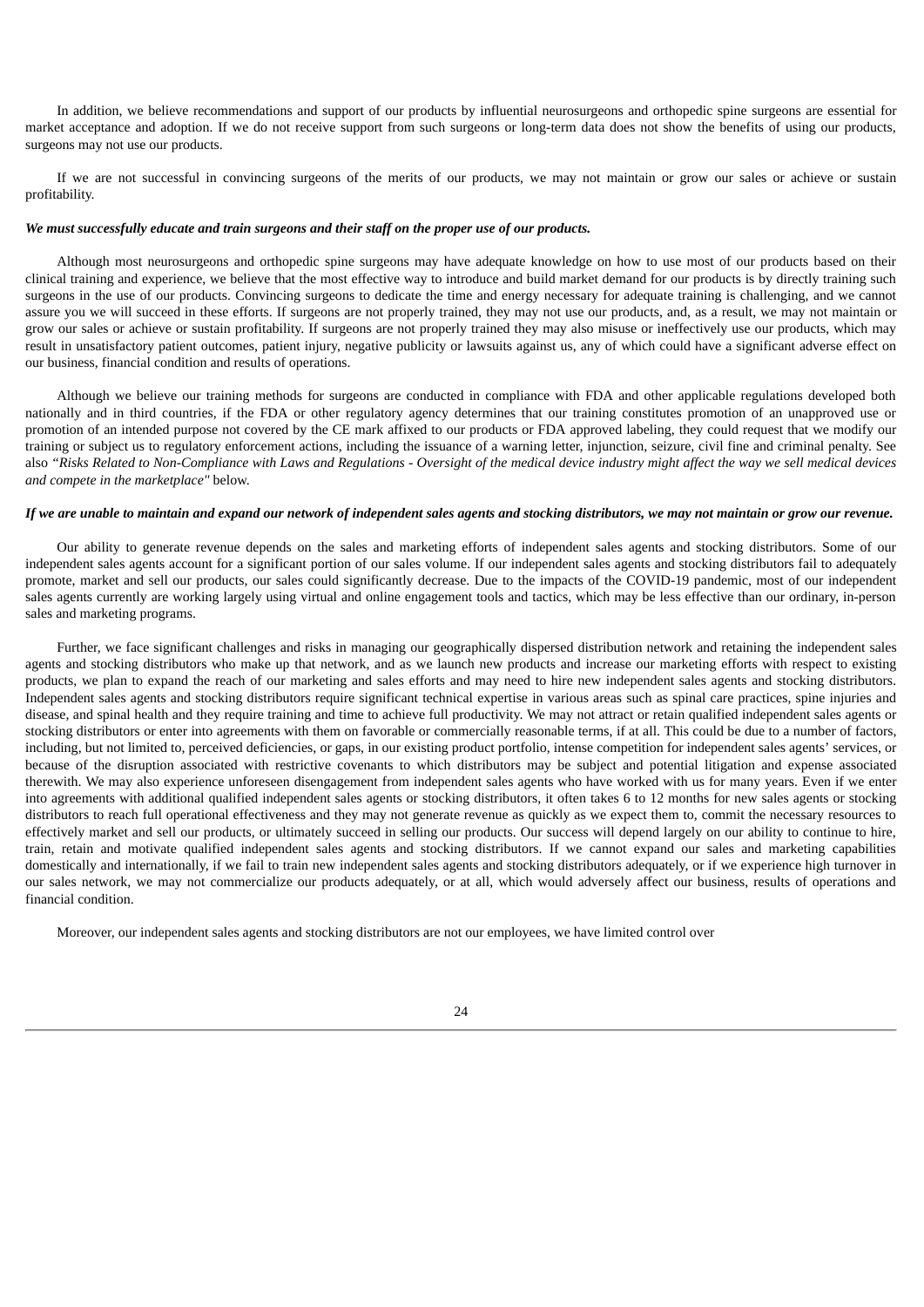their activities and, generally, we do not enter into exclusive relationships with them. If one or more of them were to be retained by a competitor, whether or an exclusive or non-exclusive basis, they may divert business from us to our competitor, which could materially and adversely affect our sales.

## Sales of, or the price at which we sell, our products may be adversely affected unless the safety and efficacy of our products, alone and relative to *competitive products, is demonstrated in clinical studies.*

Generally, we have obtained 510(k) clearance to manufacture, market and sell the products we market in the U.S. and the right to affix the CE mark to the products we market in the European Economic Area, or EEA. To date, we have not been required to generate new clinical data to support our 510(k) clearances, CE marks, or product registrations in other countries. However, the EU Medical Device Regulations, which will replace the existing medical device directives in May 2021, require submission of certain pre- and post-market data to maintain our CE marks. Additionally, we recently completed an analysis of which of our product systems will require submission of clinical data pursuant to MEDDEV 2.7.1 rev 4, which sets forth the European Commission's guidance on the clinical evaluation of medical devices. Accordingly, and in line with our vision to deliver clinical value, we have commenced clinical data collection activities for certain of our marketed products as more fully described elsewhere in this "Risk Factors" section.

In part due to the increased emphasis on the delivery of more cost-effective treatments, purchasing decisions of our customers increasingly will be based on clinical data that demonstrates the value of our products or the effectiveness of our products relative to others. Conducting clinical studies is expensive and time-consuming and outcomes are uncertain. See "Risks Related to Product Development - Clinical studies are expensive and subject to extensive regulation and their results may not support our product candidate claims or may result in the discovery of adverse effects," above. We may elect not to, or may be unable to, fund the clinical studies necessary to generate the data required for all of our products to compete effectively, in part due to the breadth of our product portfolio. Currently, we do not expect to undertake such clinical studies for all of our products and only expect to do so where we anticipate the benefits will outweigh the costs on a risk-adjusted basis. However, even when we elect and are able to fund such clinical studies on one or more of our products, such studies may not succeed. Data we generate may not be consistent with our existing data and may demonstrate less favorable safety or efficacy, which could reduce demand for our products and negatively impact future sales. Neurosurgeons and orthopedic spine surgeons may be less likely to use our products if more robust, or any, clinical data supporting the safety and efficacy of competing products is available. If we are unable to or unwilling to generate clinical data supporting the safety and effectiveness of our products, our business, results of operations and financial condition could be materially and adversely affected.

Further, future patient studies or clinical experience may indicate that treatment with our products does not improve patient outcomes.

With the passage of the American Recovery and Reinvestment Act of 2009, funds have been appropriated for the U.S. Department of Health and Human Services' Healthcare Research and Quality to conduct comparative effectiveness research to determine the effectiveness of different drugs, medical devices, and procedures in treating certain conditions and diseases. Some of our products or procedures performed with our products could become the subject of such research. It is unknown what effect, if any, this research may have on our business. Further, future research or experience may indicate that treatment with our products does not improve patient outcomes or improves patient outcomes less than we initially expected. Such results would reduce demand for our products, affect sustainable reimbursement from third-party payers, significantly reduce our ability to achieve expected revenue, and could cause us to withdraw our products from the market and could prevent us from sustaining or increasing profitability. Moreover, if future results and experience indicate that our products cause unexpected or serious complications or other unforeseen negative effects, we could be subject to significant legal liability, negative publicity, and damage to our reputation, and we could experience a dramatic reduction in sales of our products, all of which would have a material adverse effect on our business, financial condition and results of operations. The spine medical device market has been particularly prone to potential product liability claims that are inherent in the testing, manufacture and sale of medical devices and products for spine surgery procedures.

## If any of our manufacturing, development or research facilities are damaged and/or our manufacturing processes are interrupted, we could experience *supply disruptions, lost revenues and our business could be seriously harmed.*

Damage to our manufacturing, development or research facilities or disruption to our business operations for any reason, including due to natural disaster (such as earthquake, wildfires and other fires or extreme weather), power loss, communications failure, unauthorized entry or other events, such as a flu or other health epidemic (such as the result of the COVID-19 pandemic), could cause us to discontinue development and/or manufacturing of some or all of our products for an undetermined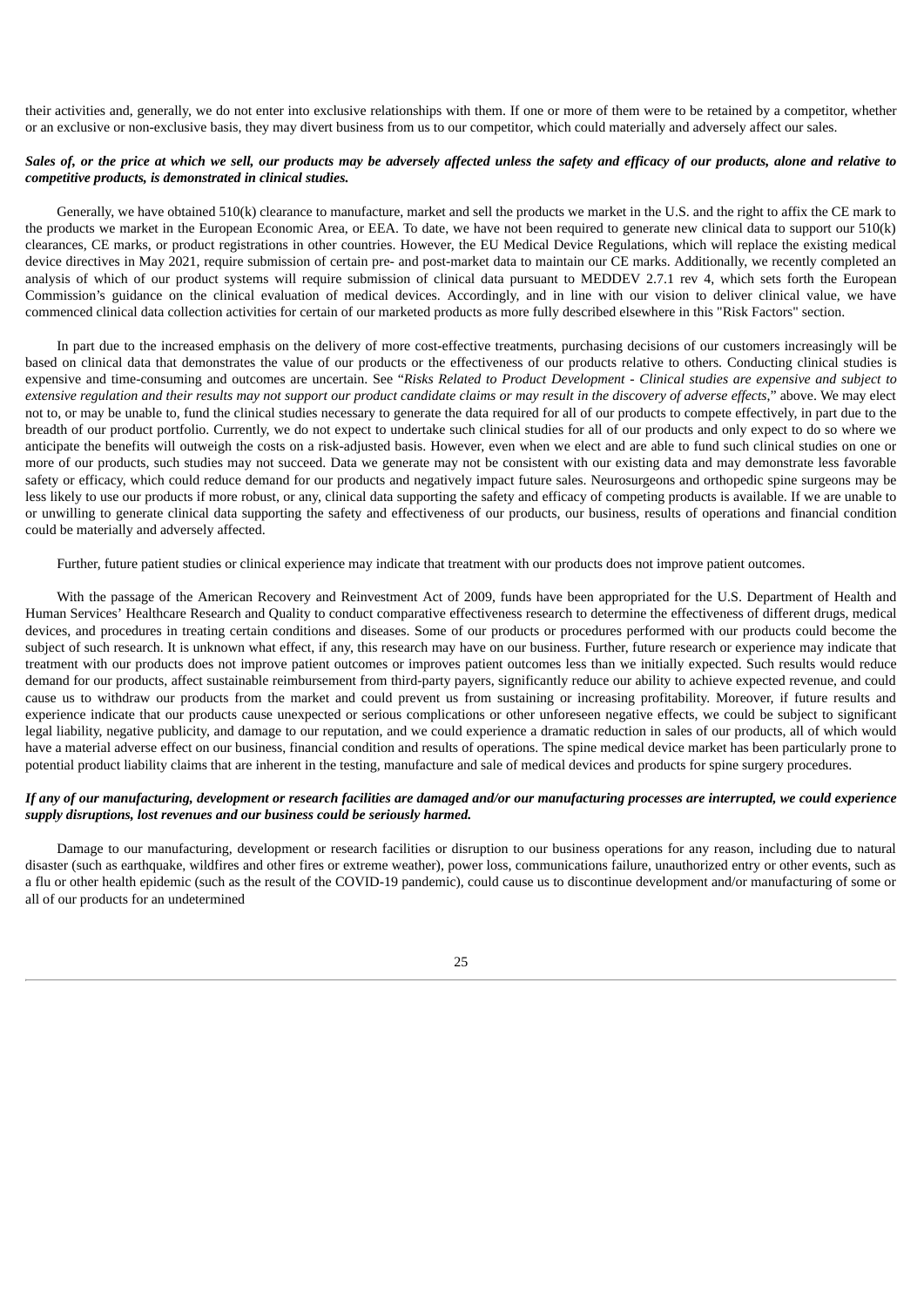period of time. The property damage and business interruption insurance coverage on these facilities that we maintain might not cover all losses under such circumstances, and we may not be able to renew or obtain such insurance in the future on acceptable terms with adequate coverage or at reasonable costs. If our facilities were damaged, they could be difficult to replace and could require substantial lead time to repair or replace. In particular, we manufacture our orthobiologics products in one facility in Irvine, California and any damage to that facility could adversely affect our ability to timely satisfy demand for those products. Out of an abundance of caution in October 2020, we relocated part of our orthobiologics finished goods inventory from our Irvine facility to our Carlsbad office due to the threat of the Silverado Fire that was causing evacuations throughout Orange County, California. Disruptions to our business operations may result from damage to the facilities of, or disruption to the business operations of, our suppliers. For example, if we are unable to obtain disposables or other materials required to maintain "clean room" sterility in our Irvine facility, we may be unable to continue to manufacture products at that facility, which products account for approximately 50% of our total revenue. Any significant disruption to our manufacturing operations and to our ability to meet market demand likely would have an adverse impact on our sales and revenues as key stakeholders, including our independent sales agents and stocking distributors and surgeon customers, transition to what they perceive as more reliable sources of products.

## We depend on a limited number of third-party suppliers for processing activities, components and raw materials and losing any of these suppliers, or their inability to provide us with an adequate supply of materials that meet our quality and other requirements, could harm our business.

Outside suppliers, some of whom are sole-source suppliers, such as PcoMed (discussed below), provide us with products and raw materials and components used in manufacturing our orthobiologics and spinal implant products. We strive to maintain sufficient inventory of products, raw materials and components so that our production will not be significantly disrupted if a particular product, raw material or component is not available to us for a period of time, including as a result of a supplier's loss of its ISO or other certification or as a result of any of the disruptions described above under the risk factor titled "If any of our manufacturing, development or research facilities are damaged and/or our manufacturing processes are interrupted, we could experience supply disruptions, lost revenues and our business could be seriously harmed." In addition, some of our suppliers may choose to discontinue making their products available in the EU rather than follow MDR, which would require us to identify alternate supply sources for those products. Any such disruption in our production could harm our reputation, business, financial condition and results of operations.

We have historically received, and expect to continue to receive, certain surface technology that is incorporated into our NanoMetalene products under a supply agreement with PcoMed. The net sales of our NanoMetalene products that incorporated such technology represented approximately 12% of our revenue for the year ended December 31, 2020. We entered into a new supply agreement with PcoMed on March 1, 2021, which terminates in January 2024. PcoMed currently serves as our sole supplier for the technology. If PcoMed is unable to meet our demand for the technology or if the supply of the technology to us is otherwise disrupted for any reason, including because of the termination of our supply agreement, our business could be adversely impacted. Furthermore, if we were to experience a loss of supply of the technology, including because we fail to comply with material obligations under the supply agreement or if it were terminated for any reason, and we were unable to timely identify and obtain an alternative source of supply of FDAapproved comparable technology at an acceptable cost, we could lose rights to technology that is important to our products and our business.

Although we believe there are alternative supply sources, including for the surface technology we currently obtain from PcoMed, replacing our suppliers may be impractical or difficult in many instances. For example, we could have difficulty obtaining similar services or products from other suppliers that are acceptable to the FDA or other foreign regulatory authorities and who are able to provide the appropriate supply volumes at an acceptable cost. In addition, if we are required to transition to new suppliers for certain services or components of our products, the use of services, components or materials furnished by these alternative suppliers could require us to alter our operations, and if we are required to change the manufacturer of a critical component of our products, we will have to verify that the new manufacturer maintains facilities, procedures and operations that comply with our quality and applicable regulatory requirements, which could further impede our ability to manufacture our products in a timely manner. Transitioning to a new supplier could be time-consuming and expensive, may result in interruptions in our operations and product delivery, could affect the performance specifications of our products or could require that we modify the design of those systems.

If we are unable to obtain sufficient quantities of spinal implant products, raw materials or components that meet our quality and other requirements on a timely basis for any reason, we may not produce sufficient quantities of our products to meet market demand until a new or alternative supply source is identified and qualified and, as a result, we could lose customers, our reputation could be harmed and our business could suffer. In 2013, we experienced supply shortages in collagen

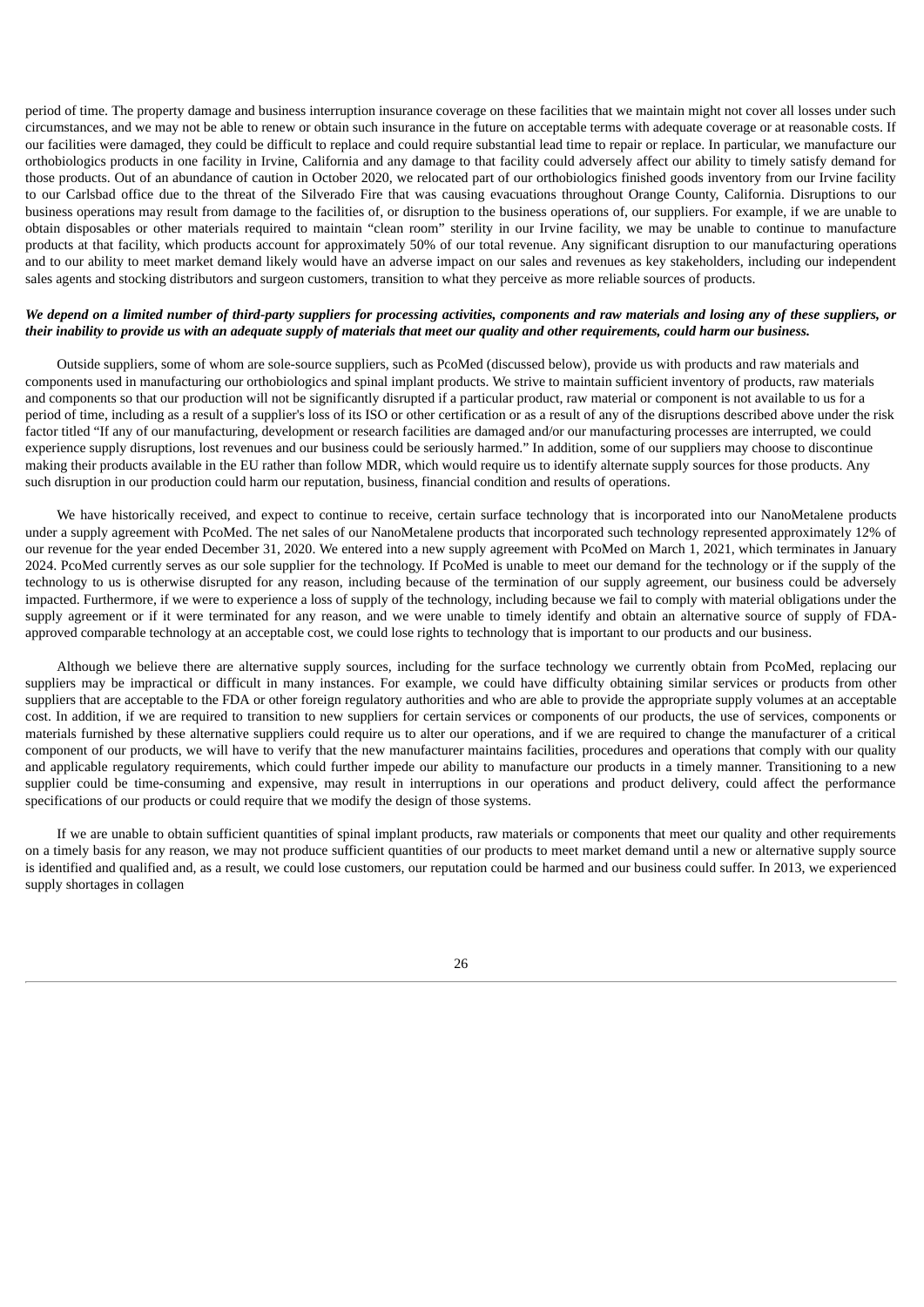ceramic matrix bone void fillers, which adversely affected sales of our orthobiologics products, even after the supply shortage was resolved. Furthermore, an uncorrected defect or supplier's variation in a component or raw material that is incompatible with our manufacturing, unknown to us, could harm our ability to manufacture products.

Further, under the FDASIA, which includes the Medical Device User Fee Amendments of 2012, as well as other medical device provisions, all U.S. and foreign manufacturers must have a FDA Establishment Registration and complete Medical Device listings for sales in the U.S. While we believe that our facilities materially comply with these requirements, we also source products from foreign contract manufacturers. It is possible that some of our foreign contract manufacturers will not comply with applicable requirements and choose not to register with the FDA. In such an event, we will need to determine if there are alternative foreign contract manufacturers who comply with the applicable requirements. If such a foreign contract manufacturer is a sole supplier of one of our products, there is a risk that we may not be able to source another supplier.

Furthermore, we rely on a small number of tissue banks accredited by the American Association of Tissue Banks for the supply of human tissue, a crucial component of our orthobiologics products that serve as bone graft substitutes. Any failure to obtain tissue from these sources or to have the tissue processed by these sources for us in a timely manner will interfere with our ability to meet demand for our orthobiologics products effectively. The processing of human tissue into orthobiologics products is labor intensive and maintaining a steady supply stream is challenging. In addition, due to seasonal changes in mortality rates, some scarce tissues used for our orthobiologics products are at times in particularly short supply. If governments require additional donor testing due to COVID-19, this could also strain the supply of tissue. We cannot be certain that our supply of human tissue from our suppliers will be available at current levels or will meet our needs or that we will be able to successfully negotiate commercially reasonable terms with other accredited tissue banks.

## Unfavorable media reports or other negative publicity concerning both alleged improper methods of tissue recovery from donors and disease *transmission from donated tissue could limit widespread acceptance of some of our products.*

Unfavorable reports of improper or illegal tissue recovery practices, both in the U.S. and internationally, as well as incidents of improperly processed tissue leading to the transmission of disease, may affect the rate of future tissue donation and market acceptance of technologies incorporating human tissue. In addition, negative publicity could cause the families of potential donors to become reluctant to donate tissue to for-profit tissue processors. For example, the media has reported examples of alleged illegal harvesting of body parts from cadavers and resulting recalls conducted by certain companies selling human tissue-based products affected by the alleged illegal harvesting. These reports and others could have a negative effect on our tissue regeneration business.

## **Risks Related to Pricing and Reimbursement and Industry Trends**

## Changes in third-party payment systems and in the healthcare industry may require us to decrease the selling price for our products, may reduce the size of the market for our products, or may eliminate a market, any of which could have a material and adverse effect on our financial performance.

Our operations may be substantially affected by fundamental changes in the political, economic and regulatory landscape of the healthcare industry. Government and private sector initiatives to limit the growth of healthcare costs are continuing in the U.S., and in many other countries where we do business, causing the marketplace to put increased emphasis on the delivery of more cost-effective treatments. These initiatives include price regulation, competitive pricing, coverage and payment policies, comparative effectiveness of therapies, technology assessments and managed-care arrangements.

Maintaining and growing sales of our products depends on the availability of adequate coverage and reimbursement from third-party payors, both within and outside the U.S., including government programs such as Medicare and Medicaid, private insurance plans and managed care organizations. Hospitals and other healthcare providers that purchase our products generally rely on third-party payors to cover all or part of the costs associated with the procedures performed with our products, including the cost to purchase our product. Both the patients' and our customers' access to adequate coverage and reimbursement for the procedures performed with our products by government and private insurance plans is central to the acceptance of our current and future products. We may be unable to sell our products on a profitable basis, or at all, if third-party payors deny coverage or reduce their levels of payment. In addition, if our cost of production increases at a rate greater than increases in reimbursement levels for our products, our profitability may be adversely affected.

The healthcare industry, both within and outside the U.S., has experienced a trend toward cost containment as government and private insurers seek to control rising healthcare costs by imposing lower payment and negotiating reduced contract rates with service providers. Third-party payors continually review their coverage and reimbursement policies for procedures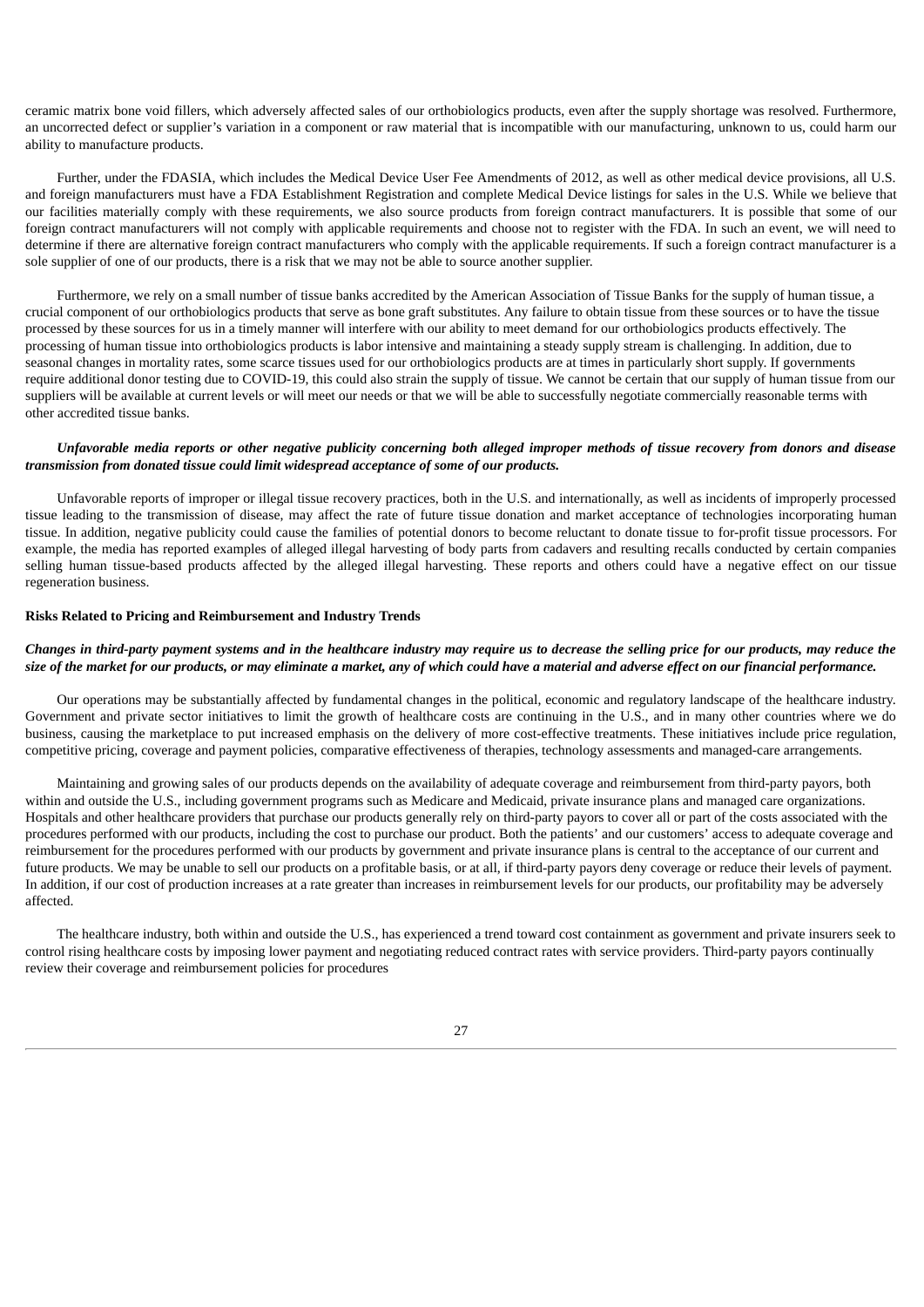involving the use of our products and can, without notice, eliminate or reduce coverage or reimbursement for our products. For example, in the past, a major national third-party insurer in the U.S. reduced coverage (from all or most cases to limited indications) for biomechanical devices (e.g., spine cages) used in cervical fusion procedures, stating that the devices had not been shown to be more effective than bone graft. In addition, certain insurers have limited coverage for vertebral fusions in the lumbar spine and other insurers may adopt similar coverage decisions in the future. Patients covered by these insurers may be unwilling or unable to afford lumbar fusion surgeries to treat their conditions, which could materially harm or limit our ability to sell our products designed for such surgeries. Further, third-party payors of hospital services and hospital outpatient services annually revise their payment methodologies, which could result in stricter standards for or the elimination or reduction of reimbursement of hospital charges for certain medical procedures.

Further, in the U.S., several provisions of the U.S. Patient Protection and Affordable Care Act (the Affordable Care Act) and the Health Care and Education Reconciliation Act of 2010 address access to health care products and services and establish certain fees for the medical device industry. These provisions may be modified, repealed, or otherwise invalidated, in whole or in part. Future rulemaking could affect rebates, prices or the rate of price increases for health care products and services, or required reporting and disclosure. We cannot predict the timing or impact of any future rulemaking or changes in the law.

To the extent we sell our products internationally, market acceptance may depend, in part, upon the availability of coverage and reimbursement within prevailing healthcare payment systems. Reimbursement and healthcare payment systems in international markets vary significantly by country. As in the U.S., our products may not obtain coverage and reimbursement approvals in a timely manner, if at all, in a particular international market. In addition, even if we obtain country-specific coverage and reimbursement approvals, we could incur considerable expense to do so. Our failure to obtain such coverage and approvals would negatively affect market acceptance of our products in the international markets in which such failure occurs and the expenses incurred in connection with obtaining such coverage and approvals could outweigh the benefits of obtaining them.

If the trend by governmental agencies and other third-party payors to reduce coverage of and/or reimbursement for procedures using our products continues, our business, results of operations and financial condition could be materially and adversely affected. Further, we cannot be certain that, under current and future payment systems, the cost of our products will be adequately incorporated into the overall cost of the procedure and, accordingly, we cannot be certain that the procedures performed with our products will be reimbursed at a cost-effective level, or at all.

## Industry trends have resulted in increased downward pricing pressure on medical services and products, which may affect our ability to sell our *products at prices necessary to support our current business strategy.*

The trend toward healthcare cost containment through aggregating purchasing decisions and industry consolidation, along with the growth of managed care organizations, has placed increased emphasis on the delivery of more cost-effective medical therapies. For example:

- There has been consolidation among healthcare facilities and purchasers of medical devices, particularly in the U.S. One of the results of such consolidation is that group purchasing organizations, integrated delivery networks and large single accounts use their market power to consolidate purchasing decisions, which intensifies competition to provide products and services to healthcare providers and other industry participants, resulting in greater pricing pressures and the exclusion of certain suppliers from important market segments. For example, some group purchasing organizations negotiate pricing for its member hospitals and require us to discount, or limit our ability to increase, prices for certain of our products. In particular, certain of our DBM products are priced at a premium to competitors' DBM products and a significant price reduction could result in a material adverse effect on our profitability.
- Surgeons increasingly have moved from independent, out-patient practice settings toward employment by hospitals and other larger healthcare organizations, which align surgeons' product choices with their employers' price sensitivities and adds to pricing pressures. Hospitals have introduced and may continue to introduce new pricing structures into their contracts to contain healthcare costs, including fixed price formulas and capitated and construct pricing.
- Certain hospitals provide financial incentives to doctors for reducing hospital costs (known as gainsharing), rewarding physician efficiency (known as physician profiling) and encouraging partnerships with healthcare service and goods providers to reduce prices.

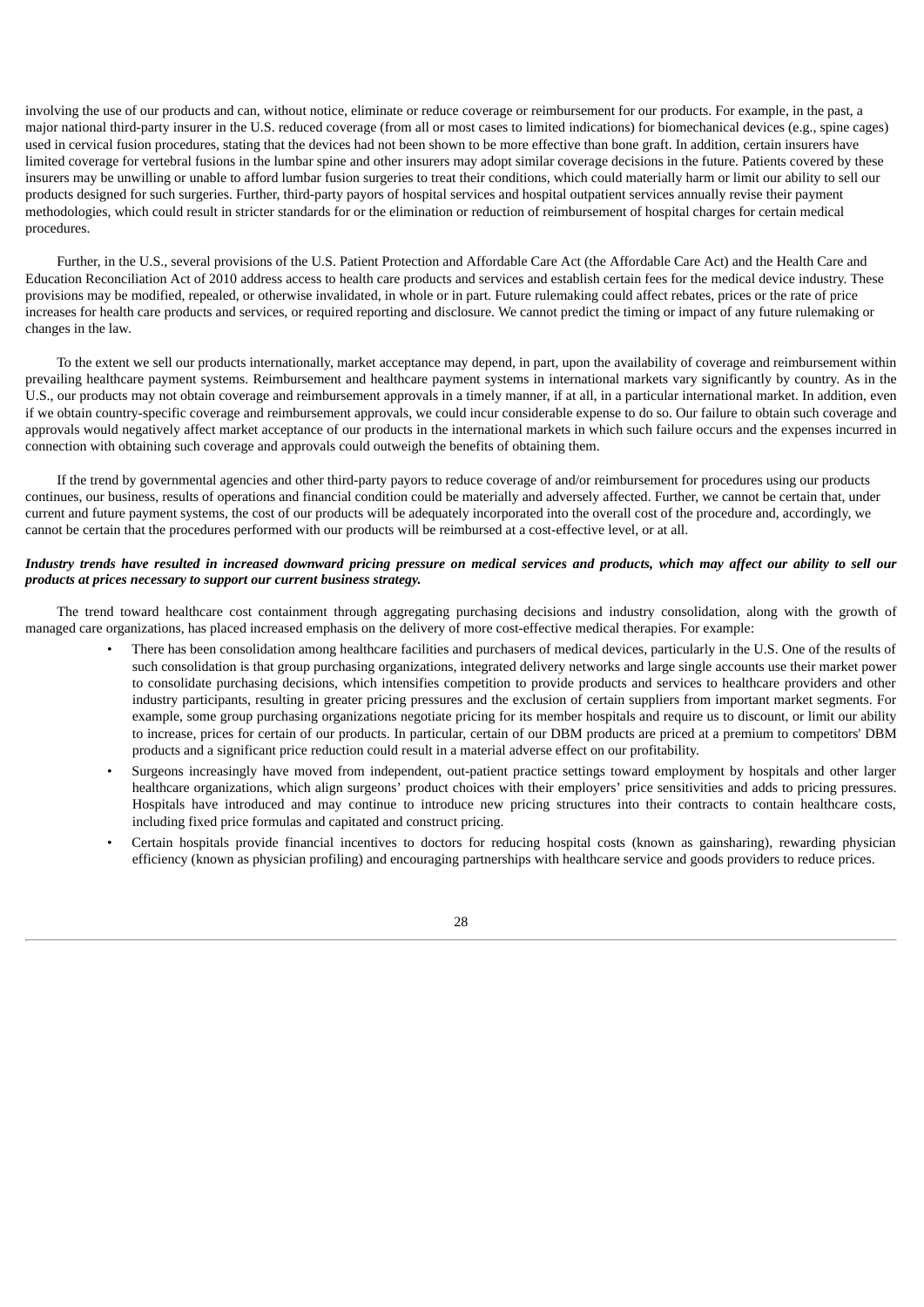• Existing and proposed laws, regulations and industry policies, in both domestic and international markets, regulate or seek to increase regulation of sales and marketing practices and the pricing and profitability of companies in the healthcare industry.

More broadly, other provisions of the Affordable Care Act could meaningfully change the way healthcare is developed and delivered in the U.S., and may adversely affect our business and results of operations. For example, the Affordable Care Act encourages hospitals and physicians to work collaboratively through shared savings programs, such as accountable care organizations, as well as other bundled payment initiatives, which may ultimately result in the reduction of medical device purchases and the consolidation of medical device suppliers used by hospitals. It is unclear what the full impact of the legislation will be. Some of the provisions of the Affordable Care Act have yet to be fully implemented, and certain provisions have been subject to legal and Congressional challenges. Persisting uncertainty with respect to the scope and effect of certain provisions of the Affordable Care Act have made compliance costly. A case challenging the constitutionality of the Affordable Care Act's individual mandate is currently before the Supreme Court of the United States. We cannot predict whether the Affordable Care Act will be repealed, replaced, or modified, or how such repeal, replacement or modification may be timed or structured. The change in Presidential Administration may also result in new agency priorities, rulemakings, and legislation, the scope and effect of which cannot be predicted. As a result, we cannot predict accurately what healthcare programs and regulations will ultimately be implemented at the U.S. federal or state level, or the effect of any future legislation or regulation in the U.S. or elsewhere. However, any changes that have the effect of reducing reimbursements for our products or reducing medical procedure volumes could have a material and adverse effect on our business, financial condition and results of operations.

Further, the proliferation of medical device sales agents that are owned, directly or indirectly, by physicians (commonly called physician-owned distributorships, or PODs) could result in increased pricing pressure on our products or harm our ability to sell our products to physicians who own or are affiliated with these sales agents. These physicians derive a proportion of their revenue from selling or arranging for the sale of medical devices for use in procedures they perform on their own patients at hospitals that agree to purchase from or through the POD, or that otherwise furnish ordering physicians with income based, directly or indirectly, on those orders of medical devices. The number of PODs in the spine industry may continue to grow as economic pressures increase throughout the industry and as hospitals, insurers and physicians search for ways to reduce costs and, in the case of the physicians, search for ways to increase their incomes. PODs and the physicians who own, or partially own, them have significant market knowledge and access to the surgeons who use our products and the hospitals that purchase our products. Growth in the number of PODs may reduce our ability to compete effectively for business from physicians who own, or partially own, them, which could have a material and adverse effect on our business, results of operations and financial condition.

In addition, the largest device companies with multiple product franchises have increased their effort to leverage and contract broadly with customers across franchises by providing volume discounts and multi-year arrangements that could prevent our access to these customers or make it difficult (or impossible) to compete on price.

## **Risks Related to our Financial Results and Need for Financing**

## We expect to incur losses for the foreseeable future and cannot assure you that we will be able to aenerate sufficient sales to achieve or sustain *profitability.*

We expect to incur losses for the foreseeable future as we dedicate significant resources to our marketing and product development strategy, including as we continue to: (i) develop new and next generation products and product line extensions (all of which we call "new products"); (ii) develop new medical techniques designed to enhance the utility of our products; (iii) collect clinical data and conduct clinical studies to differentiate our products from those of our competitors and to demonstrate the value of our products to current and prospective customers and payors; (iv) add independent sales agents and stocking distributors to increase our geographic sales coverage and penetration; (v) increase product inventory to raise the likelihood of success of new product launches; and (vi) invest in our Irvine manufacturing facility; (vii) expand our marketing campaigns and surgeon education and training programs. We cannot assure you that we will ever generate sufficient revenues from our operations to achieve profitability and, even if we achieve profitability, we cannot assure you that we will remain profitable. Our failure to achieve or maintain profitability could negatively affect the value of our securities and our ability to attract and retain personnel, raise capital, execute our business strategy or continue operations.

#### *Our sales volumes and our operating results may fluctuate.*

Our sales volumes and our operating results, including components of operating results, such as gross margin and cost of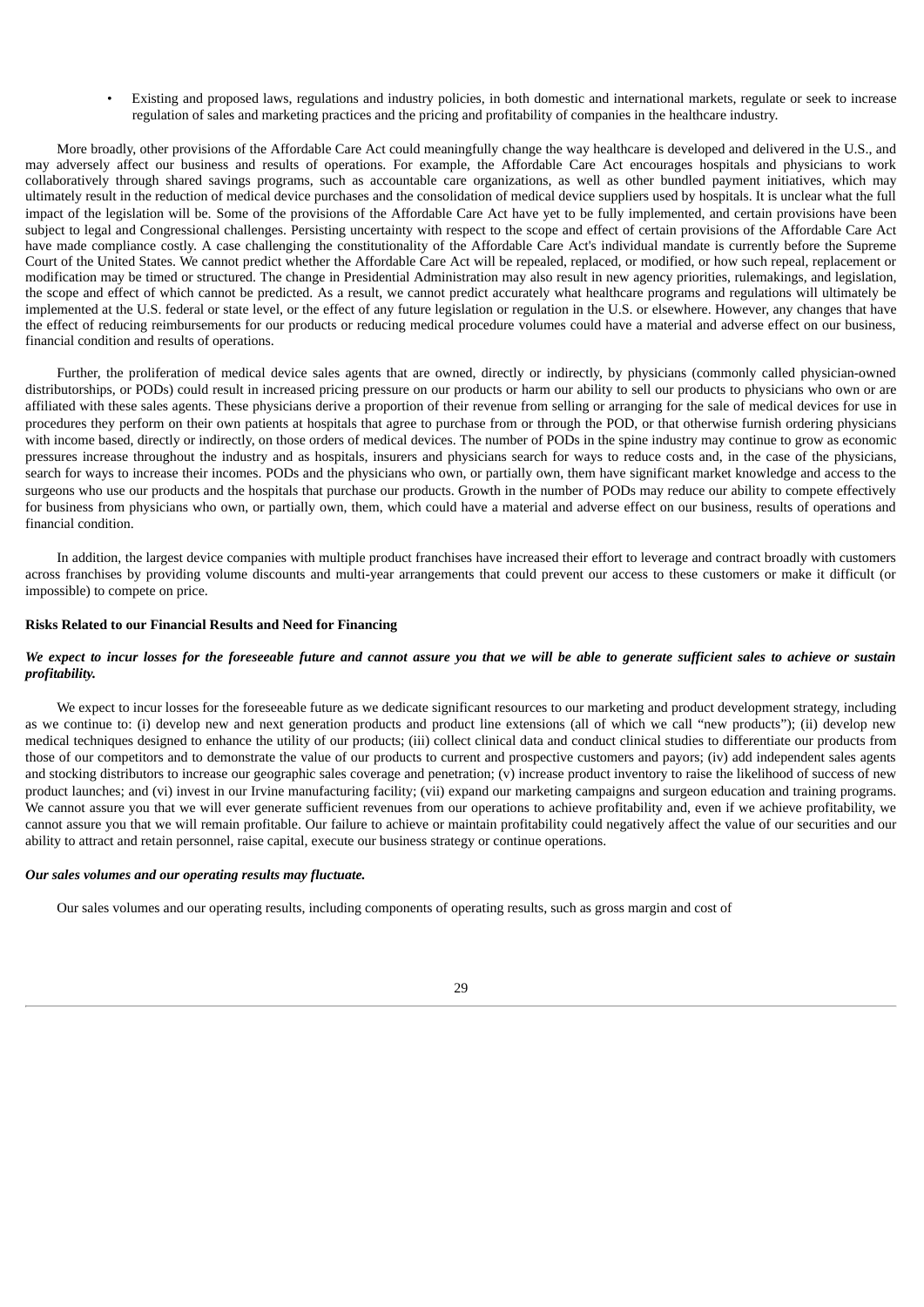goods sold, have fluctuated in the past and may fluctuate from time to time in the future, including over the course of a fiscal year, and such fluctuations could affect our stock price. Some factors that may cause these fluctuations include:

- economic conditions worldwide, including arising from or relating to the effects of the COVID-19 pandemic, which could affect the ability of hospitals and other customers to purchase our products and could result in a reduction in elective and non-reimbursed operative procedures;
- increased competition;
- market acceptance of our existing products, as well as products in development, and the demand for, and pricing of, our products and the products of our competitors;
- costs, benefits and timing of new product introductions;
- the timing of or failure to obtain regulatory clearances or approvals for new products;
- lost sales and other expenses resulting from stoppages in our or third parties' production, including as a result of product recalls or field corrective actions;
- the availability and cost of components and materials, including raw materials such as human tissue;
- accurate predictions of product demand and production capabilities sufficient to meet that demand;
- our ability to realize expected yield improvements and scrap reduction initiatives that we have undertaken at our Irvine facility;
- higher than anticipated independent sales agent commissions;
- our ability to purchase or manufacture and ship our products efficiently and in sufficient quantities to meet sales demands;
- the timing of our research and development expenditures;
- expenditures for major initiatives;
- reimbursement, changes in reimbursement or denials in coverage for our products by third-party payors, such as Medicare, Medicaid, private and public health insurers and foreign governmental health systems;
- the ability of our independent sales agents and stocking distributors to achieve expected sales targets and for new agents and stocking distributors to become familiar with our products in a timely manner;
- peer-reviewed publications discussing the clinical effectiveness of our products;
- inspections of our manufacturing facilities for compliance with the FDA's Quality System Regulations (Good Manufacturing Practices), which could result in Form 483 observations, warning letters, injunctions or other adverse findings from the FDA or equivalent foreign regulatory bodies, and corrective actions, procedural changes and other actions, including product recalls, that we determine are necessary or appropriate to address the results of those inspections, any of which may affect production and our ability to supply our customers with our products;
- the costs to comply with new regulations from the FDA or equivalent foreign regulatory bodies, such as the requirements to establish a unique device identification system to adequately identify medical devices through their distribution and use;
- the increased regulatory scrutiny of certain of our products, including products we manufacture for others, which could result in their being removed from the market;
- fluctuations in foreign currency exchange rates; and
- the impact of acquisitions, including the impact of goodwill and intangible asset impairment charges, if future operating results of the acquired businesses are significantly less than the results anticipated at the time of the acquisitions.

In addition, we may experience meaningful variability in our sales and gross profit among quarters, as well as within each quarter, as a result of several factors, including but not limited to (and in addition to those listed above):

- the number of products sold in the quarter;
- the unpredictability of sales of full sets of spinal implants and instruments to our international stocking distributors; and
- the number of selling days in the quarter.

We must maintain high levels of inventory, which could consume a significant amount of our resources and reduce our cash flows.

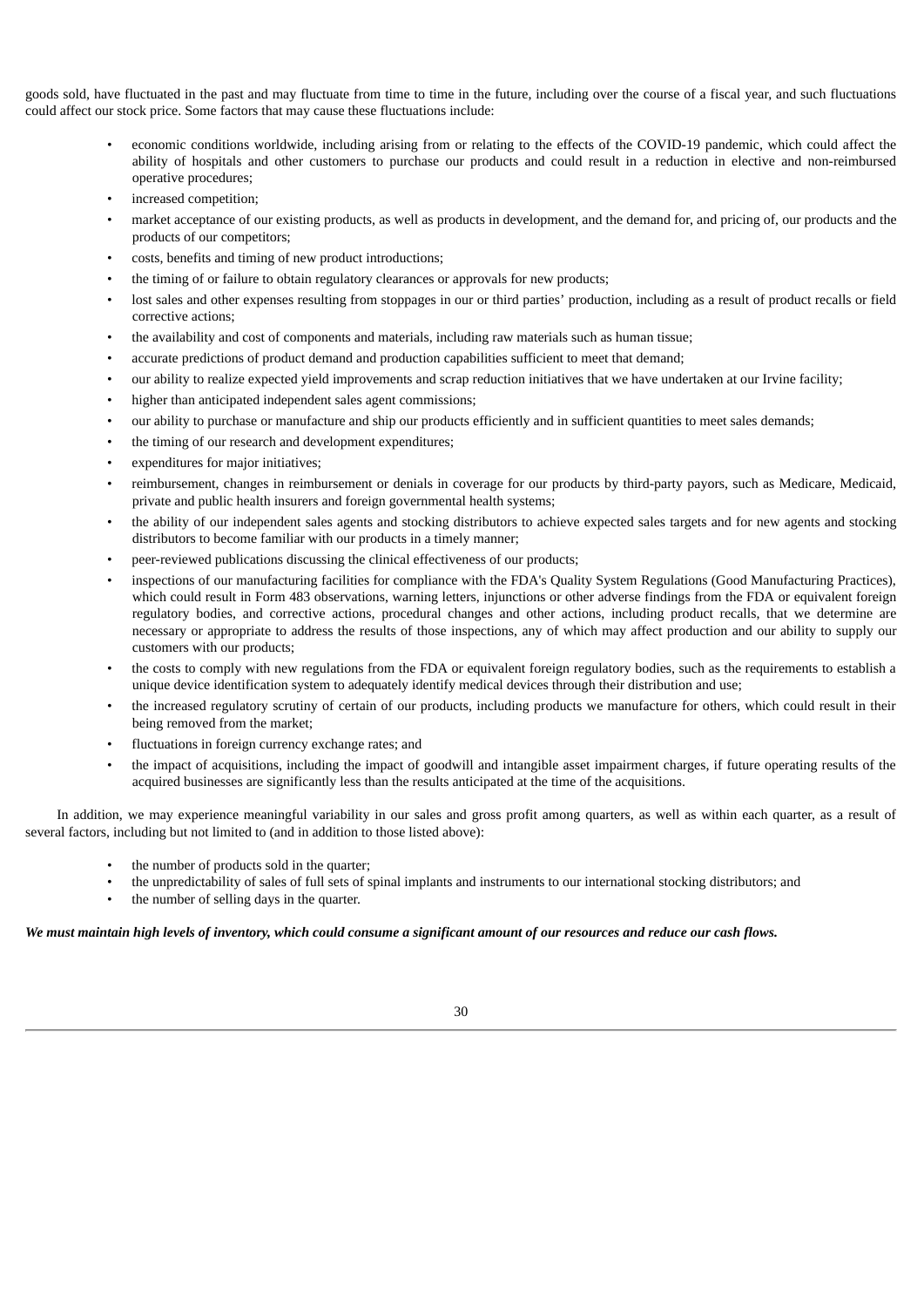Because we maintain substantial inventory levels to meet the needs of our customers, we are subject to the risk of inventory excess, obsolescence and shelf-life expiration. Many of our spinal implant products come in sets. Each set includes a significant number of components in various sizes so that the surgeon may select the appropriate spinal implant based on the patient's needs. In a typical surgery, not all of the implants in the set are used, and therefore certain sizes of implants placed in the set or that we purchase for replenishment inventory may become obsolete before they can be used. In addition, to market our products effectively, we often must provide hospitals and independent sales agents with consigned sets that typically consist of spinal implants and instruments, including products to ensure redundancy and products of different sizes. Further, our orthobiologics products have expiration dates, which range from one to five years, and these products may expire before they can be used. If a substantial portion of our inventory is deemed excess, becomes obsolete or expires, it could have a material adverse effect on our earnings and cash flows due to the resulting costs associated with the inventory impairment charges and costs required to replace such inventory. Further, as we increasingly launch new products and product systems, we may cannibalize older products and product systems, which could exacerbate excess and obsolete charges.

## *Our future financial results could be adversely affected by impairments or other charges.*

We assess periodically impairment of our long-lived assets, including finite-lived intangible assets, whenever events or changes in circumstances indicate that the carrying value may not be recoverable. As of December 31, 2020, we had \$13.9 million of net finite-lived intangible assets, consisting of technology and customer relationships. In addition, we continually assess the profitability of our product lines and, after such assessment, may discontinue certain products or product lines in the future. As a result, we may record impairment charges or accelerate amortization on certain technology-related intangible assets in the future. Impairment charges as a result of any of the foregoing could be significant and could have a material and adverse effect on our reported financial results for the period in which the charge is taken, which could have a material and adverse effect on the market price of our common stock.

## Continuing economic instability, including challenges faced by European countries, may adversely affect the ability of hospitals and other customers to access funds or otherwise have available liquidity, which could reduce orders for our products or impede our ability to obtain new customers, *particularly in European markets.*

Continuing economic instability, including challenges faced by European countries and challenges arising from the COVID-19 pandemic, may adversely affect the ability of hospitals and other customers to access funds to enable them to fund their operating budgets. As a result, hospitals and other customers may reduce budgets or put all or part of their budgets on hold or close their operations, which could have a negative effect on our sales and could impede our ability to obtain new customers, particularly in European markets. Governmental austerity policies in Europe and other markets have reduced and could continue to reduce the amount of money available to purchase medical products, including our products. If such conditions persist, they could have a material and adverse effect on our business, financial condition and results of operations.

## Our future capital needs are uncertain and we may need to raise additional funds in the future, and such funds may not be available on acceptable *terms or at all.*

We believe that our cash and cash equivalents and the amount currently available to us under our amended and restated credit agreement with Wells Fargo, N.A. will be sufficient to meet our projected operating requirements over the next 12 months. That said, continued expansion of our business will be expensive, and we likely will seek additional capital. Our capital requirements will depend on many factors, including, but not limited to:

- the revenue generated by sales of our products;
- the costs associated with expanding our sales and marketing efforts;
- the expenses we incur in procuring, manufacturing and selling our products;
- the scope, rate of progress and cost of our clinical studies;
- the cost of obtaining and maintaining regulatory approval or clearance of our products and products in development;
- the costs associated with complying with state, federal and international laws and regulations, including increased costs associated with the United Kingdom's exit from the European Union and the European Union's new Medical Device Regulations;
- the cost of filing and prosecuting patent applications and defending and enforcing our patent and other intellectual property rights;
- the cost of defending, in litigation or otherwise, any claims that we infringe third-party patent or other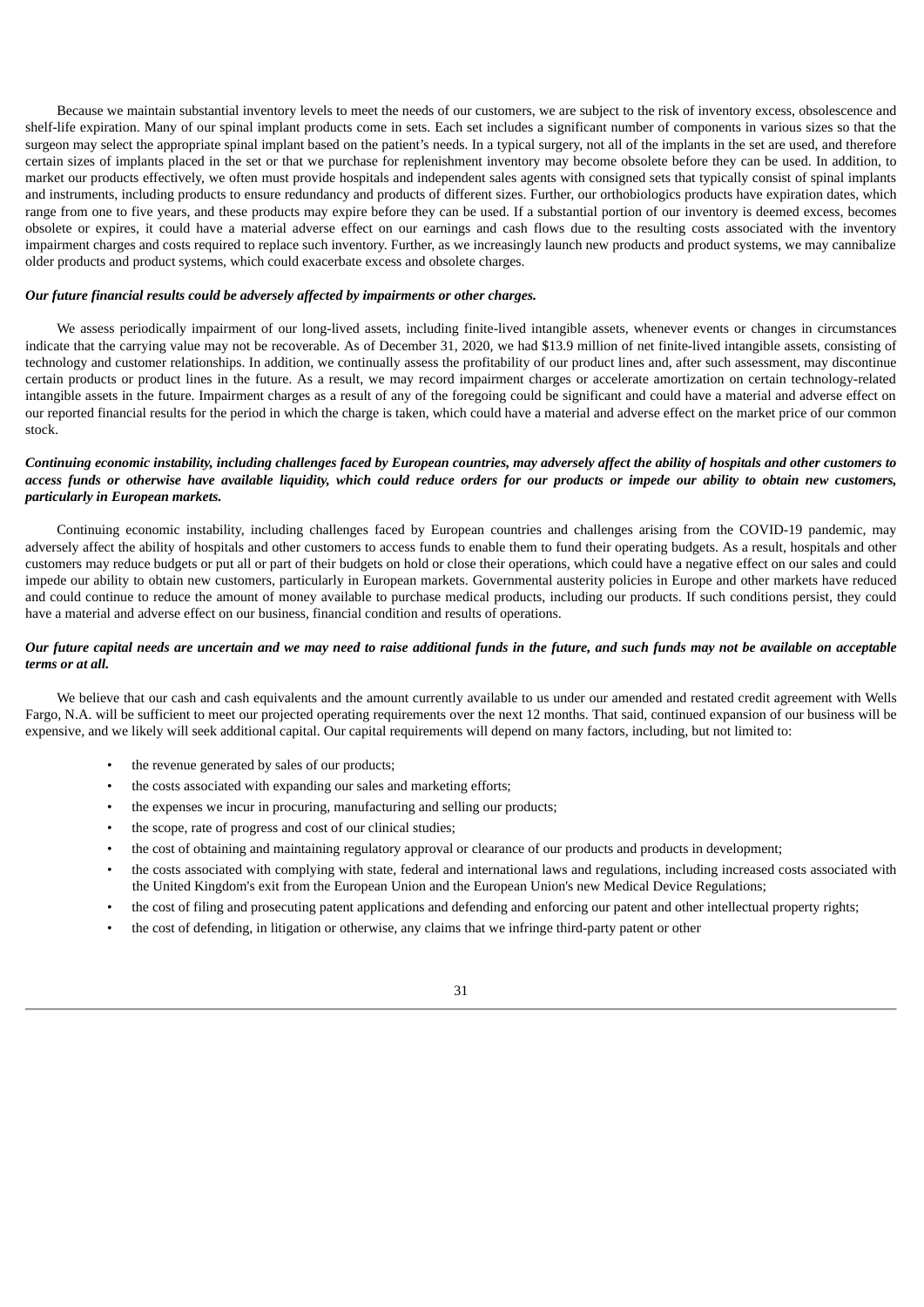intellectual property rights;

- the cost of enforcing or defending against non-competition claims;
- the number and timing of acquisitions and other strategic transactions;
- the costs associated with increased capital expenditures, including fixed asset purchases of instrument sets which we consign to hospitals and independent sales agents to support surgeries; and
- anticipated and unanticipated general and administrative expenses, including insurance expenses.

We may seek to raise additional capital to:

- maintain, and, where necessary, increase appropriate product inventory and spinal instruments levels;
- fund our operations and clinical studies;
- continue, and, where appropriate, increase our research and development activities;
- file, prosecute and defend our intellectual property rights, and defend, in litigation or otherwise, any claims that we infringe third-party patents or other intellectual property rights;
- address the FDA or other governmental, legal or enforcement actions and remediate underlying problems and address investigations or inquiries into sales and marketing practices from governmental agencies worldwide;
- commercialize our new products, if any such products receive regulatory clearance or approval for sale; and
- acquire companies' new products, technology or intellectual property.

Such capital, which we may seek to raise through public or private equity offerings, issuing debt or existing, expanded or new credit facilities, or other sources, may not be available to us on favorable terms, or at all. For example, LIBOR is one of the reference rates under our credit agreement and is the subject of recent proposals for reform that could impact the interest rate we pay under the credit agreement. To the extent we have outstanding borrowings under the credit agreement at the time a LIBOR alternative becomes applicable, our borrowing costs under the credit agreement may increase. In addition, our credit agreement prohibits us from incurring indebtedness without the lender's consent. If we issue equity securities to raise additional capital, our existing stockholders may experience dilution, and the new equity securities may have rights, preferences and privileges senior to those of our existing stockholders. See "Risks Related to Owning Our Common Stock-Your percentage of ownership in us may be diluted in the future and issuances of substantial amounts of our common stock, or the perception that such issuances may occur, could cause the market price of our common stock to decline significantly, even if our business is performing well.," and "Risks Related to Owning Our Common Stock-We may issue preferred stock with terms that could dilute the voting power or reduce the value of our common stock," below. If we raise additional capital through collaboration, licensing or other similar arrangements, it may be necessary to relinquish valuable rights to our products, potential products or proprietary technologies, or grant licenses on terms that are not favorable to us. If we cannot raise capital on acceptable terms, we may not be able to develop or enhance our products, execute our business plan, take advantage of future opportunities or respond to competitive pressures, changes in our supplier relationships or unanticipated customer requirements. Any of these events could adversely affect our ability to achieve our business and financial goals or to achieve or maintain profitability, and could have a material and adverse effect on our business, results of operations and financial condition.

## Our PPP loan may not be forgiven and may subject us to challenges and investigations regarding qualification for the loan.

In April 2020, due to the economic uncertainty resulting from the impact of the COVID-19 pandemic on our operations and to support our ongoing operations and retain all employees, we applied for, and received, a loan under the Paycheck Protection Program (PPP) of the Coronavirus Aid, Relief, and Economic Security Act (CARES Act) administered by the U.S. Small Business Administration (SBA). The original principal amount of the loan was \$7.2 million; we subsequently repaid \$1.0 million. Under the terms of the PPP, subject to specified limitations, the loan may be forgiven if the proceeds are used in accordance with the CARES Act, including for qualifying expenses, which include payroll costs, rent, and utility costs, over the allowable measurement period following receipt of the loan proceeds. In October 2020, we applied for forgiveness of the entire loan. No assurance is provided that we will obtain forgiveness of the loan in whole or in part. Any unforgiven portion of the loan is payable over five years at an interest rate of 1%, with a deferral of payments until the date the lender receives the applicable forgiven amount from the SBA.

The PPP loan application required us to certify that the current economic uncertainty made the loan request necessary to support our ongoing operations. We made this certification in good faith after carefully considering the facts and circumstances, and although we believe we satisfied all eligibility criteria for the PPP loan and our receipt of the PPP loan is consistent with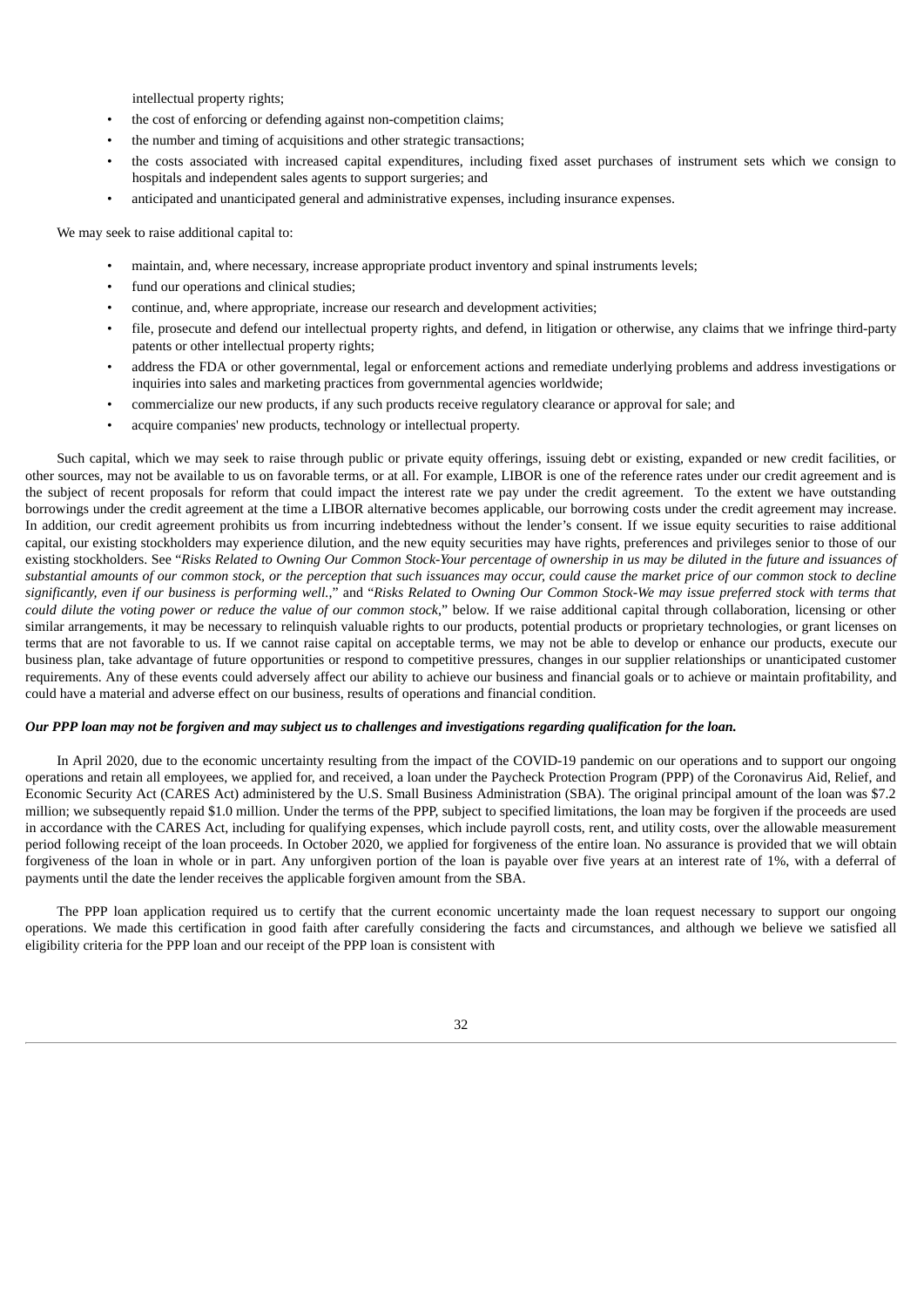the objectives of the PPP, the certification described above does not contain objective criteria and is subject to interpretation. Further, following the date we applied for the PPP Loan, the SBA issued updated guidance regarding the PPP, including regarding required borrower certifications and requirements for loan forgiveness. The SBA stated that it is unlikely that a public company with substantial market value and access to capital markets will be able to make the required certification in good faith, and that all PPP loans in excess of \$2 million will be subject to review by the SBA for compliance with program requirements. The lack of clarity regarding loan eligibility under the PPP resulted in significant media coverage and controversy regarding public companies applying for and receiving PPP loans. When we applied for forgiveness of the loan we were required to make certain certifications that will be subject to audit and review by governmental entities and could subject us to significant penalties and liabilities if found to be inaccurate. In addition, if despite our good faith belief that we satisfied all eligibility requirements for the PPP loan, we are found to have been ineligible to receive it or in violation of any of the laws or regulations that apply to us in connection with the PPP loan, including the False Claims Act, we may be subject to penalties, including significant civil, criminal and administrative penalties, and could have to repay the PPP loan upon demand. If we are audited or reviewed by the U.S. Department of the Treasury or the SBA, such audit or review could result in the diversion of management's time and attention, generate negative publicity and cause us to incur legal and reputational costs. In addition, our receipt of the PPP loan may result in adverse publicity and damage to our reputation. Any of these events could harm our business, results of operations and financial condition.

#### **Risks Related to our International Operations**

#### *We are exposed to a variety of risks relating to our international sales and operations.*

During the year ended December 31, 2020, approximately 10% of our net revenue was attributable to our international sales and operations. We are seeking to increase our international sales over the foreseeable future. Our international business operations are subject to a variety of risks, including:

- difficulties in staffing and managing foreign and geographically dispersed operations;
	- having to comply with various U.S. and international laws, including the U.S. Foreign Corrupt Practices Act of 1977 and anti-money laundering laws (see also, "Our international operations subject us to laws regarding sanctioned countries, entities and persons, customs and import-export practices, laws regarding transactions in foreign countries, the Foreign Corrupt Practices Act of 1977 and local antibribery and other laws regarding interactions with healthcare professionals, and product registration requirements" below);
	- having to comply with export control laws, including, but not limited to, the Export Administration Regulations and trade sanctions against embargoed countries, which are administered by the Office of Foreign Assets Control within the Department of the Treasury, as well as the laws and regulations administered by the Department of Commerce;
- complex data privacy requirements, including, but not limited to, the EU General Data Protection Regulation;
- differing regulatory requirements for obtaining clearances or approvals to market our products;
- changes in, or uncertainties relating to, foreign rules and regulations that may impact our ability to sell our products, perform services or repatriate profits to the United States;
- tariffs, trade barriers and export regulations that adversely impact, and other regulatory and contractual limitations on, our ability to sell our products in certain foreign markets, the scope and consequences of which are subject to changing agendas of political, business and environmental groups;
- fluctuations in foreign currency exchange rates;
- limitations on or increase of withholding and other taxes on remittances and other payments by foreign subsidiaries or joint ventures;
- differing multiple payer reimbursement regimes, government payers or patient self-pay systems;
- differing labor laws and standards;
- economic, political or social instability in foreign countries and regions;
- an inability, or reduced ability, to protect our intellectual property, including any effect of compulsory licensing imposed by government action; and
- availability of government subsidies or other incentives that benefit competitors in their local markets that are not available to us.

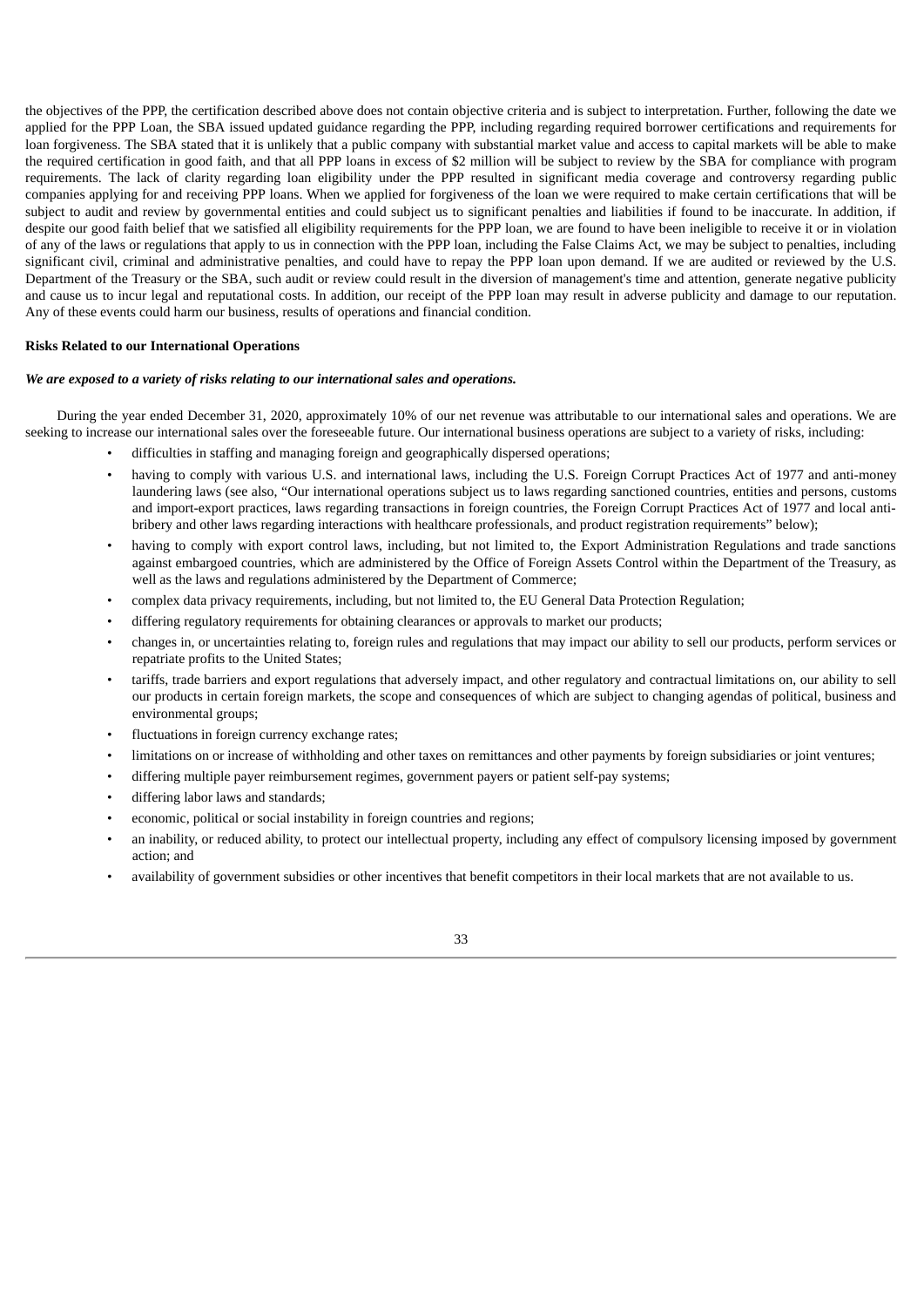Any reduction in international sales, or our failure to further develop our international markets, could have a material adverse effect on our business, results of operations and financial condition.

## Our international operations subject us to laws regarding sanctioned countries, entities and persons, customs and import-export practices, laws regarding transactions in foreign countries, the Foreign Corrupt Practices Act of 1977 and local anti-bribery and other laws regarding interactions *with healthcare professionals, and product registration requirements.*

Foreign governmental regulations have become increasingly stringent and more common, and we may become subject to even more rigorous regulation by foreign governmental authorities. Numerous laws restrict, and in some cases prohibit, U.S. companies from directly or indirectly selling goods, technology or services to people or entities in certain countries. In addition, these laws require that we exercise care in structuring our sales and marketing practices and effecting product registrations in foreign countries. Compliance with these regulations is costly.

The U.S. Foreign Corrupt Practices Act of 1977, or FCPA, and similar anti-bribery laws in non-U.S. jurisdictions generally prohibit companies and their intermediaries from making improper payments for the purpose of obtaining or retaining business. The FCPA also imposes accounting standards and requirements on publicly traded U.S. corporations and their foreign affiliates, which are intended to prevent the diversion of corporate funds to the payment of bribes and other improper payments. Because of the predominance of government-sponsored healthcare systems around the world, many of our customer relationships outside of the United States are with governmental entities and are therefore subject to such anti-bribery laws. Our internal control policies and procedures may not always protect us from reckless or criminal acts committed by our employee shareowners, or agents. In recent years, both the United States and foreign government regulators have increased regulation, enforcement, inspections and governmental investigations of the medical device industry, including increased United States government oversight and enforcement of the FCPA. Despite implementation of a comprehensive global healthcare compliance program, we may be subject to more regulation, enforcement, inspections and investigations by governmental authorities in the future.

Any failure to comply with applicable foreign legal and regulatory obligations could adversely affect us in a variety of ways, that include, but are not limited to: the suspension or withdrawal of our CE Certificates of Conformity; the imposition of significant criminal, civil and administrative fines and penalties, including revocation or suspension of a business license and imprisonment of individuals; denial of export privileges; seizure of shipments and restrictions on certain business activities; disgorgement and other remedial measures; disruptions of our operations; and significant management distraction.

#### *Our results may be impacted by changes in foreign currency exchange rates.*

As a result of our international sales and operations, we generate revenues in various foreign currencies including euros, British pounds, and Swiss francs, and in U.S. dollar-denominated transactions conducted with customers who generate revenue in currencies other than the U.S. dollar. We also incur operating expenses in euros. We cannot predict accurately the consolidated effects of exchange rate fluctuations upon our future operating results because of the variability of currency exposure in our revenues and operating expenses and the potential volatility of currency exchange rates, which is subject to increased volatility in light of the COVID-19 pandemic. Although we address currency risk management through regular operating and financing activities, those actions may not prove to be fully effective. In addition, for those foreign customers who purchase our products in U.S. dollars, currency exchange rate fluctuations between the U.S. dollar and the currencies in which those customers do business may have a negative effect on the demand for our products in foreign countries where the U.S. dollar has increased in value compared to the local currency. Converting our earnings from international operations to U.S. dollars for use in the U.S. can also raise challenges, including problems moving funds out of the countries in which the funds were earned and difficulties in collecting accounts receivable in foreign countries where the usual accounts receivable payment cycle is longer. To date, we have not used risk management techniques to hedge the risks associated with foreign currency exchange rate fluctuations. Even if we implemented hedging strategies, not every exposure can be hedged and, where hedges are put in place based on expected foreign currency exchange exposure, they are based on forecasts that may vary or that may later prove to have been inaccurate. As a result, fluctuations in foreign currency exchange rates or our failure to successfully hedge against these fluctuations could have a material adverse effect on our operating results and financial condition.

#### **Risks Related to Privacy and Security**

We depend on information technology and if our information technology fails to operate adequately or fails to properly maintain the integrity of our *data, our business could be materially and adversely affected.*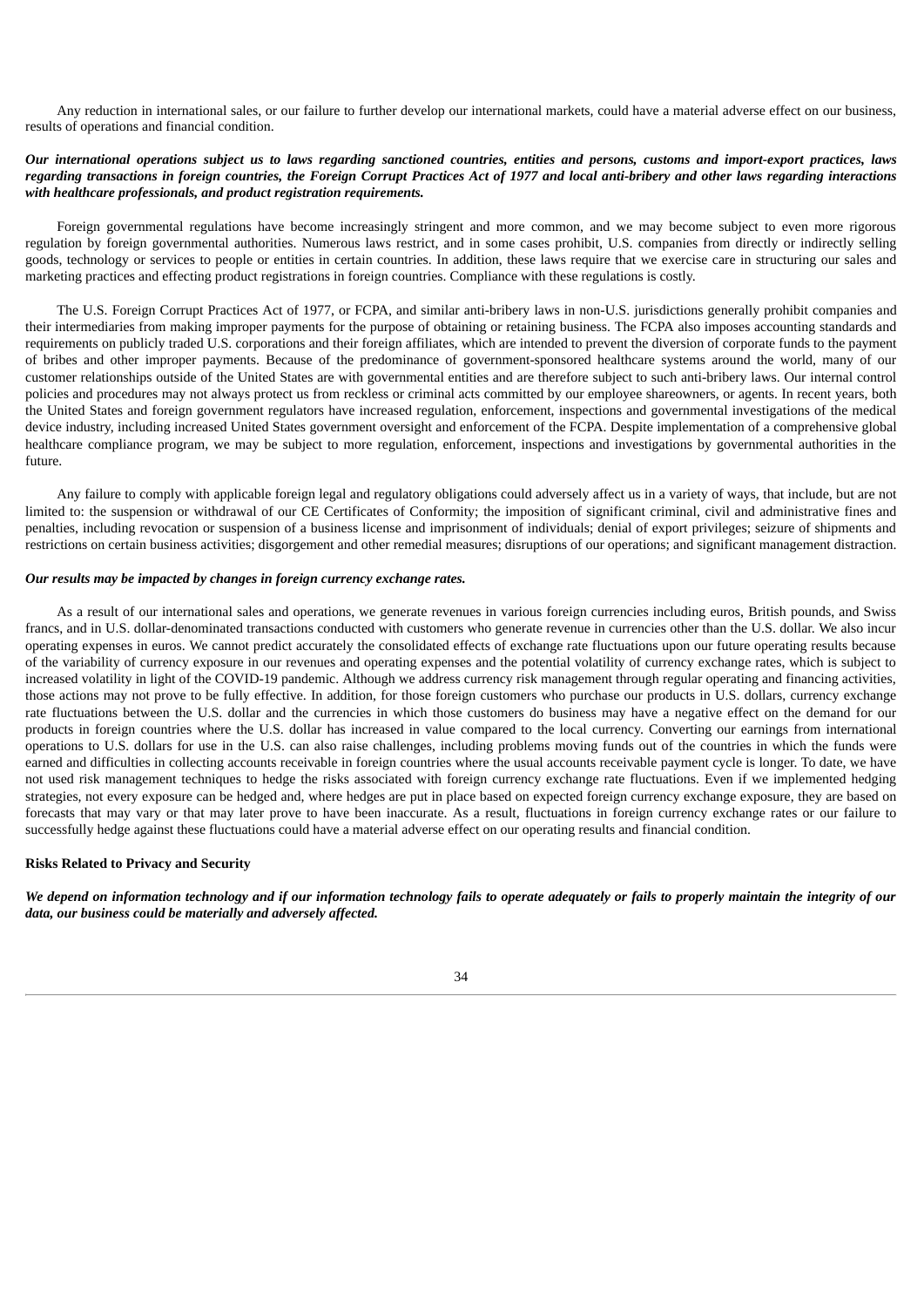We depend significantly on sophisticated information technology, or IT, for our infrastructure and to support business decisions. Our IT needs require an ongoing commitment of significant resources to maintain, protect and enhance existing systems and to develop new systems to keep pace with new technology, evolving regulatory standards, the increasing need to protect patient and customer information and changing customer patterns. We do not have a comprehensive IT disaster recovery plan. Any significant breakdown, intrusion, interruption, corruption or destruction of any component of our IT systems could have a material and adverse effect on our business, financial condition and results of operations.

## Security breaches, loss of data and other disruptions could compromise sensitive information related to our business, prevent us from accessing critical *information or expose us to liability, which could adversely affect our business and our reputation.*

In the ordinary course of our business, we collect and store sensitive data, including legally protected patient health information, credit card information, personally identifiable information about our employees, intellectual property, and proprietary business information. We manage and maintain our applications and data utilizing on-site systems. These applications and data encompass a wide variety of business critical information including research and development information, commercial information and business and financial information.

Although our computer and information systems are protected through physical and software safeguards, they are still vulnerable to system malfunction, computer viruses, cyber-attacks, breaches or interruptions due to employee error or malfeasance, terrorist attacks, earthquakes, fire, flood (and other natural disasters), power loss, computer systems failure, data network failure, Internet failure, or lapses in compliance with privacy and security mandates. If any of our systems were to become subject to any of the foregoing, our networks could be compromised, and the information stored there could be accessed by unauthorized parties, publicly disclosed, lost or stolen. These events could lead to the unauthorized access and result in the misappropriation or unauthorized disclosure of confidential information belonging to us or to our employees, partners, customers or suppliers. We have measures in place designed to detect and respond to security incidents and breaches of privacy and security mandates. The techniques used by criminal elements to attack computer systems are sophisticated, change frequently and may originate from less regulated and remote areas of the world. As a result, we may not be able to address these techniques proactively or implement adequate preventative measures.

In response to the COVID-19 pandemic, we have modified our business practices and implemented telework policies wherever possible for appropriate categories of "nonessential" employees to minimize the disruption to our operations, to the extent possible. The continuation of these telework policies for "nonessential employees" also introduces additional operational risk, including increased cybersecurity risk. These cyber risks may include, among other risks, greater phishing, malware, and other cyber-attacks, vulnerability to or disruptions of our information technology infrastructure and systems to support remote operations, increased risk of unauthorized access, use or dissemination of confidential information, limited ability to restore the systems in the event of a systems failure or interruption, greater risk of a security breach resulting in destruction, alteration or misuse of valuable information, including proprietary business information and personally identifiable information of individuals, all of which could expose us to risks of data or financial loss, litigation and liability.

The regulatory environment governing information, security and privacy laws is increasingly demanding and continues to evolve. A number of states have adopted laws and regulations that may affect our privacy and data security practices regarding the use, disclosure and protection of personally identifiable information. For example, the EU's General Data Protection Regulation (GDPR), which applies to any company established in the EU as well as any company outside the EU that processes personal data in connection with the offering of goods or services to individuals in the EU, imposes strict obligations on the processing of personal data, including personal health data, and the free movement of such data. The GDPR imposes substantial fines for breaches of data protection requirements, which can be up to four percent of global revenue or 20 million euros, whichever is greater, and it also confers a private right of action on data subjects for breaches of data protection requirements. We are also subject to the California Consumer Privacy Act (the CCPA), which went into effect on January 1, 2020. On November 3, 2020, California passed the California Privacy Rights Act (the CPRA), which builds on the CCPA and expands consumer privacy rights to more closely align with the EU's GDPR. The CPRA will go into effect on January 1, 2023 and will apply to information collected on or after January 1, 2022. The CCPA and CPRA, among other things, create new data privacy obligations for covered companies and provides new privacy rights to California residents, including the right to opt out of certain disclosures of their information. The CCPA also created a private right of action with statutory damages for certain data breaches, thereby potentially increasing risks associated with a data breach. It remains unclear what, if any, additional modifications will be made to the CPRA by the California legislature or how it will be interpreted. Therefore the effects of the CCPA and CPRA are significant and will likely require us to modify our data processing practices, and may cause us to incur substantial costs and expenses to comply.

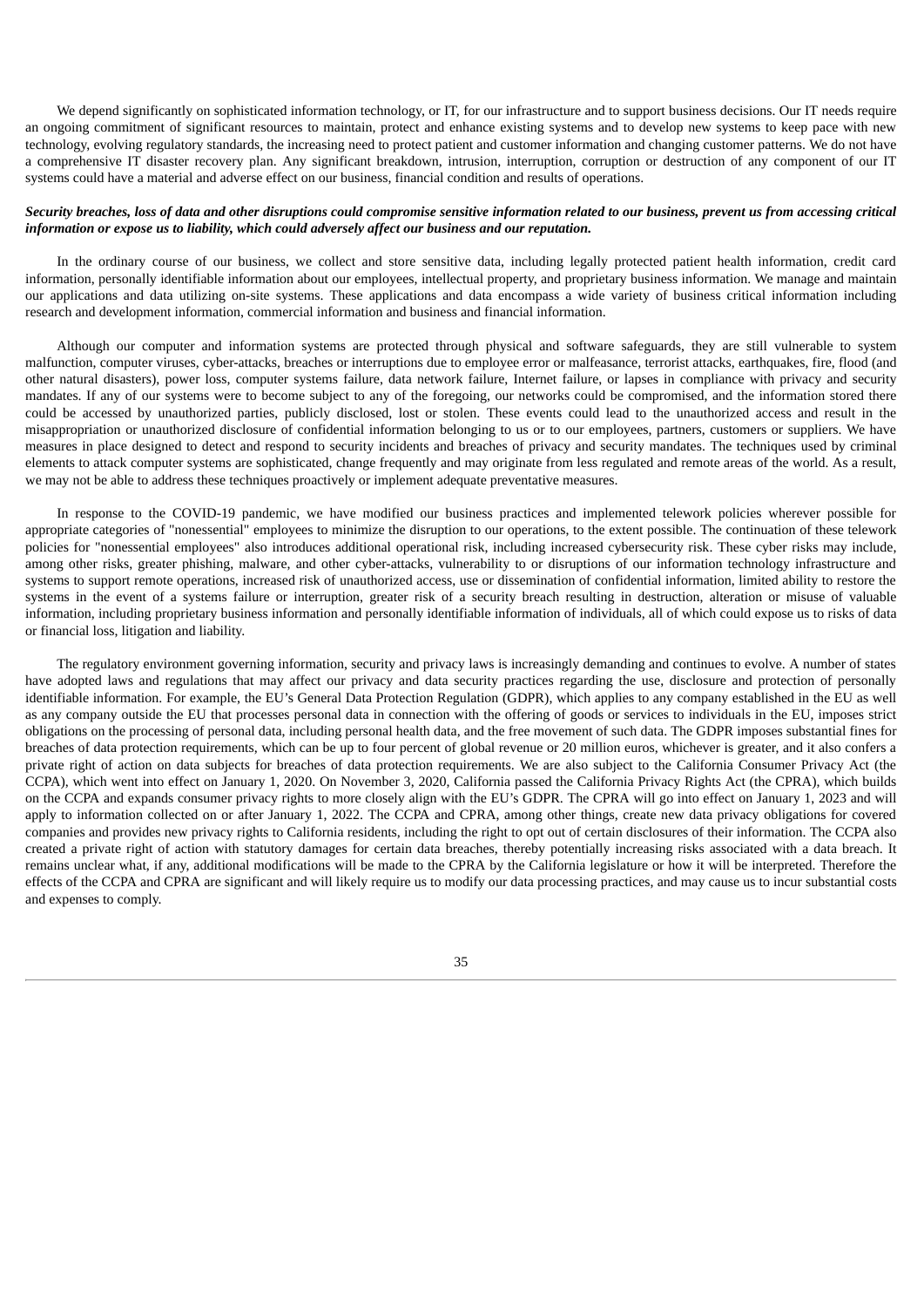If our IT systems are compromised, due to a data breach or otherwise, we could be subject to legal claims or proceedings, liability under laws that protect the privacy of personal information (such as the CCPA, GDPR and CPRA) government enforcement actions and regulatory penalties, fines, damages, and enforcement actions, and we could lose trade secrets or other confidential information, the occurrence of any of which could have a material and adverse effect on our business, financial condition and results of operations. Unauthorized access, loss or dissemination could also interrupt our operations, including our ability to bill our customers, provide customer support services, conduct research and development activities, process and prepare company financial information, manage various general and administrative aspects of our business, and could damage our reputation, any of which could adversely affect our business.

## **Risks Related to Non-Compliance with Laws and Regulations**

## We are subject to stringent domestic and foreign medical device regulation and any adverse regulatory action may materially and adversely affect our *financial condition and business operations.*

Our products, development activities and manufacturing processes are subject to extensive and rigorous regulation by numerous federal and state government agencies, including the FDA and comparable foreign agencies. To varying degrees, each agency monitors and enforces our compliance with laws and regulations governing the development, testing, manufacturing, labeling, marketing and distribution of our products. For example, we must comply with the FDA's Quality System Regulation, which mandates that manufacturers of medical devices adhere to certain quality assurance standards pertaining to, among other things, validation of manufacturing processes, controls for purchasing product components and documentation practices.

In addition, we must engage in extensive recordkeeping and reporting. For example, the Federal Medical Device Reporting regulation requires us to provide information to the FDA whenever there is evidence that reasonably suggests that a device may have caused or contributed to a death or serious injury or that a malfunction occurred that would be likely to cause or contribute to a death or serious injury upon recurrence.

Compliance with applicable regulatory requirements is subject to continual review and we must make our manufacturing facilities and records available for periodic unscheduled inspections by governmental agencies, including the FDA, state authorities and comparable agencies in other countries. If we fail to pass an FDA Quality System Regulation inspection or to comply with applicable regulatory requirements, we may receive a notice of a violation in the form of inspectional observations on Form FDA 483, a warning letter, or could otherwise be required to take corrective action and, in severe cases, we could suffer a disruption of our operations and manufacturing delays. If we fail to take adequate corrective actions, we could be subject to enforcement actions, including significant fines, suspension of approvals, seizures or recalls of products, operating restrictions and criminal prosecutions.

The FDA has increased its scrutiny of the medical device industry in recent years and the government is expected to continue to scrutinize the industry closely. Moreover, allegations may be made against us or against our suppliers, including donor recovery groups or tissue banks, claiming that the acquisition or processing of biomaterials products does not comply with applicable FDA regulations or other relevant statutes and regulations. Allegations like these could cause regulators or other authorities to investigate or take other action against us or our suppliers, or could cause negative publicity for us or our industry generally. If the FDA were to investigate us, because of an allegation or otherwise, and if the FDA were to conclude that we are not in compliance with applicable laws or regulations, or that any of our medical devices are ineffective or pose an unreasonable health risk, the FDA could ban such medical devices, detain or seize such medical devices, order a recall, repair, replacement or refund of such devices, require us to notify health professionals and others that the devices present unreasonable risks of substantial harm to the public health, restrict manufacturing and impose other operating restrictions, enjoin and restrain certain violations of applicable law pertaining to medical devices and assess civil or criminal penalties against our officers, employees or us. The FDA may also recommend prosecution to the U.S. Department of Justice. Any notice or communication from the FDA regarding a failure to comply with applicable requirements, or negative publicity or product liability claims resulting from any adverse regulatory action, could materially and adversely affect our product sales and overall business.

The European Union adopted the MDR in 2017, which will replace the existing medical device directives in May 2021. Devices with valid CE certificates issued under the directive before May 2021 may remain on the market until their certificates expire (but no later than May 2024). The MDR will change many aspects of the existing regulatory framework, imposing stricter pre-market and post-market requirements for medical devices such as ours. Penalties may be severe, including fines and criminal sanctions. Compliance with the new regulations may require us to incur significant costs, and failure to meet the requirements could limit our ability to distribute products in the European Union. In addition, until a completed mutual recognition agreement exists between Switzerland and the EU, Switzerland will be considered a Third Country. This may lead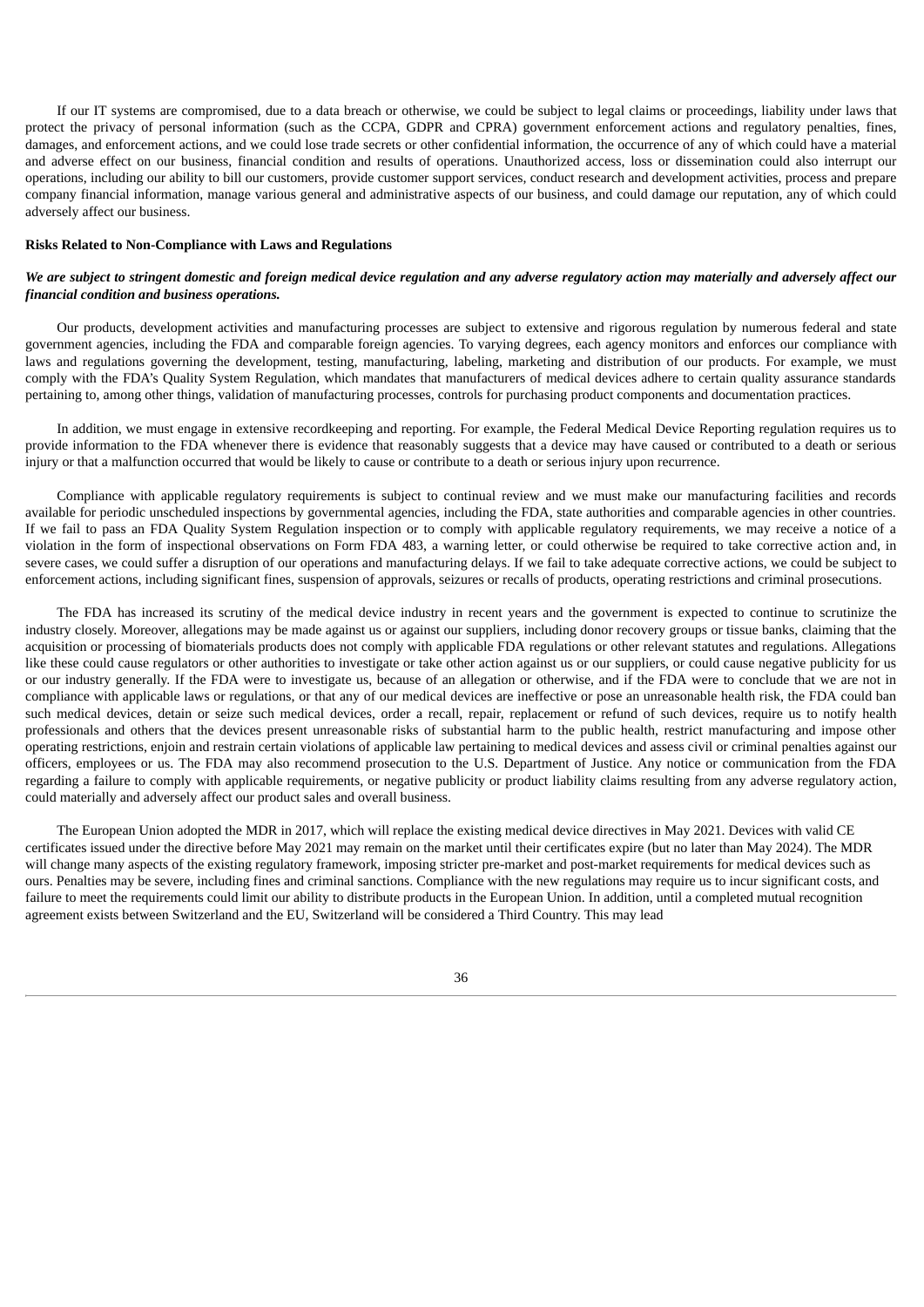to additional import/export requirements or unavailability of product in Switzerland if that product is made available in the EU under the MDR.

Further, our suppliers also are subject to a wide array of regulatory and other requirements, including quality control, quality assurance, the maintenance of records and documentation, and unscheduled inspections by governmental agencies, including the FDA, state authorities and comparable agencies in other countries. Our suppliers may be unable to comply with these requirements and with other FDA, state and foreign regulatory requirements. We have little control over their ongoing compliance with these regulations. Their failure to comply may expose us to regulatory action and other liability, including fines and civil penalties, suspension of production, suspension or delay in new product approval or clearance, product seizure or recall, or withdrawal of product approval or clearance.

### Certain of our products are derived from human tissue and are or could be subject to additional regulations and requirements.

Some of our orthobiologics products are derived from human bone tissue, and as a result are also subject to FDA and certain state regulations regarding human cells, tissues and cellular or tissue-based products, or HCT/Ps. An HCT/P is a product containing or consisting of human cells or tissue intended for transplantation into a human patient. Examples include bone, ligament, skin and cornea.

Some HCT/Ps also meet the definition of a biological product, medical device or drug regulated under the Federal Food, Drug and Cosmetic Act. Section 361 of the Public Health Service Act authorizes the FDA to issue regulations to prevent the introduction, transmission or spread of communicable disease. HCT/Ps regulated as "361 HCT/Ps" are subject to requirements relating to registering facilities and listing products with the FDA, screening and testing for tissue donor eligibility, Good Tissue Practice when processing, storing, labeling and distributing HCT/Ps, including required labeling information, stringent record keeping and adverse event reporting. These biologic, device or drug HCT/Ps must comply both with the requirements exclusively applicable to 361 HCT/Ps and, in addition, with requirements applicable to biologics, devices or drugs, including premarket clearance or approval. We have received required approvals for our products regulated as 361 HCT/Ps. However, there have been occasions in the past, and there could be occasions in the future, when the FDA requires us to obtain a 510(k) clearance for our products regulated as 361 HCT/Ps. The process of obtaining a 510(k) clearance could take time and consume resources, and failing to receive such a clearance would render us unable to market and sell such products, which could have a material and adverse effect on our business.

The American Association of Tissue Banks has issued operating standards for tissue banking. Accreditation is voluntary, but compliance with these standards is a requirement to become a licensed tissue bank. In addition, some states have their own tissue banking regulations. In addition, procurement of certain human organs and tissue for transplantation is subject to the National Organ Transplant Act, or NOTA, which prohibits the transfer of certain human organs, including skin and related tissue, for valuable consideration, but permits the reasonable payment associated with the removal, transportation, implantation, processing, preservation, quality control and storage of human tissue and skin. We reimburse tissue banks for their expenses associated with the recovery, storage and transportation of donated human tissue they provide to us for processing. We include in our pricing structure amounts paid to tissue banks to reimburse them for their expenses associated with the recovery and transportation of the tissue, in addition to certain costs associated with processing, preservation, quality control and storage of the tissue, marketing and medical education expenses and costs associated with development of tissue processing technologies. NOTA payment allowances may be interpreted to limit the amount of costs and expenses we can recover in our pricing for our products, thereby reducing our future revenue and profitability. If we were to be found to have violated NOTA's prohibition on the sale or transfer of human tissue for valuable consideration, we would potentially be subject to criminal enforcement sanctions, which could materially and adversely affect our results of operations.

Because of the absence of a harmonized regulatory framework and the proposed regulation for advanced therapy medicinal products in the European Union, or EU, as well as for other countries, the approval process in the EU for human-derived cell or tissue-based medical products could be extensive, lengthy, expensive and unpredictable. Among others, some of our orthobiologics products are subject to EU member states' regulations that govern the donation, procurement, testing, coding, traceability, processing, preservation, storage and distribution of HCT/Ps. These EU member states' regulations include requirements for registration, listing, labeling, adverse-event reporting and inspection and enforcement. Some EU member states have their own tissue banking regulations, including new requirements related to COVID-19 and donor screening. Non-compliance with various regulations governing our products in any EU member state could result in the banning of our products in such member state or enforcement actions being brought against us, which could have a material and adverse effect on our business, results of operations and financial condition.

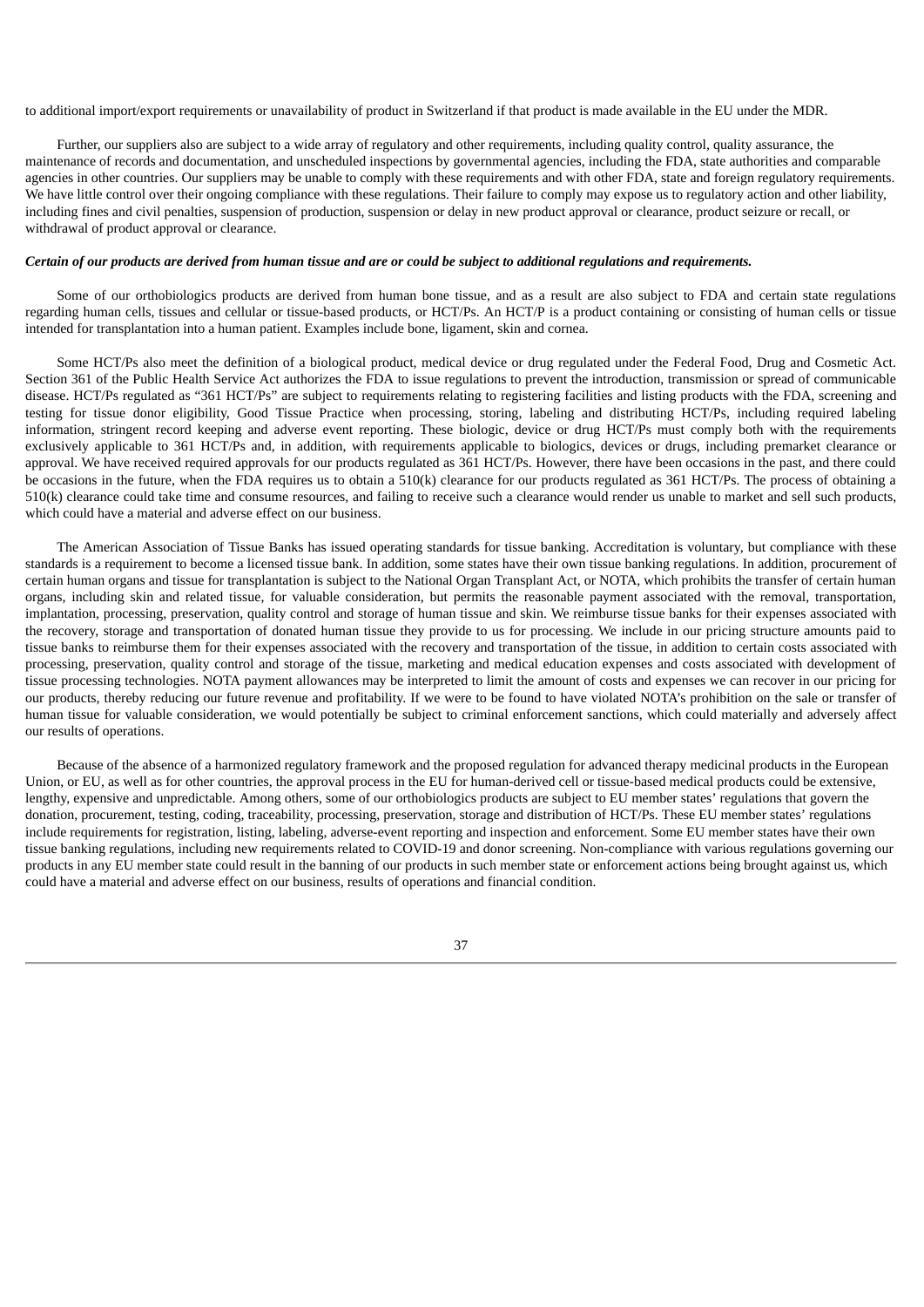#### Certain of our products contain materials derived from animal sources and may become subject to additional requlation.

Certain of our products contain material derived from bovine tissue. Products that contain materials derived from animal sources, including food, pharmaceuticals and medical devices, are subject to scrutiny in the media and by regulatory authorities. Regulatory authorities are concerned about the potential for the transmission of disease from animals to humans via those materials. In past years, public scrutiny was particularly acute in Western Europe with respect to products derived from animal sources, largely due to concern that materials infected with the agent that causes bovine spongiform encephalopathy, or BSE, otherwise known as mad cow disease, may, if ingested or implanted, cause a variant of the human Creutzfeldt-Jakob disease, an ultimately fatal disease with no known cure. Cases of BSE in cattle discovered in Canada and the U.S. increased awareness in North America.

We take steps designed to minimize the risk that our products contain agents that can cause disease, such as obtaining our collagen from countries considered BSE-free. Nevertheless, products that contain materials derived from animals, including our products, could become subject to additional regulation, or even be banned in certain countries, because of concern over the potential for the transmission of infectious or other agents. Significant new regulation, or a ban of our products, could have a material and adverse effect on our business or our ability to expand our business.

Certain countries, such as Japan, China, Taiwan and Argentina, have issued regulations that require our collagen products be processed from bovine tendon sourced from countries where no cases of BSE have occurred. The collagen raw material we use in our products is sourced from New Zealand. Our supplier has obtained approval from certain countries, including the U.S., the European Union, Japan, Taiwan, China and Argentina, for the use of such collagen raw material in products sold in those countries. If we cannot continue to obtain collagen raw material from a qualified source of tendon from a country that has never had a case of BSE, we will not be permitted to sell our collagen products in certain countries, which could have a material and adverse effect on our business, results of operations and financial condition.

### Oversight of the medical device industry might affect the way we sell medical devices and compete in the marketplace.

The FDA, the U.S. Office of the Inspector General for the U.S. Department of Health and Human Services, the U.S. Department of Justice and other regulatory agencies actively enforce regulations prohibiting the promotion of a medical device for a use that has not been cleared or approved by the FDA. Use of a device outside its cleared or approved indications is known as "off-label" use. Physicians may prescribe our products for off-label uses, as the FDA does not restrict or regulate a physician's choice of treatment within the practice of medicine. However, if a regulatory agency determines that our promotional materials, training or activities constitute improper promotion of an off-label use, the regulatory agency could request that we modify our promotional materials, training or activities, or subject us to regulatory enforcement actions, including the issuance of a warning letter, injunction, seizure, civil fine and/or criminal penalties. Although our policy is to refrain from statements and activities that could be considered off-label promotion of our products, any regulatory agency could disagree and conclude that we have engaged in off-label promotion and, potentially, caused the submission of false claims. In addition, the off-label use of our products may increase the risk of injury to patients, and, in turn, the risk of product liability claims. See *"Other* Risks Related to our Business and Financial Condition-We may have significant product liability exposure and our insurance may not cover all potential *claims,"* below.

There are also multiple other laws and regulations that govern how companies in the healthcare industry may market their products to healthcare professionals and may compete by discounting the prices of their products, including, for example, the federal Anti-Kickback Statute, the federal False Claims Act, the federal Health Insurance Portability and Accountability Act of 1996, state law equivalents to these federal laws that are meant to protect against fraud and abuse, the Foreign Corrupt Practices Act of 1977 and analogous laws in foreign countries. Violations of these laws are punishable by criminal and civil sanctions, including, but not limited to, penalties, fines and exclusion from participation in federal and state healthcare programs, including Medicare and Medicaid, and imprisonment. Federal and state government agencies, as well as private whistleblowers, have significantly increased investigations and enforcement activity under these laws. Although we exercise care in structuring our sales and marketing practices, customer discount arrangements and interactions with healthcare professionals to comply with these laws and regulations, we cannot provide assurance that government officials will not assert that our practices are in compliance or that government regulators or courts will interpret those laws or regulations in a manner consistent with our interpretation. Even if an investigation is unsuccessful or is not fully pursued, we may spend considerable time and resources defending ourselves and the adverse publicity surrounding any assertion that we may have engaged in violative conduct could have a material and adverse effect on our reputation with existing and potential customers and on our business, financial condition and results of operations.

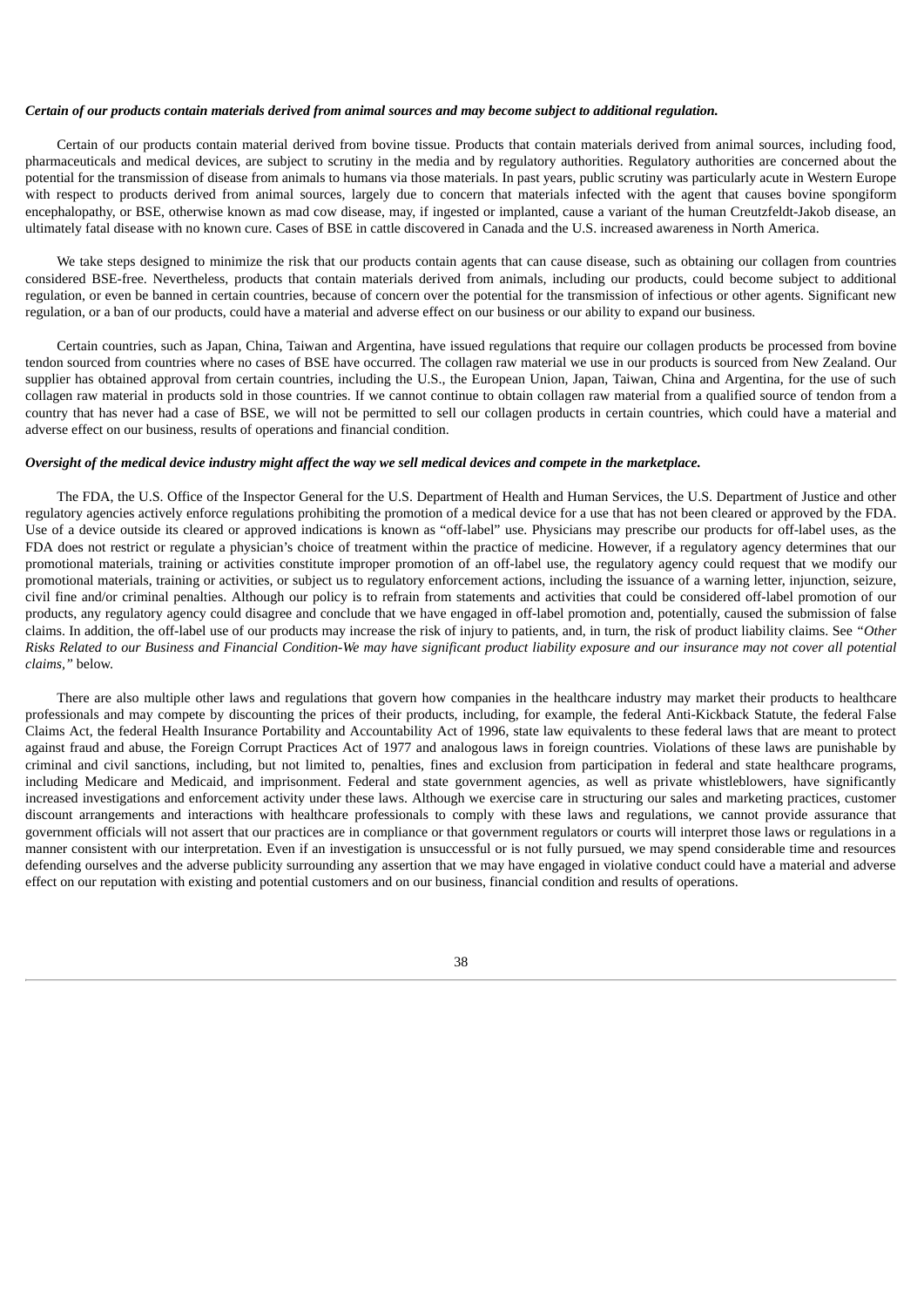Federal and state laws are also sometimes open to interpretation, and from time to time we may find ourselves at a competitive disadvantage if our interpretation differs from that of our competitors. AdvaMed (U.S.), EucoMed (Europe), MEDEC (Canada) and MTAA (Australia), some of the principal trade associations for the medical device industry, have promulgated model codes of ethics that set forth standards by which its members should (and nonmember companies may) abide in the promotion of their products in various regions. We have implemented policies and procedures for compliance consistent with those promulgated by these associations, and we train our sales and marketing personnel on our policies regarding sales and marketing practices. Nevertheless, the sales and marketing practices of our industry have been the subject of increased scrutiny from federal and state government agencies, we believe this trend will continue and that it could affect our ability to retain customers and other relationships important to our business.

For example, prosecutorial scrutiny and governmental oversight, at both the state and federal levels, over some major device companies regarding the retention of healthcare professionals have limited how medical device companies may retain healthcare professionals as consultants. Various hospital organizations, medical societies and trade associations are establishing their own practices that may require detailed disclosures of relationships between healthcare professionals and medical device companies or ban or restrict certain marketing and sales practices, such as gifts and business meals. In addition, the Affordable Care Act, as well as certain state laws, require detailed disclosure of certain financial relationships, gifts and other remuneration made to certain healthcare professionals and teaching hospitals, the publicity surrounding which could have a negative impact on our relationships with our customers and ability to seek input on product design or involvement in research. As a result of laws, rules and regulations or our own or third-party policies that prohibit or restrict interactions, or the growing perception that any interaction between healthcare professionals and industry are tainted, we may be unable to engage with our healthcare professional customers in the same manner or to the same degree, or at all, as would otherwise be the case, which may adversely affect our ability to understand our customer's needs and to incorporate into our development programs feedback that addresses these needs. If we are unable to develop and commercialize new products that address the needs of our surgeon customers and their patients, our products may not be broadly accepted in the marketplace, or at all, which would have a negative effect on our business, results of operations and financial condition.

#### We are subject to requirements relating to hazardous materials which may impose significant compliance or other costs on us.

Our research, development and manufacturing processes involve the controlled use of certain hazardous materials. For example, our allograft bone tissue processing may generate waste materials that in the U.S. are classified as medical waste. In addition, we lease facilities at which hazardous materials could have been used. Because of the foregoing, we are subject to federal, state, foreign and local laws and regulations governing the use, manufacture, storage, handling, treatment, remediation and disposal of hazardous materials and certain waste products.

Although we believe that our procedures for handling and disposing of hazardous materials comply with applicable laws as currently in effect, we cannot eliminate the risk of accidental contamination or injury from these materials. In addition, under some environmental laws and regulations, we could also be held responsible for all of the costs relating to any contamination at our past or present facilities and at third-party waste disposal sites, even if such contamination was not caused by us. If an accident occurs, state or federal or other applicable authorities may curtail our use of these materials and interrupt our business operations. In addition, if an accident or environmental discharge occurs, or if we discover contamination caused by prior operations, including by prior owners and operators of properties we acquire, we could be liable for cleanup obligations, damages and fines any related liability could exceed our resources. If such unexpected costs are substantial, this could significantly harm our financial condition and results of operations. We carry no insurance specifically covering environmental claims relating to the use of hazardous materials.

#### **Risks Related to Intellectual Property Protection and Use**

### Our intellectual property rights may not provide meaningful commercial protection for our products, potentially enabling third parties to use our technology or very similar technology in ways that could reduce our ability to compete in the marketplace.

Our success will depend in part on our ability to, both in the U.S. and in foreign countries, obtain and maintain patent and other exclusivity with respect to our products; prevent third parties from infringing upon our proprietary rights; and maintain proprietary know-how and trade secrets. However, these legal means afford only limited protection and may not adequately protect our rights or permit us to gain or keep any competitive advantage.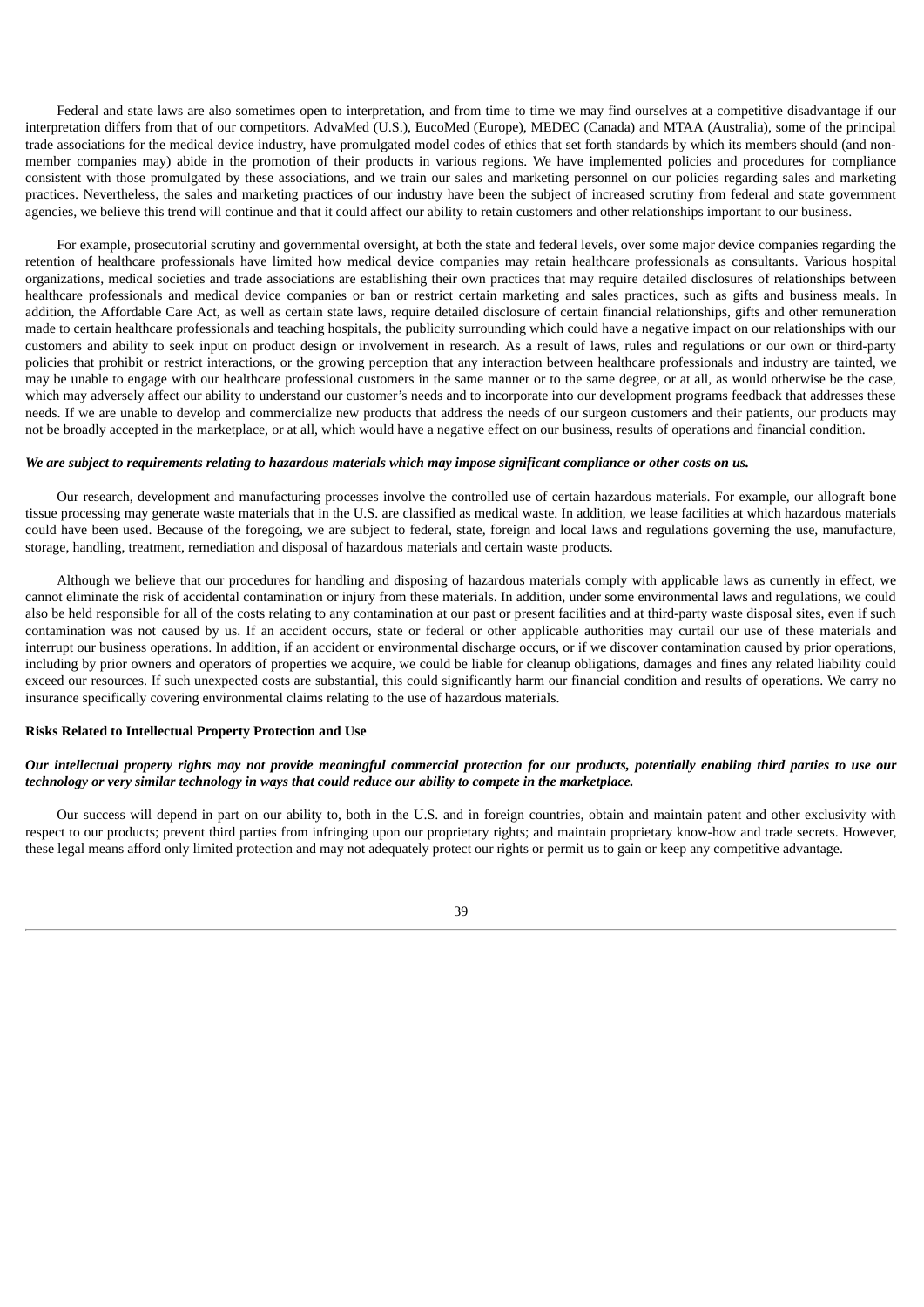We own or have licensed patents that cover aspects of some of our product lines. Our patents, however, may not provide us with any significant competitive advantage. Others may challenge our patents and, as a result, our patents could be narrowed, invalidated or rendered unenforceable. Competitors may develop products similar to ours that our patents do not cover. In addition, our current and future patent applications may not result in the issuance of patents in the U.S. or foreign countries. Further, there is a substantial backlog of patent applications at the U.S. Patent and Trademark Office, and the approval or rejection of patent applications may take several years.

In an effort to protect our trade secrets and intellectual property rights, we require our employees, consultants and advisors to execute confidentiality and invention assignment agreements upon commencement of employment or consulting relationships with us. These agreements provide that, except in specified circumstances, all confidential information developed or made known to the individual during their relationship with us must be kept confidential. We cannot assure you, however, that these agreements will meaningfully protect our trade secrets or other proprietary information in the event of the unauthorized use or disclosure of confidential information. In addition, we cannot assure you that others will not independently develop substantially equivalent proprietary information and procedures or otherwise gain access to our trade secrets, that our trade secrets will not be disclosed or that we can otherwise protect our rights to unpatented trade secrets.

In addition to contractual measures, we try to protect the confidential nature of our proprietary information using physical and technological security measures. Such measures may not, for example, in the case of misappropriation of a trade secret by an employee or third party with authorized access, adequately protect our proprietary information. Our security measures may not prevent an employee or consultant from misappropriating our trade secrets and providing them to a competitor, and recourse we take against such misconduct may not provide an adequate remedy to protect our interests fully. Unauthorized parties may also attempt to copy or reverse engineer certain aspects of our products that we consider proprietary. Enforcing a claim that a party illegally disclosed or misappropriated a trade secret can be difficult, expensive and time-consuming, and the outcome is unpredictable.

In addition, we may face claims by third parties that our agreements with employees, consultants or advisors obligating them to assign intellectual property to us are ineffective or in conflict with prior or competing contractual obligations of assignment, which could result in ownership disputes regarding intellectual property we have developed or will develop and interfere with our ability to capture the commercial value of such intellectual property. Litigation may be necessary to resolve an ownership dispute, and if we are unsuccessful, we may be precluded from using certain intellectual property or may lose our exclusive rights in that intellectual property. Either outcome could harm our business and competitive position. See "*If we seek to* protect or enforce our intellectual property rights through litigation or other proceedings, it could require us to spend significant time and money, the *results of which are uncertain*," below.

Furthermore, the laws of some foreign countries may not protect our intellectual property rights to the same extent as the laws of the U.S., if at all. Since most of our issued patents and pending patent applications are for the U.S. only, we lack a corresponding scope of patent protection in other countries. Thus, we may not be able to stop a competitor from marketing products in other countries that are similar to some of our products.

If we are unable to obtain, protect and enforce patents on our technology and to protect our trade secrets, such inability could have a material and adverse effect on our business, results of operations and financial condition.

### Our success will depend partly on our ability to operate without infringing or misappropriating the proprietary rights of others.

Our success will depend in part on our ability, both in the U.S. and in foreign countries, to operate without infringing upon the patents and proprietary rights of others, and to obtain appropriate licenses to patents or proprietary rights held by third parties if infringement would otherwise occur.

Significant litigation regarding patent rights occurs in our industry. Our competitors in both the U.S. and abroad, many of which have substantially greater resources and have made substantial investments in patent portfolios and competing technologies, may have applied for or obtained or may in the future apply for and obtain, patents that will prevent, limit or otherwise interfere with our ability to make, use and sell our products. Generally, we do not conduct independent reviews of patents issued to third parties. In addition, patent applications in the U.S. and elsewhere can be pending for many years before issuance, so there may be applications of others now pending of which we are unaware that may later result in issued patents that will prevent, limit or otherwise interfere with our ability to make, use or sell our products. The large number of patents, the rapid rate of new patent applications and issuances, the complexities of the technology involved, and the uncertainty of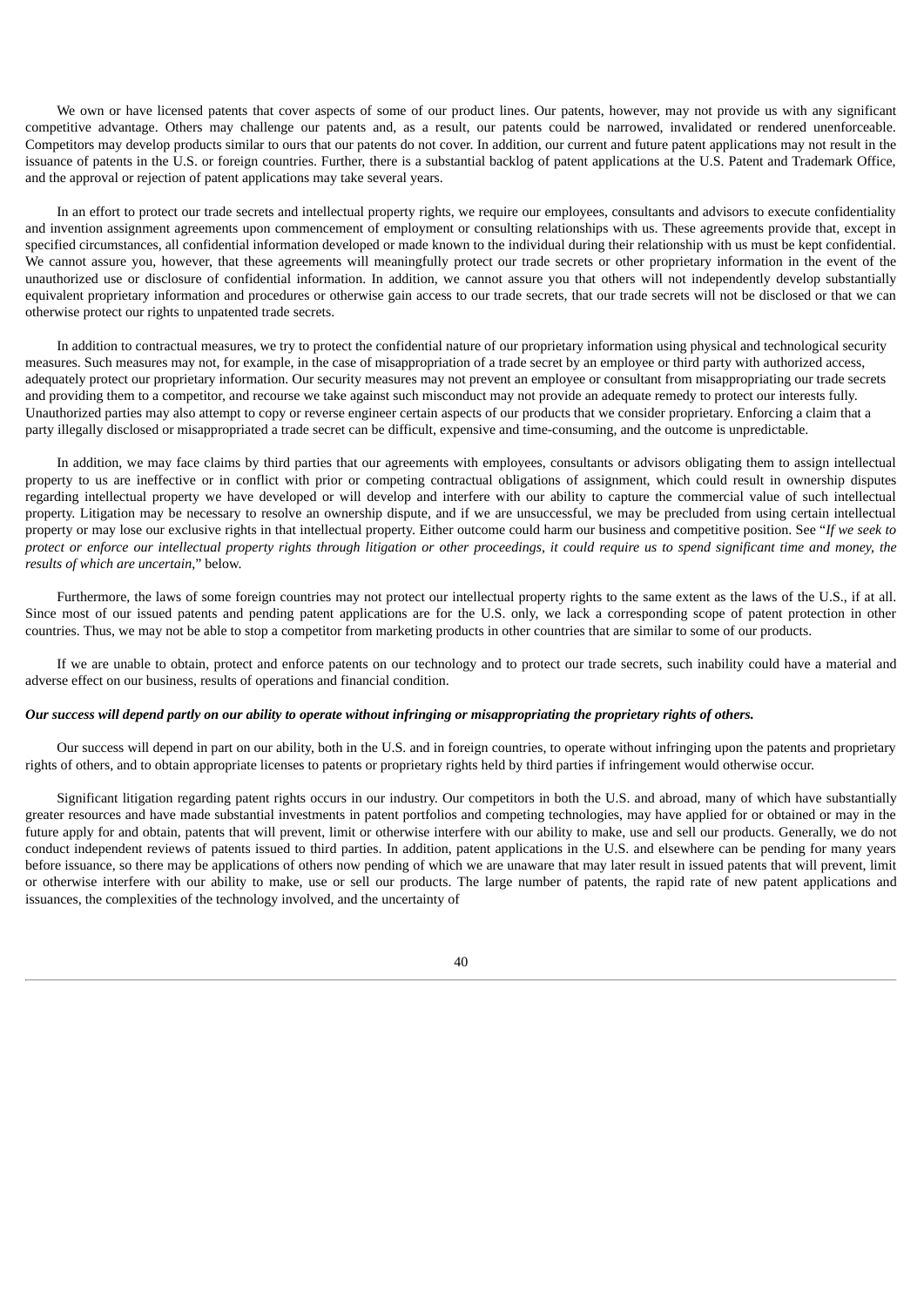litigation increase the risk of assets and resources including management's attention, being diverted to patent litigation. We have received, and expect to receive, communications from various industry participants alleging our infringement of their patents, trade secrets or other intellectual property rights and/or offering licenses to such intellectual property. Any lawsuits resulting from such allegations could subject us to significant liability for damages and invalidate our proprietary rights. Any potential intellectual property litigation also could force us to do one or more of the following:

- stop making, selling or using products or technologies that allegedly infringe the asserted intellectual property;
- lose the opportunity to license our technology to others or to collect royalty payments based upon successful protection and assertion of our intellectual property rights against others;
- incur significant legal expenses;
- pay substantial damages or royalties to the party whose intellectual property rights we may be found to be infringing;
- pay the attorney fees and costs of litigation to the party whose intellectual property rights we may be found to be infringing;
- redesign those products that contain the allegedly infringing intellectual property, which could be costly, disruptive and/or infeasible; or
- attempt to obtain a license to the relevant intellectual property from third parties, which may not be available on reasonable terms or at all.

See "If we seek to protect or enforce our intellectual property rights through litigation or other proceedings, it could require us to spend significant *time and money, the results of which are uncertain*," below.

Further, as the number of participants in the spine industry grows, the possibility of intellectual property infringement claims against us increases. If we are found to infringe the intellectual property rights of third parties, we could have to pay substantial damages (which may be increased up to three times of awarded damages) and/or substantial royalties and could be prevented from selling our products unless we obtain a license or are able to redesign our products to avoid infringement. Any such license may not be available on reasonable terms, if at all, and there can be no assurance that we would be able to redesign our products in a way that would not infringe the intellectual property rights of others. If we fail to obtain any required licenses or make any necessary changes to our products or technologies, we may have to withdraw existing products from the market or may be unable to commercialize one or more of our products, all of which could have a material adverse effect on our business, results of operations and financial condition.

In addition, we generally indemnify our customers and sales agents with respect to infringement by our products of the proprietary rights of third parties. Third parties may assert infringement claims against our customers or sales agents. These claims may require us to initiate or defend protracted and costly litigation on behalf of our customers or sales agents, regardless of the merits of these claims. If any of these claims succeed, we may be forced to indemnify, or pay damages on behalf of, our customers or sales agents or may have to obtain licenses for the products they use. If we cannot obtain all necessary licenses on commercially reasonable terms, our customers may be forced to stop using our products.

## If we seek to protect or enforce our intellectual property rights through litigation or other proceedings, it could require us to spend significant time and *money, the results of which are uncertain.*

To protect or enforce our intellectual property rights, we may have to initiate or defend litigation against or by third parties, such as infringement suits, opposition proceedings or seeking a court declaration that we do not infringe the proprietary rights of others or that their rights are invalid or unenforceable. Litigation, including defending against claims without merit is expensive and time-consuming, and could divert management attention and resources away from our business and could harm our reputation. We may not have sufficient resources to enforce our intellectual property rights or to defend our intellectual property rights against a challenge. Even if we prevail, the cost of litigation, including the diversion of management and other resources, could affect our profitability and could place a significant strain on our financial resources.

Our ability to enforce our intellectual property rights depends on our ability to detect infringement. It may be difficult to detect infringers who do not advertise the components used in their products. Moreover, it may be difficult or impossible to obtain evidence of infringement in a competitor's or potential competitor's product. The medical device industry is characterized by the existence of a large number of patents and frequent litigation based on allegations of patent infringement. It is not unusual for parties to exchange letters surrounding allegations of intellectual property infringement and licensing arrangements. In addition, the patent positions of medical device companies, including our patent position, may involve

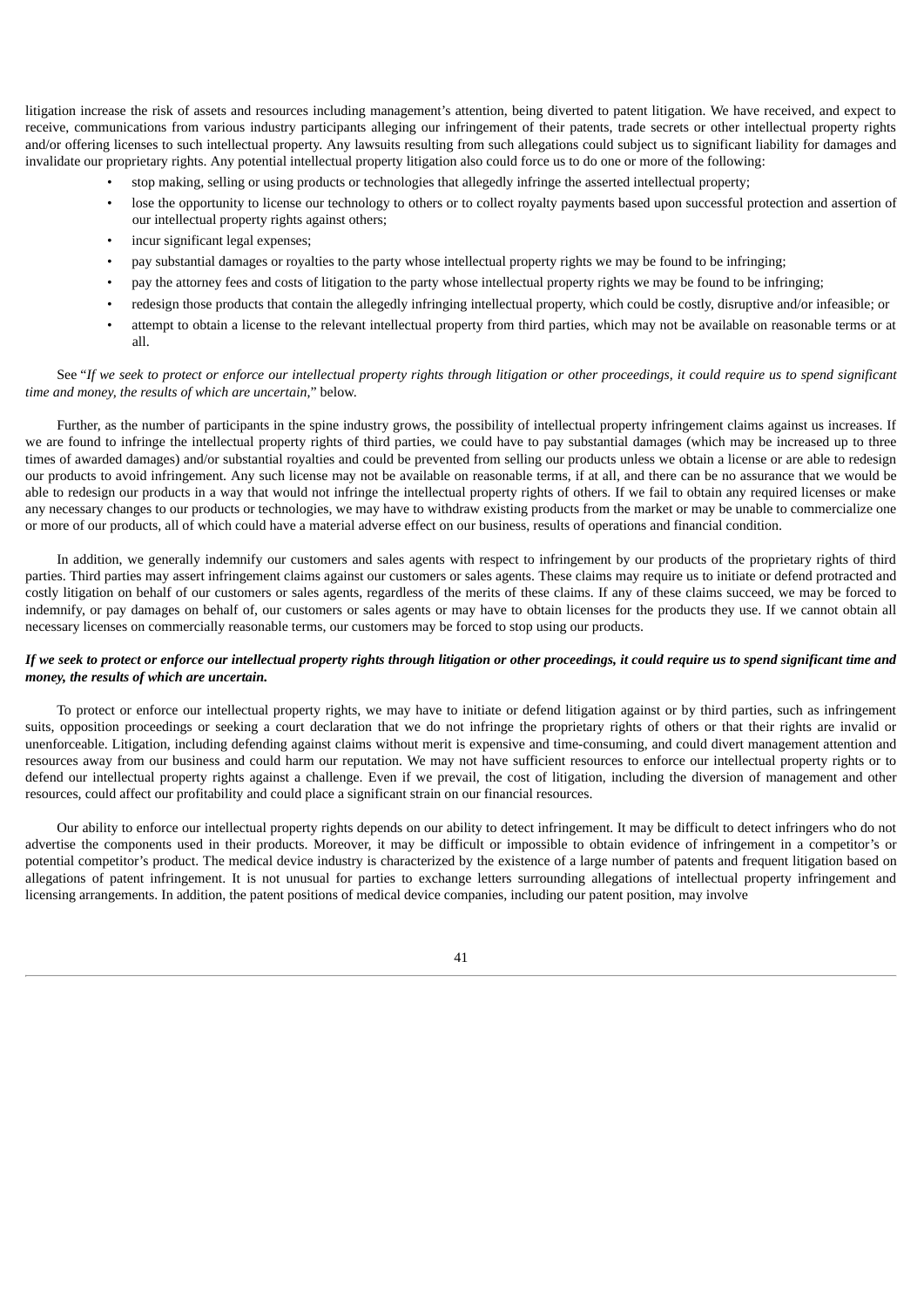complex legal and factual questions, and, therefore, the scope, validity and enforceability of any patent claims we have or may obtain cannot be predicted with certainty.

#### **Risks Related to Our Public Company Status and Growth Through Acquisition**

## We expend substantial resources to comply with laws and regulations relating to public companies, and any failure to maintain compliance could subject us to regulatory scrutiny and cause investors to lose confidence in our company, which could harm our business and have a material adverse *effect on our stock price.*

Laws and regulations affecting public companies, including provisions of the Dodd-Frank Wall Street Reform and Consumer Protection Act of 2010 and the Sarbanes-Oxley Act of 2002 (SOX), and the related rules and regulations adopted by the U.S. Securities and Exchange Commission (SEC), and by the Nasdaq Stock Market increase our accounting, legal and financial compliance costs and make some activities more time-consuming and costly. We cannot predict or estimate with any reasonable accuracy the total amount or timing of the costs we may incur to comply with these laws and regulations. In addition, we expect that our management and other personnel will need to divert attention from operational and other business matters to devote substantial time to these matters. For example, compliance with Section 404 of SOX, including performing the system and process documentation and evaluation necessary to issue our annual report on the effectiveness of our internal control over financial reporting and obtaining the required attestation report from our independent registered public accounting firm, requires us to incur substantial expense and expend significant management time. Further, we have in the past discovered, and in the future may discover, areas of internal controls that need improvement. If we identify deficiencies in our internal controls deemed to be material weaknesses, we could become subject to scrutiny by regulatory authorities and we could lose investor confidence in the accuracy and completeness of our SEC filings, including the financial statements included therein, which could have a material adverse effect on our stock price. Internal control over financial reporting cannot provide absolute assurance of achieving financial reporting objectives because of its inherent limitations, including the possibility of human error and circumvention by collusion or overriding of controls. Accordingly, even an effective internal control system may not prevent or detect material misstatements on a timely basis, or at all. Also, previously effective controls may become inadequate over time because of changes in our business or operating structure, and we may fail to take measures to evaluate the adequacy of and update these controls, as necessary, which could lead to a material misstatement.

In addition, new laws and regulations could make it costlier or more difficult for us to obtain certain types of insurance, including director and officer liability insurance, and we may be forced to accept reduced policy limits and coverage or incur substantially higher costs to obtain the coverage that is the same or similar to our current coverage. The impact of these events could also make it more difficult for us to attract and retain qualified persons to serve as our executive officers or on our board of directors or on its committees.

#### Regulations related to "conflict minerals" may force us to incur additional expenses, may make our supply chain more complex and may result in *damage to our reputation with customers.*

We are subject to SEC regulations that require us to determine whether our products contain certain specified minerals, referred to under the regulations as "conflict minerals," and, if so, to perform an extensive inquiry into our supply chain, to determine whether such conflict minerals originate from the Democratic Republic of Congo or an adjoining country. We have determined that certain of our products contain such specified minerals. We are continuing to conduct inquiries into our supply chain in connection with the preparation of our conflict minerals report for 2020. Compliance with these regulations has increased our costs and has been time-consuming for our management and our supply chain personnel (and time-consuming for our suppliers), and we expect that continued compliance will continue to require significant money and time. In addition, to the extent any of our disclosures are perceived by the market to be "negative," it may cause customers to refuse to purchase our products. Further, if we determine to make any changes to products, processes, or sources of supply, it may result in additional costs, which may adversely affect our business, financial condition and results of operations.

### Our growth strategy could involve growth through acquisitions, which would require us to incur substantial costs and potential liabilities for which we *may never realize the anticipated benefits.*

We may grow our business through acquisitions, a strategy which ultimately could prove unsuccessful. Any new acquisition could result in material transaction expenses, increased interest and amortization expense, increased depreciation expense, increased operating expense and possible in-process research and development charges for acquisitions that do not meet the definition of a "business," any of which could have a material and adverse effect on our operating results.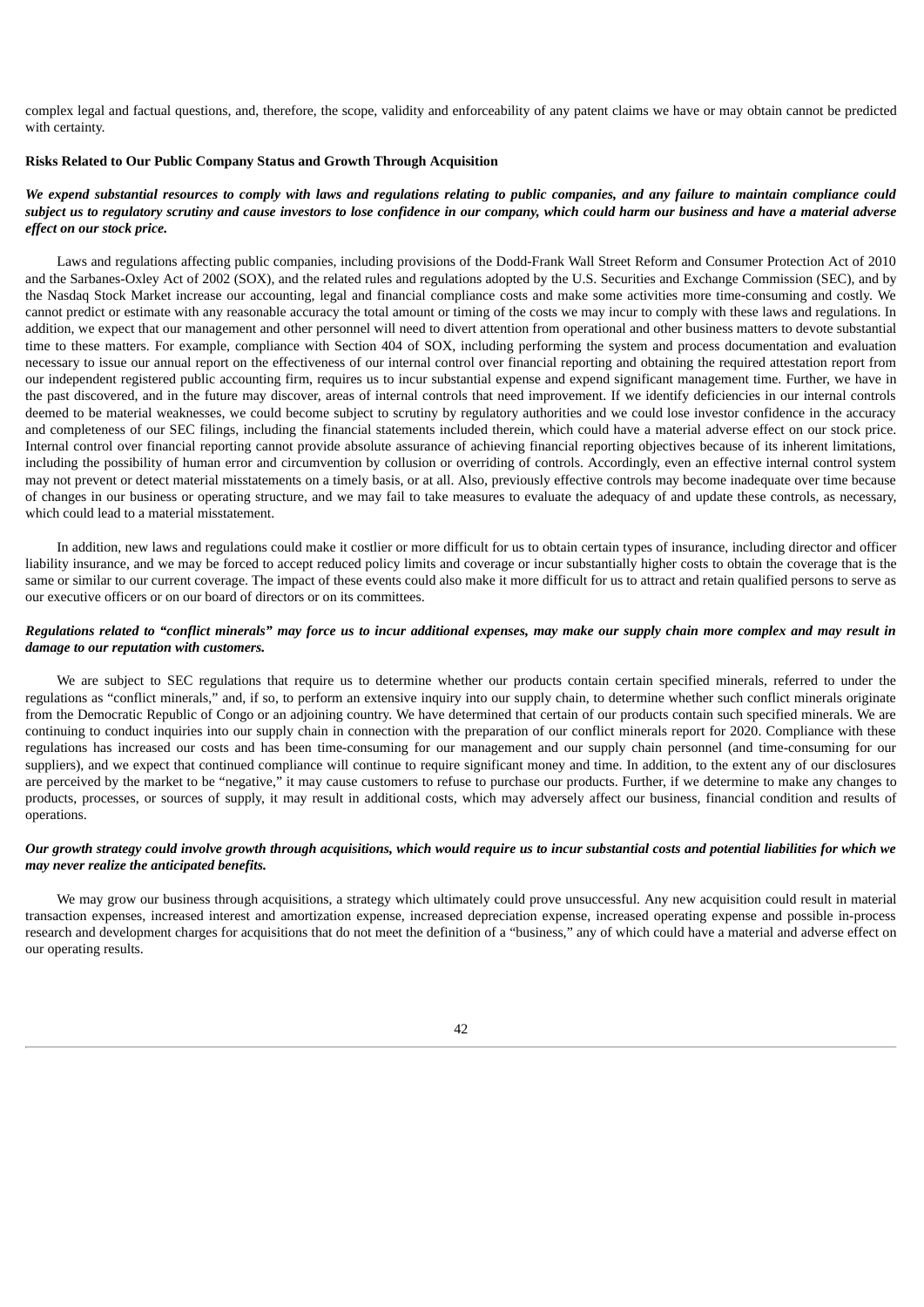In addition, businesses we acquire may not have adequate financial, disclosure, regulatory, quality or other compliance controls in place when we acquire them, which may create uncertainty regarding the actual condition and financial results of the acquired business and our assumptions regarding synergies and future results. Following any acquisition, we must integrate the new business, which includes incorporating it into our financial, compliance, regulatory and quality systems. Failure to timely and successfully integrate acquired businesses may result in non-compliance with regulatory or other requirements and may result in unexpected costs, including as a result of inadequate cost containment and unrealized economies of scale. In addition, acquisitions divert management and other resources, and involve other risks, including, risks associated with entering markets in which our marketing and sales personnel may have limited experience and with disruption to existing relationships with employees, suppliers, customers and sales agents, both with respect to us and the acquired company. As a result of any of the foregoing, we may not realize the expected benefit from any acquisition. If we cannot integrate acquired businesses, products or technologies, our business, financial conditions and results of operations could be materially and adversely affected.

Furthermore, as a result of acquisitions of other healthcare businesses, we may be subject to the risk of unanticipated business uncertainties, regulatory and other compliance matters or legal liabilities relating to those acquired businesses for which the sellers of the acquired businesses may not indemnify us, for which we may not be able to obtain insurance (or adequate insurance) or for which the indemnification may not be sufficient to cover the ultimate liabilities.

#### **Risks Related to Owning our Common Stock**

#### *The market price of our common stock has been and likely will continue to be volatile.*

The market price of our common stock is likely to be volatile and could be subject to wide fluctuations in response to various factors, some of which are beyond our control. In addition to the factors discussed in this "Risk Factors" section and elsewhere in this Form 10-K, these factors include:

- actual or anticipated fluctuations in our quarterly financial condition and operating performance;
- introduction of new products by us or our competitors;
- announcements by us or our competitors of significant acquisitions or dispositions;
- our ability to obtain financing as needed;
- a shift in our investor base, including sales of our shares by existing stockholders;
- any major change in our board of directors or management;
- threatened or actual litigation or governmental investigations;
- the number of shares of our common stock publicly owned and available for trading;
- the operating and stock price performance of similar companies;
- changes in earnings estimates by securities analysts or our ability to meet earnings guidance;
- publication of research reports about us or our industry or changes in recommendations or withdrawal of research coverage by securities analysts;
- changes in laws or regulations affecting our business, including tax legislation;
- the success or failure of our business strategy;
- investor perception of us and our industry;
- changes in accounting standards, policies, guidance, interpretations or principles;
- the overall performance of the equity markets;
- general political and economic conditions, and other external factors.

In addition, the stock market in general, and the stocks of medical device companies in particular, have experienced extreme price and volume fluctuations that have often been unrelated or disproportionate to the operating performance of those companies. This could limit or prevent investors from readily selling their shares and may otherwise negatively affect the liquidity of our common stock. Securities class action litigation has often been instituted against companies following periods of volatility in the overall market and in the market price of a company's securities. This litigation, if instituted against us, could result in very substantial costs, divert our management's attention and resources, and harm our business, financial condition and results of operation.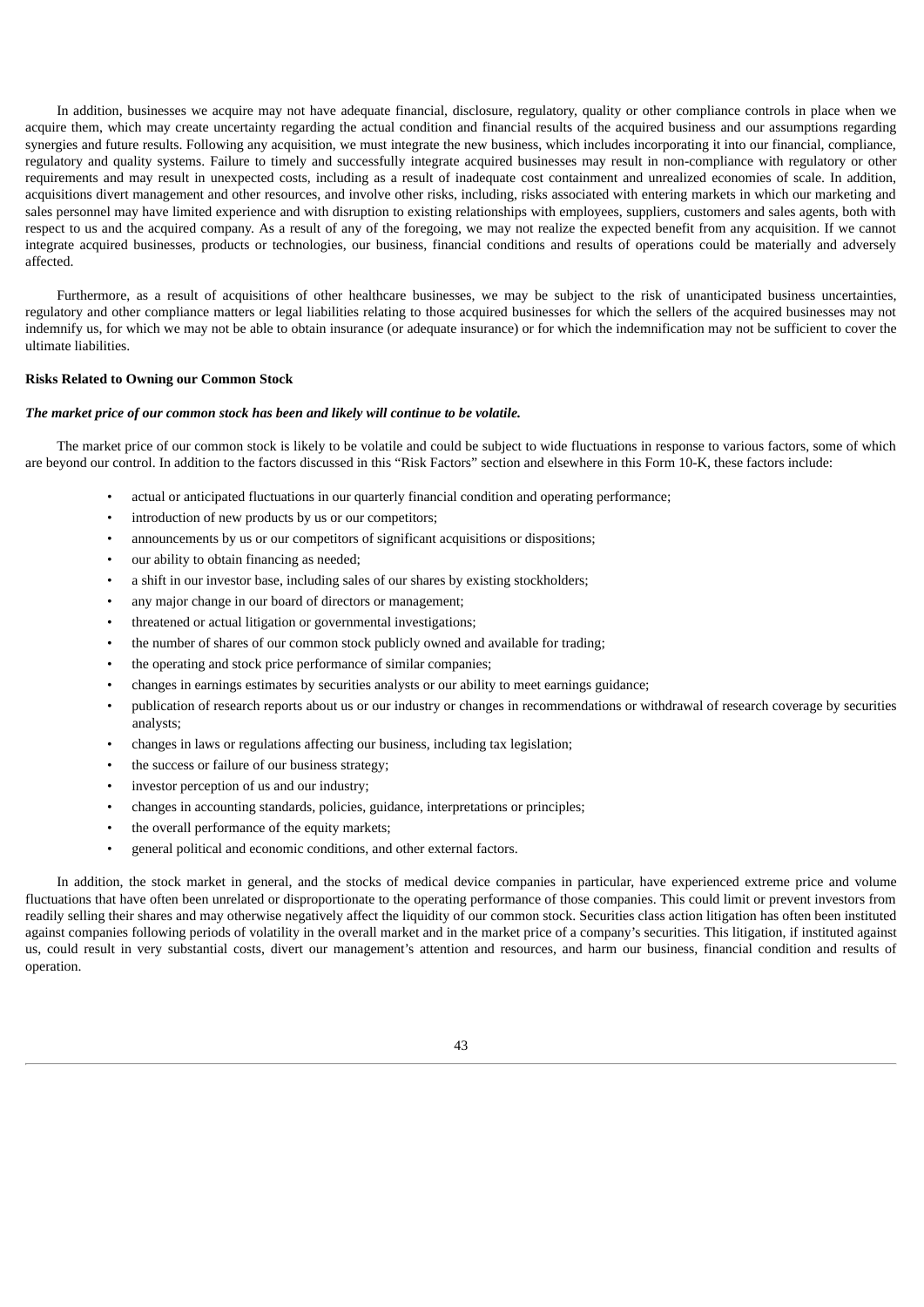### Your percentage of ownership in us may be diluted and issuances of substantial amounts of our common stock, or the perception that such issuances may occur, could cause the market price of our common stock to decline significantly, even if our business is performing well.

As with any public company, your percentage ownership in us may be diluted because of equity issuances for acquisitions and investments, capitalraising transactions or otherwise, including equity awards that we have granted and we expect to grant in the future to our directors, officers and employees. As of December 31, 2020, approximately 0.8 million shares of our common stock were subject to unvested restricted stock units and approximately 2.4 million shares of our common stock were subject to exercisable stock options with a weighted average exercise price of \$14.59.

Since July 1, 2015, we have issued an aggregate of 13.9 million shares of our common stock for capital-raising purposes. Most recently, we issued an aggregate of 7,820,000 shares of our common stock (including 1,020,000 shares sold to the underwriter upon exercise of an underwriter option) in an underwritten offering completed in January 2020 at price to the public of \$12.50 per share, before underwriting discounts and commissions.

Further, the market price of our common stock could decline as a result of the issuance, including sale, of a large number of shares of our common stock, and the perception that these sales could occur may also depress the market price of our common stock. A decline in the price of our common stock might impede our ability to raise capital through the issuance of additional shares of our common stock or other equity or equity-linked securities.

### We are a "smaller reporting company" and we cannot be certain if the reduced disclosure requirements applicable to smaller reporting companies will *make our common stock less attractive to investors.*

The SEC adopted amendments to the definition of "smaller reporting company" that became effective in September 2018. Under the new definition, generally, a company qualifies as a smaller reporting company if it has a public float of less than \$250 million as of the last business day of its second fiscal quarter. If a company qualifies as a smaller reporting company on that date, it may elect to reflect that determination and use the smaller reporting company scaled disclosure accommodations in its subsequent SEC filings. Our public float as of the last business day of our most recent second fiscal quarter, was less than \$250 million, and as such, we qualify as a smaller reporting company and are following certain of the scaled disclosure accommodations, including providing audited financial statements and management discussion and analysis for our two most recent fiscal years, in contrast to other reporting companies, which must provide audited financial statements and management discussion and analysis for their three most recent fiscal years. We will measure our public float as of the last business day of our most recent second fiscal quarter every year and will continue to qualify as a smaller reporting company until our public float is \$250 million or more as of such date.

Investors may find our common stock less attractive because we follow certain of the scaled disclosure accommodations available to smaller reporting companies, either one of which may result in a less active trading market for our common stock and our stock price may decline and/or become more volatile.

#### We may issue preferred stock with terms that could dilute the voting power or reduce the value of our common stock.

While we have no specific plan to issue preferred stock, our amended and restated certificate of incorporation authorizes us to issue, without stockholder approval, one or more series of preferred stock having such designation, powers, privileges, preferences, including preferences over our common stock respecting dividends and distributions, terms of redemption and relative participation, optional, or other rights, if any, of the shares of each such series of preferred stock and any qualifications, limitations or restrictions thereof, as our board of directors may determine. The terms of one or more series of preferred stock could dilute the voting power or reduce the value of our common stock. For example, the repurchase or redemption rights or liquidation preferences we could assign to holders of preferred stock could affect the residual value of the common stock.

## If securities or industry analysts do not publish research or publish inaccurate or unfavorable research about our business, our stock price and trading *volume could decline.*

The trading market for our common stock depends in part on the research and reports that securities or industry analysts publish about us or our business. If current or future analysts who cover us were to downgrade our stock or publish inaccurate or unfavorable research about our business, our stock price would likely decline. If one or more of these analysts were to stop covering us or were to stop regularly publishing reports on us, demand for our stock could decrease, which might cause our stock price and trading volume to decline.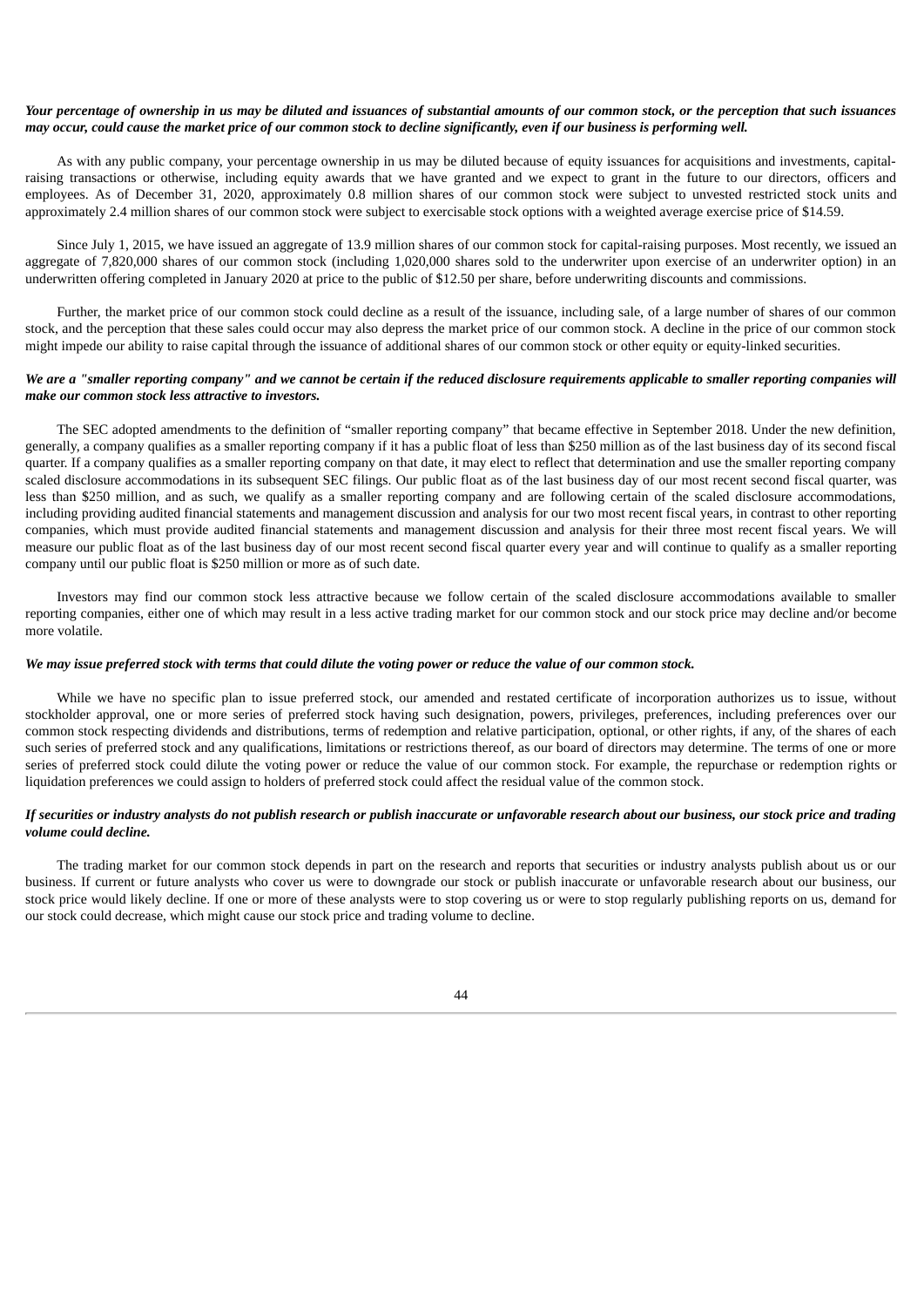#### We do not anticipate paying cash dividends, and accordingly, stockholders must rely on stock appreciation for any return on their investment.

We have never declared or paid cash dividends on our common stock, and we do not currently expect to declare or pay any such cash dividends in the foreseeable future. Instead, we intend to retain our future earnings, if any, to fund the development and growth of our business. Payment of cash dividends, if any, will depend on our financial condition, results of operations, capital requirements and other factors and will be at the discretion of our board of directors. Furthermore, we are subject to various laws and regulations that may restrict our ability to pay dividends and are subject to contractual restrictions on, or prohibitions against, the payment of dividends. Due to the foregoing, the return on your investment in our common stock will likely depend entirely upon any future appreciation and our common stock may not appreciate. Investors seeking cash dividends should not invest in our common stock.

## Certain provisions in our charter documents and Delaware law could discourage takeover attempts and lead to management entrenchment and, *therefore, may depress the market price of our common stock.*

Our amended and restated certificate of incorporation and amended and restated bylaws contain provisions that could have the effect of delaying or preventing changes in control or changes in our management without the consent of our board of directors, including, among other things:

- a classified board of directors with three-year staggered terms, which may delay the ability of stockholders to change the membership of a majority of our board of directors;
- no cumulative voting in the election of directors, which limits the ability of minority stockholders to elect director candidates;
- the ability of our board of directors to determine to issue shares of preferred stock and to determine the price and other terms of those shares, including preferences and voting rights, without stockholder approval, which could be used to significantly dilute the ownership of a hostile acquirer;
- the exclusive right of our board of directors to elect a director to fill a vacancy created by the expansion of our board of directors or by the resignation, death or removal of a director, which prevents stockholders from filling vacancies on our board of directors;
- limitations on the removal of directors;
- a prohibition on stockholder action by written consent, which forces stockholder action to be taken at an annual or special meeting of our stockholders;
- the requirement that a special meeting of stockholders be called only by the chairman of our board of directors, our chief executive officer, our president (in absence of a chief executive officer) or our board of directors, which may delay the ability of our stockholders to force consideration of a proposal or to take action, including the removal of directors;
- advance notice procedures that stockholders must comply with to nominate candidates to our board of directors or to propose matters to be acted upon at a stockholders' meeting, which may discourage or deter a potential acquirer from conducting a solicitation of proxies to elect the acquirer's own slate of directors or otherwise attempting to obtain control of us;
- the requirement for the affirmative vote of holders of at least 66 2⁄3% of the voting power of all of the then outstanding shares of our voting stock, voting together as a single class, to amend or repeal the provisions of our amended and restated certificate of incorporation and of our amended and restated bylaws that relate to the matters described above, which may inhibit the ability of an acquirer from amending our amended and restated certificate of incorporation or amended and restated bylaws to facilitate a hostile acquisition; and
- the ability of our board of directors, by majority vote, to amend our amended and restated bylaws, which may allow our board of directors to take additional actions to prevent a hostile acquisition and inhibit the ability of an acquirer from amending our amended and restated bylaws to facilitate a hostile acquisition.

We believe that these provisions protect our stockholders from coercive or harmful takeover tactics by requiring potential acquirers to negotiate with our board of directors and by providing our board of directors with adequate time to assess any acquisition proposal.

We are also subject to certain anti-takeover provisions under the DGCL. Under the DGCL, a corporation may not, in general, engage in a business combination with any holder of 15% or more of its capital stock unless the holder has held the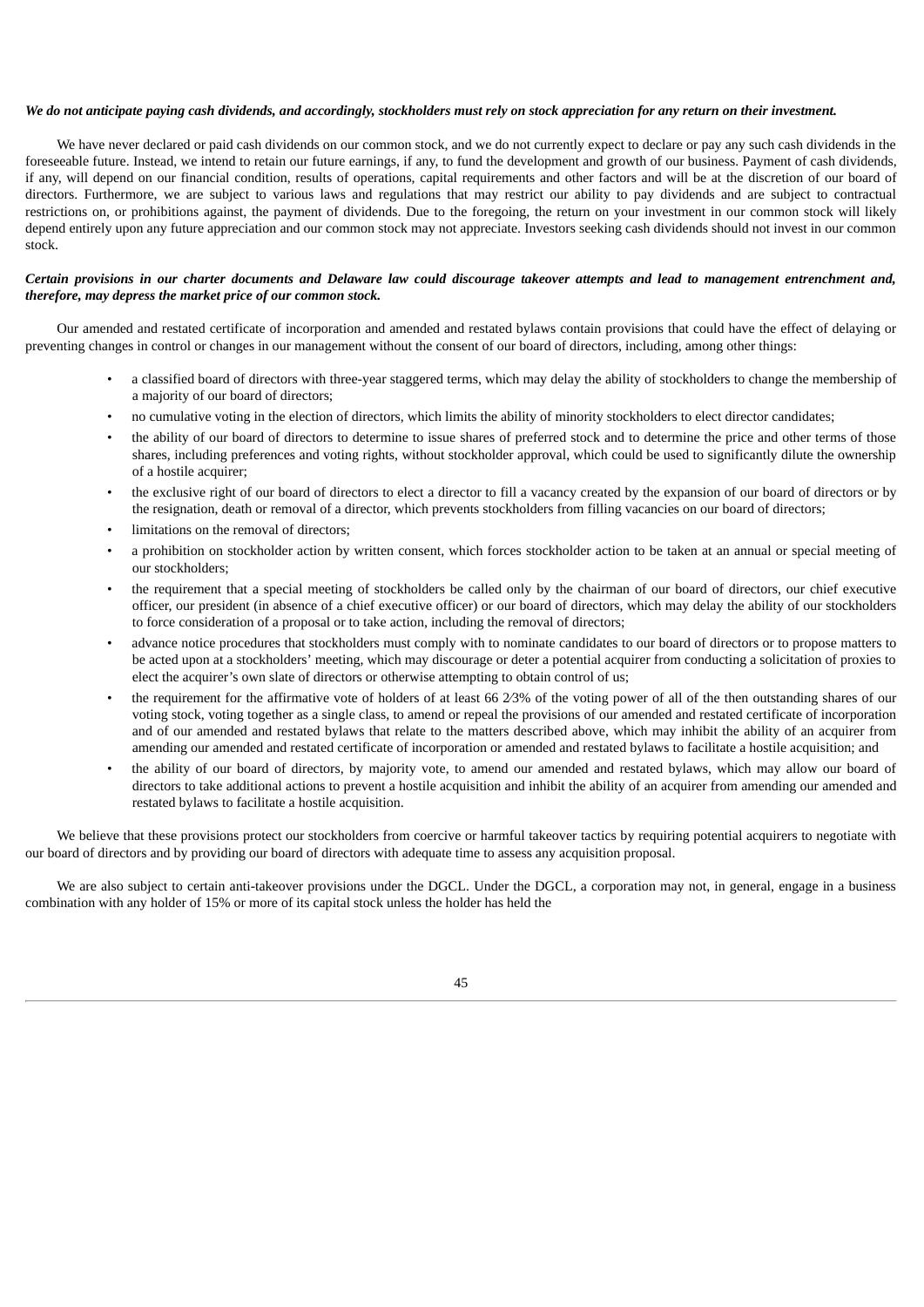stock for three years or, among other things, our board of directors has approved the transaction.

The provisions in our amended and restated certificate of incorporation and amended and restated bylaws and the anti-takeover provisions under the DGCL, may discourage, delay, prevent or make it more difficult for stockholders or potential acquirers to obtain control of our board of directors or initiate actions that are opposed by our then-current board of directors, including a merger, tender offer, or proxy contest involving our company. Any delay or prevention of a change of control transaction or changes in our board of directors could cause the market price of our common stock to decline. Even absent a takeover attempt, the existence of these provisions may adversely affect the prevailing market price of our common stock if they are viewed as discouraging future takeover attempts.

### Our amended and restated certificate of incorporation designates the Court of Chancery of the State of Delaware as the sole and exclusive forum for certain litigation that may be initiated by our stockholders, which could limit our stockholders' ability to obtain a favorable judicial forum for disputes *with us.*

Our amended and restated certificate of incorporation provides that, unless we consent in writing to the selection of an alternative forum, the Court of Chancery of the State of Delaware shall be the sole and exclusive forum for: (i) any derivative action or proceeding brought on our behalf; (ii) any action asserting a claim of breach of fiduciary duty owed by any of our directors, officers or other employees or our stockholders; (iii) any action asserting a claim arising pursuant to any provision of the DGCL or our amended and restated certificate of incorporation or amended and restated bylaws; or (iv) any action asserting a claim governed by the internal affairs doctrine. Our amended and restated certificate of incorporation further provides that any person or entity purchasing or acquiring any interest in shares of our capital stock shall be deemed to have notice of and to have consented to the provisions described above. These provisions may limit our stockholders' ability to obtain a favorable judicial forum for disputes with us.

#### **Other Risks Related to our Business and Financial Condition**

### Our business could suffer if we lose the services of key members of our senior management or fail to hire and retain other personnel on whom our *business relies.*

Our ability to execute our business strategy and compete in the highly competitive medical device industry depends, in part, on our ability to attract and retain highly qualified personnel. Companies in the medical device industry in general have experienced a high rate of personnel turnover. Loss of key employees, including any of our scientific, technical and managerial personnel, could adversely affect our ability to successfully execute our business strategy, which could have a material and adverse effect on our business, results of operations and financial condition. We would be adversely affected if we fail to adequately prepare for future turnover of our senior management team. Moreover, replacing key employees may be a difficult, costly and protracted process, and we may not have other personnel with the capacity to assume all of the responsibilities of a departing employee. Competition for qualified personnel, particularly for key positions, is intense among companies in our industry, particularly in the San Diego, California area, and many of the organizations against which we compete for qualified personnel have greater financial and other resources and different risk profiles than our company, which may make them more attractive employers. All of our employees, including our management personnel, may terminate their employment with us at any time without notice. If we cannot attract and retain highly qualified personnel, as needed, we may not achieve our financial and other goals.

Moreover, future internal growth could impose significant added responsibilities on our management, and we will need to identify, recruit, maintain, motivate and integrate additional employees to manage growth effectively. If we do not effectively manage such growth, our expenses may increase more than expected, we may not achieve our goals, and our ability to generate and/or grow revenue could be diminished.

#### *We may have significant product liability exposure and our insurance may not cover all potential claims.*

We are exposed to product liability and other claims. Spine surgery involves significant risk of serious complications, including bleeding, nerve injury, paralysis and even death. In addition, if neurosurgeons and orthopedic spine surgeons are not sufficiently trained in the use of our products, they may misuse or ineffectively use our products, which may result in unsatisfactory patient outcomes or patient injury. We could become the subject of product liability lawsuits alleging that component failures, malfunctions, manufacturing flaws, design defects, or inadequate disclosure of product-related risks or product-related information resulted in an unsafe condition or injury to patients. In addition, the development of allograft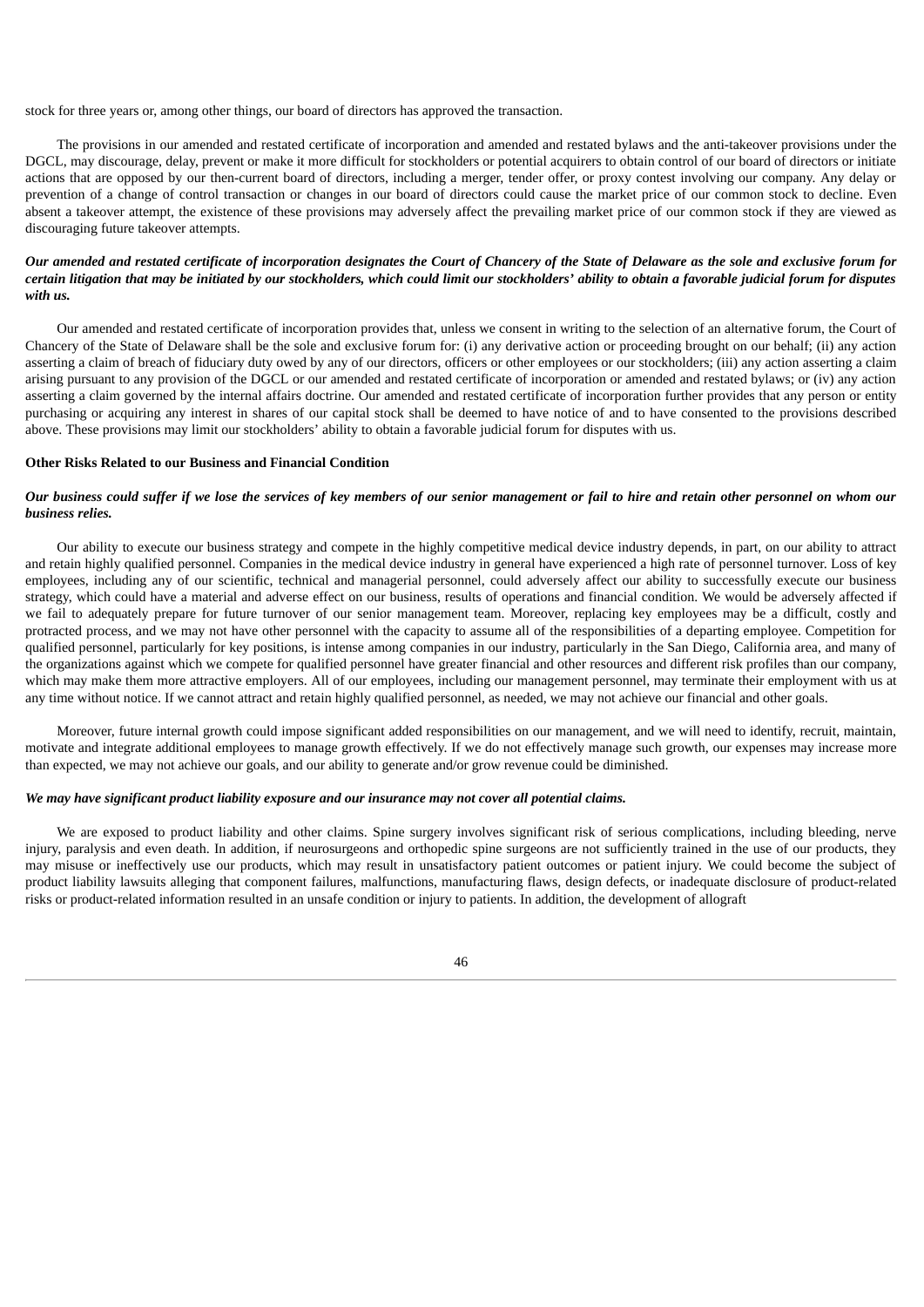implants and technologies for human tissue repair and treatment may entail particular risk of transmitting diseases to human recipients, and any such transmission could result in the assertion of product liability claims against us.

Product liability claims are expensive to defend, divert our management's attention and, if we are not successful in defending the claim, can result in substantial monetary awards against us or costly settlements. Further, successful product liability claims made against one or more of our competitors could cause claims to be made against us or expose us to a perception that we are vulnerable to similar claims. Any product liability claim brought against us, with or without merit and regardless of the outcome or whether it is fully pursued, may result in: decreased demand for our products; injury to our reputation; significant litigation costs; product recalls; loss of revenue; the inability to commercialize new products or product candidates; and adverse publicity regarding our products. Any of these may have a material and adverse effect on our reputation with existing and potential customers and on our business, financial condition and results of operations.

Our existing product liability insurance coverage may be inadequate to protect us from any liabilities we might incur. If a product liability claim or series of claims is brought against us for uninsured liabilities or more than our insurance coverage, our business could suffer. In addition, a recall of some of our products, whether or not the result of a product liability claim, could result in significant costs and loss of customers.

#### Our insurance policies are expensive and protect us only from some risks, which will leave us exposed to sianificant uninsured liabilities.

We do not carry insurance for all categories of risk to which our business is or may be exposed. Some of the policies we maintain include general liability, foreign liability, employee benefits liability, property, umbrella, employment practices, workers' compensation, products liability, cyber, and directors' and officers' insurance. We do not know, however, if we will be able to maintain insurance coverage at a reasonable cost or in sufficient amounts or scope to protect us against losses. Even if we obtain insurance, a claim could exceed the amount of our insurance coverage or it may be excluded from coverage under the terms of the policy. Further, insurance coverage may not be available or successfully secured for loss profits or business interruption relating to the COVID-19 pandemic and its impacts. Any significant uninsured liability may require us to pay substantial amounts, which would adversely affect our cash position and results of operations.

## We may be subject to claims that we, our employees, or our independent sales agents or stocking distributors have wrongfully used or disclosed alleged trade secrets of our competitors or are in breach of non-competition or non-solicitation agreements with our competitors.

Many of our employees were employed at other medical device companies, including our competitors or potential competitors, in some cases immediately prior to joining us. In addition, many of our independent sales agents and stocking distributors sell, or in the past have sold, products of our competitors. We may be subject to claims that we, our employees or our independent sales agents or stocking distributors have intentionally, inadvertently or otherwise used or disclosed trade secrets or other proprietary information of former employers or competitors. In addition, we have been and may in the future be subject to claims that we caused an employee, or encouraged/assisted an independent sales agent, to breach the terms of his or her noncompetition or non-solicitation agreement. Litigation may be necessary to defend against these claims. Litigation is expensive, time-consuming and could divert management attention and resources away from our business. Even if we prevail, the cost of litigation could affect our profitability. If we do not prevail, in addition to any damages we might have to pay, we may lose valuable intellectual property rights or employees, independent sales agents or stocking distributors. There can be no assurance that this type of litigation or the threat thereof will not adversely affect our ability to engage and retain key employees, sales agents or stocking distributors. See also the risk factors titled, *"Risks Related to Manufacturing, Commercial Operations and* Commercialization - If we are unable to maintain and expand our network of independent sales agents and stocking distributors, we may not be able to maintain or grow our revenue," and "Our business could suffer if we lose the services of key members of our senior management or fail to hire and retain *other personnel on whom our business relies"* above.

### We have overlapping board membership with Integra, which may lead to conflicting interests, and one of our directors continues to own a substantial *amount of Integra common stock and equity awards covering Integra stock.*

Two of our board members also serve as board members of Integra. Our directors who are members of Integra's board of directors have fiduciary duties to Integra's stockholders, as well as fiduciary duties to our stockholders. In addition, several of our directors own or have rights to acquire Integra common stock (in at least one case, a substantial amount).

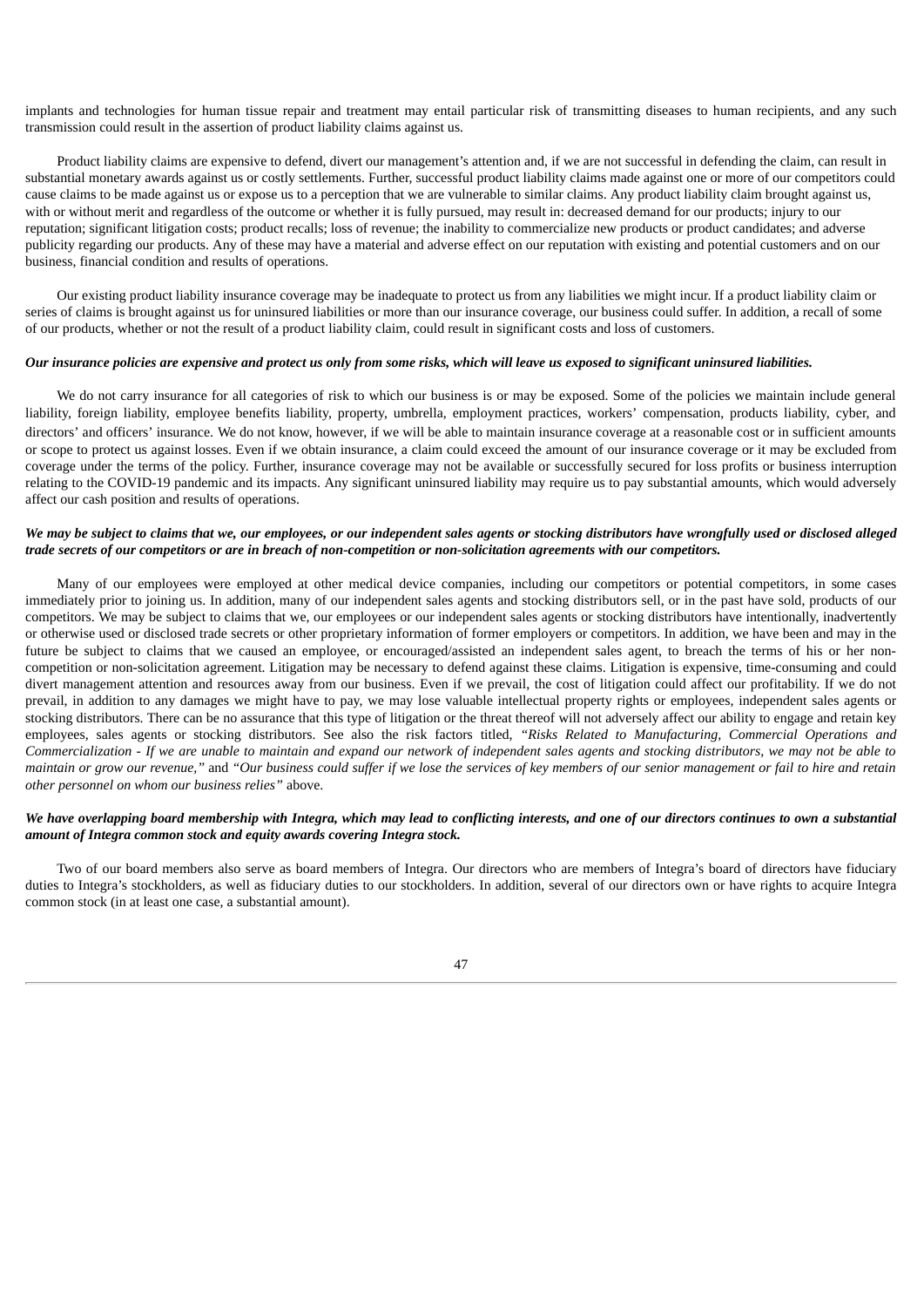As a result of the foregoing, there may be the appearance of a conflict of interest and there is the potential for a conflict of interest with respect to matters involving or affecting both companies, such as when we or Integra consider acquisitions and other corporate opportunities that may be suitable for each company. In addition, potential conflicts of interest could arise in connection with the resolution of any dispute that may arise between Integra and us regarding the terms of the agreements governing our separation from Integra, the Tax Matters Agreement or under other agreements between Integra and us, including with respect to indemnification matters. From time to time, we may enter into transactions with Integra and/or its subsidiaries or other affiliates. There can be no assurance that the terms of any such transactions will be as favorable to us, Integra or any of our or their subsidiaries or affiliates as would be the case were there no overlapping board membership or ownership interest.

### *We may be subject to continuing contingent liabilities of Integra.*

Even after our separation from Integra, there are several significant areas where Integra's liabilities may become our obligations. For example, under the Code and the related rules and regulations, each corporation that was a member of the Integra consolidated U.S. federal income tax reporting group during any taxable period or portion of any taxable period ending on or before the effective time of the distribution is jointly and severally liable for the U.S. federal income tax liability of the entire Integra consolidated tax reporting group for that taxable period. In addition, the Tax Matters Agreement allocates the responsibility for prior period taxes of the Integra consolidated tax reporting group between us and Integra. Under this allocation, we may be responsible for taxes that we would not have otherwise incurred, or that we would have incurred but in different amounts and/or at different times, on a standalone basis outside of the Integra consolidated group, and the amount of such taxes could be significant. If Integra is unable to pay any prior period taxes for which it is responsible, we could have to pay the entire amount of such taxes.

#### **General Risk Factors**

### Changes in financial accounting standards or practices or existing taxation rules or practices may cause adverse unexpected revenue and/or expense *fluctuations and affect our reported results of operations.*

A change in accounting standards or practices or a change in existing taxation rules or practices can have a significant effect on our reported results and may even affect our reporting of transactions completed before the change is effective. New accounting pronouncements and taxation rules and varying interpretations of accounting pronouncements and taxation practice have occurred and may occur in the future. The method in which we market and sell our products may have an impact on the manner in which we recognize revenue. In addition, changes to existing rules or the questioning of current practices may adversely affect our reported financial results or the way we conduct our business. Additionally, changes to existing accounting rules or standards, such as the potential requirement that U.S. registrants prepare financial statements in accordance with International Financial Reporting Standards, may adversely impact our reported financial results and business, and may further require us to incur greater accounting fees.

#### Environmental, social and corporate governance (ESG) regulations, policies and provisions may make our supply chain more complex and may *adversely affect our relationships with customers.*

There is an increasing focus on the governance of environmental and social risks. A number of our customers who are payors or distributors have adopted, or may adopt, procurement policies that include ESG provisions that their suppliers or manufacturers must comply with, or they may seek to include such provisions in their terms and conditions. An increasing number of participants in the medical device industry are also joining voluntary ESG groups or organizations, such as the Responsible Business Alliance. These ESG provisions and initiatives are subject to change, can be unpredictable, and may be difficult and expensive for us to comply with, given the complexity of our supply chain and the outsourced manufacturing of certain components of our products. If we are unable to comply, or are unable to cause our suppliers to comply, with such policies or provisions, a customer may stop purchasing products from us, and may take legal action against us, which could harm our reputation, revenue and results of operations.

#### Our business could be negatively impacted by corporate citizenship and ESG matters and/or our reporting of such matters.

There is an increasing focus from certain investors, customers, consumers, and other stakeholders concerning corporate citizenship and sustainability matters. We could be perceived as not acting responsibly in connection with these matters. Our business could be negatively impacted by such matters. Any such matters, or related corporate citizenship and sustainability matters, could have a material adverse effect on our business.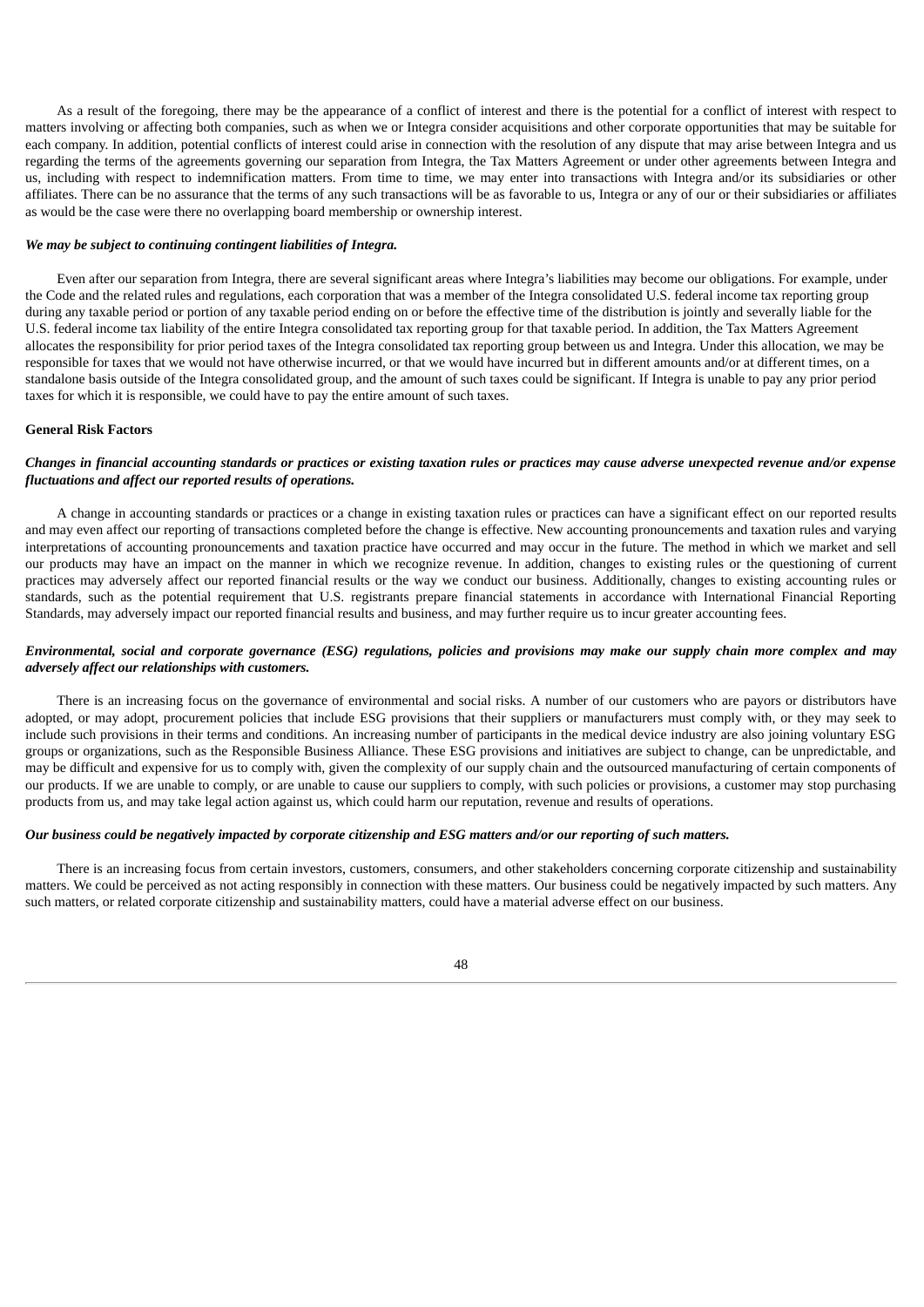# **ITEM 1B.** *UNRESOLVED STAFF COMMENTS*

As of the filing of this report, we had no unresolved comments from the SEC staff regarding our periodic or current reports under the Exchange Act that were received not less than 180 days before the end of our fiscal year to which this report relates.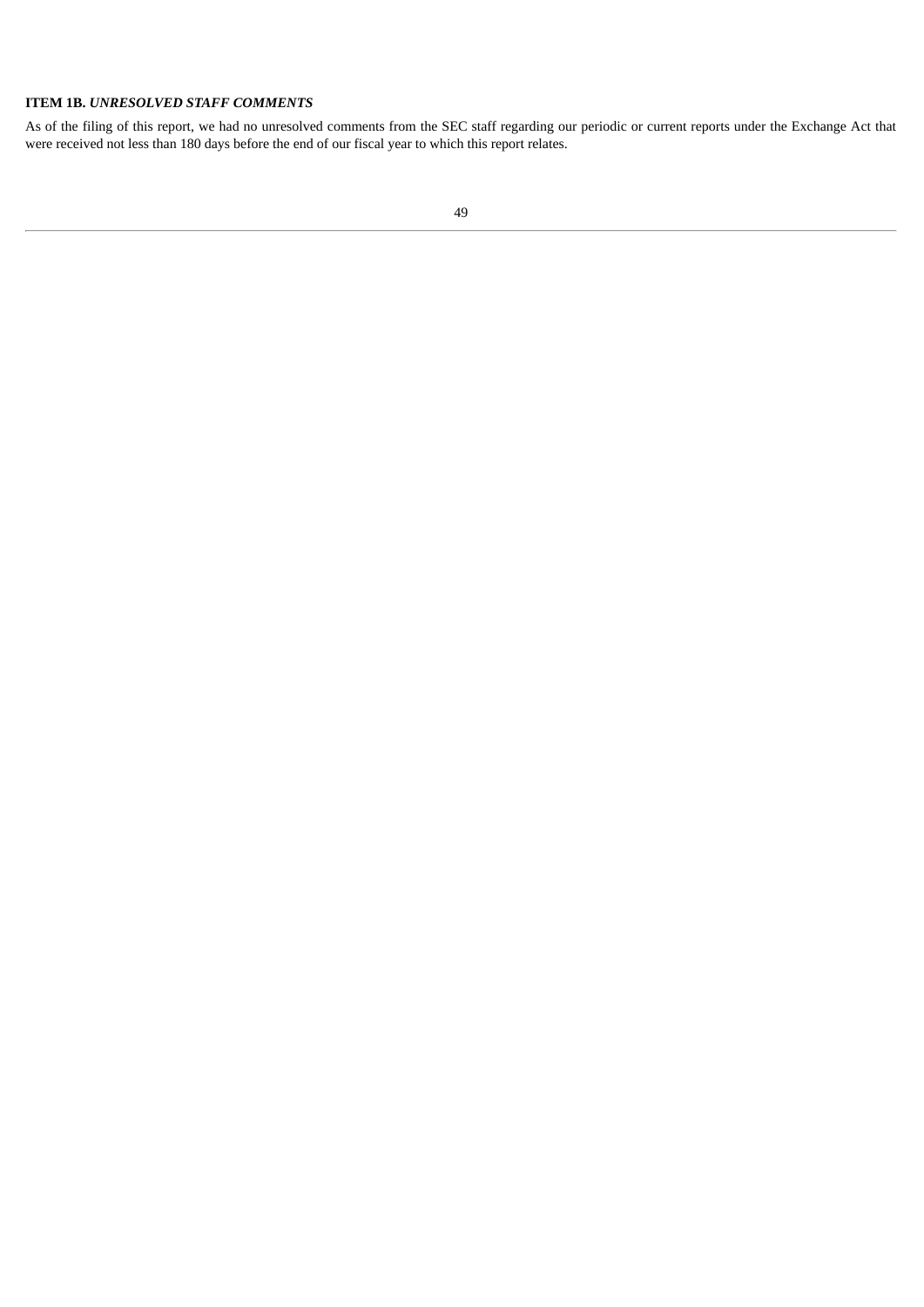# **ITEM 2.** *PROPERTIES*

We lease real property to support our business. The following lists those leased properties that we believe are material to our business. We believe that our facilities meet our current needs and that we will be able to renew these leases when needed on acceptable terms or find alternative facilities.

|                      | Approx. Square |                                                                                                                                                                                                                                                                                                                                    |
|----------------------|----------------|------------------------------------------------------------------------------------------------------------------------------------------------------------------------------------------------------------------------------------------------------------------------------------------------------------------------------------|
| Location             | Feet           | <b>Purpose</b>                                                                                                                                                                                                                                                                                                                     |
| Carlsbad, California | 82,000         | Design, development, marketing, and inspection of our orthobiologics and spinal implant products<br>and distribution of certain of our spinal implant products. Also serves as our principal executive<br>offices and houses one of our cadaveric training laboratories and our prototyping development and<br>testing operations. |
| Irvine, California   | 70,000         | Manufacture and distribution of our orthobiologics products                                                                                                                                                                                                                                                                        |
| Wayne, Pennsylvania  | 3,700          | Design of our spinal implants and houses one of our cadaveric training laboratories                                                                                                                                                                                                                                                |
| Lyon, France         | 2,600          | International sales and marketing                                                                                                                                                                                                                                                                                                  |

Our manufacturing facilities are registered with the FDA. Our facilities are subject to FDA inspection to ensure compliance with its Quality System Regulations. For further information regarding the status of FDA inspections, see the "Item 1. Business- [Regulation,"](#page-3-0) above.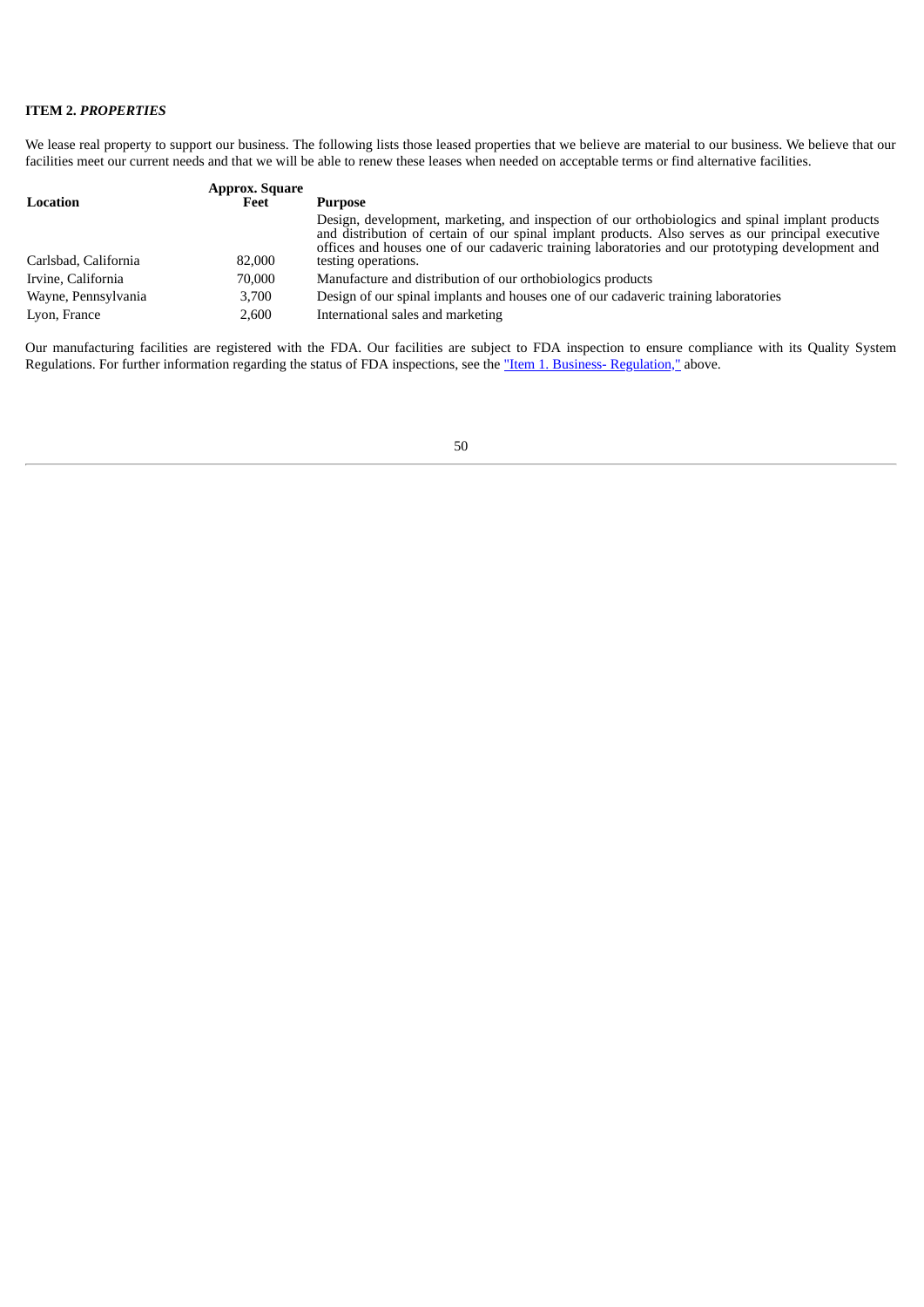## **ITEM 3.** *LEGAL PROCEEDINGS*

From time to time, we are subject to legal proceedings and claims in the ordinary course of business. While management presently believes that the ultimate outcome of these proceedings, individually and in the aggregate, will not materially harm our financial position, cash flows, or overall trends in results of operations, legal proceedings are subject to inherent uncertainties, and unfavorable rulings or outcomes could occur that have individually or in aggregate, a material adverse effect on our business, financial condition or operating results. We are not currently subject to any pending material litigation, other than ordinary routine litigation incidental to our business, as described above.

### **ITEM 4.** *MINE SAFETY DISCLOSURES*

Not applicable.

#### **PART II**

#### **ITEM 5.** *MARKET FOR REGISTRANT'S COMMON EQUITY, RELATED STOCKHOLDER MATTERS AND ISSUER PURCHASES OF EQUITY SECURITIES*

### **Market Information and Holders**

Our common stock is listed on the Nasdaq Global Select Market under the symbol "SPNE." As of February 26, 2021, we had 314 stockholders of record. The number of stockholders of record is based upon the actual number of holders registered on our books at such date. A substantially greater number of holders of our common stock are "street name" or beneficial holders, whose shares are held by banks, brokers and other financial institutions.

### **Dividend Policy**

We have never declared or paid any cash dividends on our capital stock. We currently intend to retain any future earnings to finance the operation of our business, and we do not expect to declare or pay any dividends in the foreseeable future.

#### **Equity Compensation Plan Information**

Information about our equity compensation plan is incorporated herein by reference to Part III, [Item](#page-68-0) 12 of this report.

#### **Recent Sales of Unregistered Securities**

During the fourth quarter of 2020, we did not issue any securities that were not registered under the Securities Act of 1933, as amended (the Securities Act).

### **Purchases of Equity Securities by the Issuer**

The table below is a summary of our purchases of our common stock for the months with purchase activities during the quarter ended December 31, 2020.

| Period                   | <b>Total Number of Shares</b><br>Purchased (1) | Average Price Paid per Share | <b>Total Number of Shares</b><br><b>Purchased as Part of Publicly</b><br><b>Announced Plans or Programs</b> | <b>Maximum Number of Shares</b><br>That May Yet be Purchased<br><b>Under the Plans or Programs</b> |
|--------------------------|------------------------------------------------|------------------------------|-------------------------------------------------------------------------------------------------------------|----------------------------------------------------------------------------------------------------|
| October 1 - October 31   | 1,580                                          | 14.50                        | __                                                                                                          |                                                                                                    |
| November 1 - November 30 | .540                                           | 13.18                        |                                                                                                             |                                                                                                    |
| December 1 - December 31 | 3.166                                          | 15.40                        |                                                                                                             |                                                                                                    |

(1) These shares were surrendered to the Company to satisfy tax withholdings obligations in connection with the vesting of restricted stock awards.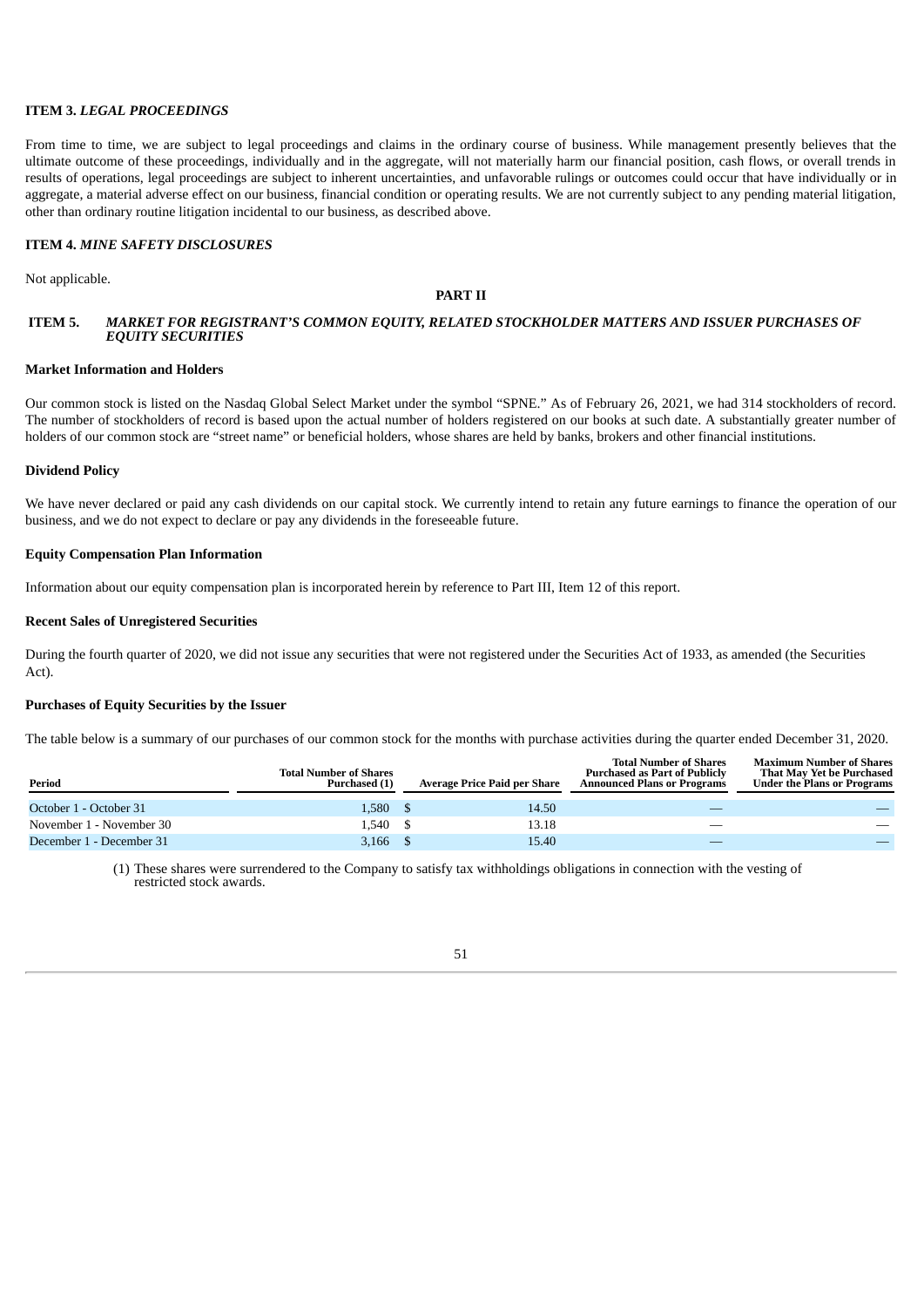## *ITEM 6. SELECTED FINANCIAL DATA*

As a "smaller reporting company" as defined by Item 10 of Regulation S-K, the Company is not required to provide this information.

## **ITEM 7.** *MANAGEMENT'S DISCUSSION AND ANALYSIS OF FINANCIAL CONDITION AND RESULTS OF OPERATIONS*

The terms "we," "us," "our," "SeaSpine" or the "Company" refer collectively to SeaSpine Holdings Corporation and its wholly-owned subsidiaries, unless otherwise stated. All information in this report is based on our fiscal year. Unless otherwise stated, references to particular years, quarters, months or periods refer to our fiscal years ending December 31 and the associated quarters, months and periods of those fiscal years.

This Management's Discussion and Analysis of Financial Condition and Results of Operations contains forward-looking statements within the meaning of Section 27A of the Securities Act of 1933, as amended, and Section 21E of the Securities Exchange Act of 1934, as amended (the Exchange Act). The matters discussed in these forward-looking statements are subject to risk and uncertainties that could cause actual results to differ materially from those made, projected or implied in the forward-looking statements. Such risks and uncertainties may also give rise to future claims and increase exposure to contingent liabilities. Please see the "Risk Factors" section for a discussion of the uncertainties, risks and assumptions associated with these statements. We undertake no obligation to publicly update or revise any forward-looking statements, whether as a result of new information, future events, or *otherwise.*

You can identify these forward-looking statements by forward-looking words such as "believe," "may," "could," "will," "estimate," "continue," *"anticipate," "intend," "seek," "plan," "expect," "should," "would" and similar expressions.*

*These risks and uncertainties arise from (among other factors):*

- our expectations and estimates concerning future financial performance, financing plans and the impact of competition;
- our ability to successfully develop new and next-generation products and the costs associated with designing and developing those new and nextgeneration products, including risks inherent in collaborations, such as with restor3d, Inc. and 7D Surgical, or use of nascent manufacturing *techniques, such as additive processing/3D printing;*
- physicians' willingness to adopt our recently launched and planned products, customers' continued willingness to pay for our products and thirdparty payors' willingness to provide or continue coverage and appropriate reimbursement for any of our products and our ability to secure *regulatory clearance and/or approval for products in development;*
- our ability to attract and retain new, high-quality distributors, whether as a result of perceived deficiencies, or gaps, in our existing product portfolio, inability to reach agreement on financial or other contractual terms or otherwise, as well as disruption associated with restrictive *covenants to, which distributors may be subject and potential litigation and expense associate therewith;*
- the full extent to which the COVID-19 pandemic will, directly or indirectly, impact our business, results of operations and financial condition, including our sales, expenses, supply chain integrity, manufacturing capability, research and development activities, including arising from or relating to deferrals of procedures using our products, disruptions or restrictions on the ability of many of our employees and of third parties on which we rely to work effectively, and temporary closures of our facilities and of the facilities of our customers and suppliers;
- our ability to continue to invest in medical education and training, product development, and/or sales and commercial marketing initiatives at *levels sufficient to drive future revenue growth;*
- anticipated trends in our business, including consolidation among hospital systems, healthcare reform in the United States, increased pricing pressure from our competitors or hospitals, exclusion from major healthcare systems, whether as a result of unwillingness to provide required *pricing or otherwise, and changes in third-party payment systems;*
- the risk of supply shortages, and the associated potentially long-term disruption to product sales, including as a result of the pandemic and of our dependence on PcoMed to supply products incorporating NanoMetalene technology and a limited number of third-party suppliers for components *and raw materials and certain processing services;*

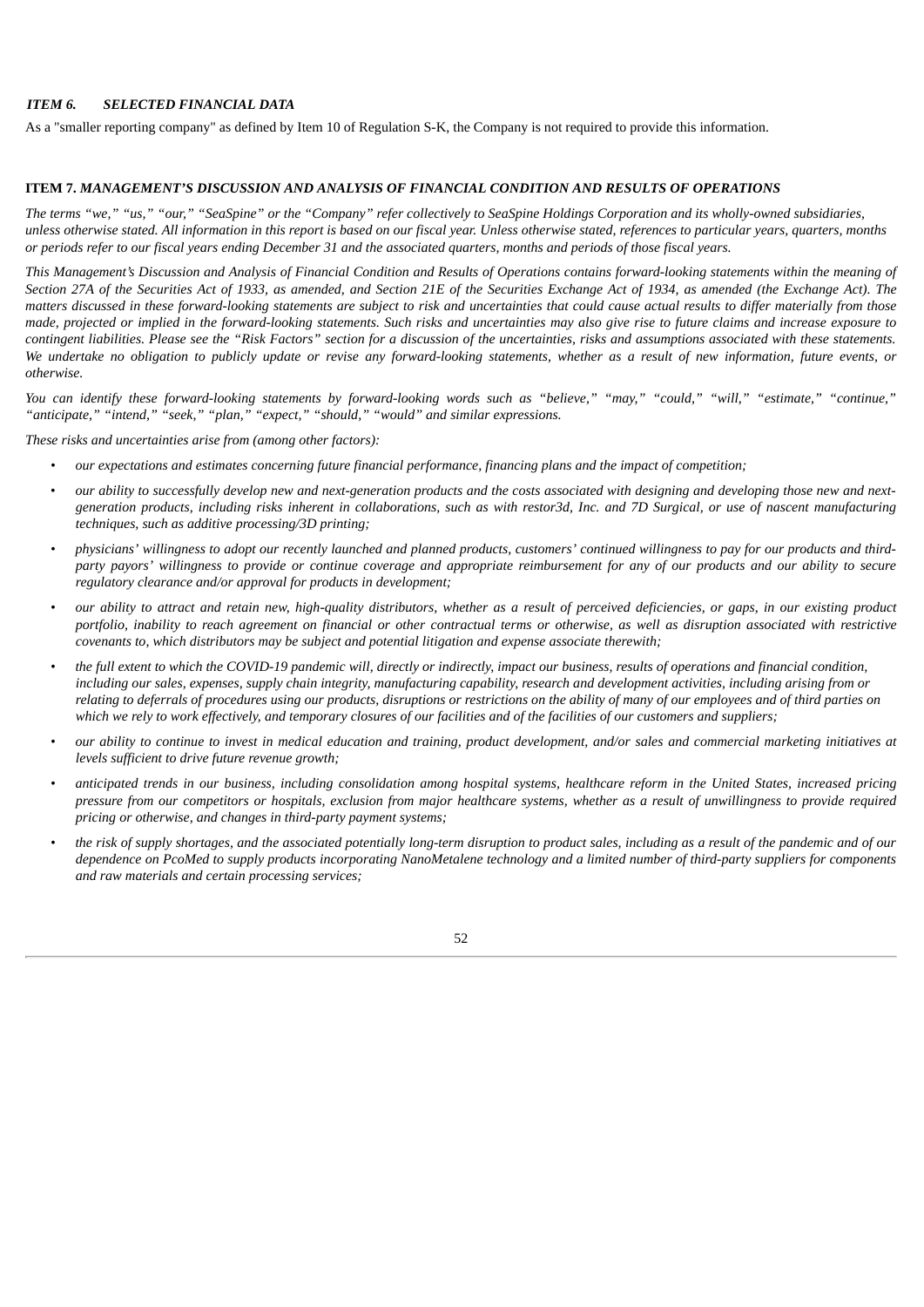- unexpected expenses and delay and our ability to manage timelines and costs related to manufacturing our products including as a result of litigation or developing and supporting the full commercial launch of new products or relating to the pandemic;
- our ability to obtain additional debt and equity financing to fund capital expenditures and working capital requirements and acquisitions;
- our ability to complete acquisitions, integrate operations post-acquisition and maintain relationships with customers of acquired entities;
- *• our ability to support the safety and efficacy of our products with long-term clinical data;*
- existing and future regulations affecting our business, both in the United States and internationally, and enforcement of those regulations;
- our ability to protect our intellectual property, including unpatented trade secrets, and to operate without infringing or misappropriating the *proprietary rights of others;*
- *• general economic and business conditions, in both domestic and international markets; and*
- *• other risk factors described in the section entitled "Risk Factors."*

These factors should not be construed as exhaustive and should be read in conjunction with the other cautionary statements included in this report.

## **Spin-off from Integra**

SeaSpine was incorporated in Delaware on February 12, 2015 in connection with the spin-off of the orthobiologics and spinal implant business of Integra. The spin-off occurred on July 1, 2015. Subsequent to the spin-off, our financial statements are presented on a consolidated basis, as we became a separate publicly-traded company on July 1, 2015.

### **Overview**

We are a global medical technology company focused on the design, development and commercialization of surgical solutions for the treatment of patients suffering from spinal disorders. We have a comprehensive portfolio of orthobiologics and spinal implant solutions to meet the varying combinations of products that neurosurgeons and orthopedic spine surgeons need to perform fusion procedures in the lumbar, thoracic and cervical spine. We believe this broad combined portfolio of orthobiologics and spinal implant products is essential to meet the "complete solution" requirements of such surgeons.

We report revenue in two product categories: orthobiologics and spinal implants. Our orthobiologics products consist of a broad range of advanced and traditional bone graft substitutes designed to improve bone fusion rates following a wide range of orthopedic surgeries, including spine, hip, and extremities procedures. Our spinal implant portfolio consists of an extensive line of products to facilitate spinal fusion in degenerative, minimally invasive surgery (MIS), and complex spinal deformity procedures.

Our U.S. sales organization consists of regional and territory managers who oversee a broad network of independent orthobiologics and spinal implant sales agents. We pay these sales agents commissions based on the sales of our products. Our international sales organization consists of a sales management team that oversees a network of independent orthobiologics and spinal implant stocking distributors that purchase products directly from us and independently sell them. For the years ended December 31, 2020 and 2019, international sales accounted for approximately 10% and 11% of our revenue, respectively. Our policy is not to sell our products through or to participate in physician-owned distributorships.

For the year ended December 31, 2020, our total revenue, net was \$154.3 million and our net loss was \$43.2 million. For the same period, revenue from sales of orthobiologics and spinal implants totaled \$78.4 million and \$75.9 million, respectively. We will continue to invest in the expansion of our business, primarily in sales, marketing and research and development, and we expect to continue to incur losses. As of December 31, 2020, our cash and cash equivalents totaled \$76.8 million. In January

2020, we completed an underwritten offering of our common stock that raised net proceeds of approximately \$91.6 million, after deducting underwriting discounts and commissions and estimated offering expenses.

As of February 26, 2021, we had 421 employees.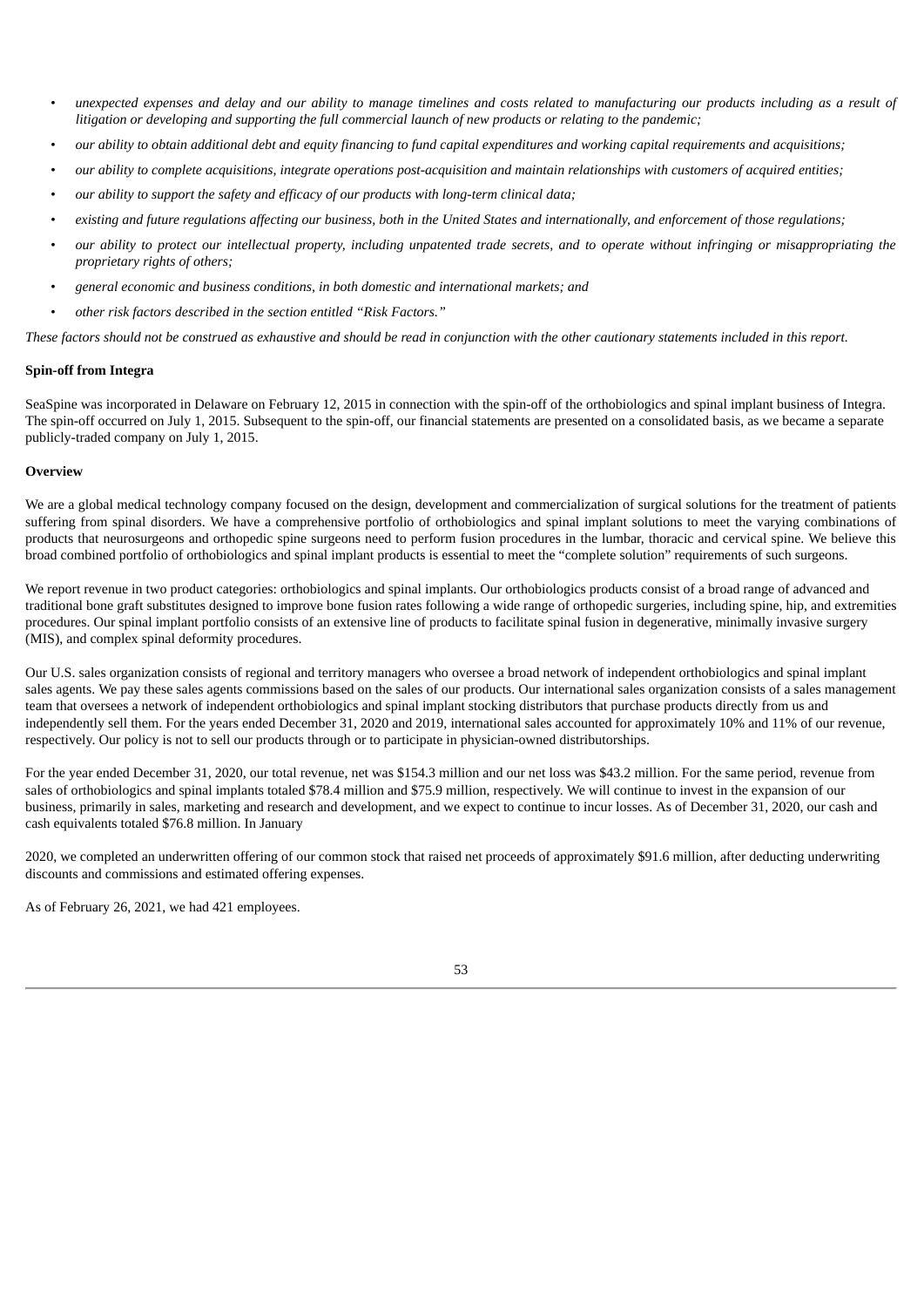## **Components of Our Results of Operations**

### *Revenue*

Our net revenue is derived primarily from the sale of orthobiologics and spinal implant products across North America, Europe, Asia Pacific and Latin America. Sales are reported net of returns, rebates, group purchasing organization fees and other customer allowances.

In the United States, we generate most of our revenue by consigning our orthobiologics products and by consigning or loaning our spinal implant sets to hospitals and independent sales agents, who in turn either deliver them to hospitals for a single surgical procedure, after which they are returned to us, or leave them with hospitals that are high volume users for multiple procedures. The spinal implant sets typically contain the instruments, disposables, and spinal implants required to complete a surgery. We ship replacement inventory to independent sales agents to replace the consigned inventory used in surgeries. We maintain and replenish loaned sets at our kitting and distribution centers and return replenished sets to a hospital or independent sales agent for the next procedure. We recognize revenue on these consigned or loaned products when they have been used or implanted in a surgical procedure.

For all other sales transactions, including sales to international stocking distributors and private label partners, we generally recognize revenue when the products are shipped and the customer or stocking distributor obtains control of the products. There is generally no customer acceptance or other condition that prevents us from recognizing revenue in accordance with the delivery terms for these sales transactions.

### *Cost of Goods Sold*

Cost of goods sold primarily consists of the costs of finished goods purchased directly from third parties and raw materials used in the manufacturing of our products, plant and equipment overhead, labor costs and packaging costs. The majority of our orthobiologics products are designed and manufactured internally. The cost of human tissue and fixed manufacturing overhead costs are significant drivers of the cost of goods sold, and consequently our orthobiologics products, at current production volumes, generate lower gross margin than our spinal implant products. We rely on third-party suppliers to manufacture our spinal implant products, and we assemble them into surgical sets at our kitting and distribution centers. The cost to inspect incoming finished goods is included in the cost of goods sold. Other costs included in cost of goods sold include amortization of product technology intangible assets, royalties, scrap and consignment losses, and charges for expired, excess and obsolete inventory.

### *Selling and Marketing Expense*

Our selling and marketing expenses consist primarily of sales commissions to independent sales agents, payroll and other headcount related expenses, marketing expenses, shipping, third-party logistics expenses, depreciation of instrument sets, instrument replacement expense, and cost of medical education and training.

#### *General and Administrative Expense*

Our general and administrative expenses consist primarily of payroll and other headcount related expenses, and expenses for information technology, legal, human resources, insurance, finance, and management. We also record gains or losses associated with changes in the fair value of contingent consideration liabilities in general and administrative expenses.

#### *Research and Development Expense*

Our research and development (R&D) expenses primarily consist of expenses related to the headcount for engineering, product development, clinical affairs and regulatory functions, as well as consulting services, third-party prototyping services, outside research and clinical studies activities, and materials, production and other costs associated with development of our products. We expense R&D costs as they are incurred.

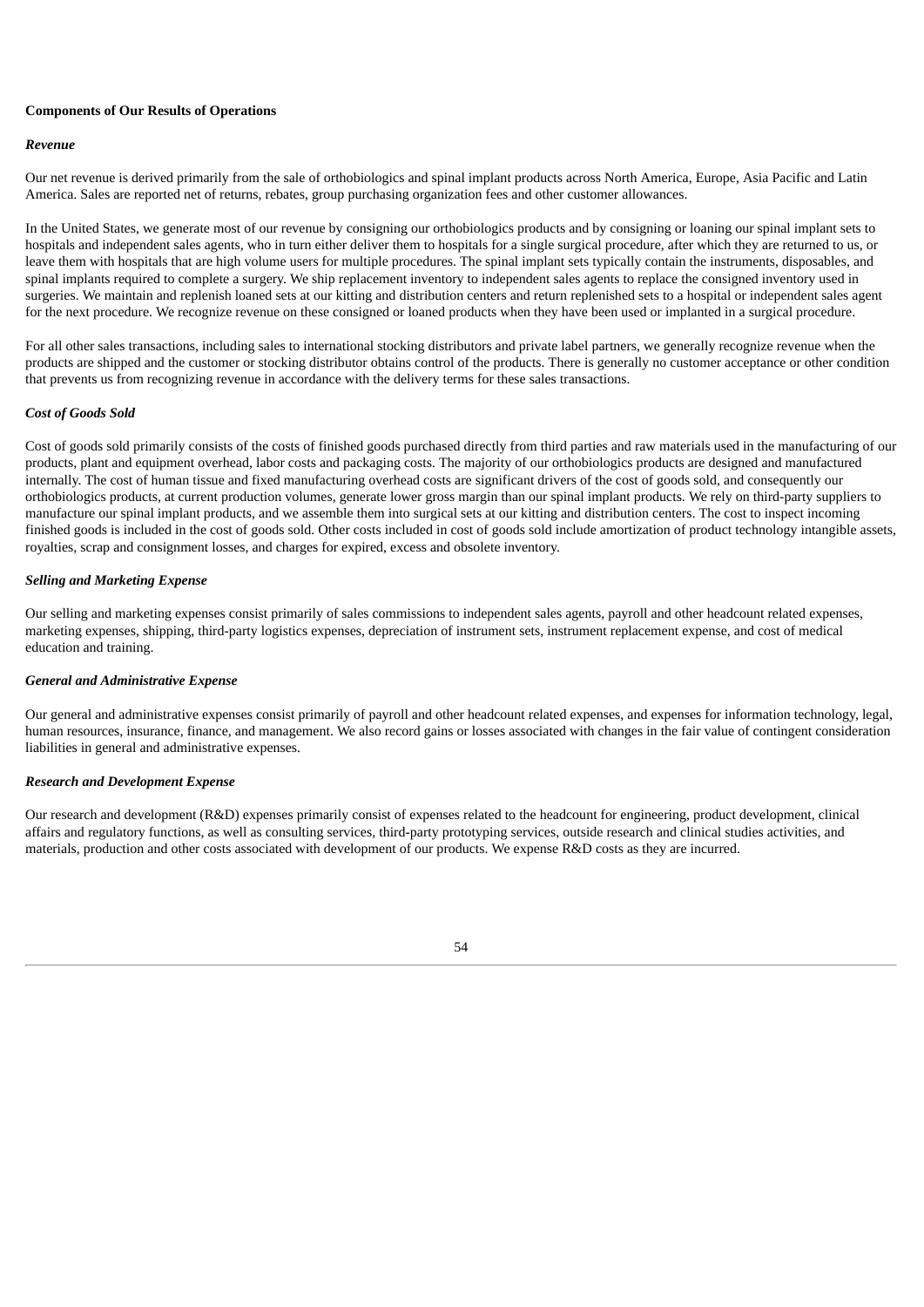While our R&D expenses fluctuate from period to period based on the timing of specific initiatives, we expect these costs will increase over time as we continue to design and commercialize new products and expand our product portfolio, add related personnel and conduct additional clinical activities.

## *Intangible Amortization*

Our intangible amortization, including the amounts reported in cost of goods sold, consists of acquisition-related amortization. We expect total annual amortization expense (including amounts reported in cost of goods sold) to be approximately \$4.2 million in 2021, \$4.1 million in 2022, \$3.4 million in 2023, \$1.5 million in 2024, and \$0.2 million in 2025. See "RESULTS OF OPERATIONS-Year Ended December 31, 2020 Compared to Year Ended December 31, 2019-Impairment of Intangible Assets," below.

### **COVID-19 Pandemic - Impact on our Business**

The COVID-19 pandemic has presented a substantial public health and economic challenge around the world and has materially and adversely affected our business. We continue to closely monitor developments related to the pandemic and our decisions will continue to be driven by the health and well-being of our employees, our distributor and surgeon customers, and their patients while maintaining operations to support our customers and their patients in the near-term.

- *Surgery Deferrals*: From late March 2020 to mid-May 2020, among other impacts on our business related to the pandemic, surgeons and their patients deferred surgical procedures in which our products otherwise could have been used. This decrease in demand for our products recovered to varying degrees beginning in the latter half of May as local conditions improved in certain geographies that opened after an initial improvement in COVID-19 infection rates, allowing patients to resume receiving their treatments, though demand was below pre-pandemic levels for much of 2020 and continues to be below pre-pandemic levels thus far into 2021. We expect to see continued volatility throughout 2021 and possibly thereafter as geographies respond to current local conditions. The duration of deferrals of surgical procedures, the magnitude of such deferrals, the timing and extent of the economic impact of the pandemic, and the pace at which the economy recovers therefrom, cannot be determined at this time. We continue to work closely with our surgeon customers, distributors and suppliers to navigate through this unforeseen event while maintaining flexible operations and investing for future growth.
- *Operations*. Our sales, marketing and research and development efforts have continued since the outbreak of the pandemic, but steps we have taken in response to the pandemic have adversely affected our business. To protect the safety, health and well-being of our employees, distributor and surgeon customers, and communities, we implemented preventative measures including travel restrictions, the temporary closures of certain of our facilities, and requiring all office-based employees to work from home, except for those related to manufacturing, distribution and select others, as permitted under governmental orders. Production at our Irvine orthobiologics manufacturing facility was temporarily halted in April and May 2020 and was restarted in June 2020. The change in the manner in which our workforce is functioning could adversely affect sales and may delay the product launches we plan to make in 2021 and beyond.

Our manufacturing, distribution and supply chain has largely been uninterrupted, but could be disrupted as a result of the pandemic, including because of staffing shortages, production slowdowns, stoppages, or disruptions in delivery systems.

- *• Cost Containment*: We initiated actions to generate savings in areas such as travel, events, clinical studies, and consulting. We also implemented a temporary freeze on new hires and our senior leadership team voluntarily agreed to a 25% reduction in their base salaries from April 26, 2020 through June 20, 2020.
- *Product Development*: In the early stages of the pandemic, we reduced and/or delayed spending on several planned product development and launch initiatives. We have since increased our spending on product development activities and capital expenditures and inventory for product launches from the reduced levels during the early stages of the pandemic as our revenue and cash flow and demand for our products improved. We continue to evaluate the timing and scope of planned product development and launch initiatives and capital expenditures and inventory growth investments to support those initiatives. Based on that evaluation, we may delay and/or reduce additional spending associated with these initiatives, which may delay the product launches we plan to make in 2021 and beyond, and could adversely affect our future revenue growth or such growth may not be consistent with the timelines we anticipated previously.
- *Year ended 2020 Results*. Due to the impacts from the pandemic, our total revenue, net, gross profit and gross margin for the year ended December 31, 2020 were significantly lower compared to the same period in 2019.

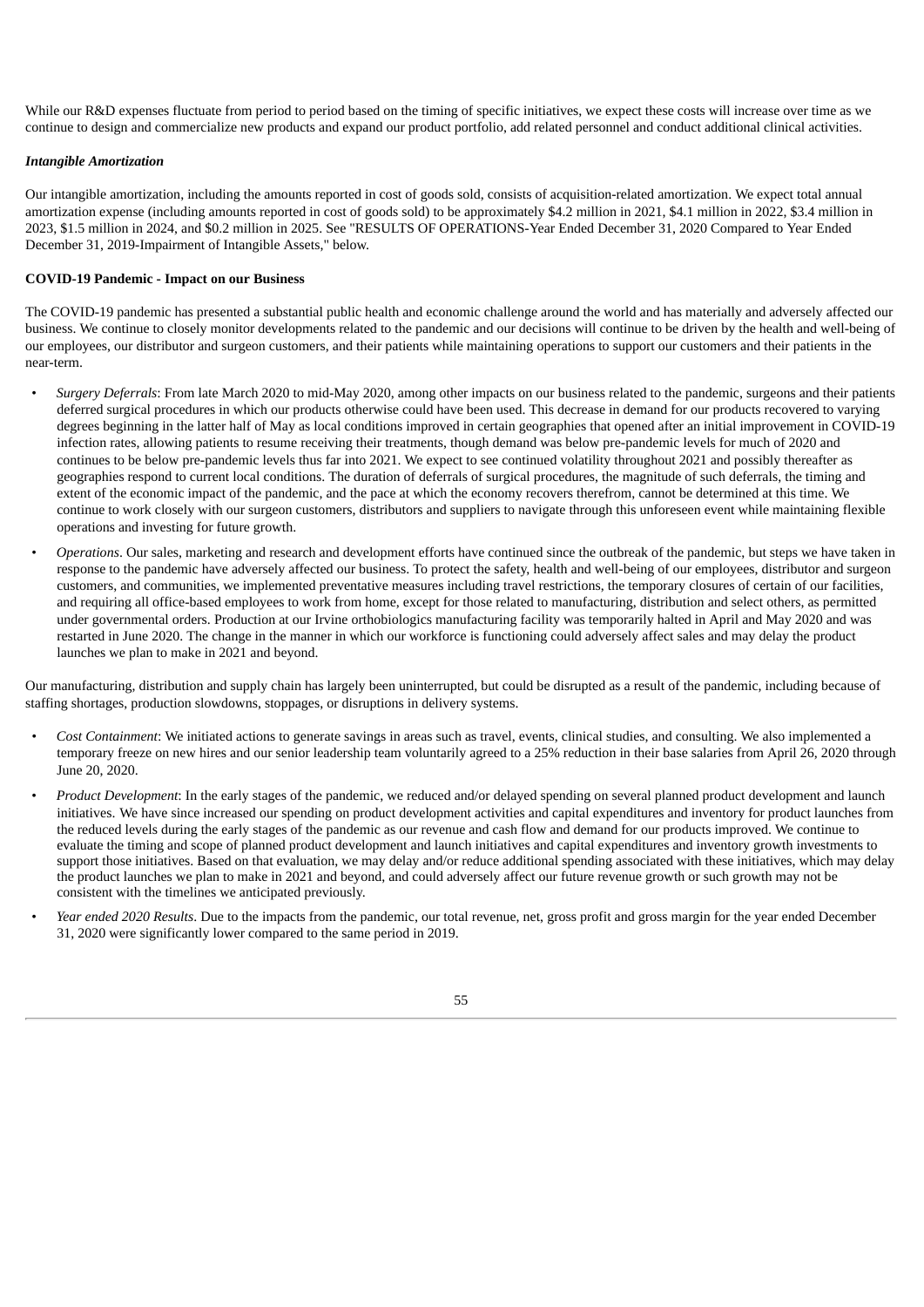• *Outlook.* At this time, the full extent of the impact of the pandemic on our business, financial condition and results of operations is uncertain and cannot be predicted with reasonable accuracy and will depend on future developments that are also uncertain and cannot be predicted with reasonable accuracy.

As of the filing date of this report, the extent to which the pandemic may impact our financial condition or results of operations or guidance is uncertain. The effect of the pandemic will not be fully reflected in our results of operations and overall financial performance until future periods. For additional information on the various risks posed by the pandemic on our business, financial condition and results of operations, please see "Risk Factors" in Part I, Item 1A of this report.

# **RESULTS OF OPERATIONS**

|                                    |               | Year Ended December 31, |      |           |  |  |
|------------------------------------|---------------|-------------------------|------|-----------|--|--|
| (In thousands, except percentages) |               | 2020                    | 2019 |           |  |  |
| Total revenue, net                 | $\mathbf{\$}$ | 154,345                 | \$   | 159,083   |  |  |
| Cost of goods sold                 |               | 56,841                  |      | 57,979    |  |  |
| Gross profit                       |               | 97.504                  |      | 101,104   |  |  |
| Gross margin                       |               | 63 %                    |      | 64 %      |  |  |
| Operating expenses:                |               |                         |      |           |  |  |
| Selling and marketing              |               | 84,304                  |      | 83,445    |  |  |
| General and administrative         |               | 35,874                  |      | 33,594    |  |  |
| Research and development           |               | 16,258                  |      | 15,125    |  |  |
| Intangible amortization            |               | 3,169                   |      | 3,169     |  |  |
| Impairment of intangible assets    |               | 1,325                   |      | 4,993     |  |  |
| Total operating expenses           |               | 140,930                 |      | 140,326   |  |  |
| <b>Operating loss</b>              |               | (43, 426)               |      | (39, 222) |  |  |
| Other income, net                  |               | (463)                   |      | (302)     |  |  |
| Loss before income taxes           |               | (42, 963)               |      | (38,920)  |  |  |
| Provision for income taxes         |               | 218                     |      | 356       |  |  |
| Net loss                           | \$            | (43, 181)               | \$   | (39, 276) |  |  |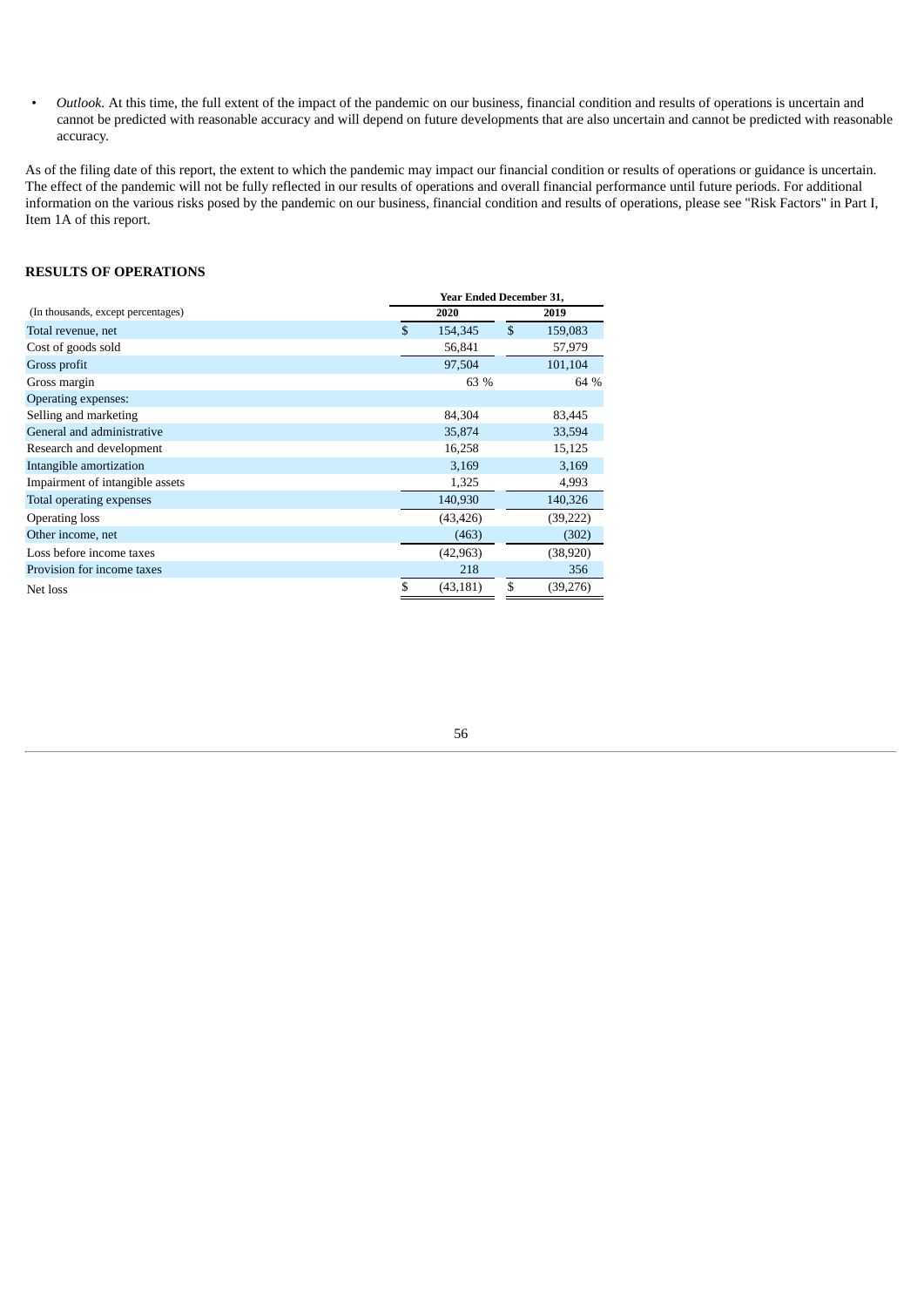## **Year Ended December 31, 2020 Compared to Year Ended December 31, 2019**

### *Revenue*

Total revenue, net for the year ended 2020 decreased by \$4.7 million, or 3%, to \$154.3 million compared to \$159.1 million for the prior year.

|                         |                | Year Ended December 31, |      |         |               |  |
|-------------------------|----------------|-------------------------|------|---------|---------------|--|
|                         |                | 2020                    | 2019 |         | 2020 vs. 2019 |  |
|                         | (In thousands) |                         |      |         | % Change      |  |
| Orthobiologics          | æ              | 78,383                  | \$   | 81,299  | (4)%          |  |
| <b>United States</b>    |                | 71,346                  |      | 73,543  | (3)%          |  |
| International           |                | 7,037                   |      | 7,756   | (9)%          |  |
| % of total revenue, net |                | 51 %                    |      | 51 %    |               |  |
|                         |                |                         |      |         |               |  |
| Spinal Implants         | œ              | 75,962                  | \$   | 77,784  | (2)%          |  |
| <b>United States</b>    |                | 67,550                  |      | 68,308  | $(1)$ %       |  |
| International           |                | 8,412                   |      | 9,476   | $(11)\%$      |  |
| % of total revenue, net |                | 49 %                    |      | 49 %    |               |  |
|                         |                |                         |      |         |               |  |
| Total revenue, net      |                | 154,345                 | \$   | 159,083 | (3)%          |  |

|                         |         | Year Ended December 31, |               |  |  |
|-------------------------|---------|-------------------------|---------------|--|--|
|                         | 2020    | 2019                    | 2020 vs. 2019 |  |  |
|                         |         | (In thousands)          | % Change      |  |  |
| <b>United States</b>    | 138,896 | 141,851                 | $(2)\%$       |  |  |
| % of total revenue, net | 90 %    | 89 %                    |               |  |  |
| International           | 15,449  | 17,232                  | $(10)\%$      |  |  |
| % of total revenue, net | 10 %    | 11 %                    |               |  |  |
| Total revenue, net      | 154,345 | 159,083<br>w            | $(3)\%$       |  |  |

Revenue from orthobiologics sales in the United States decreased \$2.2 million in 2020 compared to 2019. This decrease was driven by significantly lower demand during the second quarter of 2020 for our orthobiologics products due to hospitals and patients deferring procedures and other factors related to the impact of the COVID-19 pandemic. Revenue from orthobiologics sales internationally decreased \$0.7 million in 2020 compared to 2019 and was similarly affected by significantly reduced demand from our stocking distributors caused by the impact of the pandemic. See "COVID-19 Pandemic - Impact on our Business," above.

Revenue from spinal implant sales in the United States decreased \$0.8 million in 2020 compared to 2019. This decrease was driven by significantly lower demand during the second quarter of 2020 for our spinal implant products due to hospitals and patients deferring procedures and other factors related to the COVID-19 pandemic. Revenue from international sales of spinal implants decreased \$1.1 million in 2020 compared to 2019 and was similarly affected by significantly reduced demand from our stocking distributors caused by the impact of the pandemic.

## *Cost of Goods Sold and Gross Margin*

Cost of goods sold in 2020 decreased \$1.1 million from 2019 to \$56.8 million. Gross margin was 63% in 2020 compared to 64% in 2019. The decrease in gross margin was primarily due to the impact of expensing all costs associated with our Irvine manufacturing facility while production there was temporarily halted during April and May 2020. Additionally, we incurred higher spinal implant excess and obsolete inventory charges due to declining sales of older systems and from higher purchases of low sales volume implants that are deployed in standard set configurations of new and recently launched systems. These items were offset by \$1.2 million in lower product technology intangible asset amortization.

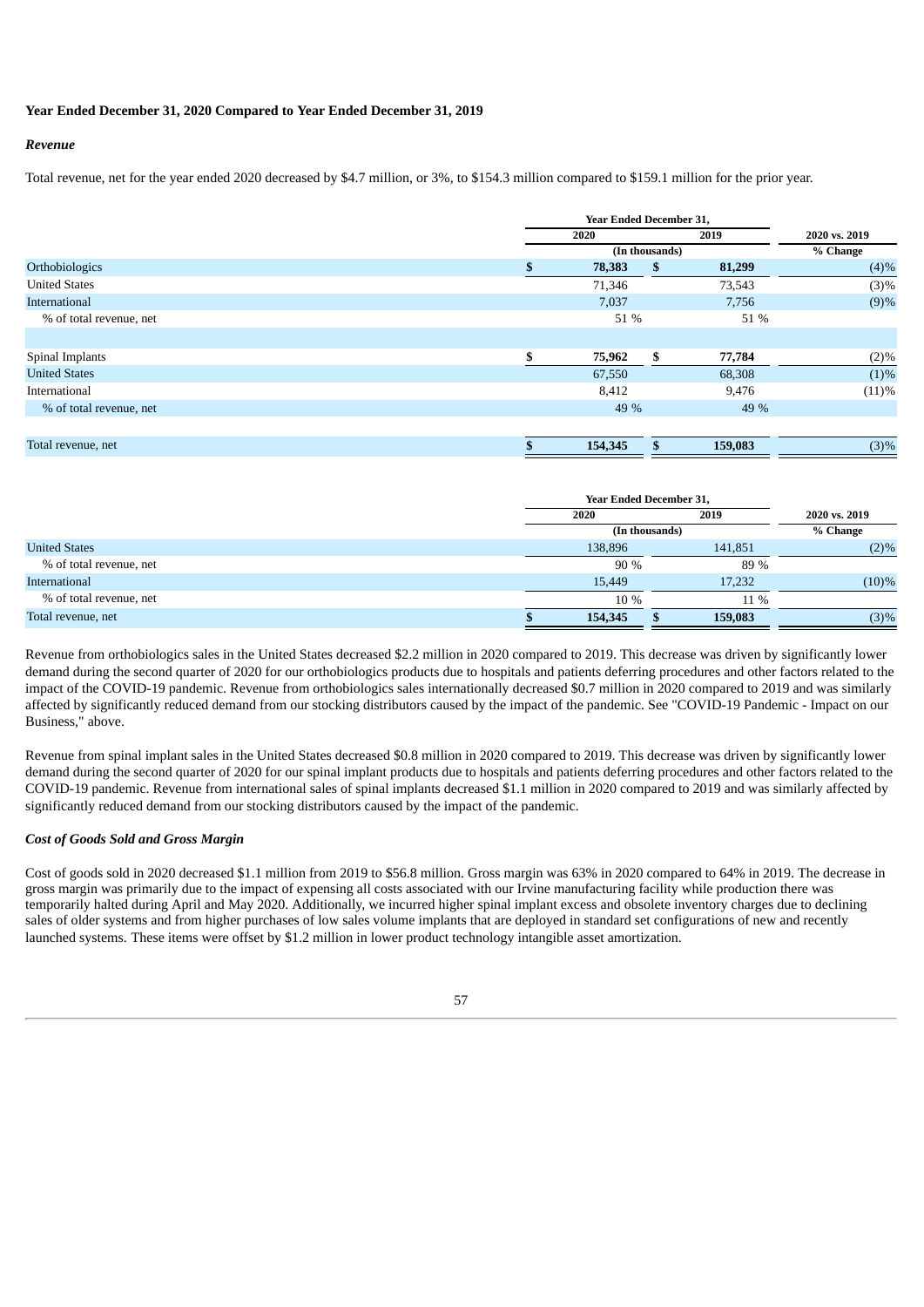Cost of goods sold included \$1.0 million and \$2.2 million of amortization for product technology intangible assets for 2020 and 2019, respectively, and \$1.0 million and \$0.9 million of depreciation expense for 2020 and 2019, respectively.

### *Selling and Marketing*

Selling and marketing expenses increased \$0.9 million to \$84.3 million in 2020. The increase was mainly driven by higher headcount and related expenses, third party logistics fees and depreciation on recently deployed spinal implant sets, partially offset by lower sales commission expense due to a decline in revenue and decreases in tradeshow and travel costs due to limited in-person events as a result of the pandemic.

### *General and Administrative*

General and administrative expenses increased \$2.3 million to \$35.9 million in 2020. The increase was driven by higher salaries and wages and stock-based compensation expense in 2020 compared to 2019 due to increased headcount. The increase also included a \$0.4 million change in non-cash losses/(gains) from the settlement of contingent consideration liabilities related to a previous acquisition.

### *Research and Development*

R&D expenses increased \$1.1 million to \$16.3 million, or 11% of revenue, in 2020. The increase was due to higher research and development headcount and program-related expenses associated with the increased number of products we launched in 2020, which were slightly offset by lower travel, consulting and other fees.

### *Intangible Amortization*

Intangible amortization expense, excluding the amounts reported in cost of goods sold for product technology intangible assets, remained consistent at \$3.2 million in 2020 compared to 2019.

### *Impairment of Intangible Assets*

Impairment of intangible assets was \$1.3 million and \$5.0 million for the year ended December 31, 2020 and 2019, respectively. During the year ended December 31, 2020, primarily as a result of an expected shift in future product revenue mix more toward a parallel expanding interbody device designed based on our internally developed technology and, in turn, lower future revenue anticipated for the lordotic expanding implant based on acquired technology, our estimated future net sales associated with those acquired product technologies decreased. Accordingly, we evaluated the ongoing value of the product technology intangible assets associated with the acquisition of these assets. Based on this evaluation, we determined that intangible assets with a carrying amount of \$1.6 million were no longer recoverable and were impaired, and we wrote those intangible assets down to their estimated fair value of \$0.3 million.

During the year ended December 31, 2019, we recorded a \$5.0 million intangible asset impairment charge related to a shift in our commercialization strategy with respect to those same acquired product technologies due to market trend factors, new features necessary to be competitive, and more costeffective internal development initiatives. Accordingly, we evaluated the ongoing value of the product technology intangible assets associated with the acquisition of these assets. Based on this evaluation, we determined that intangible assets with a carrying amount of \$6.8 million were no longer recoverable and were impaired, and we wrote those intangible assets down to their estimated fair value of \$1.8 million.

### *Income Taxes*

|                            | <b>Year Ended December 31,</b> |  |           |
|----------------------------|--------------------------------|--|-----------|
|                            | 2020                           |  | 2019      |
|                            | (In thousands)                 |  |           |
| Loss before income taxes   | (42, 963)                      |  | (38, 920) |
| Provision for income taxes | 218                            |  | 356       |
| Effective tax rate         | $(0.5)\%$                      |  | (0.9)%    |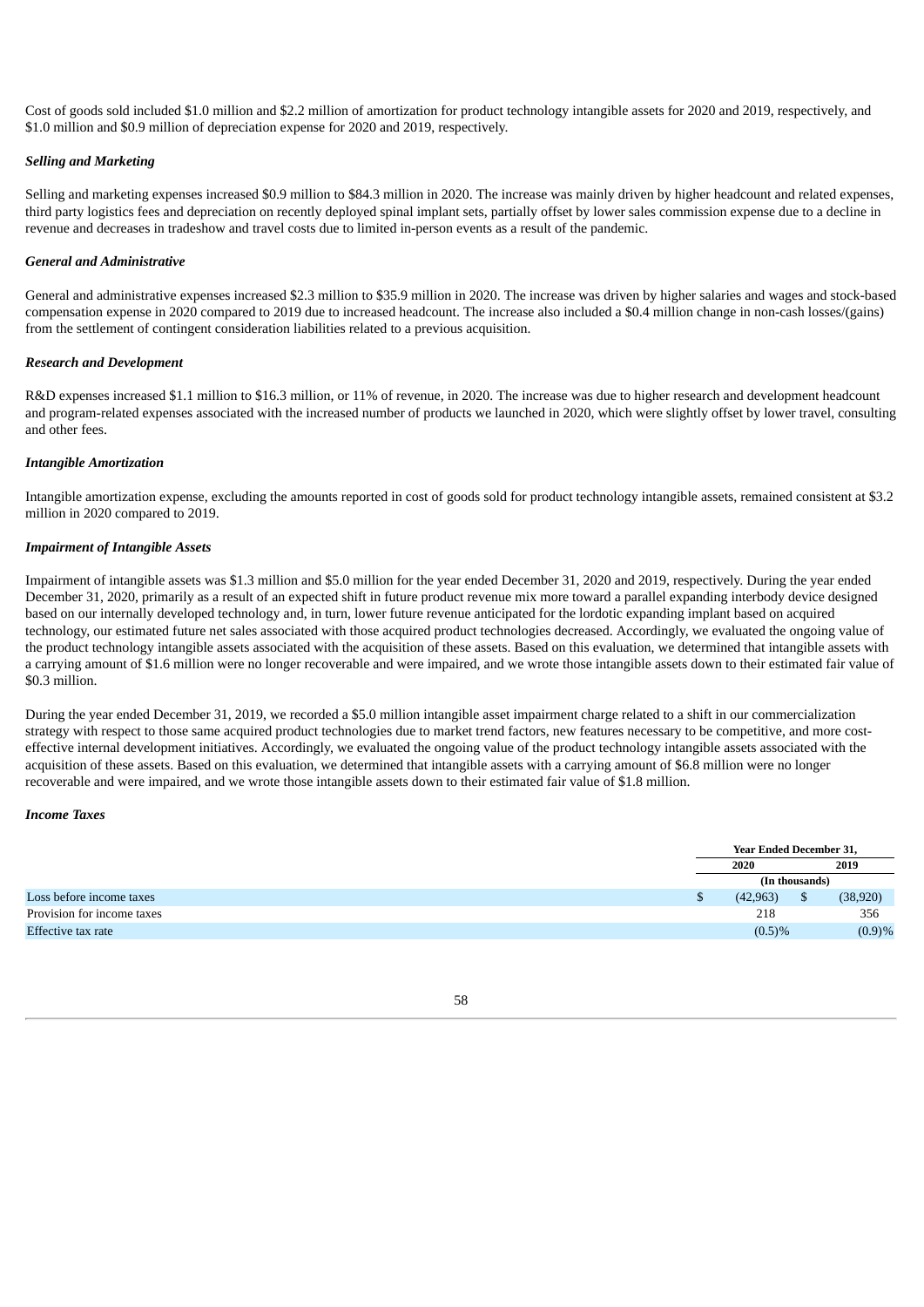The primary drivers of the effective tax rate in 2020 and 2019 were expenses related to current state and foreign income taxes and the reduction of foreign deferred tax assets. The 2019 expenses were partially offset by a benefit related to the release of uncertain tax positions due to the lapse of the statute of limitations.

In addition, for any pretax losses incurred subsequent to the spin-off by the consolidated U.S. tax group, we recorded no corresponding tax benefit because we have concluded that it is more-likely-than-not that we will be unable to realize the benefit from any resulting deferred tax assets. We will continue to assess our position in future periods to determine if it is appropriate to reduce a portion of our valuation allowance in the future.

In March 2020, Congress enacted the Coronavirus Aid, Relief, and Economic Security Act (CARES Act) to provide certain relief as a result of the COVID-19 pandemic. The CARES Act, among other things, includes provisions relating to net operating loss carryback periods, alternative minimum tax credit refunds, and modification to the net interest deduction limitations. The CARES Act did not have a material impact on our consolidated financial statements for the year ended December 31, 2020. We will continue to monitor any effects that may result on our consolidation financial statements from the CARES Act.

#### **Business Factors Affecting the Results of Operations**

#### *Special Charges and Gains*

We define special charges and gains as expenses and gains for which the amount or timing can vary significantly from period to period, and for which the amounts are non-cash in nature, or the amounts are not expected to recur at the same magnitude.

We believe that identification of these special charges and gains provides important supplemental information to investors regarding financial and business trends relating to our financial condition and results of operations. Investors may find this information useful in assessing comparability of our operating performance from period to period, against the business model objectives that management has established, and against other companies in our industry. We provide this information to investors so that they can analyze our operating results in the same way that management does and use this information in their assessment of our core business and valuation.

Loss before income taxes includes the following special charges/(gains) for the years ended December 31, 2020 and 2019:

|                                                                                              | <b>Year Ended December 31,</b> |       |                |       |
|----------------------------------------------------------------------------------------------|--------------------------------|-------|----------------|-------|
|                                                                                              |                                | 2020  |                | 2019  |
| Special Charges/(Gains):                                                                     |                                |       | (In thousands) |       |
| Impairment of intangible assets $(1)$                                                        |                                | 1,325 |                | 4,993 |
| Loss/(Gain) from change in fair value of contingent consideration liabilities <sup>(2)</sup> |                                | 176   |                | (263) |
| <b>Total Special Charges</b>                                                                 |                                | 1.501 |                | 4,730 |

(1) Relates to the impairment of acquired product technology intangible assets.

(2) Relates to the net increase/(decrease) in the fair value of contingent liabilities associated with an acquisition.

The items reported above are reflected in the consolidated statements of operations as follows:

|                                 | <b>Year Ended December 31,</b> |       |                |       |  |
|---------------------------------|--------------------------------|-------|----------------|-------|--|
|                                 | 2020                           |       |                | 2019  |  |
|                                 |                                |       | (In thousands) |       |  |
| Impairment of intangible assets |                                | 1,325 |                | 4,993 |  |
| General and administrative      |                                | 176   |                | (263) |  |
| <b>Total Special Charges</b>    |                                | 1,501 |                | 4,730 |  |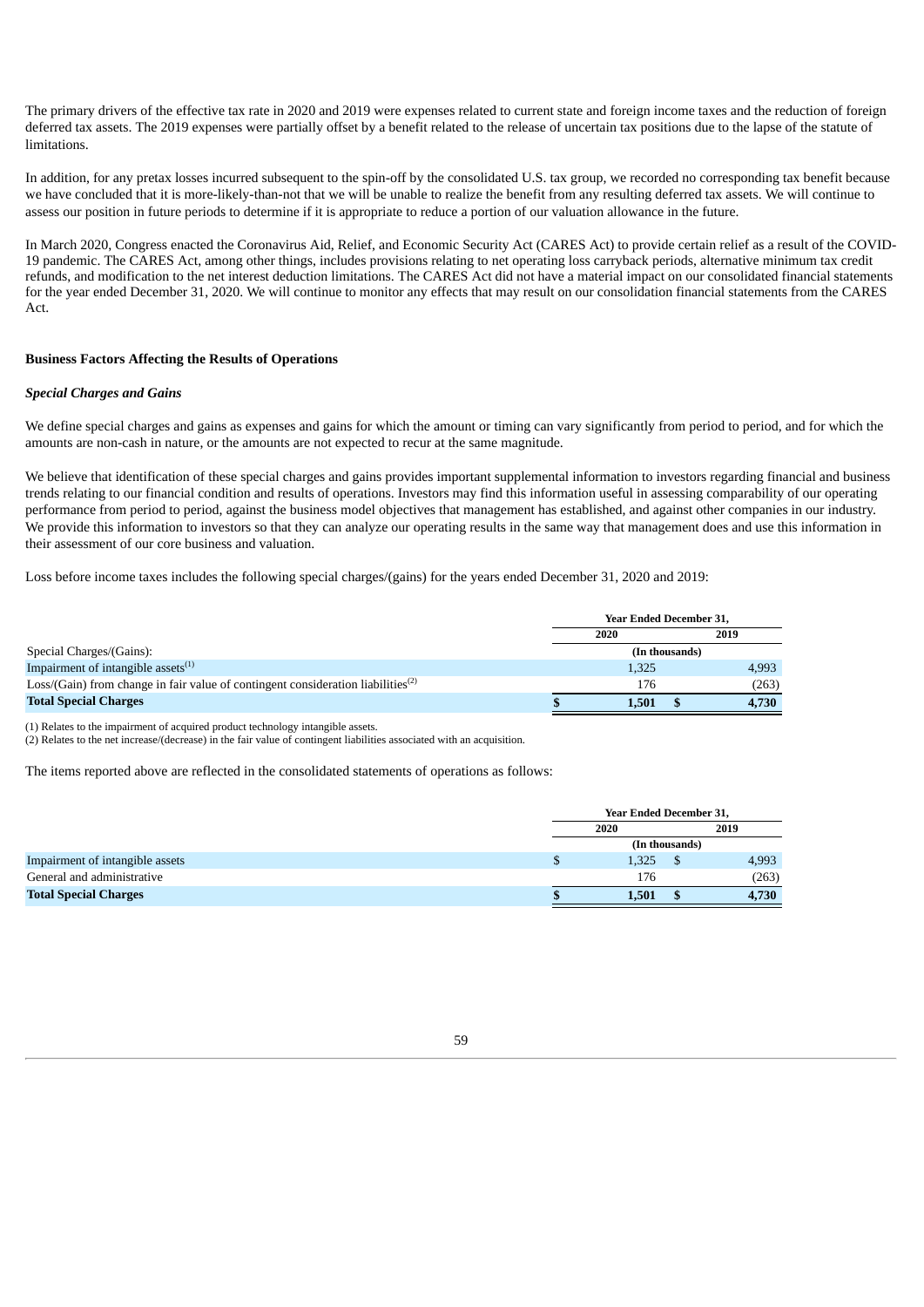## **Liquidity and Capital Resources**

#### *Overview, Capital Resources, and Capital Requirements*

As of December 31, 2020, we had cash and cash equivalents totaling approximately \$76.8 million, and \$23.0 million of current borrowing capacity was available under our credit facility. We believe that our cash and cash equivalents, and the amount currently available to us under our credit facility, will be sufficient to fund our operations and meet our contractual obligations for at least the next twelve months.

#### *Paycheck Protection Program Loan*

In April 2020, due to the economic uncertainty resulting from the impact of the COVID-19 pandemic on our operations and to support our ongoing operations and retain all employees, we applied for a loan under the Paycheck Protection Program (PPP) of the Coronavirus Aid, Relief, and Economic Security Act (CARES Act). We received a loan in the original principal amount of \$7.2 million. We subsequently repaid \$1.0 million of the loan. Under the terms of the PPP, subject to specified limitations, the loan may be forgiven if the proceeds are used in accordance with the CARES Act. In October 2020, we applied for forgiveness of the entire loan. As of March 5, 2021, we have not learned the extent to which our loan will be forgiven. Any unforgiven portion of the loan is payable over five years at an interest rate of 1%, with a deferral of payments until the date the lender receives the applicable forgiven amount from the SBA. No assurance is provided that we will obtain forgiveness of the loan in whole or in part.

#### *Credit Facility*

We have a \$30.0 million credit facility with Wells Fargo Bank, National Association which matures in July 2021, subject to a one-time, one-year extension at our election. In addition, at any time through July 27, 2021, we may increase the borrowing limit by up to an additional \$10.0 million, subject to us having sufficient amounts of eligible accounts receivable and inventory and to customary conditions precedent, including obtaining the commitment of lenders to provide such additional amount.

At December 31, 2020, we had no outstanding borrowings under the credit facility. The borrowing capacity under the credit facility is determined monthly and is based on the amount of our eligible accounts receivable and inventory balances and qualified cash (as defined in the credit facility). Depending on the extent to which our eligible accounts receivable and inventory balances increase, our borrowing capacity could increase by as much as an additional \$3.5 million from the \$23.0 million available as of December 31, 2020 before we are required to maintain the minimum fixed charge coverage ratio as discussed below. The credit facility contains various customary affirmative and negative covenants, including prohibiting us from incurring indebtedness without the lender's consent. In April 2020, we received the lender's consent to obtain the PPP loan. Under the terms of the credit facility, if our Total Liquidity (as defined in the credit facility) is less than \$5.0 million, we are required to maintain a minimum fixed charge coverage ratio of 1.10 to 1.00 for the applicable measurement period. Our Total Liquidity was \$98.0 million at December 31, 2020, and therefore that financial covenant was not applicable at that time.

#### *Business Combinations*

In August 2016, we entered into an asset purchase agreement with NLT to acquire certain of the assets of NLT's medical device business related to the expandable interbody medical devices. We made an up-front cash payment of \$1.0 million in connection with the initial closing in September 2016 and issued 350,000 shares of our common stock in January 2017 as contingent closing consideration. As of December 31, 2020, included in contingent consideration liabilities was a \$0.1 million liability representing the estimated fair value of future contingent royalty payments based on percentages of our future net sales of certain of the products and technology we acquired, which we anticipate will become payable at varying times through 2030. The contingent milestone payments, if any, are payable in cash or in shares of our common stock, at our election. In each of the months July 2020 and August 2020, we elected to pay \$1.0 million of our milestone payments in shares of our common stock. The contingent royalty payments are payable in cash.

#### *Underwritten Offering*

In January 2020, we entered into an Underwriting Agreement with Piper Sandler & Co. and Canaccord Genuity LLC relating to the issuance and sale of 6,800,000 shares of our common stock at a public offering price of \$12.50 per share, before underwriting discounts and commissions. We granted the underwriters an option, exercisable for 30 days, to purchase up to an additional 1,020,000 shares of common stock. The underwriters exercised this option and the offering closed on January 10,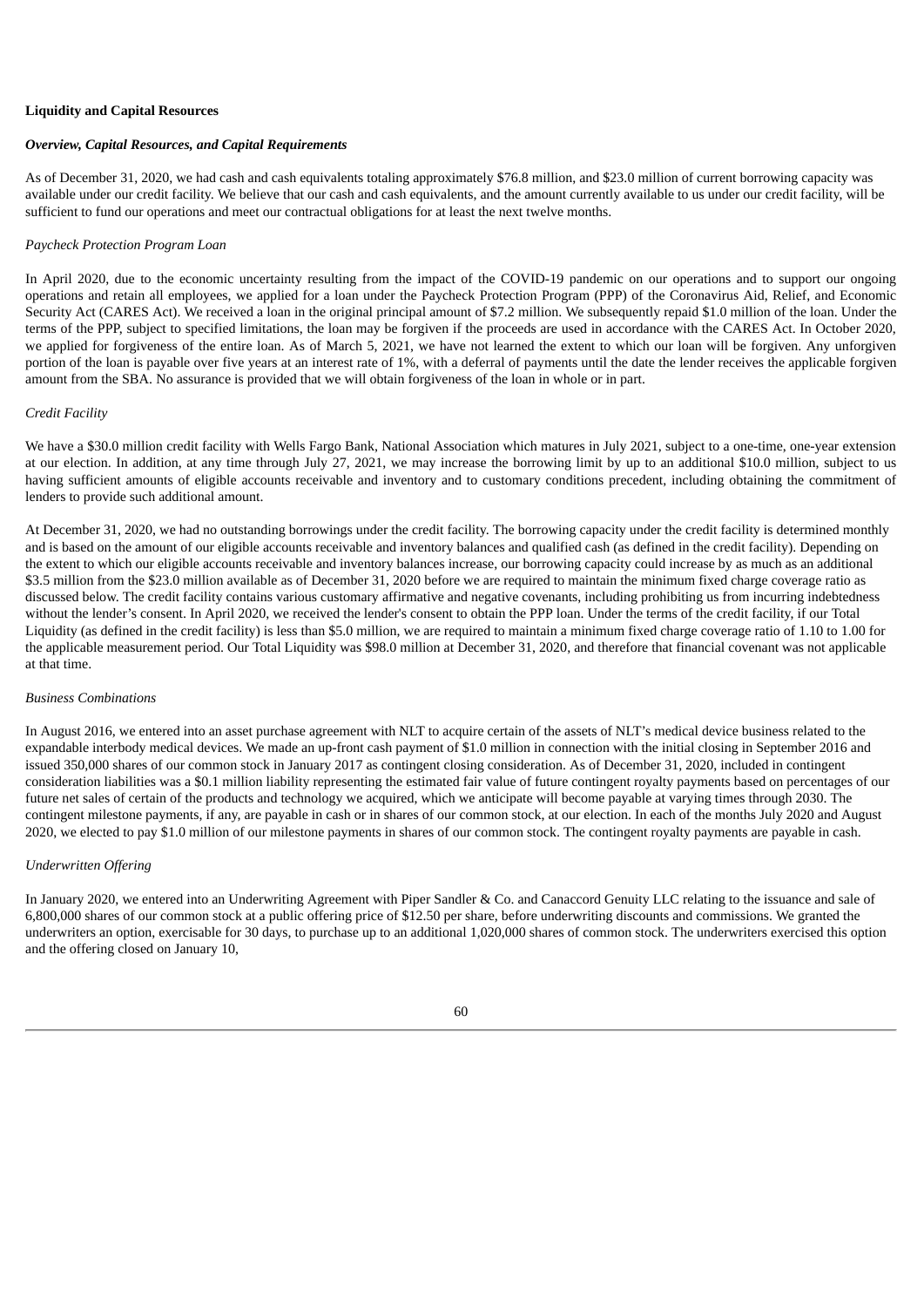2020 with the sale of 7,820,000 shares of our common stock, resulting in proceeds of approximately \$91.6 million, after deducting underwriting discounts and commissions and estimated offering expenses payable by us.

## *Cash and Cash Equivalents*

We had cash and cash equivalents totaling approximately \$76.8 million and \$20.2 million at December 31, 2020 and December 31, 2019, respectively.

## *Cash Flows*

|                                                              | <b>Year Ended December 31,</b> |                |      |           |  |
|--------------------------------------------------------------|--------------------------------|----------------|------|-----------|--|
|                                                              | 2020                           |                |      | 2019      |  |
|                                                              |                                | (In thousands) |      |           |  |
| Net cash used in operating activities                        | \$                             | (24, 599)      | - \$ | (20, 277) |  |
| Net cash (used in) provided by investing activities          |                                | (17,042)       |      | 17,166    |  |
| Net cash provided (used in) by financing activities          |                                | 98,138         |      | (829)     |  |
| Effect of exchange rate changes on cash and cash equivalents |                                | 117            |      | (94)      |  |
| Net change in cash and cash equivalents                      | S                              | 56.614         |      | (4,034)   |  |

## *Net Cash Flows Used in Operating Activities*

Net cash used in operating activities was \$24.6 million and \$20.3 million during 2020 and 2019, respectively.

Operating cash outflows during 2020 increased by \$4.3 million compared to 2019. The increase was due to a \$2.4 million higher change in working capital, with a \$12.6 million increase in working capital in 2020 compared to \$10.2 million in 2019. The higher working capital change was primarily related to an increase in inventory, partially offset by a decrease in accounts receivable. Additionally, net loss adjusted for non-cash items was higher by \$1.9 million, increasing to \$12.0 million in 2020, compared to \$10.1 million in 2019.

## *Net Cash Flows (Used in) Provided by Investing Activitie***s**

Net cash used by investing activities was \$17.0 million in 2020 compared to net cash provided by investment activities of \$17.2 million in 2019. The \$34.2 million decrease was primarily due to \$25.0 million of purchases of short-term investments, \$5.0 million less maturities of short-term investments, \$3.2 million more purchases of property and equipment, and \$1.0 million of additions to technology assets.

## *Net Cash Flows Provided by (Used in) Financing Activities*

Net cash provided by financing activities was \$98.1 million in 2020 compared to net cash used in financing activities of \$0.8 million in 2019. Cash flows provided by financings in 2020 were comprised primarily of \$91.6 million from issuance of common stock, net of offering costs, \$6.2 million of net proceeds from the PPP loan, and \$2.6 million of proceeds from the issuance of common stock under our employee stock purchase plan and from the exercise of stock options, partially offset by tax payments of \$2.2 million we made on our employees' behalf for shares we withheld from such employees on the vesting of restricted stock awards to cover statutory tax withholding requirements and \$0.1 million of contingent consideration payments to NLT.

## *Off-Balance Sheet Arrangements*

There were no off-balance sheet arrangements as of December 31, 2020 that have, or are reasonably likely to have, a current or future effect on our financial condition, changes in financial condition, revenues or expenses, results of operations, liquidity, capital expenditures or capital resources that is material to our business.

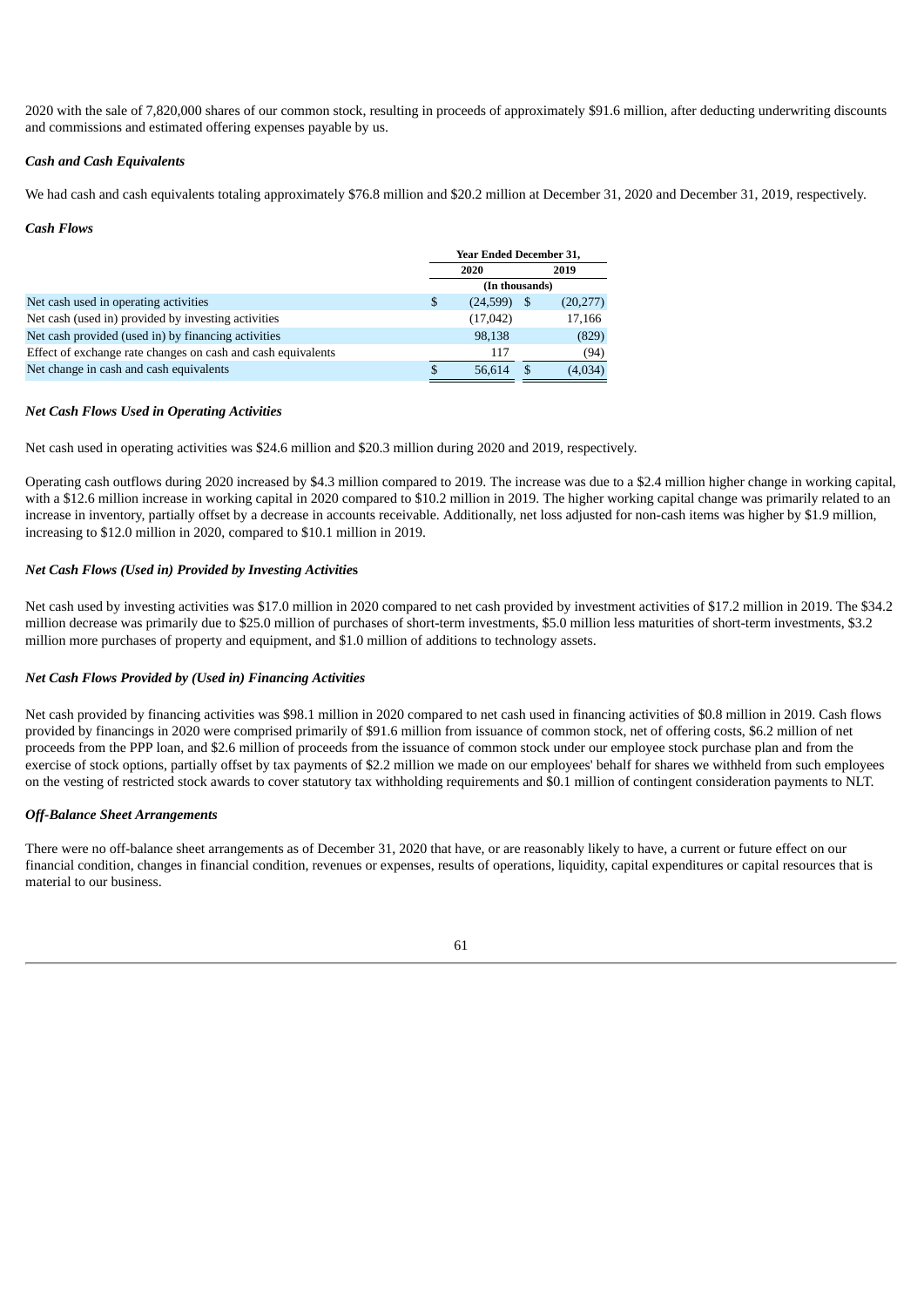## *Contractual Obligations and Commitments*

As of December 31, 2020, we were obligated to pay the following amounts under various agreements:

|                             | <b>Total</b> | Less than 1 Year | 1-3 Years     | 4-5 Years | More than 5<br><b>Years</b> |
|-----------------------------|--------------|------------------|---------------|-----------|-----------------------------|
|                             |              |                  | (In millions) |           |                             |
| <b>Operating Leases</b>     | 11.1         | 2.6              | 3.8           | 2.8       | 1.9                         |
| <b>Purchase Obligations</b> | 20.4         | 20.4             |               |           |                             |
| Other                       | 0.2          | 0.2              | $\sim$        | __        |                             |
| Total                       | 31.7         | 23.2             | 3.8           | 2.8       | 1.9                         |

The "Other" line item includes minimum milestone payments under certain license agreements. The table above excludes the following liabilities because we cannot reliably estimate the timing of when they may become payable, if ever:

- royalty payments related to the NLT asset acquisition; and
- up to \$2.0 million in the aggregate of potential royalty and milestone payments under a license agreement that may be payable at various stages of developing the licensed technology and sales of products using the licensed technology.

#### **Critical Accounting Policies and the Use of Estimates**

Our discussion and analysis of financial condition and results of operations is based upon our consolidated financial statements, which have been prepared in accordance with accounting principles generally accepted in the United States of America. Preparing these financial statements requires us to make estimates and assumptions that affect the reported amounts of assets and liabilities, the disclosure of contingent liabilities, and the reported amounts of revenues and expenses. Significant estimates affecting amounts reported or disclosed in the consolidated financial statements include revenue recognition, allowances for doubtful accounts receivable and sales return and other credits, net realizable value of inventories, amortization periods for acquired intangible assets, estimates of projected cash flows and discount rates used to value intangible assets and test them for impairment, estimates of projected cash flows and assumptions related to the timing and probability of the product launch dates, discount rates matched to the timing of payments, and probability of success rates used to value contingent consideration liabilities from business combinations, estimates of projected cash flows and depreciation and amortization periods for long-lived assets, valuation of stock-based compensation, computation of taxes and valuation allowances recorded against deferred tax assets, and loss contingencies. These estimates are based on historical experience and on various other assumptions believed to be reasonable under the current circumstances. Actual results could differ from these estimates.

The full extent to which the COVID-19 pandemic will directly or indirectly impact our business, results of operations and financial condition, including sales, expenses, manufacturing, research and development costs and employee-related compensation, will depend on future developments that are highly uncertain, including as a result of new information that may emerge concerning COVID-19 and the actions taken to contain it or treat COVID-19, as well as the economic impact on local, regional, national and international customers and markets. We have made estimates of the impact of COVID-19 within our financial statements and there may be changes to those estimates in future periods. Actual results may differ from these estimates.

We believe that the following accounting policies, which form the basis for developing these estimates, are those that are most critical to the presentation of our consolidated financial statements and require the more difficult subjective and complex judgments:

#### *Revenue Recognition*

Our net sales are derived primarily from the sale of orthobiologics and spinal implant products globally. Revenue is recognized when obligations under the terms of a contract with our customer are satisfied which occurs with the transfer of control of our products. This occurs either upon shipment or delivery of goods, depending on whether the contract is Free on Board (FOB) origin or FOB destination, or, in other situations such as consignment arrangements, when the products are used in a surgical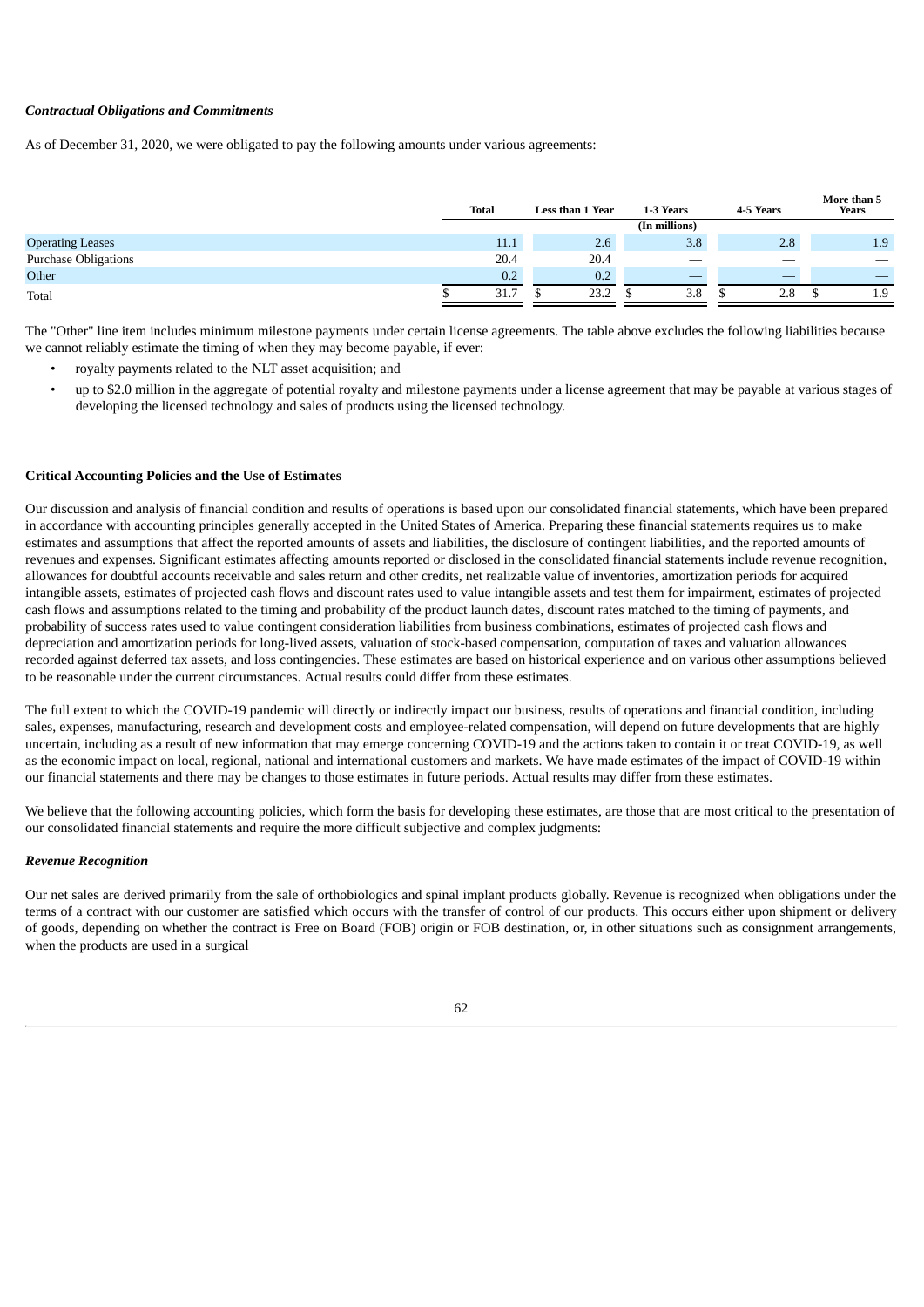procedure (implanted in a patient). Revenue is measured as the amount of consideration we expect to receive in exchange for transferring products to a customer (transaction price).

To the extent that the transaction price includes variable consideration, such as discounts, list price discounts, rebates, volume discounts and customer payment penalties, we estimate the amount of variable consideration that should be included in the transaction price utilizing the most likely amount method. Variable consideration is included in the transaction price if, in our judgment, it is probable that a significant future reversal of cumulative revenue under the contract will not occur. Estimates of variable consideration and determination of whether to include estimated amounts in the transaction price are based largely on an assessment of our anticipated performance and all information (historical, current and forecasted) that is reasonably available.

We reduce revenue by estimates of potential future product returns and other allowances. Provisions for product returns and other allowances are recorded as a reduction to revenue in the period sales are recognized. We estimate the amount of sales returns and allowances that will eventually be incurred. Certain contracts with stocking distributors contain provisions requiring us to repurchase inventory upon termination of the contract or discontinuation of a product line. Included in the sales returns reserve within other current liabilities is an estimate of repurchases that are likely to be made under these provisions. Management analyzes sales programs that are in effect, contractual arrangements, market acceptance and historical trends when evaluating the adequacy of sales returns and allowance accounts.

In certain sales arrangements, we fulfill our obligations and bill the customer for the products prior to the shipment of goods. We allocate the transaction price to the multiple performance obligations under these contracts, including delivery of the products and the third-party logistics (3PL) performance obligations. Revenue related to product sales under these arrangements is not recognized until we deliver the products to the customer's dedicated space within our facility, at which point the customer obtains control of the products. Revenue from the related 3PL obligations consists of revenue from storage of products which is recognized ratably over the service period, and revenue from shipping services which is recognized upon performance of such obligation.

Product royalties account for less than 1% of total revenue for any of the periods presented, and are estimated and recognized in the same period that the royalty-based products are sold by licensees. We estimate and recognize royalty revenue based upon communication with licensees, historical information and expected sales trends. Differences between actual revenues and estimated royalty revenues are adjusted in the period in which they become known, which is typically the following quarter. Historically, such adjustments have not been material.

### *Allowance for Doubtful Accounts Receivable*

We evaluate the collectability of accounts receivable based on a combination of factors. In circumstances where a specific customer is unable to meet its financial obligations to us, we record an allowance to reduce the net recognized receivable to the amount we reasonably expect to collect. For all other customers, we record allowances for doubtful accounts based on the length of time the receivables are past due, the current business environment and our historical experience. If the financial condition of customers or the length of time that receivables are past due were to change, we may incur bad debt expense in general and administrative expense.

#### *Inventories*

Inventories, consisting of purchased materials, direct labor and manufacturing overhead, are stated at the lower of cost, the value determined by the first-in, first-out method, or the net realizable value methods. At each balance sheet date, we evaluate ending inventories for excess quantities, obsolescence or shelf-life expiration. Our evaluation includes an analysis of our current and future strategic plans, historical sales levels by product, projections of future demand by product, the risk of technological or competitive obsolescence for our products, general market conditions, a review of the shelf-life expiration dates for our products, and the feasibility of reworking or using excess or obsolete products or components in the production or assembly of other products that are not obsolete or for which we do not have excess quantities in inventory. To the extent that we determine there are excess or obsolete quantities or quantities with a shelf life that is too near its expiration for us to reasonably expect that we can sell those products prior to their expiration, we adjust their carrying value to estimated net realizable value. If future demand or market conditions are lower than our projections or if we are unable to rework excess or obsolete quantities into other products, we may record further adjustments to the carrying value of inventory through a charge to cost of goods sold in the period the revision is made. In addition, we capitalize inventory costs associated with certain products prior to regulatory approval, based on management's judgment of probable economic benefit. We could be required to expense previously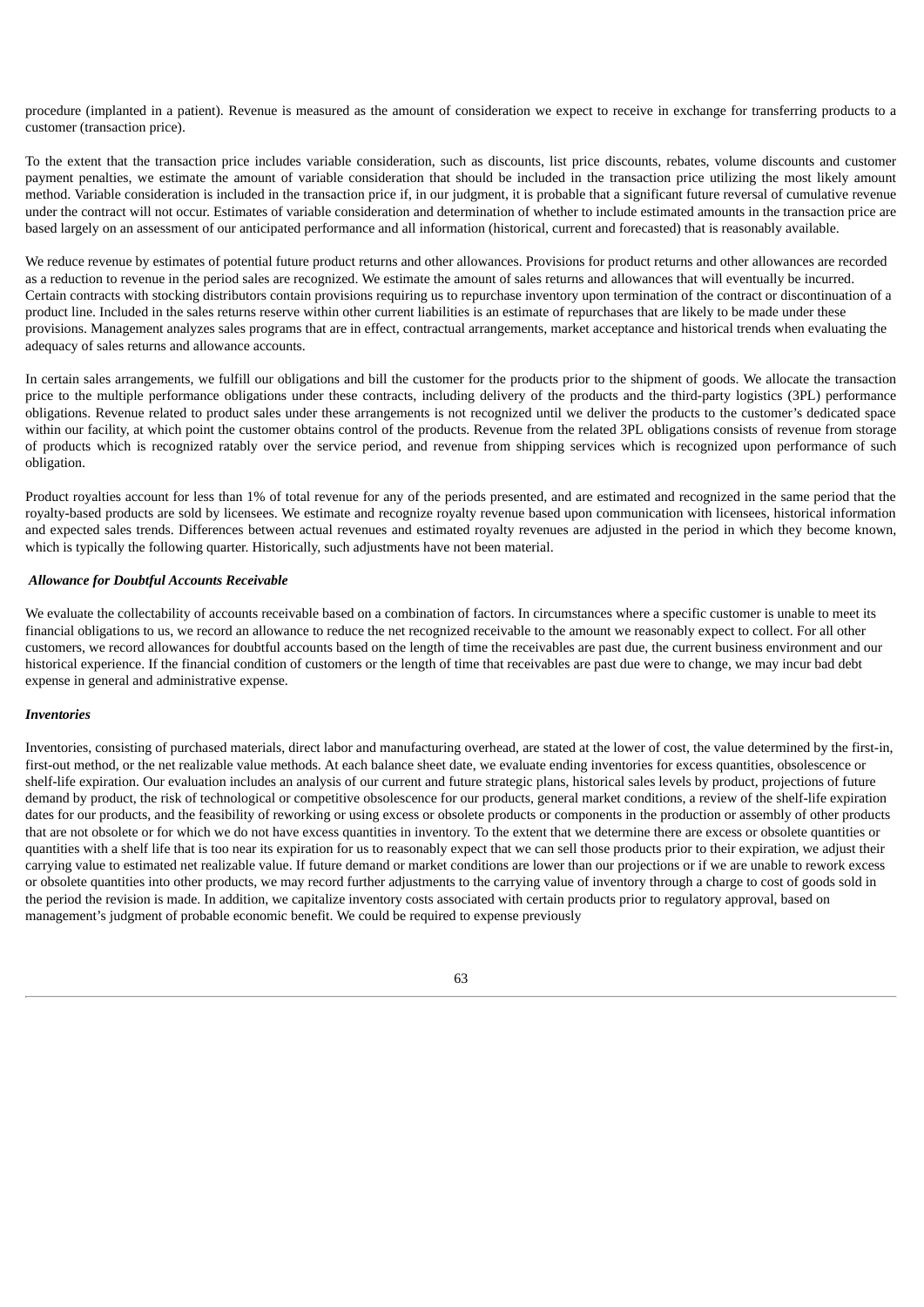capitalized costs related to pre-approval inventory upon a change in such judgment, due to, among other potential factors, a denial or delay of approval by necessary regulatory bodies or a decision by management to discontinue the related development program.

#### *Leases*

We determine if an arrangement is a lease at inception. Our leases primarily relate to administrative, manufacturing, research, and distribution facilities and various manufacturing, office and transportation equipment. Lease assets represent our right to use an underlying asset for the lease term and lease liabilities represent the obligation to make lease payments arising from the lease. Lease assets and liabilities are recognized at commencement date based on the present value of lease payments over the lease term. As the our leases do not provide an implicit rate, our incremental borrowing rate is used as a discount rate, based on the information available at the commencement date, in determining the present value of lease payments. Lease assets also include the impact of any prepayments made and are reduced by impact of any lease incentives.

We made an accounting policy election for short-term leases, such that we will not recognize a lease liability or lease asset on its balance sheet for leases with a lease term of twelve months or less as of the commencement date. Rather, any short-term lease payments will be recognized as an expense on a straight-line basis over the lease term. The current period short-term lease expense reasonably reflects the Company's short-term lease commitments.

We made a policy election for all classifications of leases to combine lease and non-lease components and to account for them as a single lease component. Variable lease payments are excluded from the lease liability and recognized in the period in which the obligation is incurred. Additionally, lease terms may include options to extend or terminate the lease when it is reasonably certain we will exercise the option.

### *Valuation of Identifiable Intangible Assets*

Our intangible assets are comprised primarily of product technology, customer relationships, and trade name and trademarks. We make significant judgments in relation to the valuation of intangible assets resulting from business combinations and asset acquisitions. Significant estimates include, but are not limited to, measurements estimating cash flows and determining the appropriate discount rate.

Intangible assets are amortized on a straight-line basis over their estimated useful lives of 1 to 20 years. We base the useful lives and related amortization expense on the period of time we estimate the assets will generate revenues or otherwise be used by the Company. We also periodically review the lives assigned to our intangible assets to ensure that our initial estimates do not exceed any revised estimated periods from which we expect to realize cash flows from the technologies. If a change were to occur in any of the above-mentioned factors or estimates, the likelihood of a material change in our reported results would increase.

We review identifiable intangible assets with definite lives for impairment quarterly or whenever events or changes in circumstances indicate that the carrying value may not be recoverable. Factors we consider in determining whether a triggering event has occurred include a significant change in the business climate, legal factors, operating performance indicators, competition, sale or disposition of significant assets or products. Application of these impairment tests requires significant judgments, including estimation of future cash flows, which depends on internal forecasts, estimation of the long-term rate of growth for our business, the useful life over which cash flows will occur and determination of our weighted-average cost of capital.

Should a triggering event be deemed to occur, we are required to estimate the expected net cash flows to be realized over the life of the asset and/or the asset's fair value. Fair values are determined by a discounted cash flow model. These estimates are also subject to significant management judgment including the determination of many factors such as revenue growth rates, cost growth rates, terminal value assumptions and discount rates. Changes in these estimates can have a significant impact on the determination of cash flows and fair value and could result in future material impairments.

Due to market trend factors, new features necessary to be competitive, and changing pricing dynamics, there were shifts in the commercialization strategy of some of the acquired product technologies and the estimated future net sales associated with those technologies. During the years ended December 31, 2020 and 2019, we performed a recoverability test and determined that the expected net cash flows to be realized over the life of the technology related intangible assets were no longer recoverable and were impaired. See Note 4, ["Balance](#page-96-0) Sheet", to the Notes to Consolidated Financial Statements included in Part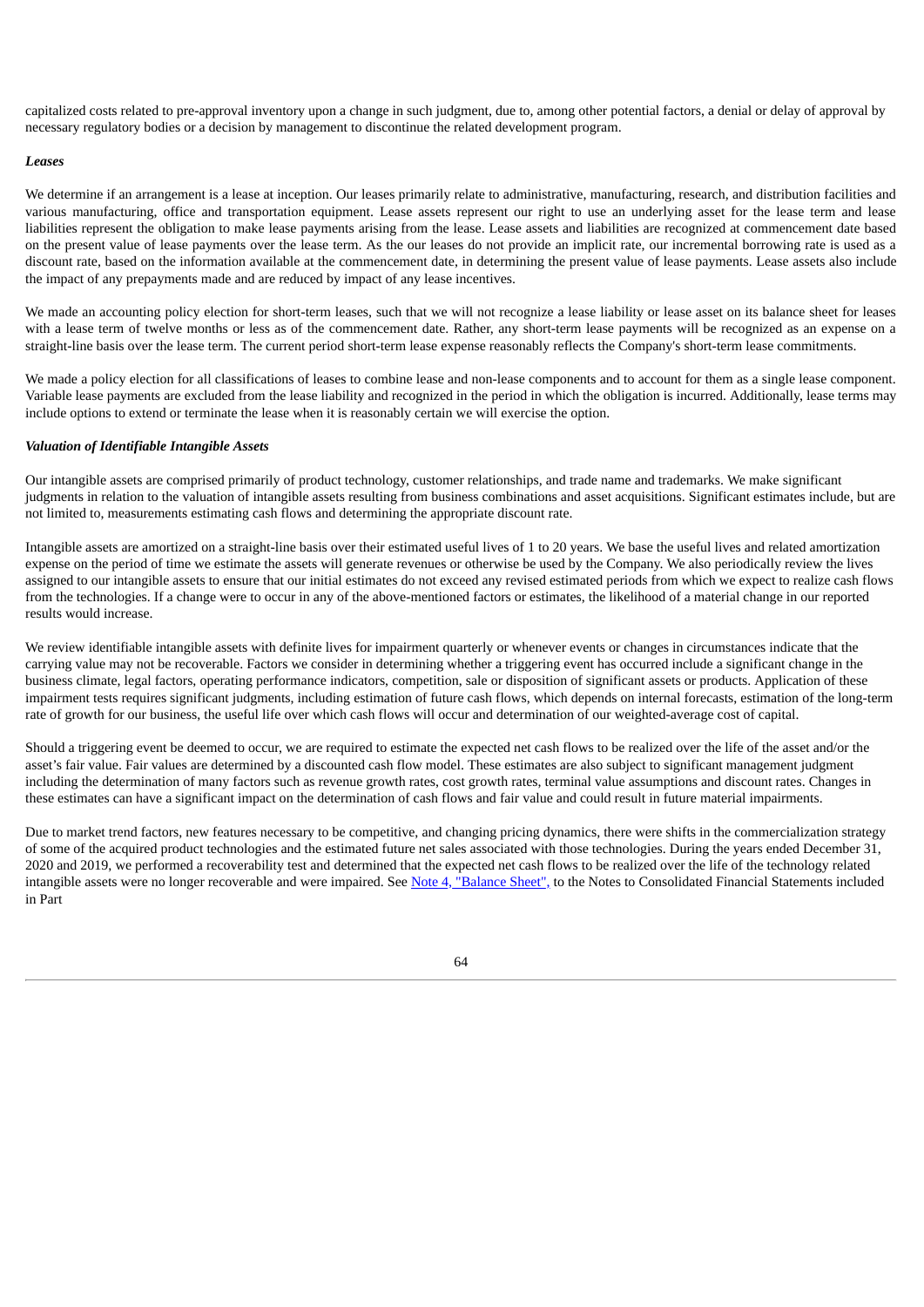IV of this report for additional information regarding these impairments. If our estimates of expected cash flows continue to decline, we may record additional impairment charges on the related intangible assets in the future.

## *Valuation of Stock-Based Compensation*

The estimated fair value of stock-based awards exchanged for employee and non-employee director services are expensed over the requisite service period.

For purposes of calculating stock-based compensation, we estimate the fair value of stock options using a Black-Scholes option-pricing model. The determination of the fair value of stock-based payment awards utilizing the Black-Scholes model is affected by our stock price and several assumptions, including expected volatility, expected term, risk-free interest rate and expected dividends. Due to our limited historical data as a separate public company, the expected volatility is calculated based upon the historical volatility of comparable companies in the medical device industry whose share prices are publicly available for a sufficient period of time. The expected term is calculated using the historical weighted average term of the Company's options. The risk-free interest rates are derived from the U.S. Treasury yield curve in effect on the date of grant for instruments with a remaining term similar to the expected term of the options. We considered that we have never paid cash dividends and do not currently intend to pay cash dividends. The fair value of restricted stock awards granted is based on the market price of our common stock on the date of grant. In addition, we apply an expected forfeiture rate when amortizing stock-based compensation expense. The expected forfeiture rate is based on historical experience of pre-vesting forfeitures on awards by each homogenous group of shareowners and is estimated to be 13% and 14% annually for all non-executive employees for the years ended December 31, 2020 and 2019, respectively. We do not apply a forfeiture rate to awards (including stock options) granted to non-employee directors or executive employees because their pre-vesting forfeitures are anticipated to be highly unlikely. As individual awards become fully vested, stock-based compensation expense is adjusted to recognize actual forfeitures.

If factors change and we employ different assumptions, stock-based compensation expense may differ significantly from what we have recorded in the past. If there is a difference between the assumptions used in determining stock-based compensation expense and the actual factors which become known over time, specifically with respect to anticipated forfeitures, we may change the input factors used in determining stock-based compensation costs for future grants. These changes, if any, may materially impact our results of operations in the period such changes are made.

## *Income Taxes*

Our deferred income taxes reflect the net tax effects of temporary differences between the carrying amounts of assets and liabilities for financial reporting purposes and their basis for income tax purposes, and also the temporary differences created by the tax effects of capital loss, net operating loss and tax credit carryforwards. We record valuation allowances to reduce deferred tax assets to the amounts that are more likely than not to be realized. We could recognize no benefit from our deferred tax assets or we could recognize some or all of the future benefit depending on the amount and timing of taxable income we generate in the future.

Changes in the tax rates of the various jurisdictions in which we operate affect our profits. In addition, we maintain a reserve for uncertain tax benefits, changes to which could impact our effective tax rate in the period such changes are made. The effective tax rate can also be impacted by changes in tax law and in valuation allowances of deferred tax assets.

Our provision for income taxes may change period-to-period based on specific events, such as the settlement of income tax audits and changes in tax laws, as well as general factors, including the geographic mix of income before taxes, state and local taxes.

We recognize a tax benefit from an uncertain tax position only if it is more likely than not to be sustained upon examination based on the technical merits of the position. The amount of the accrual for which an exposure exists is not material for any period presented.

We believe that we have identified all reasonably identifiable exposures and the reserve we have established for identifiable exposures is appropriate under the circumstances; however, it is possible that additional exposures exist and that exposures will be settled at amounts different than the amounts reserved. It is also possible that changes in facts and circumstances could cause us to either materially increase or reduce the carrying amount of our tax reserves.

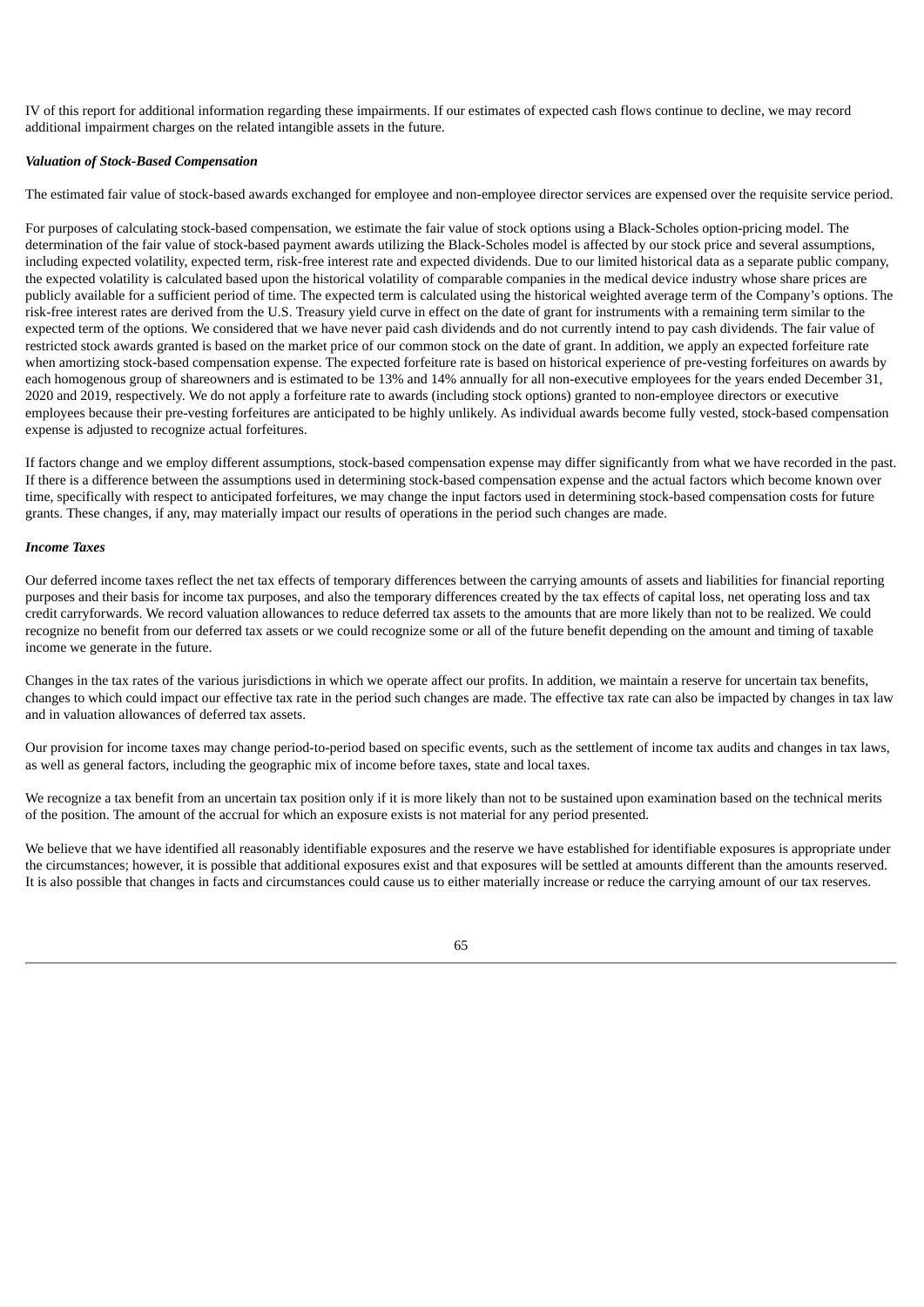## *Loss Contingencies*

The Company is subject to various legal proceedings in the ordinary course of its business with respect to its products, its current or former employees, and its commercial relationships. The Company accrues for loss contingencies when it is deemed probable that a loss has been incurred and that loss is estimable. The amounts accrued are based on the full amount of the estimated loss before considering insurance proceeds, and do not include an estimate for legal fees expected to be incurred in connection with the loss contingency. The Company accrues legal fees expected to be incurred in connection with loss contingencies as those fees are incurred by outside counsel as a period cost. The Company's financial statements do not reflect any material amounts related to possible unfavorable outcomes of claims and lawsuits to which it is currently a party because it currently believes that such claims and lawsuits are not expected, individually or in the aggregate, to result in a material and adverse effect on its financial condition.

## *ITEM 7A. QUANTITATIVE AND QUALITATIVE DISCLOSURES ABOUT MARKET RISK*

As a "smaller reporting company" as defined by Item 10 of Regulation S-K, the Company is not required to provide this information.

#### **ITEM 8.** *FINANCIAL STATEMENTS AND SUPPLEMENTARY DATA*

Financial statements and the financial statement schedules specified by this Item, together with the report thereon of RSM US LLP, are presented following the signature page to this report.

Information on quarterly results of operations is set forth in our financial statements under Note 12, "Selected Quarterly Information — [Unaudited,"](#page-109-0) to our consolidated financial statements.

## **ITEM 9.** *CHANGES IN AND DISAGREEMENTS WITH ACCOUNTANTS ON ACCOUNTING AND FINANCIAL DISCLOSURES*

None.

### **ITEM 9A.** *CONTROLS AND PROCEDURES*

## **Evaluation of Disclosure Controls and Procedures**

Based on an evaluation under the supervision and with the participation of our management, our Chief Executive Officer and Chief Financial Officer have concluded that our disclosure controls and procedures as defined in Rules 13a-15(e) and 15d-15(e) under the Exchange Act were effective as of the end of the period covered by this report to ensure that information required to be disclosed by us in reports that we file or submit under the Exchange Act is (i) recorded, processed, summarized and reported within the time periods specified in the SEC rules and forms and (ii) accumulated and communicated to our management, including our Chief Executive Officer and Chief Financial Officer, as appropriate to allow timely decisions regarding required disclosure.

## **Management's Annual Report on Internal Control Over Financial Reporting**

The Company's management is responsible for establishing and maintaining adequate internal control over financial reporting (as defined in Rules 13a-15(f) and 15d-15(f) of the Exchange Act). Internal control over financial reporting is a process designed under the supervision and with the participation of our management, including our principal executive officer and principal financial officer, to provide reasonable assurance regarding the reliability of financial reporting and the preparation of financial statements for external purposes in accordance with accounting principles generally accepted in the United States of America. Management conducted an assessment of the effectiveness of the Company's internal control over financial reporting based on the criteria set forth by the Committee of Sponsoring Organizations of the Treadway Commission in Internal Control—Integrated Framework (2013 Framework). Based on this assessment, our management concluded that, as of December 31, 2020, our internal control over financial reporting was effective based on those criteria. RSM US LLP, the Company's independent registered public accounting firm, has issued an attestation on the Company's internal control over financial reporting which is included herein.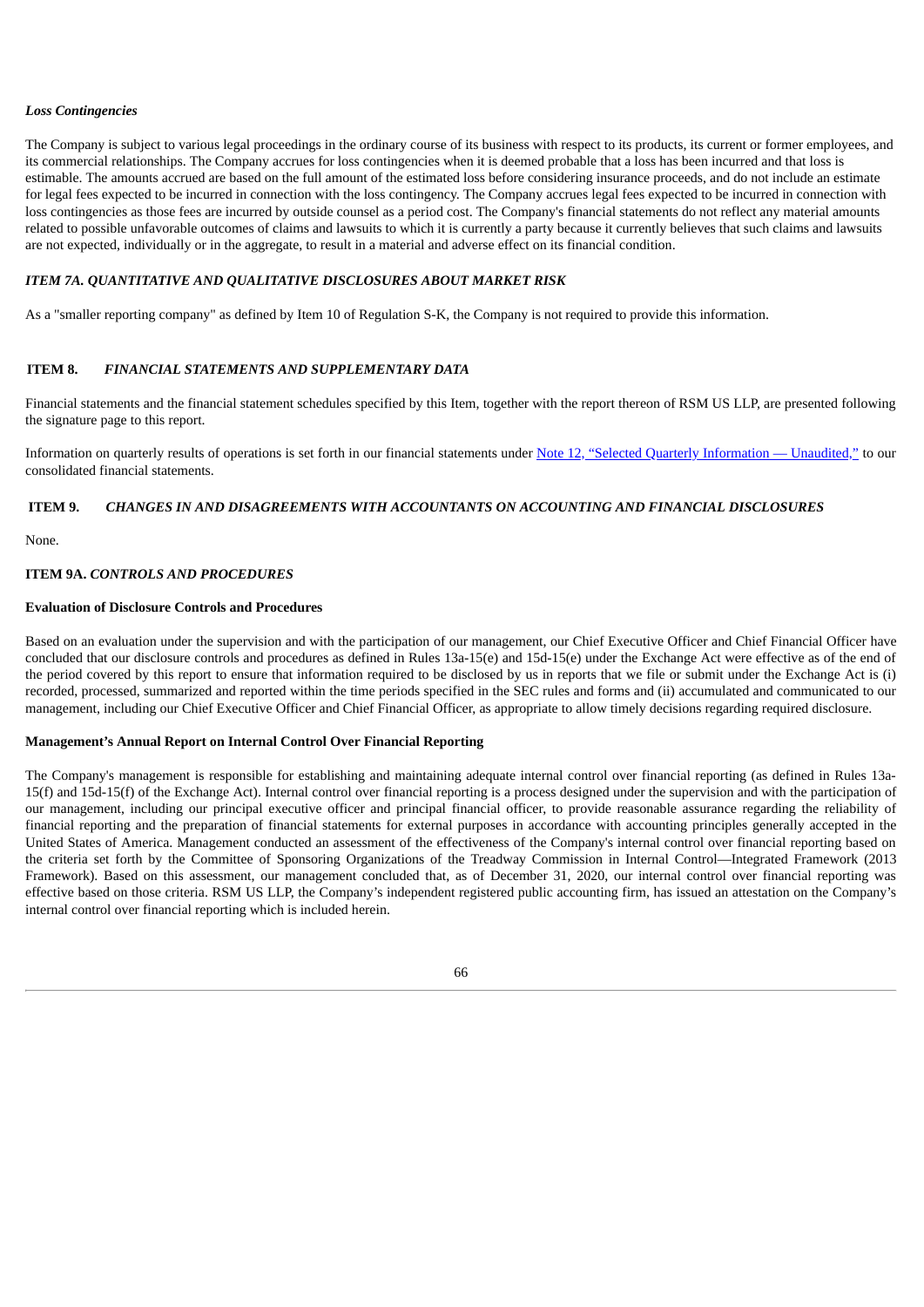# **Changes in Internal Control over Financial Reporting**

There have been no changes in our internal control over financial reporting identified in connection with the evaluation required by Rules 13a-15(d) and 15d-15(d) under the Exchange Act that occurred during the fiscal quarter to which this report relates that have materially affected, or are reasonably likely to materially affect, our internal control over financial reporting.

| ï<br>۰. |  |
|---------|--|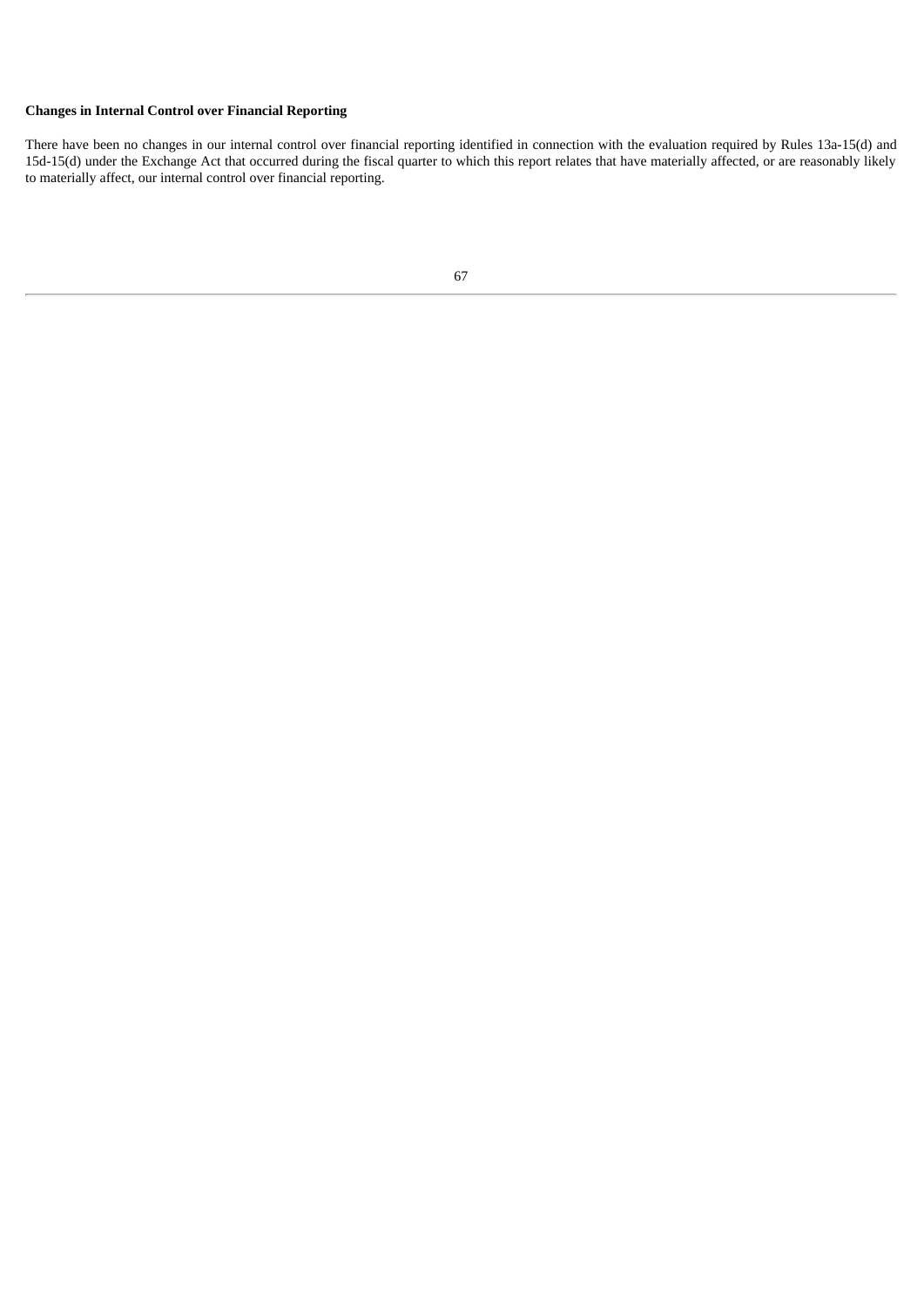### **Report of Independent Registered Public Accounting Firm**

To the Stockholders and the Board of Directors of SeaSpine Holdings Corporation

#### **Opinion on the Internal Control Over Financial Reporting**

We have audited SeaSpine Holdings Corporation's (the Company) internal control over financial reporting as of December 31, 2020, based on criteria established in *Internal Control—Integrated Framework* issued by the Committee of Sponsoring Organizations of the Treadway Commission in 2013. In our opinion, the Company maintained, in all material respects, effective internal control over financial reporting as of December 31, 2020, based on criteria established in *Internal Control—Integrated Framework* issued by the Committee of Sponsoring Organizations of the Treadway Commission in 2013.

We have also audited, in accordance with the standards of the Public Company Accounting Oversight Board (United States) (PCAOB), the consolidated balance sheets of the Company as of December 31, 2020 and 2019, the related consolidated statements of operations, comprehensive loss, stockholders' equity and cash flows for each of the two years in the period ended December 31, 2020 of the Company and our report dated, March 5, 2021, expressed an unqualified opinion.

#### **Basis for Opinion**

The Company's management is responsible for maintaining effective internal control over financial reporting and for its assessment of the effectiveness of internal control over financial reporting in the accompanying *Management's Annual Report on Internal Control Over Financial Reporting*. Our responsibility is to express an opinion on the Company's internal control over financial reporting based on our audit. We are a public accounting firm registered with the PCAOB and are required to be independent with respect to the Company in accordance with U.S. federal securities laws and the applicable rules and regulations of the Securities and Exchange Commission and the PCAOB.

We conducted our audit in accordance with the standards of the PCAOB. Those standards require that we plan and perform the audit to obtain reasonable assurance about whether effective internal control over financial reporting was maintained in all material respects. Our audit included obtaining an understanding of internal control over financial reporting, assessing the risk that a material weakness exists, and testing and evaluating the design and operating effectiveness of internal control based on the assessed risk. Our audit also included performing such other procedures as we considered necessary in the circumstances. We believe that our audit provides a reasonable basis for our opinion.

### **Definition and Limitations of Internal Control Over Financial Reporting**

A company's internal control over financial reporting is a process designed to provide reasonable assurance regarding the reliability of financial reporting and the preparation of financial statements for external purposes in accordance with generally accepted accounting principles. A company's internal control over financial reporting includes those policies and procedures that (1) pertain to the maintenance of records that, in reasonable detail, accurately and fairly reflect the transactions and dispositions of the assets of the company; (2) provide reasonable assurance that transactions are recorded as necessary to permit preparation of financial statements in accordance with generally accepted accounting principles, and that receipts and expenditures of the company are being made only in accordance with authorizations of management and directors of the company; and (3) provide reasonable assurance regarding prevention or timely detection of unauthorized acquisition, use or disposition of the company's assets that could have a material effect on the financial statements.

Because of its inherent limitations, internal control over financial reporting may not prevent or detect misstatements. Also, projections of any evaluation of effectiveness to future periods are subject to the risk that controls may become inadequate because of changes in conditions, or that the degree of compliance with the policies or procedures may deteriorate.

/s/ RSM US LLP Los Angeles, California March 5, 2021

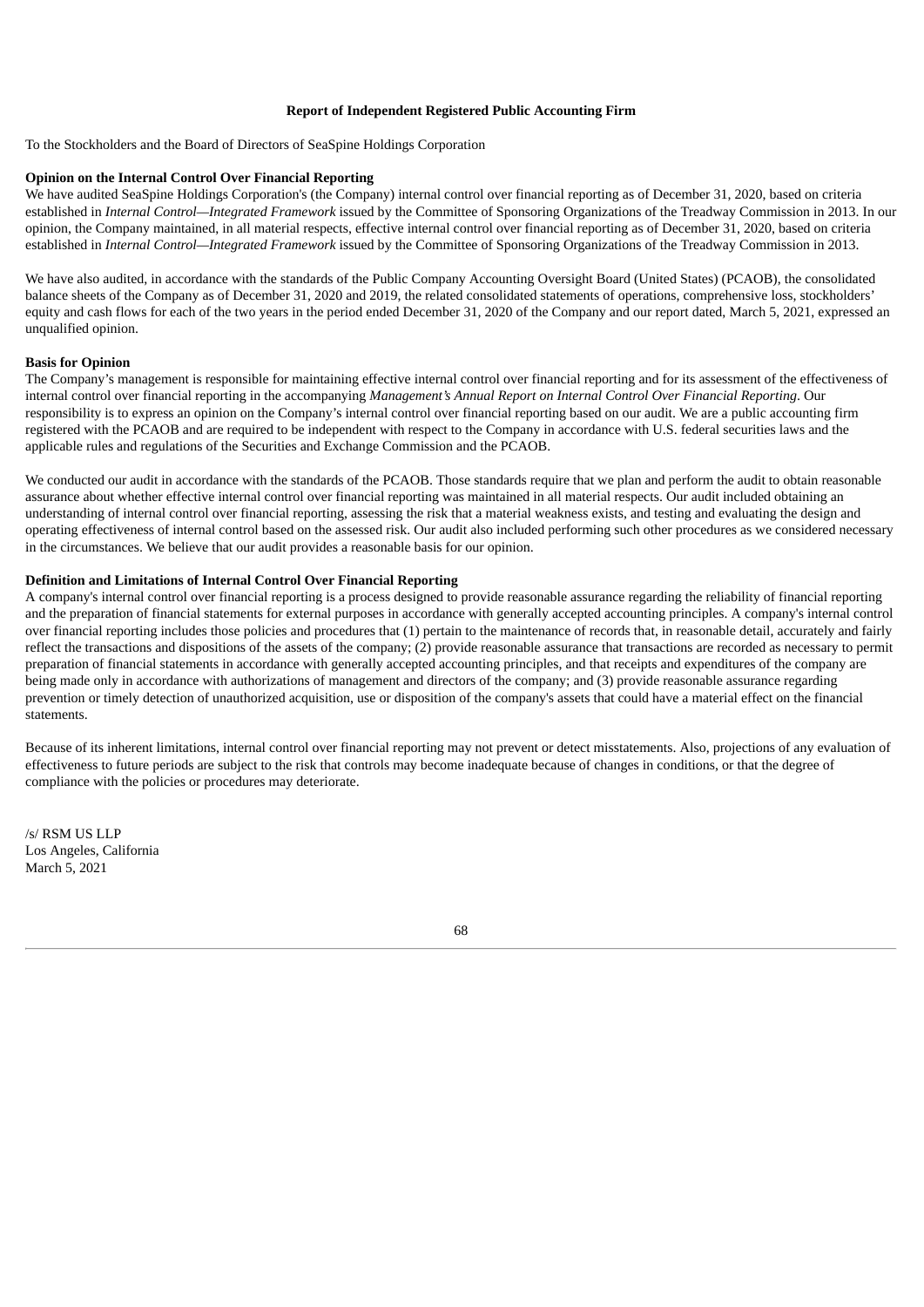## **ITEM 9B.** *OTHER INFORMATION*

On March 1, 2021, we entered into a supply agreement with PcoMed, pursuant to which PcoMed granted us a worldwide right to sell and commercialize any implantable spinal surgery interbody and/or intervertebral medical device designed and/or manufactured by or for us treated by PcoMed with certain proprietary PcoMed technology (Processed Parts) for use in spinal interbody and/or intervertebral surgical methods and procedures. The right is exclusive to us through January 14, 2022; thereafter, it will be non-exclusive. The supply agreement replaces and supersedes a prior supply agreement between us and PcoMed entered into in May 2013, which expired on January 15, 2021 (the "Expired Agreement").

Pursuant to the supply agreement, PcoMed, which serves as the sole supplier of Processed Parts, will supply up to designated minimum amounts of Processed Parts per week and per month per our request. In addition, if requested by us, PcoMed must use commercially reasonable efforts to supply Processed Parts in excess of those minimum amounts. We agreed to pay PcoMed (a) a low single digit royalty, consistent with the rate in the Expired Agreement, on a monthly basis on our net sales of all Processed Parts, (b) a minimum processing fee for each contract year during the term of the supply agreement, payable in four equal quarterly installments, which offsets on a dollar-for-dollar basis the processing fees we would otherwise pay for Processed Parts each contract year and (c) additional processing fees payable monthly based on the number and type of Processed Parts supplied by PcoMed.

<span id="page-68-0"></span>The supply agreement contains customary representations, warranties, covenants and indemnification obligations on the part of both parties. Each of us and PcoMed retain the rights to our respective intellectual property. The supply agreement may be terminated by us or PcoMed for cause in the event of an uncured material default or breach or a bankruptcy or similar proceeding. Unless terminated earlier pursuant to its terms, the term of the supply agreement is March 1, 2021 through January 14, 2024. During the term of the supply agreement, PcoMed agreed not to enter into any agreement or consummate any transaction with any third party relating to a change in control of PcoMed without first affording us, in accordance with the terms of the supply agreement, the opportunity to negotiate for the acquisition of PcoMed.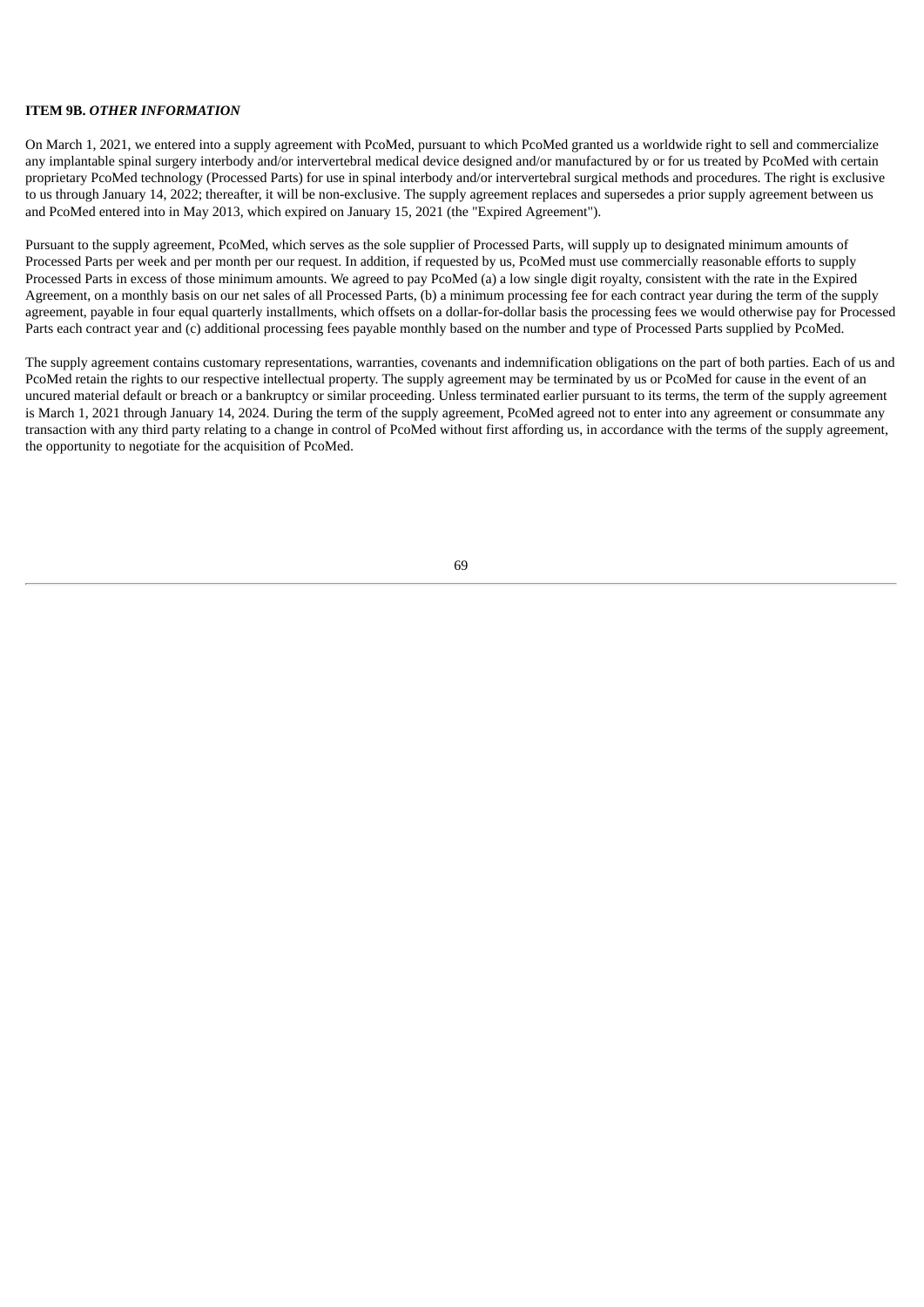### **Part III**

# **Item 10.** *DIRECTORS, EXECUTIVE OFFICERS AND CORPORATE GOVERNANCE.*

Information required by this item will be set forth under the headings "PROPOSAL 1: ELECTION OF DIRECTORS," "EXECUTIVE COMPENSATION AND OTHER INFORMATION," and, if applicable, "DELINQUENT SECTION 16(a) REPORTS" in our definitive proxy statement to be filed with the SEC in connection with our 2021 Annual Meeting of Stockholders, or the Definitive Proxy Statement, which is expected to be filed not later than 120 days after the end of our fiscal year ended December 31, 2020, and is incorporated in this report by reference.

## **Item 11.** *EXECUTIVE COMPENSATION.*

The information required by this item will be set forth under the heading "EXECUTIVE COMPENSATION AND OTHER INFORMATION" in the Definitive Proxy Statement and is incorporated in this report by reference.

### **Item 12.** *SECURITY OWNERSHIP OF CERTAIN BENEFICIAL OWNERS AND MANAGEMENT AND RELATED STOCKHOLDER MATTERS.*

The information required by this item will be set forth under the headings "SECURITY OWNERSHIP OF CERTAIN BENEFICIAL OWNERS AND MANAGEMENT" and "EXECUTIVE COMPENSATION AND OTHER INFORMATION" in the Definitive Proxy Statement and is incorporated in this report by reference.

#### **Item 13.** *CERTAIN RELATIONSHIPS AND RELATED TRANSACTIONS, AND DIRECTOR INDEPENDENCE.*

The information required by this item will be set forth under the headings "CERTAIN RELATIONSHIPS AND RELATED PARTY TRANSACTIONS" and "PROPOSAL 1: ELECTION OF DIRECTORS" in the Definitive Proxy Statement and is incorporated in this report by reference.

#### **Item 14.** *PRINCIPAL ACCOUNTANT FEES AND SERVICES.*

The information required by this item will be set forth under the headings "PROPOSAL 2: RATIFICATION OF SELECTION OF INDEPENDENT REGISTERED PUBLIC ACCOUNTING FIRM" in the Definitive Proxy Statement and is incorporated in this report by reference.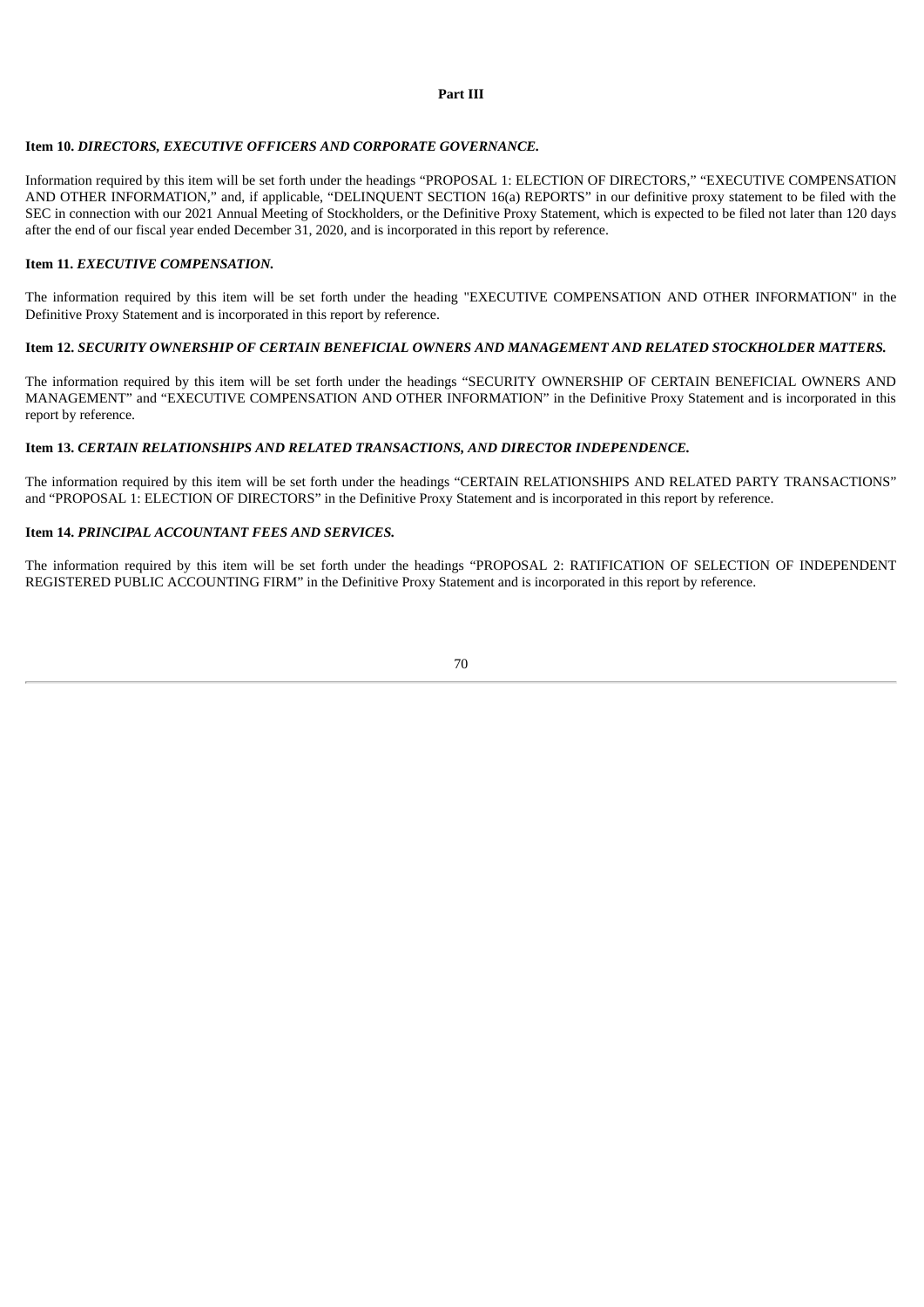# **ITEM 15.** *EXHIBITS AND FINANCIAL STATEMENT SCHEDULES*

(a) Documents filed as a part of this report.

## 1. *Financial Statements.*

The following financial statements and financial statement schedules are filed as a part of this report:

| <b>Report of Independent Registered Public Accounting Firm</b>                                 | $F-1$   |
|------------------------------------------------------------------------------------------------|---------|
| Consolidated Statements of Operations for the years ended December 31, 2020 and 2019           | $F-3$   |
| Consolidated Statements of Comprehensive Loss for the years ended December 31, 2020 and 2019   | $F - 4$ |
| Consolidated Balance Sheets as of December 31, 2020 and 2019                                   | $F - 5$ |
| Consolidated Statements of Cash Flows for the years ended December 31, 2020 and 2019           | $F - 6$ |
| Consolidated Statements of Stockholders' Equity for the years ended December 31, 2020 and 2019 | $F-8$   |
| <b>Notes to Consolidated Financial Statements</b>                                              | $F-9$   |

# *2. Financial Statement Schedules.*

# Schedule II — Val<u>uation and [Qualifying](#page-110-0) Accounts</u> F- [32](#page-110-0)

All other schedules not listed above have been omitted, because they are not applicable or are not required, or because the required information is included in the consolidated financial statements or notes thereto.

## **3**. *Exhibits required to be filed by Item 601 of Regulation S-K.*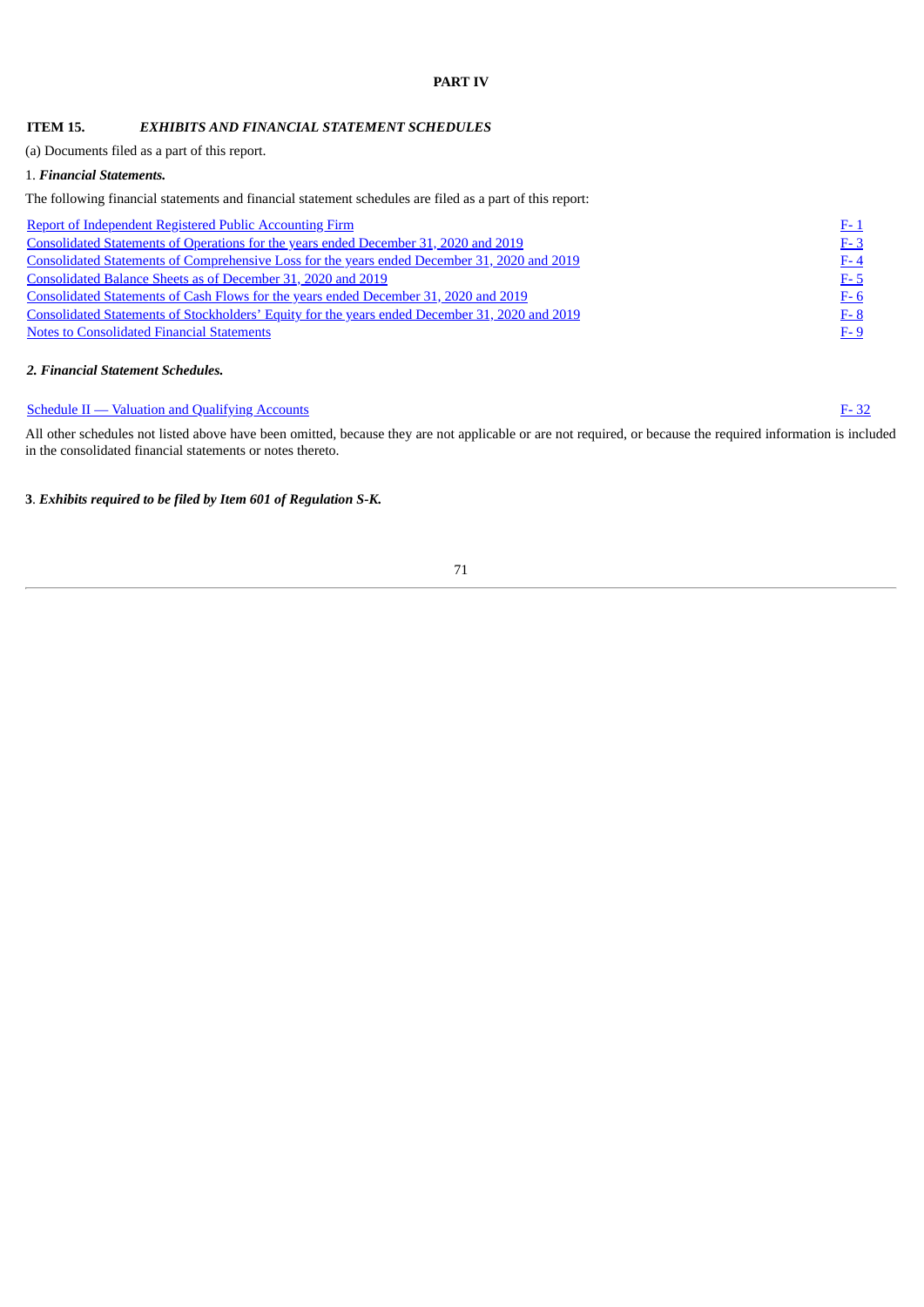# **EXHIBIT INDEX**

| <b>Exhibit No.</b> | <b>Description</b>                                                                                                                                                     | <b>Filed or</b><br><b>Furnished</b><br><b>Herewith</b> | <b>Incorporated by Reference</b> |                     |                   |
|--------------------|------------------------------------------------------------------------------------------------------------------------------------------------------------------------|--------------------------------------------------------|----------------------------------|---------------------|-------------------|
|                    |                                                                                                                                                                        |                                                        | Form                             | File/Film No.       | <b>Date Filed</b> |
| $2.1(a)*#$         | <b>Asset Purchase Agreement among SeaSpine Holdings</b><br>Corporation, N.L.T Spine Ltd. and NLT Spine, Inc.,<br>dated August 17, 2016                                 |                                                        | Form 10-Q                        | 001-36905-161987764 | 11/10/2016        |
| 2.1(b)             | Amendment to the Asset Purchase Agreement among<br>SeaSpine Holdings Corporation, N.L.T Spine Ltd. and<br>NLT Spine, Inc., dated September 26, 2016                    |                                                        | Form 10-Q                        | 001-36905-161987764 | 11/10/2016        |
| 2.1(c)             | <b>Amendment No. 2 to Asset Purchase Agreement</b><br>among SeaSpine Holdings Corporation, N.L.T Spine<br>Ltd. and NLT Spine, Inc., dated January 31, 2017             |                                                        | Form 10-K                        | 001-36905-17665133  | 3/3/2017          |
| 3.1                | <b>Amended and Restated Certificate of Incorporation of</b><br><b>SeaSpine Holdings Corporation</b>                                                                    |                                                        | Form 8-K                         | 001-36905-15966132  | 7/1/2015          |
| 3.2                | <b>Amended and Restated Bylaws of SeaSpine Holdings</b><br>Corporation                                                                                                 |                                                        | Form 8-K                         | 001-36905-201383733 | 12/11/2020        |
| 4.1                | Form of Common Stock Certificate of SeaSpine<br><b>Holdings Corporation</b>                                                                                            |                                                        | Form 10                          | 001-36905-15904590  | 6/1/2015          |
| 4.2                | Form of Indenture for Senior Debt Securities                                                                                                                           |                                                        | Form S-3                         | 333-236802-20674290 | 2/28/2020         |
| 4.3                | Form of Indenture for Subordinated Debt Securities                                                                                                                     |                                                        | Form S-3                         | 333-236802-20674290 | 2/28/2020         |
| 4.4                | Description of securities of the registrant                                                                                                                            |                                                        | Form 10-K                        | 001-36905-20672604  | 2/28/2020         |
| 10.1               | Microfibrillar Collagen Supply Agreement between<br><u>Integra LifeSciences Holdings Corporation and</u><br>SeaSpine Holdings Corporation, dated as of July 1,<br>2015 |                                                        | Form 8-K                         | 001-36905-15966132  | 7/1/2015          |
| $10.2**$           | Form of Indemnification Agreement entered into<br>between SeaSpine Holdings Corporation and each of<br>its directors and officers                                      |                                                        | Form 8-K                         | 001-36905-19870508  | 5/31/2019         |
| $10.3(a)**$        | <b>SeaSpine Holdings Corporation 2015 Employee Stock</b><br>Purchase Plan                                                                                              |                                                        | Form 10                          | 001-36905-15904590  | 6/1/2015          |
| $10.3(b)$ **       | <u><b>First Amendment to the SeaSpine Holdings</b></u><br>Corporation 2015 Employee Stock Purchase Plan                                                                |                                                        | DEF <sub>14</sub> A              | 001-36905-19753214  | 4/17/2019         |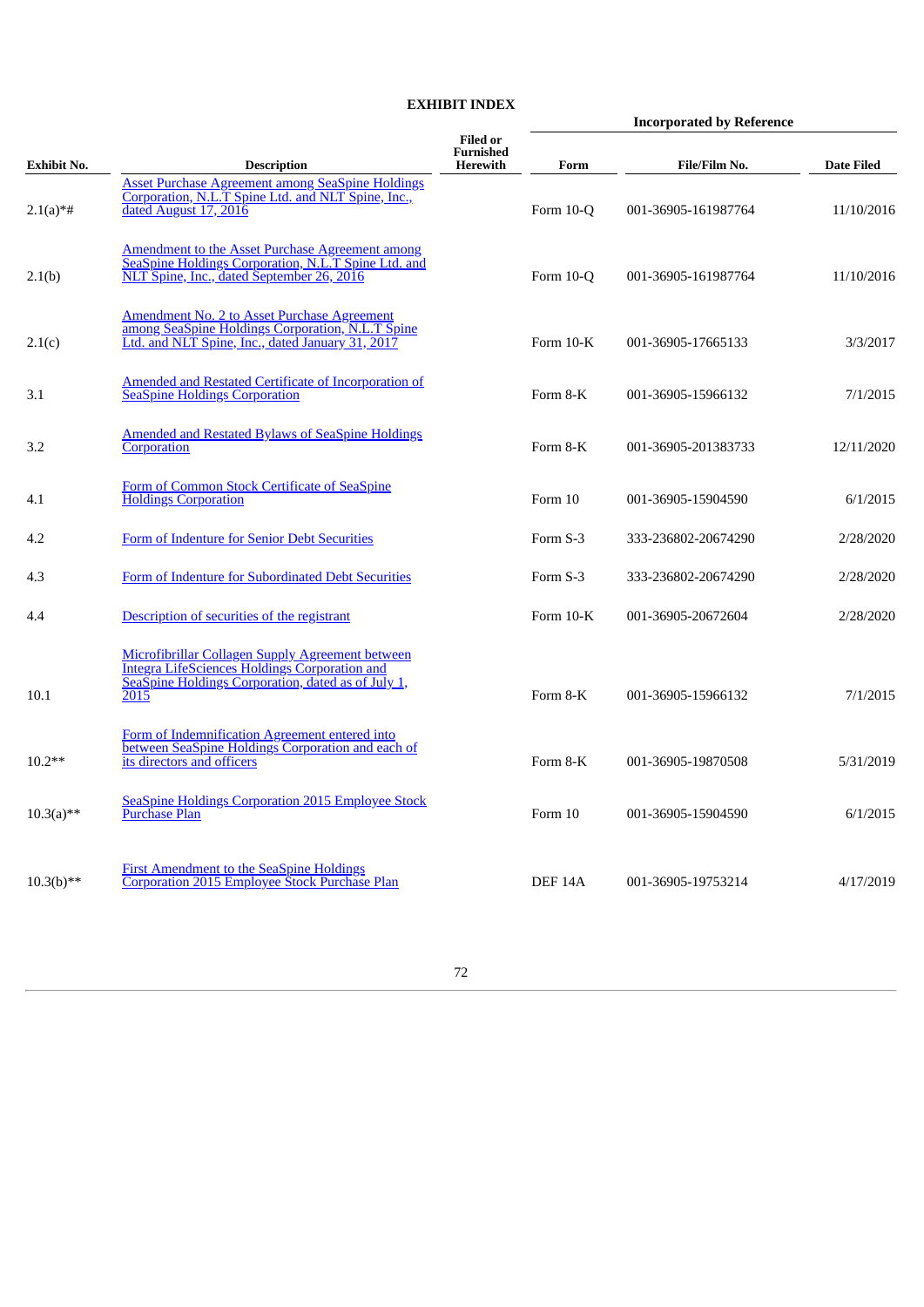| $10.4(a)$ ** | <b>Employment Agreement, by and between SeaSpine</b><br>Holdings Corporation, SeaSpine Orthopedics<br>Corporation and Keith Valentine, dated April 28, 2015                                                                                                                            | Form 10  | 001-36905-15904590  | 6/1/2015  |
|--------------|----------------------------------------------------------------------------------------------------------------------------------------------------------------------------------------------------------------------------------------------------------------------------------------|----------|---------------------|-----------|
|              | <b>Amendment to Employment Agreement entered into</b><br>effective as of April 30, 2019 by and between<br><b>SeaSpine Holdings Corporation and SeaSpine</b>                                                                                                                            |          |                     |           |
| $10.4(b)$ ** | <b>Orthopedics Corporation and Keith Valentine</b>                                                                                                                                                                                                                                     | Form 8-K | 001-36905-19781754  | 4/30/2019 |
| $10.4(c)$ ** | Letter agreement dated April 23, 2020 with Keith C.<br><b>Valentine</b>                                                                                                                                                                                                                | Form 8-K | 001-36905-20815066  | 4/24/2020 |
| $10.5**$     | John Bostjancic Letter Agreement, dated March 30,<br>2015                                                                                                                                                                                                                              | Form 10  | 001-36905-15904590  | 6/1/2015  |
| $10.6**$     | John Winge Letter Agreement, dated January 22, 2015                                                                                                                                                                                                                                    | Form 10  | 001-36905-15904590  | 6/1/2015  |
| $10.7**$     | Form of letter agreement dated April 23, 2020 with<br>members of the senior leadership team of SeaSpine<br>Holdings Corporation other than Keith C. Valentine                                                                                                                          | Form 8-K | 001-36905-20815066  | 4/24/2020 |
| 10.8         | <b>Amended and Restated Lease between Monarch RRC</b><br>Properties, LLC (assignee of original landlord, New<br>Goodyear LTD) and IsoTis Orthobiologics, Inc., dated<br>as of February 23, 2006, for property at 2 Goodyear,<br>Irvine, CA (the "Irvine Industrial Real Estate Lease") | Form 10  | 001-36905-15904590  | 6/1/2015  |
| 10.9(a)      | <b>Amendment No. 1 to Irvine Industrial Real Estate</b><br>Lease, dated as of May 26, 2011                                                                                                                                                                                             | Form 10  | 001-36905-15904590  | 6/1/2015  |
| 10.9(b)      | Amendment No. 2 to Irvine Industrial Real Estate<br>Lease, dated as of May 14, 2013                                                                                                                                                                                                    | Form 10  | 001-36905-15904590  | 6/1/2015  |
| 10.10        | <b>Sublease Agreement between SeaSpine Orthopedics</b><br>Corporation, and SkinMedica, Inc., dated as of July 8,<br>2015                                                                                                                                                               | Form 8-K | 001-36905-151103433 | 9/11/2015 |
| $10.11**$    | <b>SeaSpine Holdings Corporation Senior Leadership</b><br>Retention and Severance Plan, effective January 27,<br>2016                                                                                                                                                                  | Form 8-K | 001-36905-161378936 | 2/2/2016  |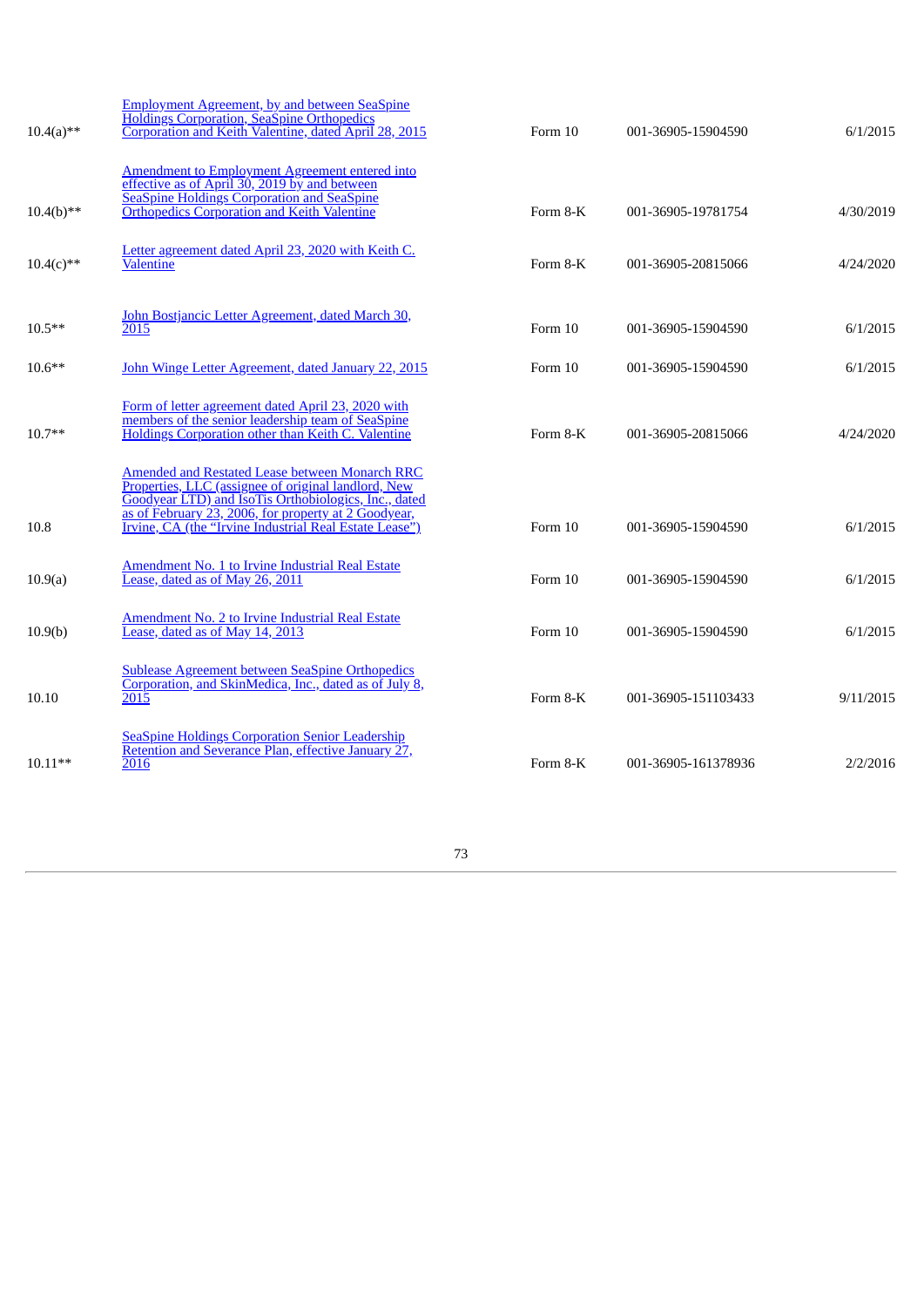|               | <b>Credit Agreement between SeaSpine Holdings</b><br>Corporation, SeaSpine Orthopedics Corporation,<br>SeaSpine, Inc., SeaSpine Sales LLC, Theken Spine,<br>LLC, ISOTIS Orthobiologics, Inc. and Wells Fargo<br>Bank, National Association, as administrative agent<br>for each member of the lender group and the bank<br>product providers, entered into as of December 24,<br>2015                                                                      |           |                      |           |
|---------------|------------------------------------------------------------------------------------------------------------------------------------------------------------------------------------------------------------------------------------------------------------------------------------------------------------------------------------------------------------------------------------------------------------------------------------------------------------|-----------|----------------------|-----------|
| 10.12(a)      |                                                                                                                                                                                                                                                                                                                                                                                                                                                            | Form 10-K | 001-36905-161510399  | 3/16/2016 |
| 10.12(b)      | First Amendment to Credit Agreement and Waiver<br>among SeaSpine Holdings Corporation, SeaSpine<br>Orthopedics Corporation, SeaSpine, Inc., SeaSpine<br>Sales LLC, Theken Spine, LLC, ISOTIS<br>Orthobiologics, Inc. and Wells Fargo Bank, National<br>Association, as administrative agent for each member<br>of the lender group and the bank product providers,<br>made as of October 14, 2016                                                          | Form 10-K | 001-36905-17665133   | 3/3/2017  |
|               | <b>Amended and Restated Credit Agreement between</b><br><b>SeaSpine Holdings Corporation, SeaSpine Orthopedics</b><br>Corporation, SeaSpine, Inc., SeaSpine Sales LLC,<br>Theken Spine, LLC, ISOTIS Orthobiologics, Inc. and<br>Wells Fargo Bank, National Association, as<br>administrative agent for each member of the lender<br>group and the bank product providers, entered into as                                                                  |           |                      |           |
| 10.12(c)      | of July 27, 2018                                                                                                                                                                                                                                                                                                                                                                                                                                           | Form 10-Q | 001-36905-181164006  | 11/6/2018 |
| 10.12(d)      | <b>Consent Under and First Amendment to Amended and</b><br><b>Restated Credit Agreement</b>                                                                                                                                                                                                                                                                                                                                                                | Form 10-Q | 001-36905-201074116  | 08/4/2020 |
| 10.12(e)      | <b>Second Amendment to Amended and Restated Credit</b><br>Agreement made as of July 30, 2020 by and among<br>Wells Fargo Bank, N.A., as administrative agent for<br>each member of the lender group and the bank product<br><u>providers, the lenders party thereto, SeaSpine</u><br>Holdings Corporation, SeaSpine Orthopedics<br>Corporation, SeaSpine, Inc., ISOTIS, Inc., SeaSpine<br>Sales LLC, Theken Spine, LLC, and IsoTis<br>Orthobiologics, Inc. | Form 10-Q | 001-36905-201298825  | 11/9/2020 |
| $10.13(a)$ ** | <b>SeaSpine Holdings Corporation Amended and<br/>Restated 2015 Incentive Award Plan (As Amended</b><br>and Restated as of March 30, 2016)                                                                                                                                                                                                                                                                                                                  | Form S-8  | 333-211887-161700155 | 6/7/2016  |
| $10.13(b)**$  | <b>First Amendment to the SeaSpine Holdings</b><br>Corporation Amended and Restated 2015 Incentive<br><b>Award Plan</b>                                                                                                                                                                                                                                                                                                                                    | Form 8-K  | 001-36905-161841057  | 8/18/2016 |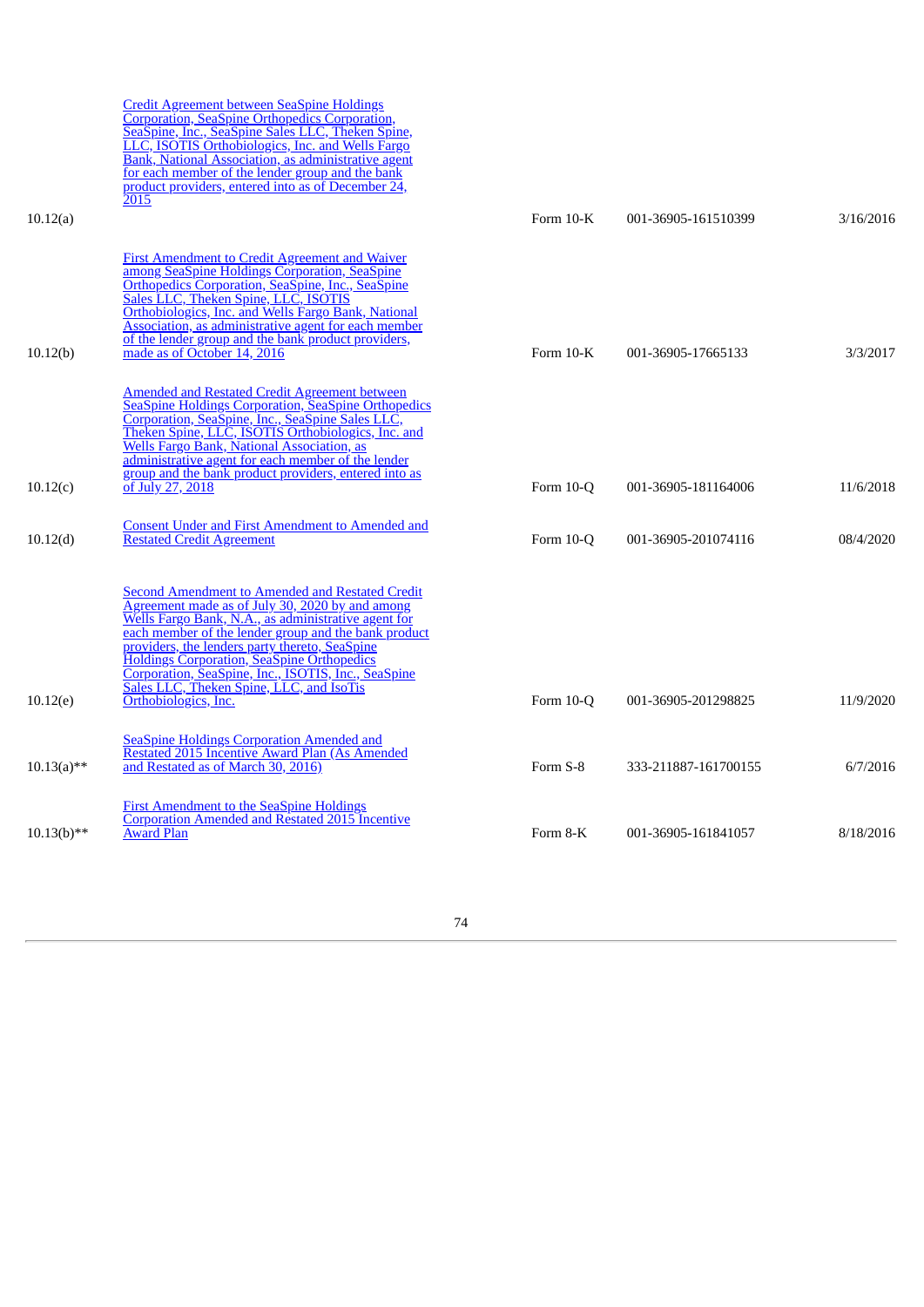| $10.13(c)$ ** | <b>Second Amendment to the SeaSpine Holdings</b><br>Corporation Amended and Restated 2015 Incentive<br><b>Award Plan</b>                                                                                                                           | Form S-8  | 333-223435-18663875  | 3/5/2018  |
|---------------|----------------------------------------------------------------------------------------------------------------------------------------------------------------------------------------------------------------------------------------------------|-----------|----------------------|-----------|
| $10.13(d)**$  | <b>Amendment to the SeaSpine Holdings Corporation</b><br>Amended and Restated 2015 Incentive Award Plan                                                                                                                                            | Form 8-K  | 001-36905-20946631   | 6/5/2020  |
| $10.13(e)$ ** | <b>SeaSpine Holdings Corporation Amended and</b><br>Restated 2015 Incentive Award Plan-Form of Stock<br><b>Option Grant Notice (including Stock Option</b><br>Agreement)                                                                           | Form S-8  | 333-211887-161700155 | 6/7/2016  |
| $10.13(f)$ ** | <b>SeaSpine Holdings Corporation Amended and Restated 2015 Incentive Award Plan - Form of Stock</b><br><b>Option Grant Notice (including Stock Option</b><br>Agreement)                                                                            | Form 10   | 001-36905-15904590   | 6/1/2015  |
| $10.13(g)$ ** | SeaSpine Holdings Corporation Amended and<br>Restated 2015 Incentive Award Plan-Form of<br><b>Restricted Stock Award Grant Notice and Restricted</b><br><b>Stock Award Agreement</b>                                                               | Form S-8  | 333-211887-161700155 | 6/7/2016  |
| $10.13(h)$ ** | SeaSpine Holdings Corporation Amended and<br>Restated 2015 Incentive Award Plan - Form of<br><b>Restricted Stock Unit Award Grant Notice and</b><br>Restricted Stock Unit Award Agreement.                                                         | Form 10-K | 001-36905-17665133   | 3/3/2017  |
| $10.13(i)**$  | SeaSpine Holdings Corporation Amended and<br>Restated 2015 Incentive Award Plan - Form of<br>Restricted Stock Unit Award Grant Notice and<br>Restricted Stock Unit Award Agreement. (used for<br>grants on and after February 1, 2018)             | Form 10-K | 001-36905-18663242   | 3/2/2018  |
| $10.13(j)$ ** | SeaSpine Holdings Corporation Amended and<br>Restated 2015 Incentive Award Plan - Form of<br>Restricted Stock Unit Award Grant Notice and<br>Restricted Stock Unit Award Agreement. (used for<br>grants on and after January 1, 2020)              | Form 10-K | 001-36905-20672604   | 2/28/2020 |
| $10.13(k)$ ** | <b>SeaSpine Holdings Corporation Amended and Restated 2015 Incentive Award Plan - Form of Stock</b><br>Option Grant Notice and Stock Option Agreement.<br>(used for grants on and after June 6, 2018 for Senior<br><b>Leadership Team Members)</b> | Form 10-Q | 001-36905-18979117   | 7/31/2018 |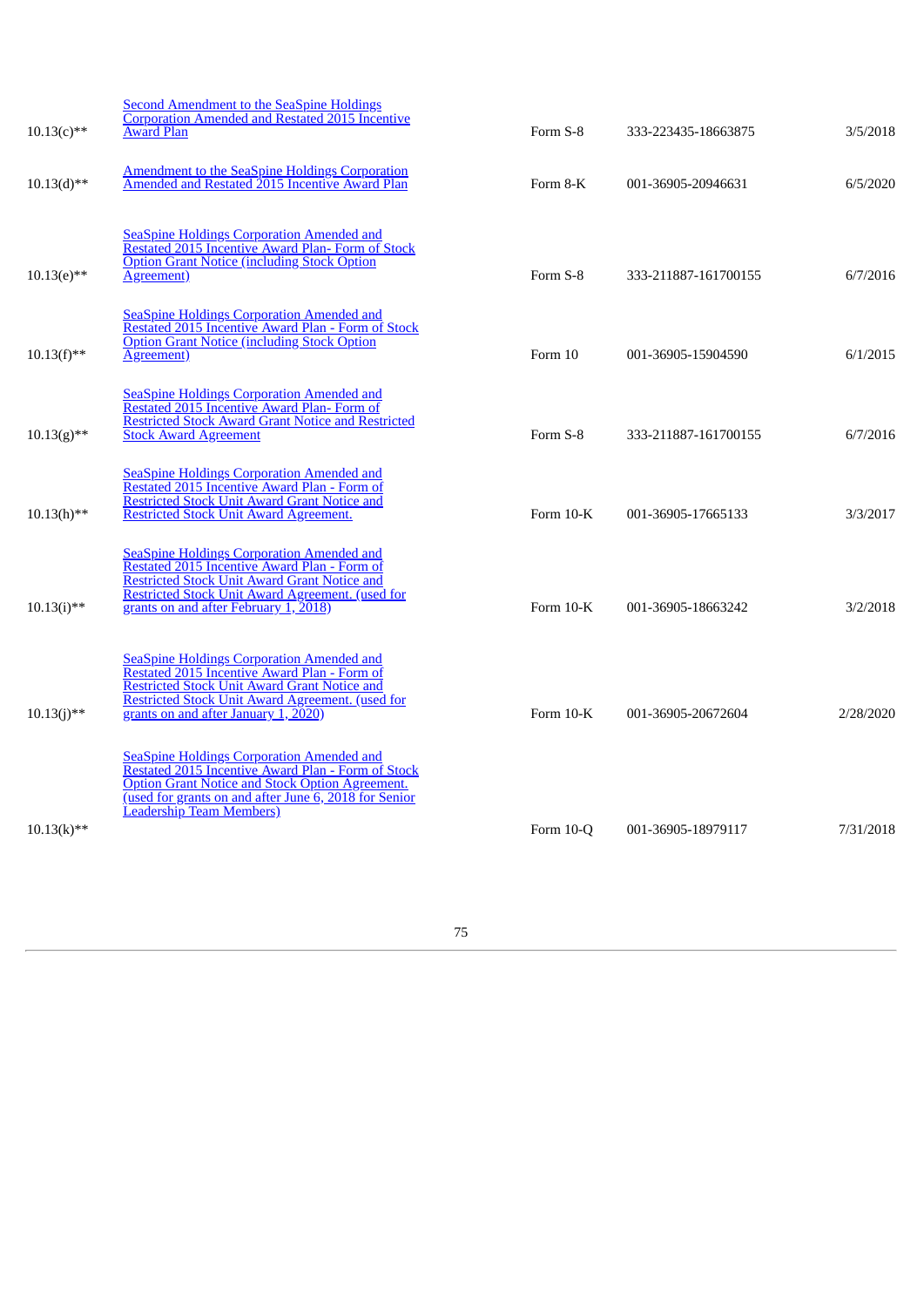| $10.13(l)$ ** | <b>SeaSpine Holdings Corporation Amended and</b><br>Restated 2015 Incentive Award Plan - Form of Stock<br>Option Grant Notice and Stock Option Agreement.<br><u>(used for grants on and after June 6, 2018 for Non-</u><br>Senior Leadership Team Members)          | Form 10-Q | 001-36905-18979117  | 7/31/2018 |
|---------------|---------------------------------------------------------------------------------------------------------------------------------------------------------------------------------------------------------------------------------------------------------------------|-----------|---------------------|-----------|
| $10.13(m)$ ** | <b>SeaSpine Holdings Corporation Amended and</b><br><b>Restated 2015 Incentive Award Plan Annual Incentive</b><br>Program                                                                                                                                           | Form 8-K  | 001-36905-21571239  | 1/29/2021 |
| $10.14(a)$ ** | <b>SeaSpine Holdings Corporation 2018 Employment</b><br><b>Inducement Incentive Award Plan</b>                                                                                                                                                                      | Form 10-Q | 001-36905-18979117  | 7/31/2018 |
| $10.14(b)$ ** | Form of Restricted Stock Unit Award Grant Notice<br>and Restricted Stock Unit Award Agreement under the<br><b>SeaSpine Holdings Corporation 2018 Employment</b><br><b>Inducement Incentive Award Plan</b>                                                           | Form 10-Q | 001-36905-18979117  | 7/31/2018 |
| $10.14(c)$ ** | Form of Stock Option Grant Notice and Stock Option<br><b>Agreement under the SeaSpine Holdings Corporation</b><br>2018 Employment Inducement Incentive Award Plan<br>(for Senior Leadership Team Members)                                                           | Form 10-Q | 001-36905-18979117  | 7/31/2018 |
| $10.14(d)$ ** | Form of Stock Option Grant Notice and Stock Option<br>Agreement under the SeaSpine Holdings Corporation<br>2018 Employment Inducement Incentive Award Plan<br>(for Non-Senior Leadership Team Members)                                                              | Form 10-Q | 001-36905-18979117  | 7/31/2018 |
| $10.15(a)$ ** | <b>SeaSpine Holdings Corporation 2020 Employment</b><br><b>Inducement Incentive Award Plan</b>                                                                                                                                                                      | Form 10-Q | 001-36905-201074116 | 8/4/2020  |
| $10.15(b)$ ** | Form of 2020 Employment Inducement Incentive<br><b>Award Plan Restricted Stock Unit Award Grant Notice</b><br>and Restricted Stock Unit Award Agreement under the<br><b>SeaSpine Holdings Corporation 2020 Employment</b><br><b>Inducement Incentive Award Plan</b> | Form 10-Q | 001-36905-201074116 | 8/4/2020  |
| $10.15(c)$ ** | Form of Stock Option Grant Notice and Stock Option<br><b>Agreement under the SeaSpine Holdings Corporation</b><br>2020 Employment Inducement Incentive Award Plan<br>(for Senior Leadership Team Members) Stock Option<br><b>Grant Notice</b>                       | Form 10-Q | 001-36905-201074116 | 8/4/2020  |
| $10.15(d)$ ** | Form of Stock Option Grant Notice and Stock Option<br>Agreement under the SeaSpine Holdings Corporation<br>2020 Employment Inducement Incentive Award Plan<br>(for Non-Senior Leadership Team Members) Stock<br><b>Option Grant Notice</b>                          | Form 10-Q | 001-36905-201074116 | 8/4/2020  |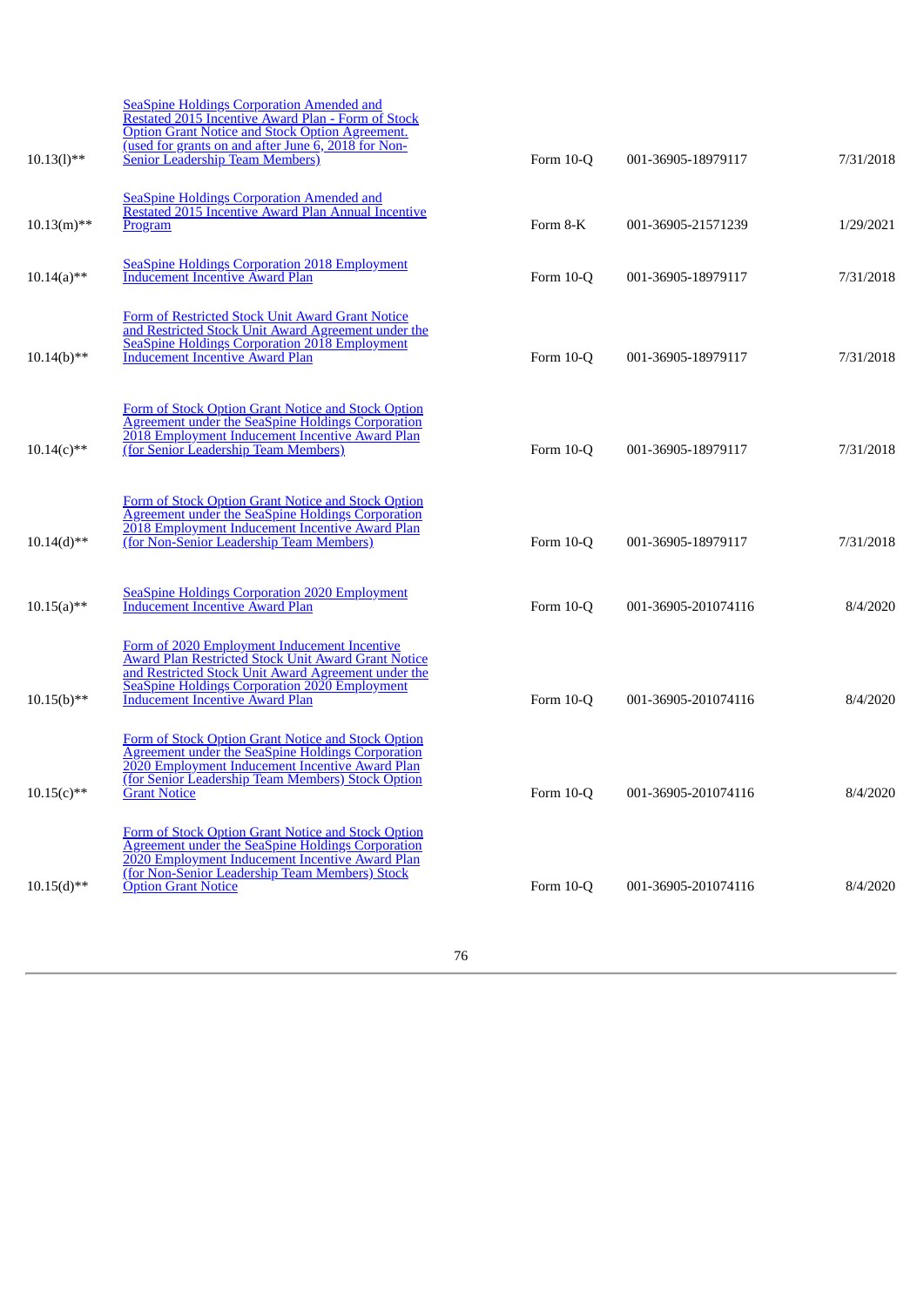| $10.16**$         | <b>Amended and Restated Non-Employee Director</b><br>Compensation Program, effective May 30, 2018                                                                                                 |                           | Form 10-Q | 001-36905-18979117  | 7/31/2018  |
|-------------------|---------------------------------------------------------------------------------------------------------------------------------------------------------------------------------------------------|---------------------------|-----------|---------------------|------------|
| $10.17**$         | Patrick Keran Letter Agreement, dated October 1,<br>2015                                                                                                                                          |                           | Form 10-Q | 001-36905-17818719  | 5/5/2017   |
| $10.18(a)*$       | <b>Supply Agreement, dated May 15, 2013, by and</b><br>between Integra LifeSciences Corporation and<br>PcoMed, LLC, and subsequent assignment to<br>SeaSpine Holdings Corporation on May 21, 2015 |                           | Form 8-K  | 001-36905-181116276 | 10/10/2018 |
| 10.18(b)          | Amendment 10 to the Supply Agreement between<br>SeaSpine Orthopedics Corporation and PcoMed, LLC                                                                                                  | $\boldsymbol{\mathrm{X}}$ |           |                     |            |
| 10.19*            | Tyler Lipschultz Letter Agreement, dated July 9, 2015                                                                                                                                             |                           | Form 10-Q | 001-36905-19788614  | 5/1/2019   |
| 21.1              | Subsidiaries of the Registrant                                                                                                                                                                    |                           | Form 10-K | 001-36905-161510399 | 3/16/2016  |
| 23.1              | Consent of RSM US LLP, Independent Registered<br><b>Public Accounting Firm</b>                                                                                                                    | $\mathbf X$               |           |                     |            |
| 24.1              | Power of Attorney (included on the signatures page)                                                                                                                                               | X                         |           |                     |            |
| 31.1              | <b>Certification of Principal Executive Officer Pursuant</b><br>to Section 302 of the Sarbanes-Oxley Act of 2002                                                                                  | $\mathbf X$               |           |                     |            |
| 31.2              | <b>Certification of Principal Financial Officer Pursuant to</b><br>Section 302 of the Sarbanes-Oxley Act of 2002                                                                                  | X                         |           |                     |            |
| 32.1***           | <b>Certification of Principal Executive Officer Pursuant</b><br>to Section 906 of the Sarbanes-Oxley Act of 2002                                                                                  | X                         |           |                     |            |
| 32.2***           | Certification of Principal Financial Officer Pursuant to<br>Section 906 of the Sarbanes-Oxley Act of 2002                                                                                         | X                         |           |                     |            |
| $\dagger$ 101.INS | Inline XBRL Instance Document - the instance<br>document does not appear in the Interactive Data File<br>because its XBRL tags are embedded within the Inline<br>XBRL document.                   | X                         |           |                     |            |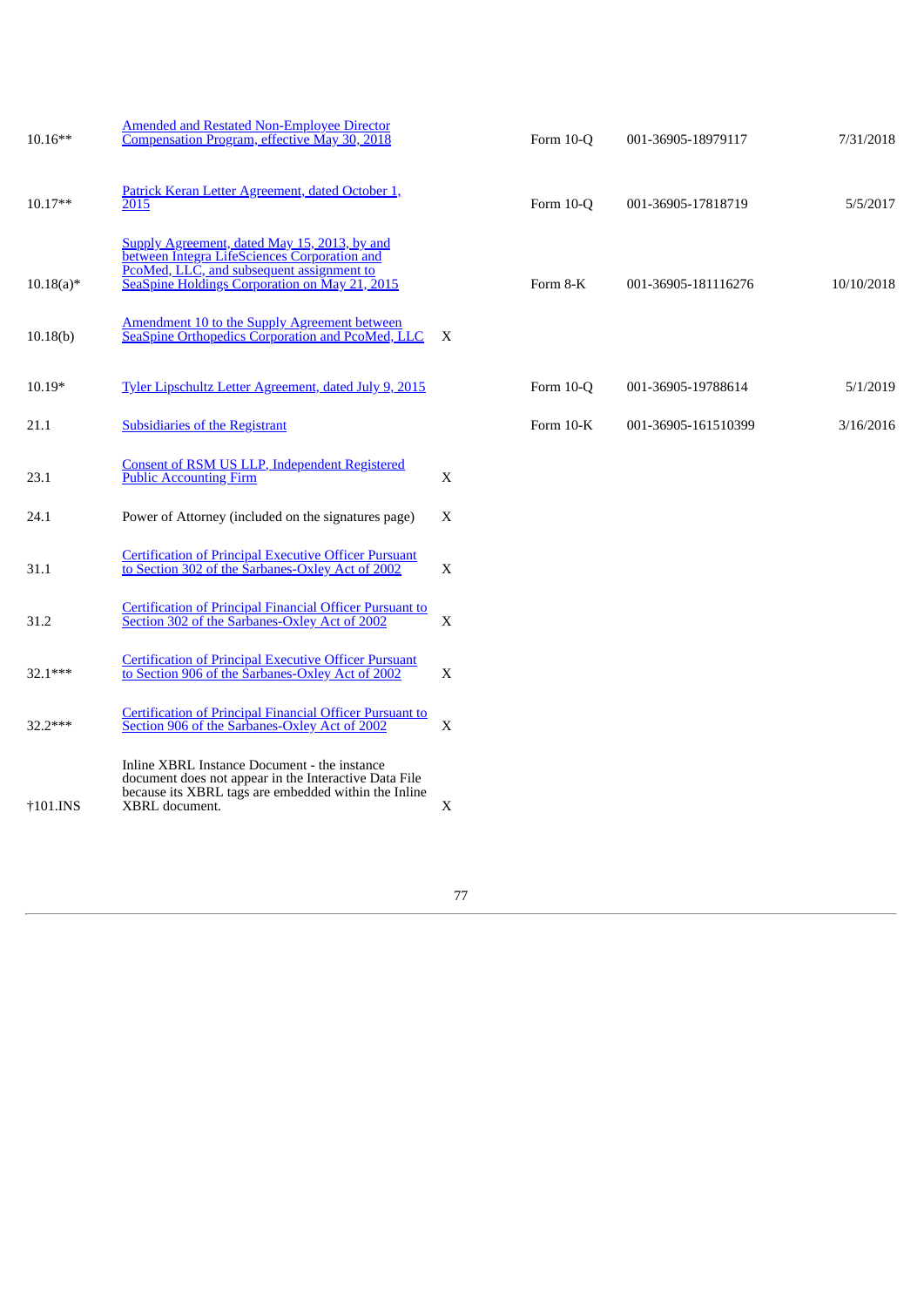| †101.SCH          | Inline XBRL Taxonomy Extension Schema Document                                             | X |
|-------------------|--------------------------------------------------------------------------------------------|---|
| $+101$ .CAL       | Inline XBRL Taxonomy Extension Calculation<br>Linkbase Document                            | X |
| $\dagger$ 101.DEF | Inline XBRL Definition Linkbase Document                                                   | X |
| $\dagger$ 101.LAB | Inline XBRL Taxonomy Extension Labels Linkbase<br>Document                                 | X |
| <b>+101.PRE</b>   | <b>Inline XBRL Taxonomy Extension Presentation</b><br>Linkbase Document                    | X |
| 104               | Cover Page Interactive Data File (embedded within<br>Exhibit 101.INS Inline XBRL document) | X |

- \* Confidential treatment has been requested or granted to certain confidential information contained in this exhibit. Such information was omitted from this exhibit by means of redacting a portion of the text and replacing it with an asterisk. We have filed separately with the SEC an unredacted copy of the exhibit.
- # Certain schedules and attachments referenced in this agreement have been omitted in accordance with Item 601(b)(2) of Regulation S-K. A copy of any omitted schedule and attachment will be furnished supplementally to the SEC upon request.
- \*\* Indicates management contract or compensatory plan or arrangement.
- \*\*\* These certifications are being furnished solely to accompany this report pursuant to 18 U.S.C. 1350, and are not being filed for purposes of Section 18 of the Securities Exchange Act of 1934 and are not to be incorporated by reference into any filing of the registrant, whether made before or after the date hereof, regardless of any general incorporation by reference language in such filing.
- † The financial information of SeaSpine Holdings Corporation Annual Report on Form 10-K for the year ended December 31, 2020 filed on March 5, 2021 formatted in iXBRL (Inline Extensible Business Reporting Language): (i) the Consolidated Statements of Operations, (ii) the Consolidated Statements of Comprehensive Loss, (iii) the Consolidated Balance Sheets, (iv) Parenthetical Data to the Consolidated Balance Sheets, (v) the Consolidated Statements of Cash Flows, (vi) the Consolidated Statements of Equity, and (vii) Notes to Consolidated Financial Statements, is furnished electronically herewith.

**ITEM 16.** *FORM 10-K SUMMARY*

None.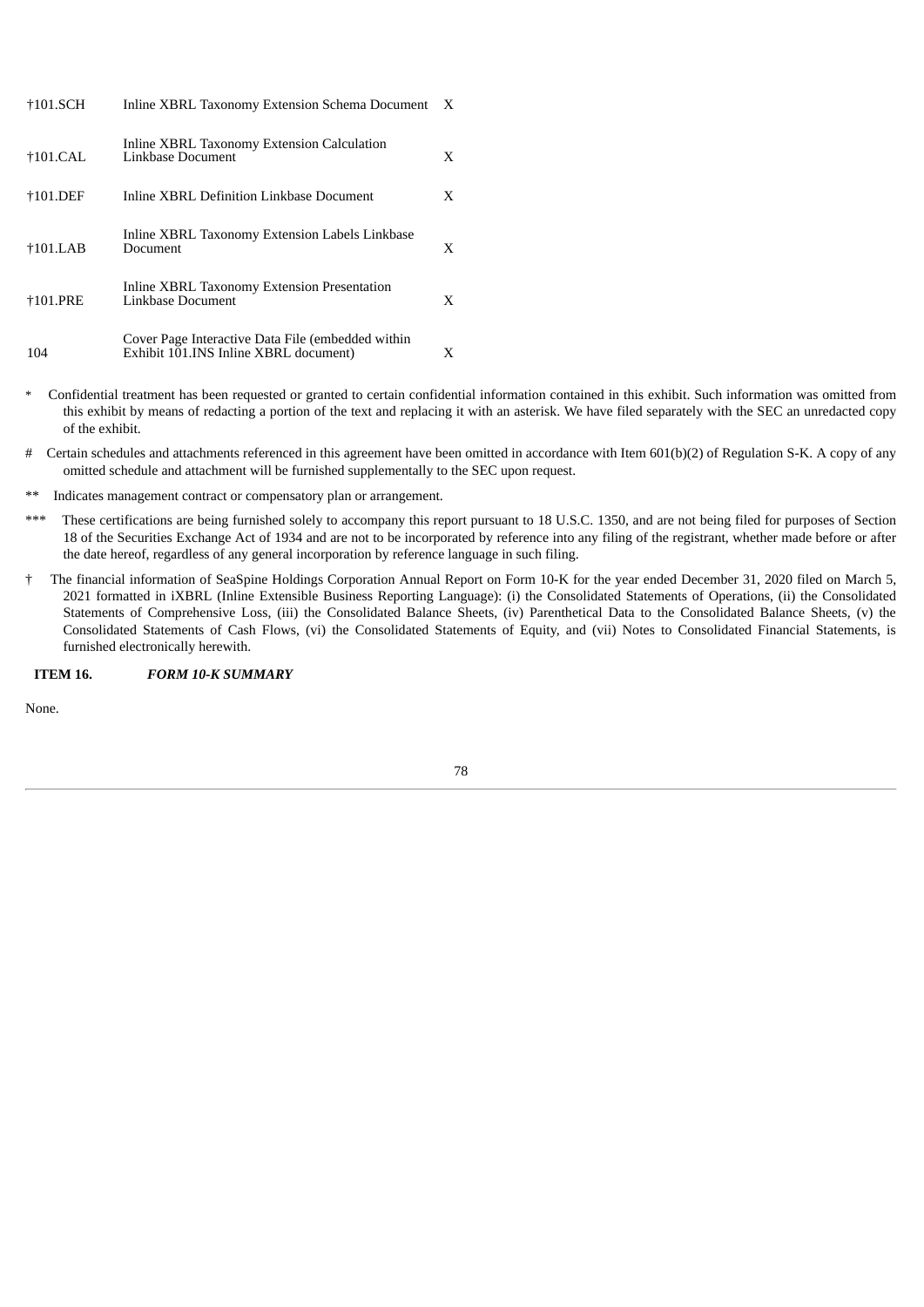## **SIGNATURES**

Pursuant to the requirements of Section 13 or 15(d) of the Securities Exchange Act of 1934, the registrant has duly caused this report to be signed on its behalf by the undersigned thereunto duly authorized.

## **SEASPINE HOLDINGS CORPORATION**

Date: March 5, 2021 /s/ Keith C. Valentine

Keith C. Valentine President and Chief Executive Officer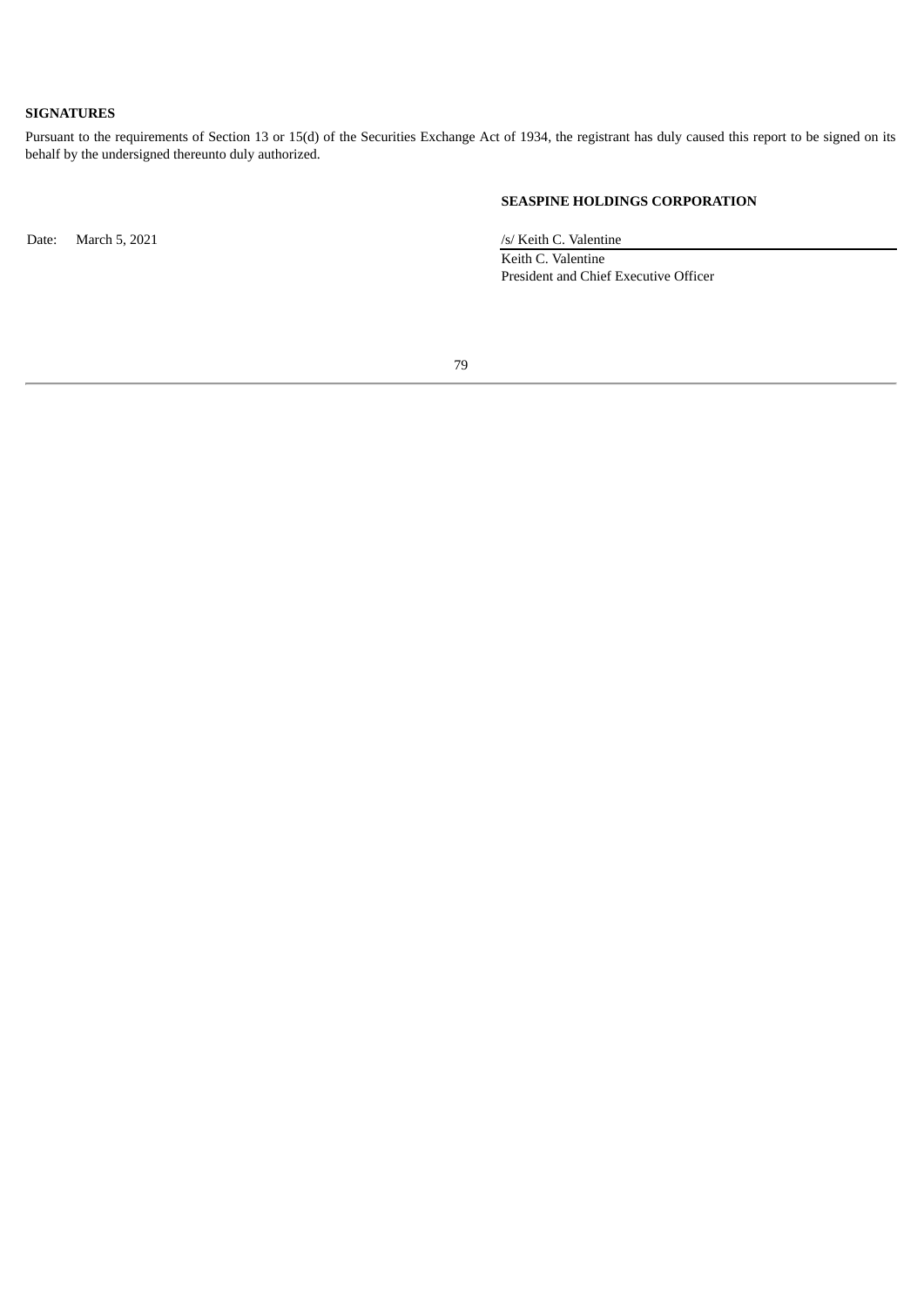### **Power of Attorney**

KNOW ALL PERSONS BY THESE PRESENTS, that each person whose signature appears below constitutes and appoints Keith C. Valentine and John J. Bostjancic, jointly and severally, his or her attorneys-in-fact, each with the power of substitution, for him or her in any and all capacities, to sign any amendments to this Annual Report on Form 10-K, and to file the same, with exhibits thereto and other documents in connection therewith, with the Securities and Exchange Commission, hereby ratifying and confirming all that each of said attorneys-in-fact, or his substitute or substitutes, may do or cause to be done by virtue hereof.

Pursuant to the requirements of the Securities Exchange Act of 1934, this report has been signed below by the following persons on behalf of the registrant in the capacities and on the dates indicated:

| Signature                                          | <b>Title</b>                                                                     |               |
|----------------------------------------------------|----------------------------------------------------------------------------------|---------------|
| /s/ Keith C. Valentine                             | President, Chief Executive Officer and Director<br>(Principal Executive Officer) | March 5, 2021 |
| Keith C. Valentine                                 |                                                                                  |               |
| /s/ John J. Bostjancic<br>John J. Bostjancic       | Chief Financial Officer<br>(Principal Financial and Accounting Officer)          | March 5, 2021 |
| /s/ Kirtley C. Stephenson                          | Chair of the Board                                                               | March 5, 2021 |
| Kirtley C. Stephenson                              |                                                                                  |               |
| /s/ Stuart M. Essig                                | Lead Independent Director                                                        | March 5, 2021 |
| Stuart M. Essig                                    |                                                                                  |               |
| /s/ Keith Bradley                                  | Director                                                                         | March 5, 2021 |
| Keith Bradley                                      |                                                                                  |               |
| /s/ Kimberly Commins-Tzoumakas                     | Director                                                                         | March 5, 2021 |
| Kimberly Commins-Tzoumakas                         |                                                                                  |               |
| /s/ Michael Fekete                                 | Director                                                                         | March 5, 2021 |
| Michael Fekete                                     |                                                                                  |               |
| /s/ Renee M. Gaeta                                 | Director                                                                         | March 5, 2021 |
| Renee M. Gaeta                                     |                                                                                  |               |
| /s/ John B. Henneman, III<br>John B. Henneman, III | Director                                                                         | March 5, 2021 |
|                                                    |                                                                                  |               |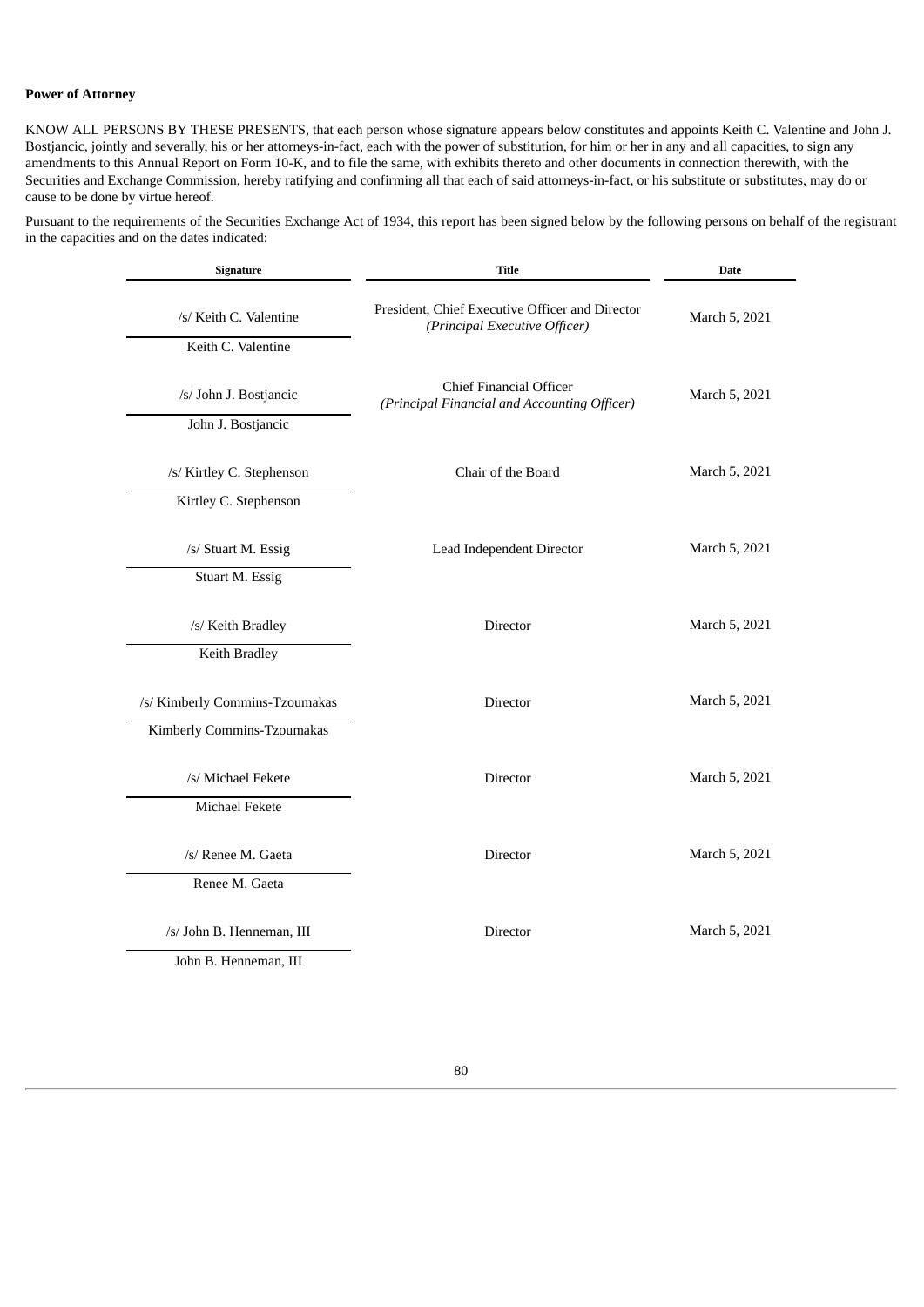#### **Report Of Independent Registered Public Accounting Firm**

To the Stockholders and the Board of Directors of SeaSpine Holdings Corporation

#### **Opinion on the Financial Statements**

We have audited the accompanying consolidated balance sheets of SeaSpine Holdings Corporation and its subsidiaries (the Company) as of December 31, 2020 and 2019, the related consolidated statements of operations, comprehensive loss, stockholders' equity and cash flows for each of the two years in the period ended December 31, 2020, and the related notes to the consolidated financial statements and schedule (collectively, the financial statements). In our opinion, the financial statements present fairly, in all material respects, the financial position of the Company as of December 31, 2020 and 2019, and the results of its operations and its cash flows for each of the two years in the period ended December 31, 2020, in conformity with accounting principles generally accepted in the United States of America.

We have also audited, in accordance with the standards of the Public Company Accounting Oversight Board (United States) (PCAOB), the Company's internal control over financial reporting as of December 31, 2020, based on criteria established in *Internal Control — Integrated Framework* issued by the Committee of Sponsoring Organizations of the Treadway Commission in 2013, and our report dated March 5, 2021, expressed an unqualified opinion on the effectiveness of the Company's internal control over financial reporting.

#### **Change in Accounting Principle**

As discussed in Note 2 to the financial statements, the Company has changed its method of accounting for leases in fiscal year 2020 due to the adoption of *Financial Accounting Standards Board Accounting Standards Codification* Topic 842, Leases.

### **Basis for Opinion**

These financial statements are the responsibility of the Company's management. Our responsibility is to express an opinion on the Company's financial statements based on our audits. We are a public accounting firm registered with the PCAOB and are required to be independent with respect to the Company in accordance with U.S. federal securities laws and the applicable rules and regulations of the Securities and Exchange Commission and the PCAOB.

We conducted our audits in accordance with the standards of the PCAOB. Those standards require that we plan and perform the audits to obtain reasonable assurance about whether the financial statements are free of material misstatement, whether due to error or fraud. Our audits included performing procedures to assess the risks of material misstatement of the financial statements, whether due to error or fraud, and performing procedures that respond to those risks. Such procedures included examining, on a test basis, evidence regarding the amounts and disclosures in the financial statements. Our audits also included evaluating the accounting principles used and significant estimates made by management, as well as evaluating the overall presentation of the financial statements. We believe that our audits provide a reasonable basis for our opinion.

#### **Critical Audit Matter**

The critical audit matter communicated below is a matter arising from the current period audit of the financial statements that were communicated or required to be communicated to the audit committee and that: (1) relate to accounts or disclosures that are material to the financial statements and (2) involved our especially challenging, subjective, or complex judgments. The communication of critical audit matters does not alter in any way our opinion on the financial statements, taken as a whole, and we are not, by communicating the critical audit matter below, providing separate opinions on the critical audit matters or on the accounts or disclosures to which they relate.

#### **Excess and Obsolete Inventory Reserves**

As described in Note 2 and Schedule II to the financial statements, the Company's inventory reserves balance was \$38.0 million as of December 31, 2020. The Company's inventories are valued at the lower of cost, the value determined by the first-in, first-out method, or net realizable value. The Company reviews the components of its inventories on a periodic basis for excess and obsolescence and adjusts inventories to its net realizable value as necessary. The valuation of inventories requires management to make significant assumptions, including assumptions about product life cycle and projections of future demand as well as specific product considerations such as timing of the introduction and development of new or enhanced products.

We identified valuation of excess and obsolete inventory reserves, which is included in the inventory reserves balance, as a critical audit matter because of the significant assumptions and judgements used by management in estimating adequate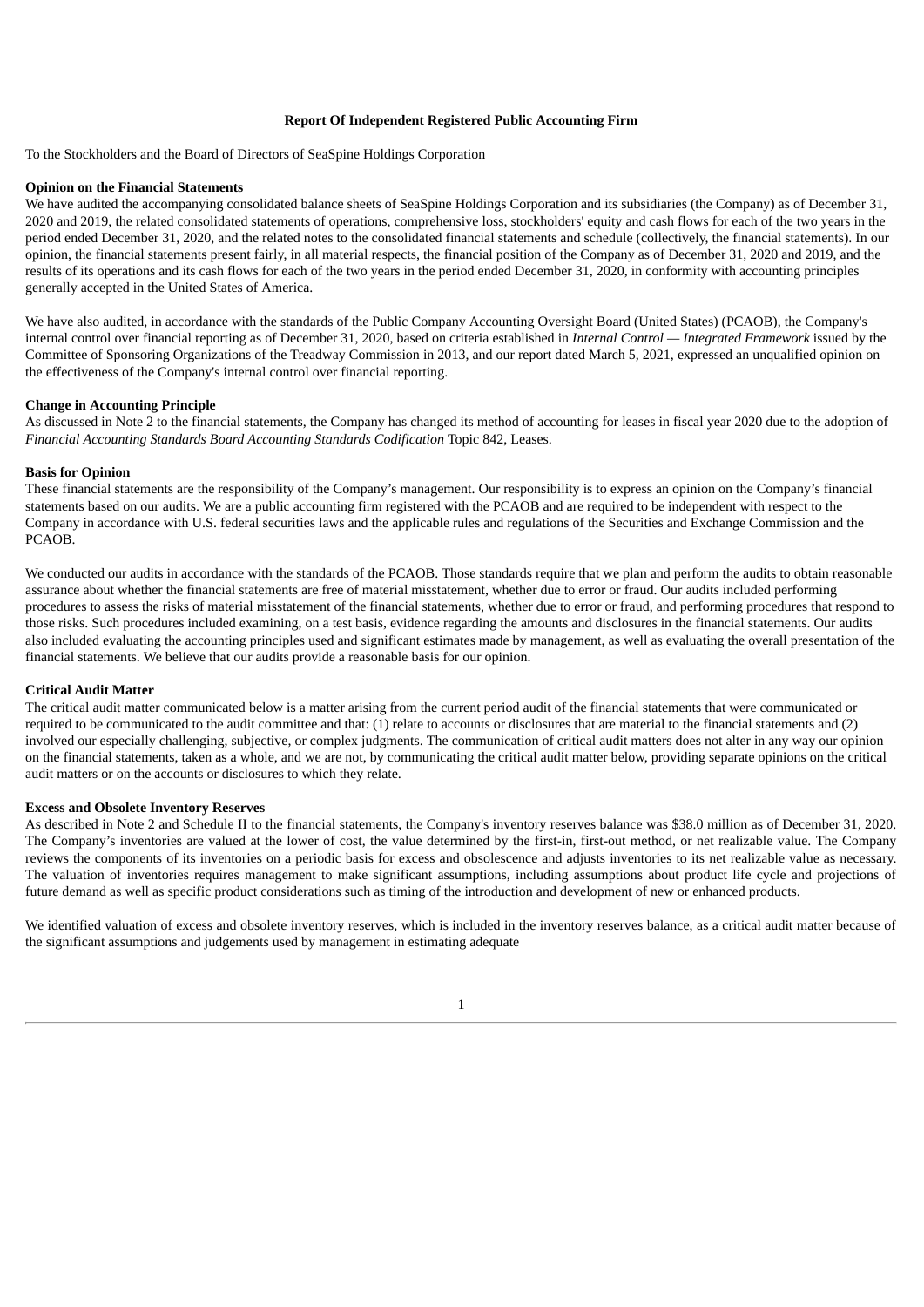reserves. Auditing management's assumptions was complex and required a high degree of auditor judgment and subjectivity when performing audit procedures and evaluating the audit evidence obtained.

Our audit procedures related to the Company's excess and obsolete inventory reserves included the following, among others:

- We obtained an understanding of the relevant controls over the Company's excess and obsolete inventory reserves, including the completeness and accuracy of data used in the process, and tested such controls for design and operating effectiveness.
- We evaluated the reasonableness of the methodology, assumptions and data used in the Company's estimate by:
	- Comparing the on-hand inventory quantities to projections of future demand and historical sales and evaluating adjustments to projections of future demand for specific product considerations, such as timing of the introduction and development of new or enhanced product; and
	- Assessing the historical accuracy of management's estimate and performing sensitivity analyses over the significant assumptions to evaluate the impact of changes in the obsolete and excess inventory reserve that would result from changes in the underlying assumptions.

#### /s/ RSM US LLP

We have served as the Company's auditor since 2017.

Los Angeles, California March 5, 2021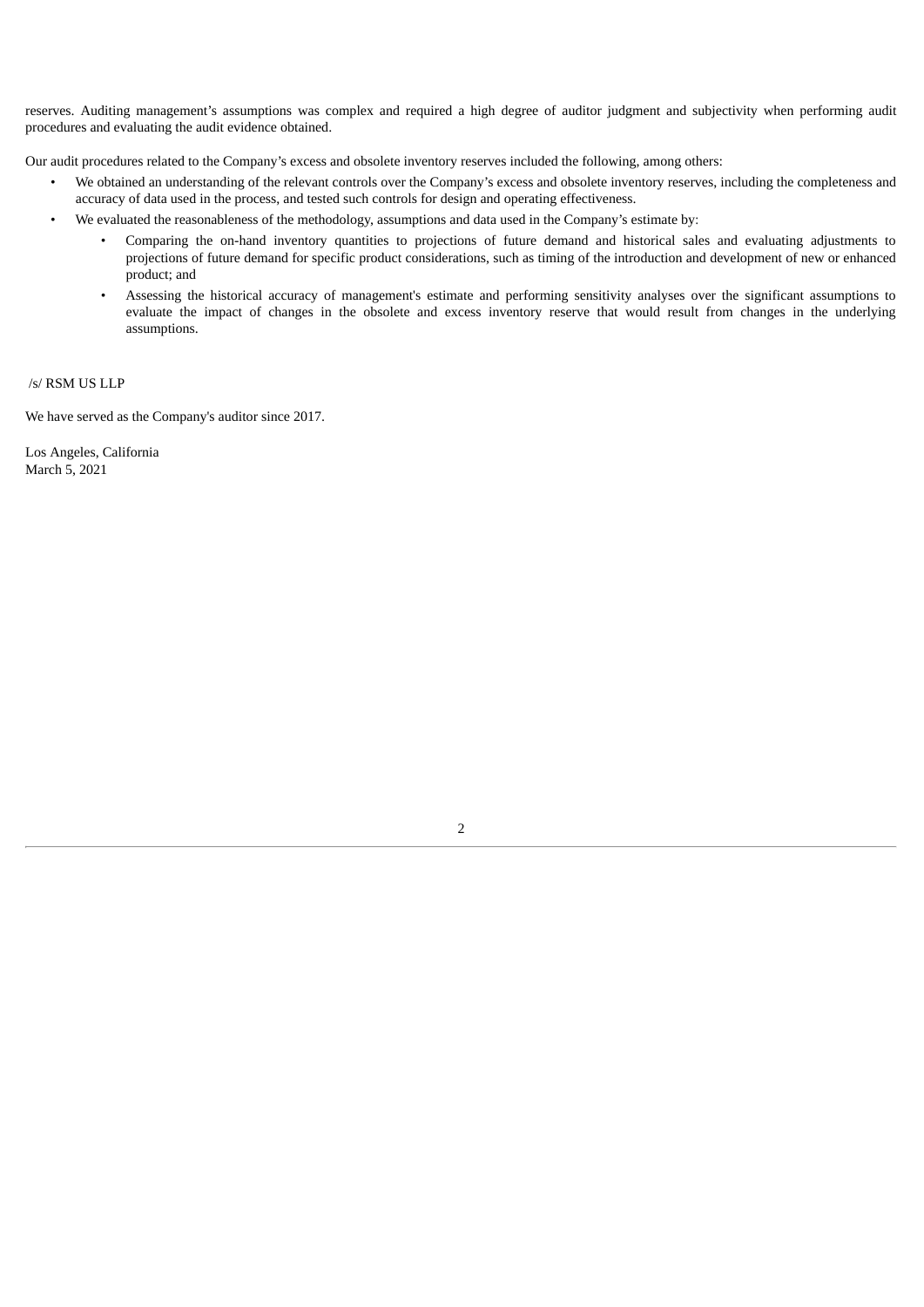## **SEASPINE HOLDINGS CORPORATION CONSOLIDATED STATEMENTS OF OPERATIONS** (In thousands, except per share data)

|                                                                              |     | Year Ended December 31, |      |           |
|------------------------------------------------------------------------------|-----|-------------------------|------|-----------|
|                                                                              |     | 2020                    |      | 2019      |
| Total revenue, net                                                           | S   | 154,345                 | \$   | 159,083   |
| Cost of goods sold                                                           |     | 56,841                  |      | 57,979    |
| Gross profit                                                                 |     | 97,504                  |      | 101,104   |
| Operating expenses:                                                          |     |                         |      |           |
| Selling and marketing                                                        |     | 84,304                  |      | 83,445    |
| General and administrative                                                   |     | 35,874                  |      | 33,594    |
| Research and development                                                     |     | 16,258                  |      | 15,125    |
| Intangible amortization                                                      |     | 3,169                   |      | 3,169     |
| Impairment of intangible assets                                              |     | 1,325                   |      | 4,993     |
| Total operating expenses                                                     |     | 140,930                 |      | 140,326   |
| <b>Operating loss</b>                                                        |     | (43, 426)               |      | (39, 222) |
| Other income, net                                                            |     | (463)                   |      | (302)     |
| Loss before income taxes                                                     |     | (42, 963)               |      | (38,920)  |
| Provision for income taxes                                                   |     | 218                     |      | 356       |
| Net loss                                                                     | \$. | $(43,181)$ \$           |      | (39, 276) |
| Net loss per share, basic and diluted                                        |     | (1.59)                  | - \$ | (2.07)    |
| Weighted average shares used to compute basic and diluted net loss per share |     | 27,222                  |      | 18,977    |

The accompanying notes are an integral part of these consolidated financial statements.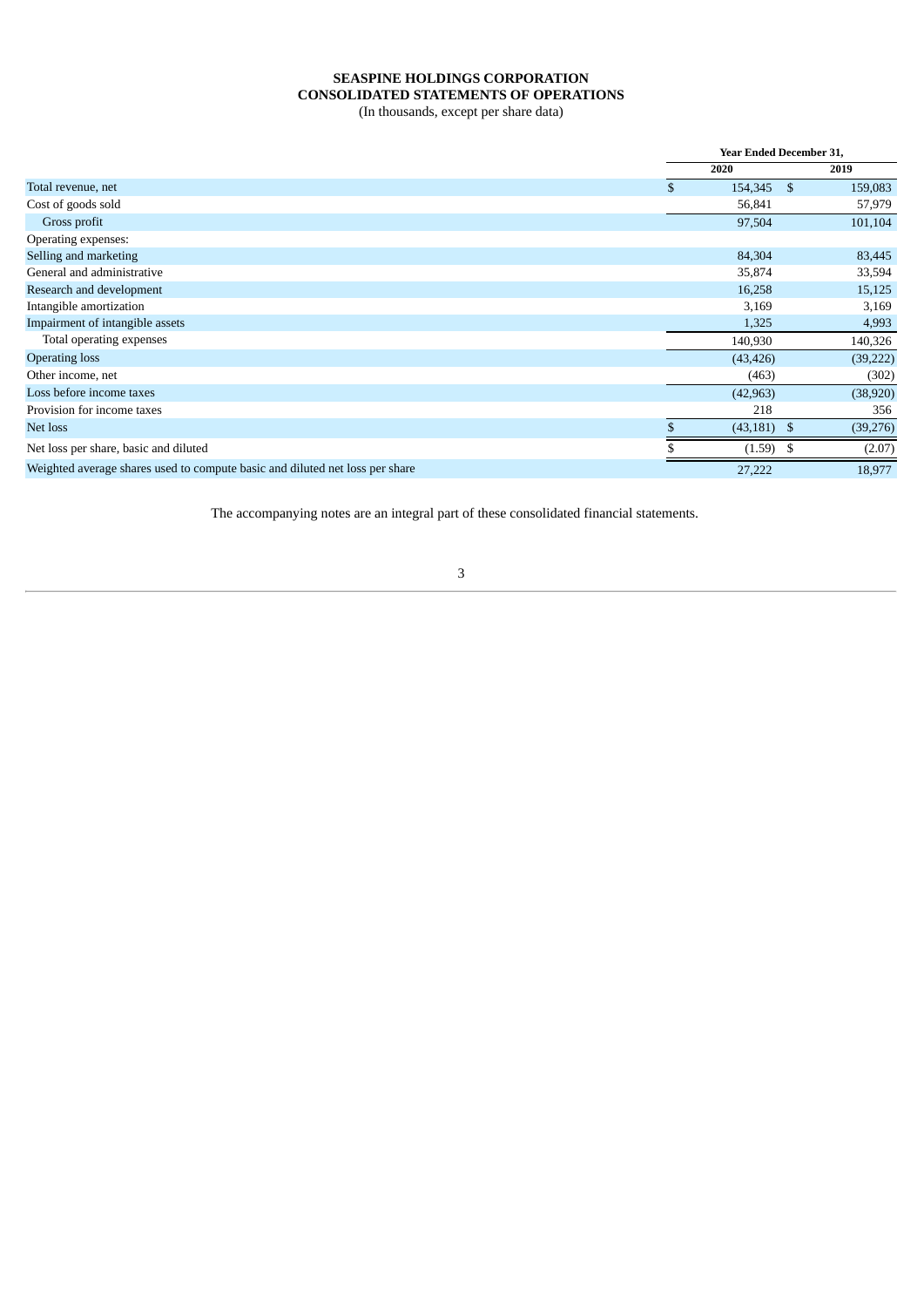## **SEASPINE HOLDINGS CORPORATION CONSOLIDATED STATEMENTS OF COMPREHENSIVE LOSS** (In thousands)

|                                          | <b>Year Ended December 31,</b> |  |           |  |
|------------------------------------------|--------------------------------|--|-----------|--|
|                                          | 2020                           |  | 2019      |  |
| Net loss                                 | $(43, 181)$ \$                 |  | (39, 276) |  |
| Other comprehensive (loss) income        |                                |  |           |  |
| Foreign currency translation adjustments | 690                            |  | (171)     |  |
| Unrealized gain on investments           |                                |  |           |  |
| Comprehensive loss                       | (42, 491)                      |  | (39, 444) |  |
|                                          |                                |  |           |  |

The accompanying notes are an integral part of these consolidated financial statements.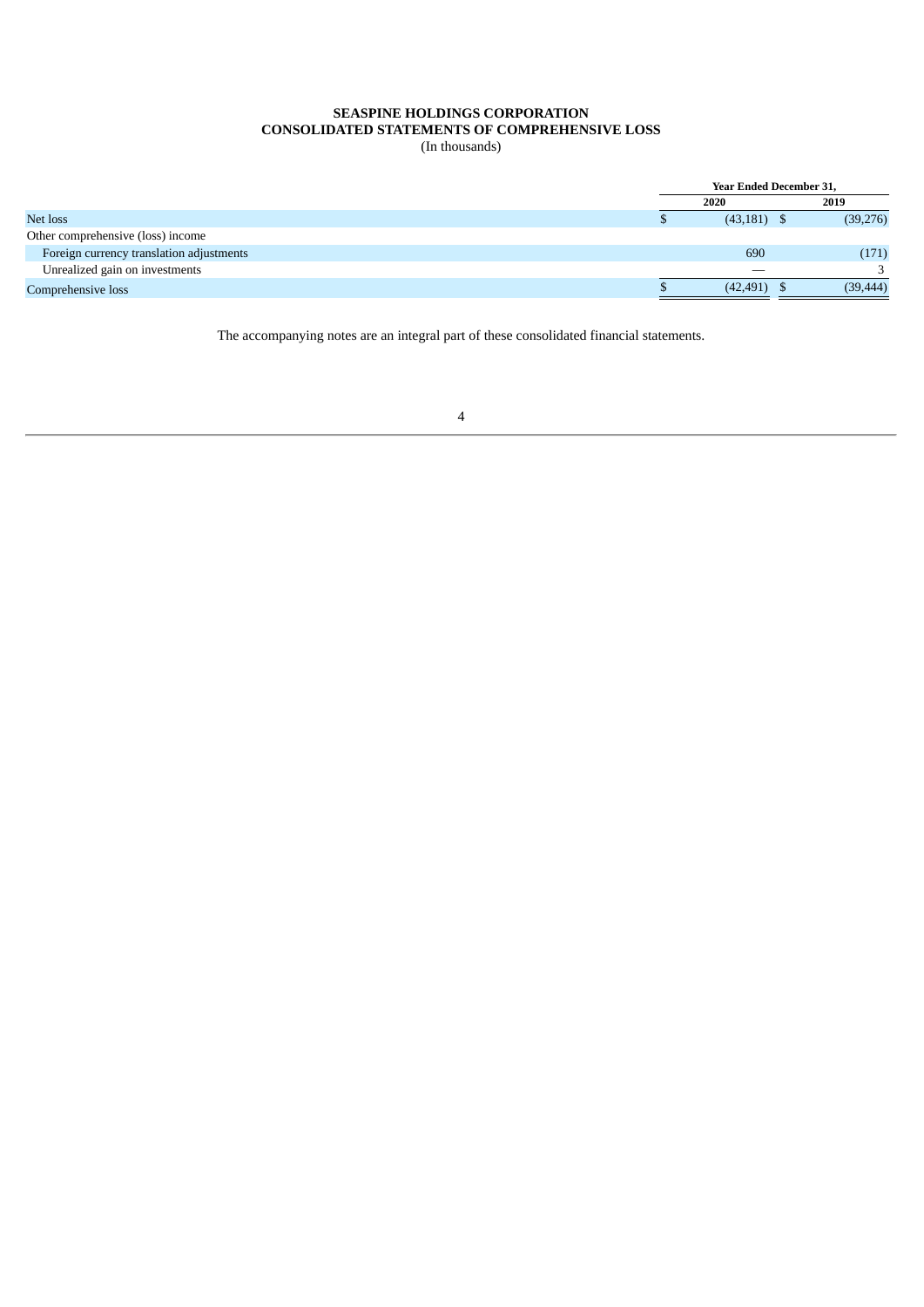## **SEASPINE HOLDINGS CORPORATION CONSOLIDATED BALANCE SHEETS (In thousands, except par value data)**

|                                                                                                                                                   | December 31, 2020 |            | <b>December 31, 2019</b> |            |
|---------------------------------------------------------------------------------------------------------------------------------------------------|-------------------|------------|--------------------------|------------|
| <b>ASSETS</b>                                                                                                                                     |                   |            |                          |            |
| Current assets:                                                                                                                                   |                   |            |                          |            |
| Cash and cash equivalents                                                                                                                         | \$                | 76,813     | \$                       | 20,199     |
| Trade accounts receivable, net of allowances of \$192 and \$111                                                                                   |                   | 26,154     |                          | 24,902     |
| Inventories, net                                                                                                                                  |                   | 54,041     |                          | 47,155     |
| Prepaid expenses and other current assets                                                                                                         |                   | 3,884      |                          | 3,906      |
| Total current assets                                                                                                                              |                   | 160,892    |                          | 96,162     |
| Property, plant and equipment, net                                                                                                                |                   | 31,422     |                          | 25,751     |
| Right of use assets                                                                                                                               |                   | 7,658      |                          |            |
| Intangible assets, net                                                                                                                            |                   | 13,883     |                          | 19,173     |
| Other assets                                                                                                                                      |                   | 546        |                          | 632        |
| <b>Total assets</b>                                                                                                                               | \$                | 214,401    | $\mathfrak{S}$           | 141,718    |
| <b>LIABILITIES AND STOCKHOLDERS' EQUITY</b>                                                                                                       |                   |            |                          |            |
| <b>Current liabilities:</b>                                                                                                                       |                   |            |                          |            |
| Accounts payable, trade                                                                                                                           | \$                | 5,006      | \$                       | 7,448      |
| Accrued compensation                                                                                                                              |                   | 8,198      |                          | 7,879      |
| Accrued commissions                                                                                                                               |                   | 8,199      |                          | 7,843      |
| Short-term debt                                                                                                                                   |                   | 1,114      |                          |            |
| Contingent consideration liabilities                                                                                                              |                   | 49         |                          | 1,864      |
| Short-term lease liability                                                                                                                        |                   | 2,147      |                          |            |
| Other accrued expenses and current liabilities                                                                                                    |                   | 6,014      |                          | 5,444      |
| Total current liabilities                                                                                                                         |                   | 30,727     |                          | 30,478     |
| Long-term debt                                                                                                                                    |                   | 5,059      |                          |            |
| Long-term lease liability                                                                                                                         |                   | 6,802      |                          |            |
| Other liabilities                                                                                                                                 |                   | 95         |                          | 1,480      |
| <b>Total liabilities</b>                                                                                                                          |                   | 42,683     |                          | 31,958     |
|                                                                                                                                                   |                   |            |                          |            |
| Commitments and contingencies                                                                                                                     |                   |            |                          |            |
| Stockholders' equity:                                                                                                                             |                   |            |                          |            |
| Preferred stock, \$0.01 par value; 15,000 authorized; no shares issued and outstanding at December 31, 2020 and<br>December 31, 2019              |                   |            |                          |            |
| Common stock, \$0.01 par value; 60,000 authorized; 27,729 and 19,124 shares issued and outstanding at December<br>31, 2020 and 2019, respectively |                   | 277        |                          | 191        |
| Additional paid-in capital                                                                                                                        |                   | 388,574    |                          | 284,211    |
| Accumulated other comprehensive income                                                                                                            |                   | 2,124      |                          | 1,434      |
| Accumulated deficit                                                                                                                               |                   | (219, 257) |                          | (176, 076) |
| <b>Total stockholders' equity</b>                                                                                                                 |                   | 171,718    |                          | 109,760    |
|                                                                                                                                                   |                   |            |                          |            |

**Total liabilities and stockholders' equity the contract of the contract of the contract of the contract of the contract of the contract of the contract of the contract of the contract of the contract of the contract of** 

The accompanying notes are an integral part of these consolidated financial statements.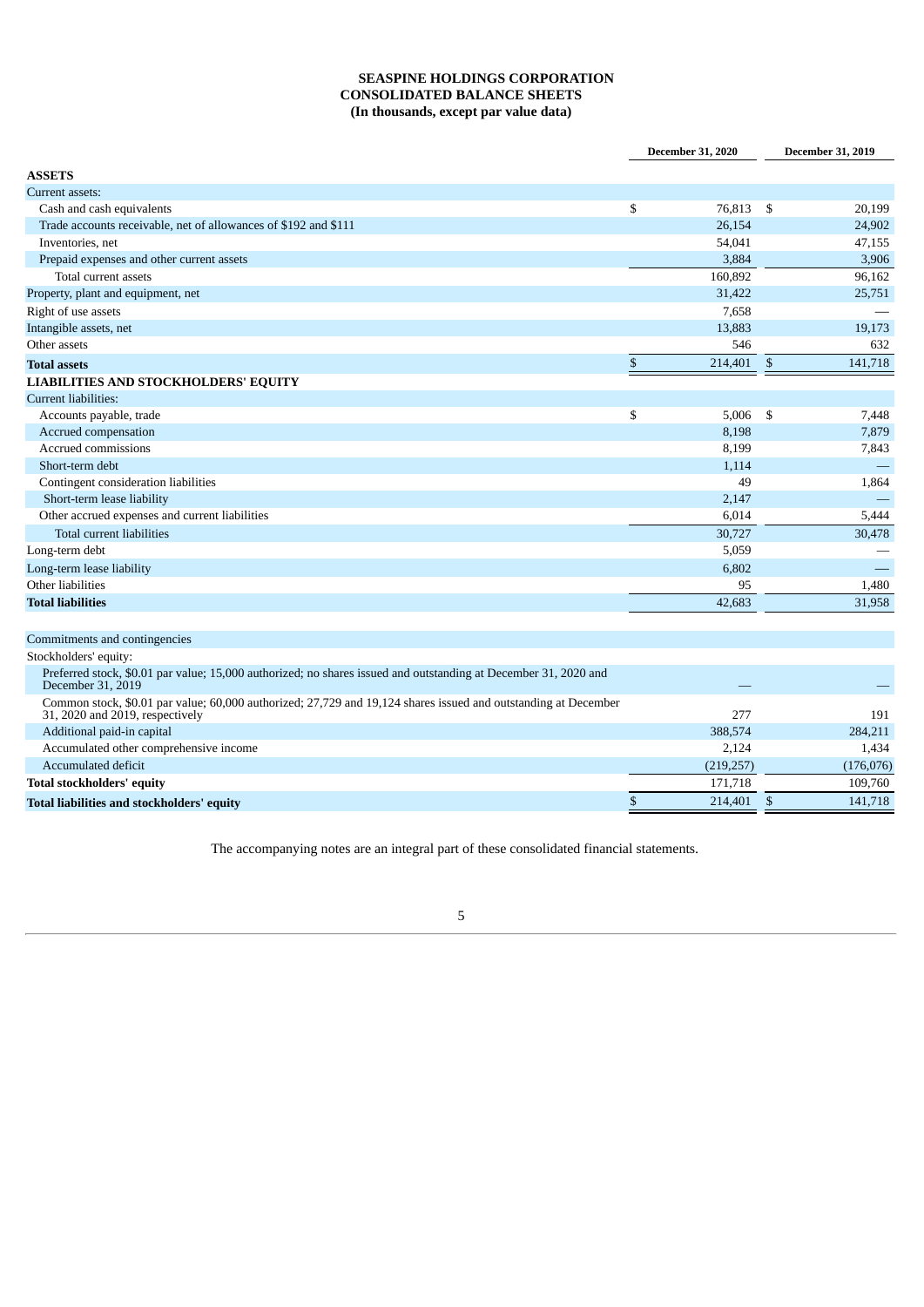## **SEASPINE HOLDINGS CORPORATION CONSOLIDATED STATEMENTS OF CASH FLOWS** (In thousands)

|                                                                                                                           | <b>Year Ended December 31,</b> |           |  |
|---------------------------------------------------------------------------------------------------------------------------|--------------------------------|-----------|--|
|                                                                                                                           | 2020                           | 2019      |  |
| <b>OPERATING ACTIVITIES:</b>                                                                                              |                                |           |  |
| Net loss                                                                                                                  | \$<br>$(43, 181)$ \$           | (39, 276) |  |
| Adjustments to reconcile net loss to net cash used in operating activities:                                               |                                |           |  |
| Depreciation and amortization                                                                                             | 10,725                         | 10,347    |  |
| Instrument replacement expense                                                                                            | 2,799                          | 2,281     |  |
| Impairment of spinal instruments                                                                                          | 210                            | 30        |  |
| Impairment of intangible assets                                                                                           | 1,325                          | 4,993     |  |
| Provision for excess and obsolete inventories                                                                             | 5.515                          | 3,623     |  |
| Stock-based compensation                                                                                                  | 10,357                         | 7,806     |  |
| Loss/(gain) from change in fair value of contingent consideration liabilities                                             | 176                            | (263)     |  |
| Other                                                                                                                     | 96                             | 361       |  |
| Changes in assets and liabilities:                                                                                        |                                |           |  |
| Accounts receivable                                                                                                       | (1, 119)                       | (4,621)   |  |
| Inventories                                                                                                               | (10, 480)                      | (5,924)   |  |
| Prepaid expenses and other current assets                                                                                 | 40                             | (420)     |  |
| Other non-current assets                                                                                                  | (93)                           | (50)      |  |
| Accounts payable                                                                                                          | (2,691)                        | (1, 458)  |  |
| Accrued commissions                                                                                                       | 342                            | 2,385     |  |
| Other accrued expenses and current liabilities                                                                            | 1,396                          | (1)       |  |
| Other non-current liabilities                                                                                             | (16)                           | (90)      |  |
| Net cash used in operating activities                                                                                     | (24, 599)                      | (20, 277) |  |
| <b>INVESTING ACTIVITIES:</b>                                                                                              |                                |           |  |
| Purchases of property and equipment                                                                                       | (16,085)                       | (12, 834) |  |
| Additions to technology assets                                                                                            | (950)                          |           |  |
| Purchases of short-term investments                                                                                       | (25,007)                       |           |  |
| Maturities of short-term investments                                                                                      | 25,000                         | 30,000    |  |
| Net cash (used in) provided by investing activities                                                                       | (17, 042)                      | 17,166    |  |
| <b>FINANCING ACTIVITIES:</b>                                                                                              |                                |           |  |
| Proceeds from Paycheck Protection Program Loan                                                                            | 7,173                          |           |  |
| Repayments of Paycheck Protection Program Loan                                                                            | (1,000)                        |           |  |
| Proceeds from issuance of common stock- employee stock purchase plan and exercise of stock options                        | 2,632                          | 1,440     |  |
| Proceeds from issuance of common stock, net of offering costs                                                             | 91,622                         |           |  |
| Repurchases of common stock for income tax withheld upon vesting of restricted stock awards and<br>restricted stock units | (2, 164)                       | (2, 129)  |  |
| Payment of contingent royalty consideration liabilities in connection with acquisition of business                        | (125)                          | (140)     |  |
| Net cash provided by (used in) financing activities                                                                       | 98,138                         | (829)     |  |
| Effect of exchange rate changes on cash and cash equivalents                                                              | 117                            | (94)      |  |
|                                                                                                                           |                                |           |  |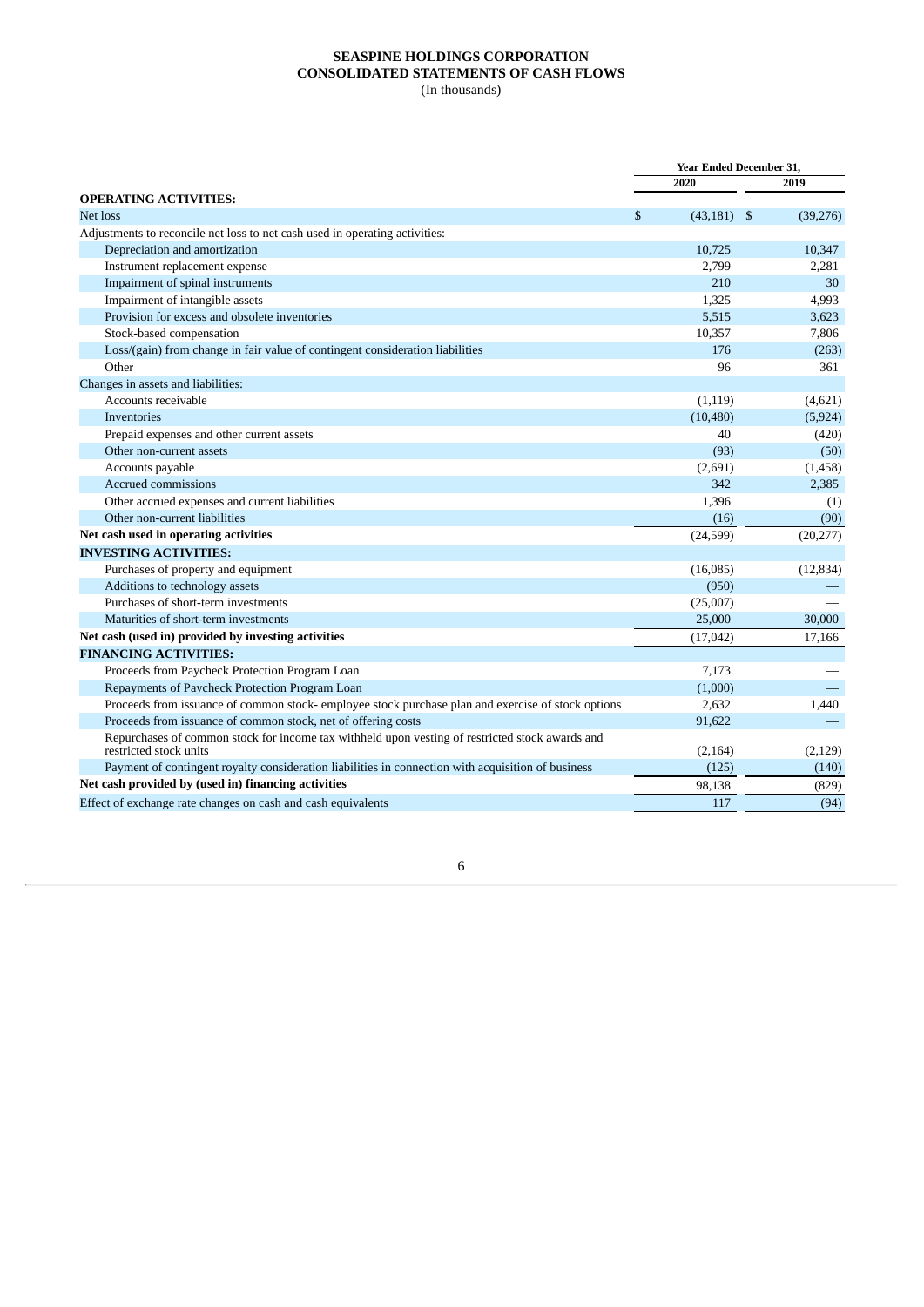#### **SEASPINE HOLDINGS CORPORATION CONSOLIDATED STATEMENTS OF CASH FLOWS (CONTINUED)** (In thousands)

| Net change in cash and cash equivalents                                                                                      |               | 56.614 |      | (4,034) |
|------------------------------------------------------------------------------------------------------------------------------|---------------|--------|------|---------|
| Cash and cash equivalents at beginning of period                                                                             |               | 20,199 |      | 24,233  |
| Cash and cash equivalents at end of period                                                                                   |               | 76.813 |      | 20,199  |
| <b>Supplemental cash flow information:</b>                                                                                   |               |        |      |         |
| Interest paid                                                                                                                | \$            | 176    | - \$ | 155     |
| Income taxes paid                                                                                                            | \$            | 148    | - 8  | 101     |
| Non-cash investing activities:                                                                                               |               |        |      |         |
| Property and equipment in liabilities                                                                                        | $\mathbf{\$}$ | 1.209  | - \$ | 713     |
| Intangible assets in liabilities                                                                                             | \$            | 150    | - 55 | 850     |
| <b>Non-cash financing activities:</b>                                                                                        |               |        |      |         |
| Settlement of contingent closing consideration liabilities with stock issuance in connection with<br>acquisition of business |               | 2.000  |      |         |
|                                                                                                                              |               |        |      |         |

The accompanying notes are an integral part of these consolidated financial statements.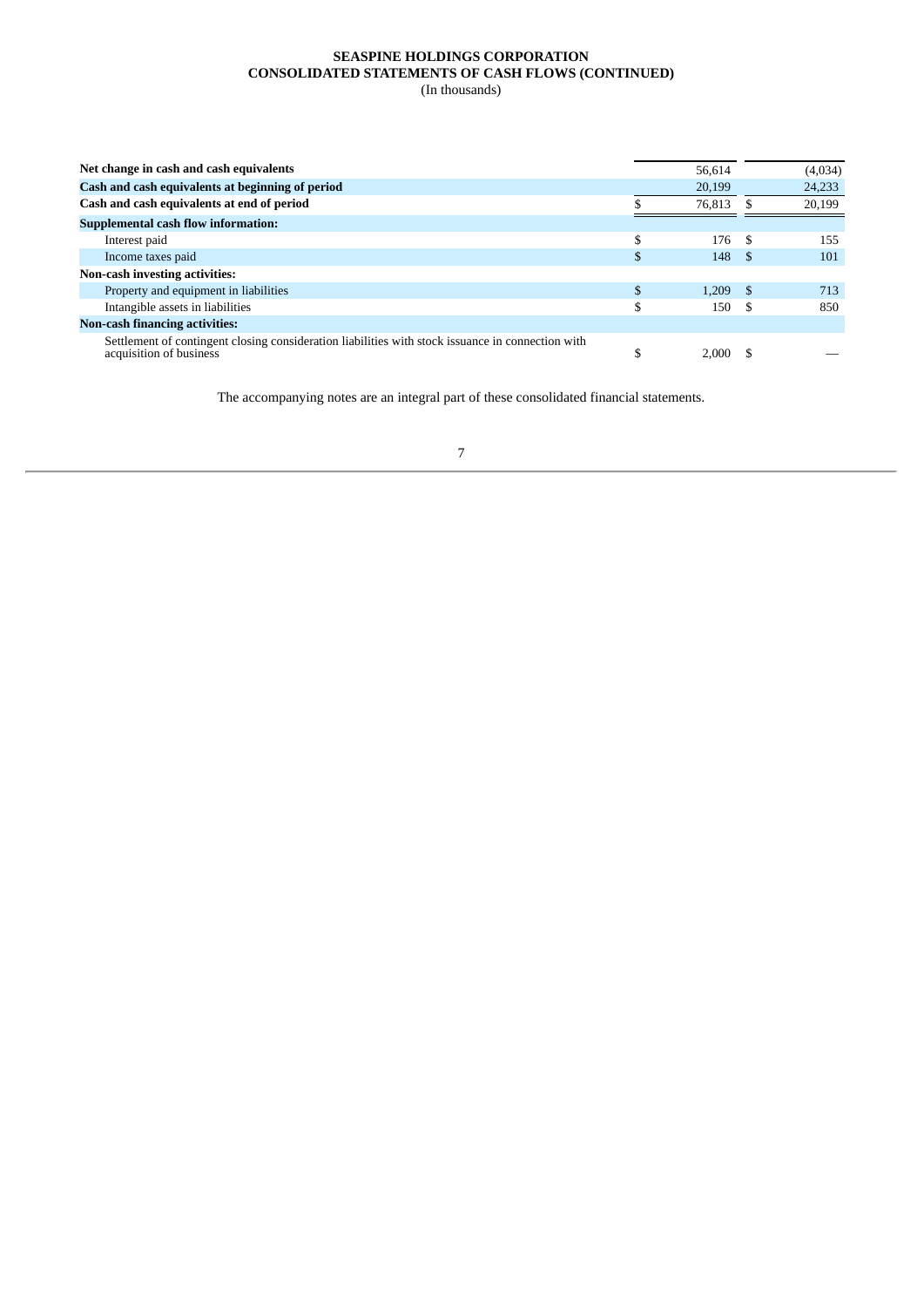# **SEASPINE HOLDINGS CORPORATION CONSOLIDATED STATEMENTS OF STOCKHOLDERS' EQUITY**

(In thousands)

|                                                                                                                              | <b>Common Stock</b><br><b>Number of</b><br><b>Shares</b> | Amount         | <b>Additional</b><br>Paid-In<br>Capital |          | <b>Accumulated Other</b><br>Comprehensive<br>Income |       | <b>Accumulated</b><br><b>Deficit</b> |    | <b>Total</b><br><b>Stockholders'</b><br><b>Equity</b> |
|------------------------------------------------------------------------------------------------------------------------------|----------------------------------------------------------|----------------|-----------------------------------------|----------|-----------------------------------------------------|-------|--------------------------------------|----|-------------------------------------------------------|
| Balance December 31, 2018                                                                                                    | 18,669                                                   | \$<br>187      | \$                                      | 277,096  | \$                                                  | 1,602 | \$<br>(136, 800)                     | \$ | 142,085                                               |
| Net loss                                                                                                                     |                                                          |                |                                         |          |                                                     |       | (39, 276)                            |    | (39, 276)                                             |
| Foreign currency translation adjustment                                                                                      |                                                          |                |                                         |          |                                                     | (171) |                                      |    | (171)                                                 |
| Unrealized loss on short-term investments                                                                                    |                                                          |                |                                         |          |                                                     | 3     |                                      |    | 3                                                     |
| Restricted stock issued                                                                                                      | 319                                                      | 3              |                                         | (1)      |                                                     |       |                                      |    | $\overline{2}$                                        |
| Issuance of common stock under employee stock<br>purchase plan                                                               | 120                                                      | $\mathbf{1}$   |                                         | 1,209    |                                                     |       |                                      |    | 1,210                                                 |
| Issuance of common stock- exercise of stock options                                                                          | 17                                                       |                |                                         | 230      |                                                     |       |                                      |    | 230                                                   |
| Repurchases of common stock for income tax withheld<br>upon vesting of restricted stock awards and restricted<br>stock units | (1)                                                      |                |                                         | (2, 129) |                                                     |       |                                      |    | (2, 129)                                              |
| Stock-based compensation                                                                                                     |                                                          |                |                                         | 7,806    |                                                     |       |                                      |    | 7,806                                                 |
| Balance December 31, 2019                                                                                                    | 19,124                                                   | 191            |                                         | 284,211  |                                                     | 1,434 | (176, 076)                           |    | 109,760                                               |
| Net loss                                                                                                                     |                                                          |                |                                         |          |                                                     |       | (43, 181)                            |    | (43, 181)                                             |
| Foreign currency translation adjustment                                                                                      |                                                          |                |                                         |          |                                                     | 690   |                                      |    | 690                                                   |
| Restricted stock issued                                                                                                      | 340                                                      | 3              |                                         | (1)      |                                                     |       |                                      |    | $\mathcal{P}$                                         |
| Issuance of common stock- public offering                                                                                    | 7,820                                                    | 78             |                                         | 91,544   |                                                     |       |                                      |    | 91,622                                                |
| Issuance of common stock under employee stock<br>purchase plan                                                               | 153                                                      | $\overline{2}$ |                                         | 1,364    |                                                     |       |                                      |    | 1,366                                                 |
| Issuance of common stock- NLT Spine Ltd contingent<br>consideration                                                          | 176                                                      | $\overline{2}$ |                                         | 1,998    |                                                     |       |                                      |    | 2,000                                                 |
| Issuance of common stock- exercise of stock options                                                                          | 117                                                      | 1              |                                         | 1,265    |                                                     |       |                                      |    | 1,266                                                 |
| Repurchases of common stock for income tax withheld<br>upon vesting of restricted stock awards and restricted<br>stock units | (1)                                                      |                |                                         | (2, 164) |                                                     |       |                                      |    | (2,164)                                               |
| Stock-based compensation                                                                                                     |                                                          |                |                                         | 10,357   |                                                     |       |                                      |    | 10,357                                                |
| Balance December 31, 2020                                                                                                    | 27,729                                                   | 277            |                                         | 388,574  |                                                     | 2,124 | (219, 257)                           |    | 171,718                                               |

The accompanying notes are an integral part of these consolidated financial statements.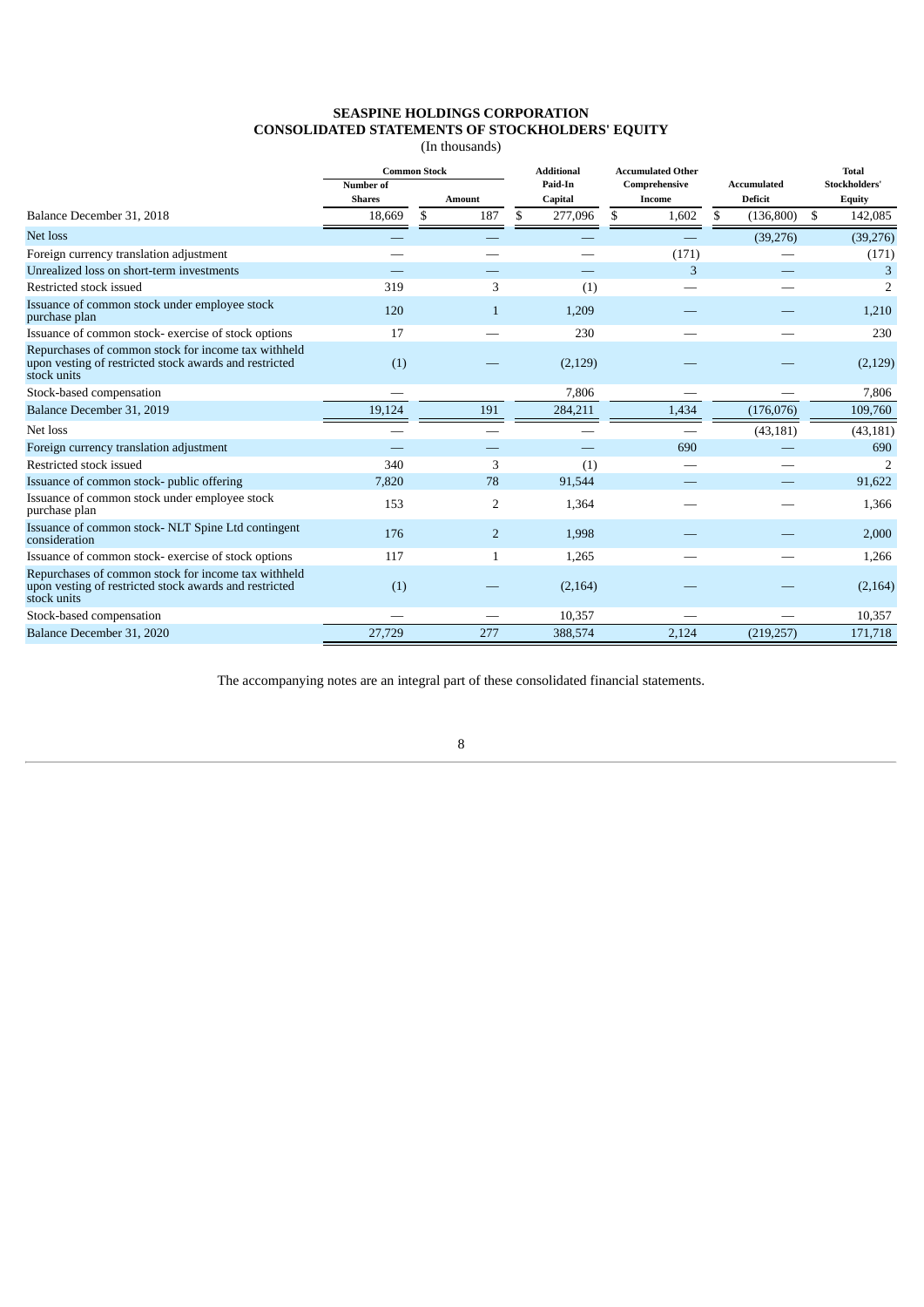#### **1. BUSINESS AND BASIS OF PRESENTATION**

#### *Business*

SeaSpine Holdings Corporation was incorporated in Delaware on February 12, 2015 in connection with the spin-off of the orthobiologics and spinal implant business of Integra LifeSciences Holdings Corporation, a diversified medical technology company. The spin-off occurred on July 1, 2015. Unless the context indicates otherwise, (i) references to "SeaSpine" or the "Company" refer to SeaSpine Holdings Corporation and its wholly-owned subsidiaries, and (ii) references to "Integra" refer to Integra LifeSciences Holdings Corporation and its subsidiaries other than SeaSpine.

SeaSpine is a global medical technology company focused on the design, development and commercialization of surgical solutions for the treatment of patients suffering from spinal disorders. SeaSpine has a comprehensive portfolio of orthobiologics and spinal implant solutions to meet the varying combinations of products that neurosurgeons and orthopedic spine surgeons need to perform fusion procedures in the lumbar, thoracic and cervical spine. The Company believes this broad combined portfolio of orthobiologics and spinal implant products is essential to meet the "complete solution" requirements of such surgeons.

#### *Basis of Presentation and Principles of Consolidation*

The Company's financial statements are presented on a consolidated basis. The Company prepared the consolidated financial statements included in this report in accordance with accounting principles generally accepted in the U.S. (GAAP). The consolidated financial statements include the accounts of the Company and its wholly-owned subsidiaries. Intercompany accounts and transactions have been eliminated in consolidation.

Under current SEC rules, generally, a company qualifies as a "smaller reporting company" if it has a public float of less than \$250 million as of the last business day of its most recently completed second fiscal quarter. If a company qualifies as a smaller reporting company on that date, it may elect to reflect that determination and use the smaller reporting company scaled disclosure accommodations in its subsequent SEC filings until the beginning of the first quarter of the fiscal year following the date it determines it does not qualify as a smaller reporting company. The Company's public float as of June 30, 2020, the last business day of its most recent second fiscal quarter, was less than \$250 million, and as such, the Company qualifies as a smaller reporting company, elected to reflect that determination and intends to use certain of the scaled disclosure accommodations in its SEC filings made during and for the year ended December 31, 2021.

#### *Concentration of Risk*

Integra and PcoMed, LLC (PcoMed) entered into a supply agreement in May 2013 (the Supply Agreement), which was subsequently assigned to the Company by Integra in May 2015. For the year ending December 31, 2020, the sales of products incorporating the NanoMetalene® technology provided under the Supply Agreement exceeded 10% of the Company's revenue.

Pursuant to the Supply Agreement, PcoMed granted the Company a worldwide exclusive right for PcoMed to treat certain of the Company's products with PcoMed's proprietary technology (Treatment) for use in the spinal interbody and intervertebral market (Treated Products). PcoMed serves as the sole supplier of the Treatment. As consideration for exclusivity and the Treatment, the Company paid to PcoMed initial milestone payments prior to the initial sale of any Treated Products and the Company pays PcoMed a low single digit royalty on the Company's net sales of all Treated Products. In the event the Company fails to meet any of its payment obligations, the exclusive right will, at PcoMed's option and following a cure period, convert to a non-exclusive right. The Supply Agreement contains customary representations and termination provisions, including for material breach and bankruptcy. Each of the Company and PcoMed retain the rights to their respective intellectual property. The Supply Agreement expired on January 15, 2021 and on March 1, 2021, the Company entered into a new supply agreement with PcoMed, which terminates in January 2024.

The Company's financial instruments that are exposed to concentrations of credit risk consist primarily of cash. Cash balances are maintained primarily at major financial institutions in the United States and exceed the regulatory limit of \$250,000 insured by the Federal Deposit Insurance Corporation (FDIC). The Company has not experienced any credit losses associated with its cash balances.

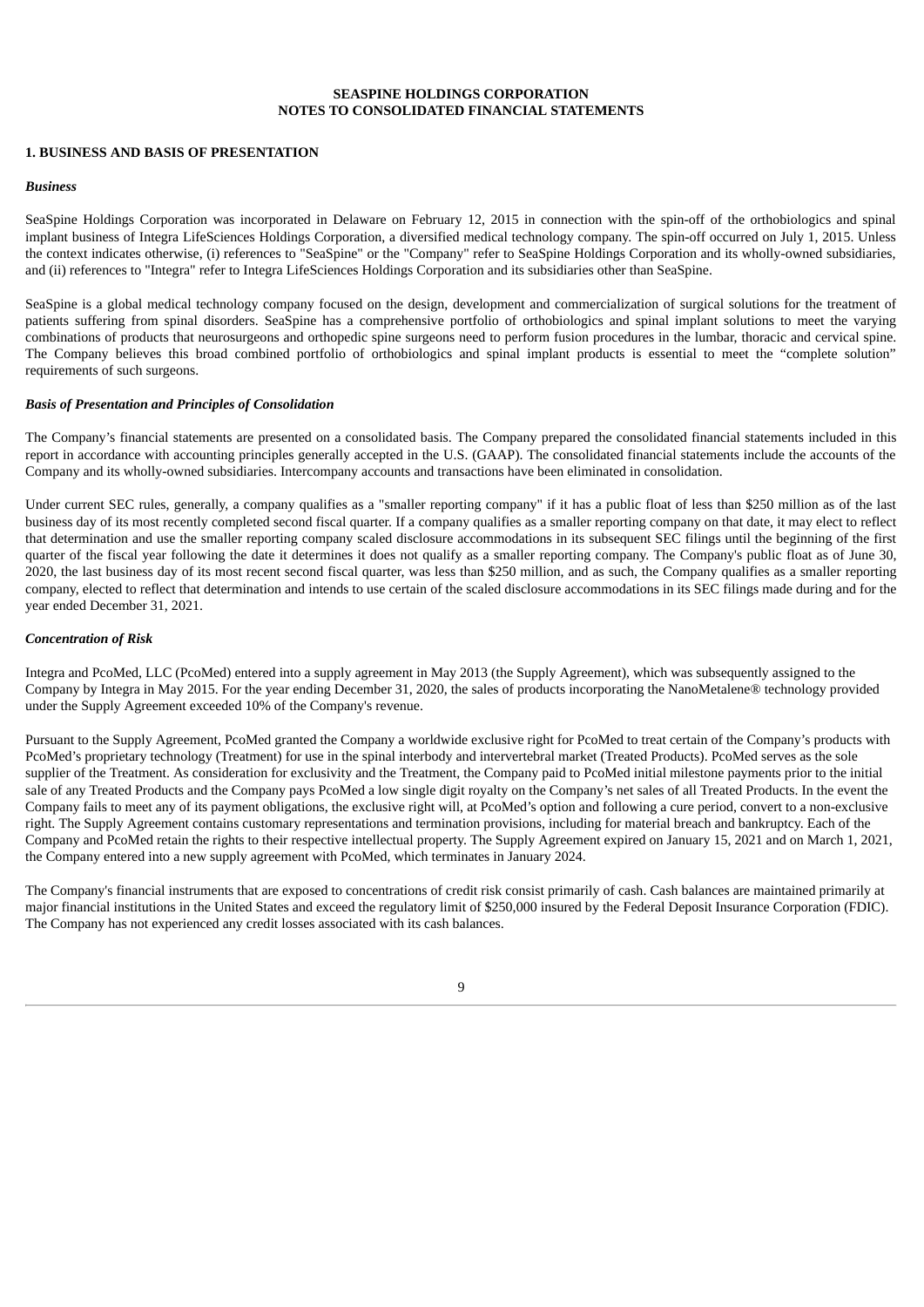# **2. SUMMARY OF SIGNIFICANT ACCOUNTING POLICIES**

# *Use of Estimates*

Preparing consolidated financial statements in conformity with GAAP requires management to make estimates and assumptions that affect the reported amounts of assets and liabilities, the disclosure of contingent liabilities, and the reported amounts of revenues and expenses. Significant estimates affecting amounts reported or disclosed in the consolidated financial statements include allowances for doubtful accounts receivable and sales returns and other credits, net realizable value of inventories, discount rates and estimated projected cash flows used to value and test impairments of identifiable intangible and long-lived assets, assumptions related to the timing and probability of product launch dates, discount rates matched to the estimated timing of payments, probability of success rates and discount adjustments on the related cash flows for contingent considerations in business combinations, depreciation and amortization periods for identifiable intangible and long-lived assets, computation of taxes, valuation allowances recorded against deferred tax assets, the valuation of stock-based compensation and loss contingencies. These estimates are based on historical experience and on various other assumptions believed to be reasonable under the current circumstances. Actual results could differ from these estimates.

The full extent to which the COVID-19 pandemic will directly or indirectly impact the Company's business, results of operations and financial condition, including revenues, expenses, manufacturing, research and development costs and employee-related compensation, will depend on future developments that are highly uncertain, including as a result of new information that may emerge concerning COVID-19 and the actions taken to contain it or treat COVID-19, as well as the economic impact on local, regional, national and international customers and markets. The Company has made estimates of the impact of the pandemic within its financial statements and there may be changes to those estimates in future periods. Actual results may differ from these estimates.

### *Cash and Cash Equivalents*

The Company considers all highly liquid investments with a maturity of 90 days or less at the date of purchase to be cash equivalents. Cash and cash equivalents include cash readily available in checking and money market accounts.

### *Fair Value of Financial Instruments*

The carrying amounts of cash, cash equivalents, receivables, accounts payable and accrued expenses at December 31, 2020 and 2019, are considered to approximate fair value because of the short-term nature of those items.

The Company measures certain assets and liabilities in accordance with authoritative guidance which requires fair value measurements to be classified and disclosed in one of the following three categories:

Level 1: Quoted prices (unadjusted) in active markets that are accessible at the measurement date for assets or liabilities.

Level 2: Observable prices that are based on inputs not quoted on active markets, but corroborated by market data.

Level 3: Unobservable inputs are used when little or no market data is available.

The carrying amounts of contingent consideration liabilities at December 31, 2020 and 2019 related to business combinations are measured at fair value on a recurring basis, and are classified within Level 3 of the fair value hierarchy because they use significant unobservable inputs. See Note 5, "Fair Value [Measurements",](#page-98-0) below, for further information.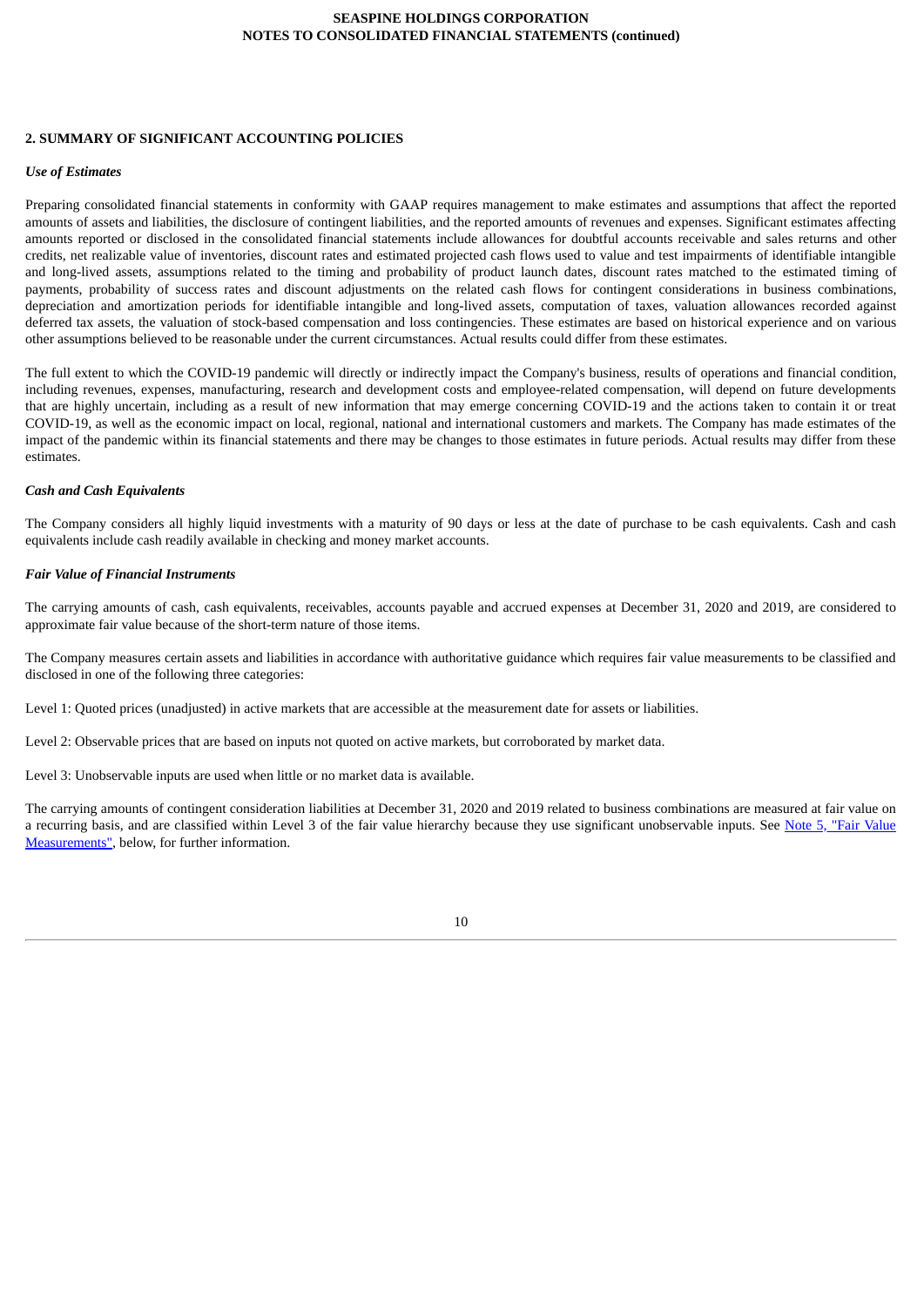#### *Trade Accounts Receivable and Allowances*

Trade accounts receivable in the accompanying consolidated balance sheets are presented net of allowances for doubtful accounts and sales returns and other credits. The Company grants credit to customers in the normal course of business, but generally does not require collateral or any other security to support its receivables.

The Company evaluates the collectability of accounts receivable based on a combination of factors. In circumstances where a specific customer is unable to meet its financial obligations to the Company, a provision to the allowances for doubtful accounts is recorded to reduce the net recognized receivable to the amount that is reasonably expected to be collected. For all other customers, a provision to the allowances for doubtful accounts is recorded based on factors including the length of time the receivables are past due, the current business environment and the Company's historical experience. Provisions to the allowances for doubtful accounts are recorded to general and administrative expenses. Account balances are charged off against the allowance when it is probable that the receivable will not be recovered.

#### *Inventories*

Inventories, consisting of purchased materials, direct labor and manufacturing overhead, are stated at the lower of cost, the value determined by the first-in, first-out method, or net realizable value.

At each balance sheet date, the Company evaluates inventories for excess quantities, obsolescence or shelf life expiration. This evaluation includes analysis of the Company's current and future strategic plans, historical sales levels by product, projections of future demand, the risk of technological or competitive obsolescence for products, general market conditions, a review of the shelf life expiration dates for products, as well as the feasibility of reworking or using excess or obsolete products or components in the production or assembly of other products that are not obsolete or for which there are not excess quantities in inventory. To the extent that management determines there are excess or obsolete inventory or quantities with a shelf life that is too near its expiration for the Company to reasonably expect that it can sell those products prior to their expiration, the Company adjusts the carrying value to estimated net realizable value.

The Company capitalizes inventory costs associated with certain products prior to regulatory approval, based on management's judgment of probable economic benefit. The Company could be required to expense previously capitalized costs related to pre-approval inventory upon a change in such judgment, due to, among other potential factors, a denial or delay of approval by necessary regulatory bodies or a decision by management to discontinue the related development program. No material amounts were capitalized at December 31, 2020 or 2019.

#### *Property, Plant, and Equipment*

Property, plant and equipment are stated at historical cost less accumulated depreciation and any impairment charges. The Company provides for depreciation using the straight-line method over the estimated useful lives of the assets. Leasehold improvements are amortized over the lesser of the lease term or the useful life. The cost of major additions and improvements is capitalized, while maintenance and repair costs that do not improve or extend the lives of the respective assets are charged to operations as incurred. The cost of computer software obtained for internal use is accounted for in accordance with the Codification 350-40, *Internal-Use Software.*

The cost of purchased spinal instruments that the Company consigns to hospitals and independent sales agents to support surgeries is initially capitalized as construction in progress. The amount is then either reclassified to spinal instruments and sets and depreciation is initiated when instruments are put together in a newly built set with spinal implants, or directly expensed for the instruments used to replace damaged instruments in an existing set. The depreciation expense and direct expense for replacement instruments are recorded in selling and marketing expense.

#### *Leases*

The Company determines if an arrangement is a lease at inception. The Company's leases primarily relate to administrative, manufacturing, research, and distribution facilities and various manufacturing, office and transportation equipment. Lease assets represent the Company's right to use an underlying asset for the lease term and lease liabilities represent the obligation to make lease payments arising from the lease. Lease assets and liabilities are recognized at commencement date based on the present value of lease payments over the lease term. As the Company's leases do not provide an implicit rate, the Company's incremental borrowing rate is used as a discount rate, based on the information available at the commencement date, in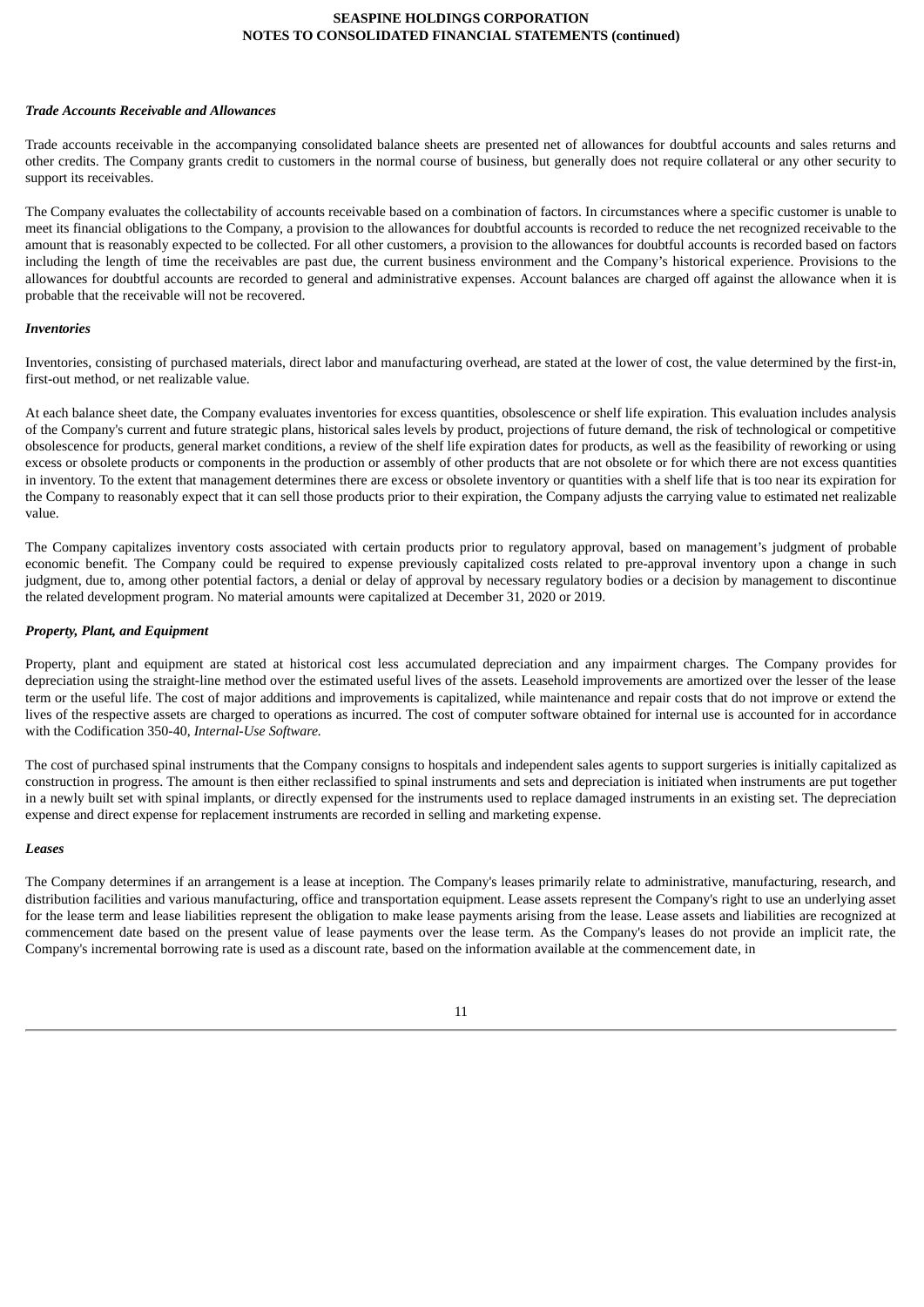determining the present value of lease payments. Lease assets also include the impact of any prepayments made and are reduced by impact of any lease incentives.

The Company made an accounting policy election for short-term leases, such that the Company will not recognize a lease liability or lease asset on its balance sheet for leases with a lease term of twelve months or less as of the commencement date. Rather, any short-term lease payments will be recognized as an expense on a straight-line basis over the lease term. The current period short-term lease expense reasonably reflects the Company's short-term lease commitments.

The Company made a policy election for all classifications of leases to combine lease and non-lease components and to account for them as a single lease component. Variable lease payments are excluded from the lease liability and recognized in the period in which the obligation is incurred. Additionally, lease terms may include options to extend or terminate the lease when it is reasonably certain the Company will exercise the option.

### *Business Combinations*

The purchase price of each acquisition is allocated to the net assets acquired based on estimates of their fair values at the date of the acquisition. Any purchase price in excess of these net assets is recorded as goodwill, and any fair value of these net assets, excluding goodwill, in excess of the purchase price is recorded as a bargain purchase gain. The allocation of purchase price in certain cases may be subject to revision based on the final determination of fair values during the measurement period, which may be up to one year from the acquisition date.

Contingent consideration liability is recognized at the estimated fair value on the acquisition date. Subsequent changes to the fair value of contingent consideration liability are recognized in the statement of operations. Contingent consideration liability related to acquisitions consist of commercial milestone payments and contingent royalty payments, and are valued using discounted cash flow techniques. The fair value of commercial milestone payments and contingent royalty payments reflects management's expectations of probability and amount of payment, and increases or decreases as the probability and amount of payment or expectation of timing of payment changes.

### *Identifiable Intangible Assets*

Identifiable intangible assets are initially recorded at fair value at the time of acquisition, generally using an income or cost approach. The Company capitalizes costs incurred to renew or extend the term of recognized intangible assets and amortizes those costs over their expected useful lives.

#### *Impairment of Long-Lived Assets*

Long-lived assets held and used by the Company, including property, plant and equipment and intangible assets, are reviewed for impairment whenever events or changes in circumstances indicate that the carrying amount of an asset may not be recoverable. For purposes of evaluating the recoverability of long-lived assets to be held and used, a recoverability test is performed using projected undiscounted net cash flows applicable to the long-lived assets. If an impairment exists, the amount of such impairment is calculated based on the estimated fair value of the asset. Impairments to long-lived assets to be disposed of are recorded based upon the difference between the carrying value and the fair value of the applicable assets. The Company determined an impairment exists for certain intangible assets during the year ended December 31, 2020 and 2019. Excluding the impairment of spinal instruments, there was no impairment of tangible long-lived assets in any of the periods presented. See Note 4, ["Balance](#page-96-0) Sheet Details", below, for additional information.

### *Foreign Currency*

The Company generates revenues outside the United States in multiple foreign currencies including euros, Swiss francs and in U.S. dollar-denominated transactions conducted with customers who generate revenue in currencies other than the U.S. dollar. The Company also incurs operating expenses in euros and Swiss francs. All assets and liabilities of foreign subsidiaries which have a functional currency other than the U.S. dollar are translated at the rate of exchange at year-end, while elements of the income statement are translated at the average exchange rates in effect during the year. The net effect of these translation adjustments is shown as a component of accumulated other comprehensive income. These currency translation adjustments are not currently adjusted for income taxes as they relate to permanent investments in non-U.S. subsidiaries. Foreign currency transaction gains and losses are reported in other income (expense), net.

#### *Income Taxes*

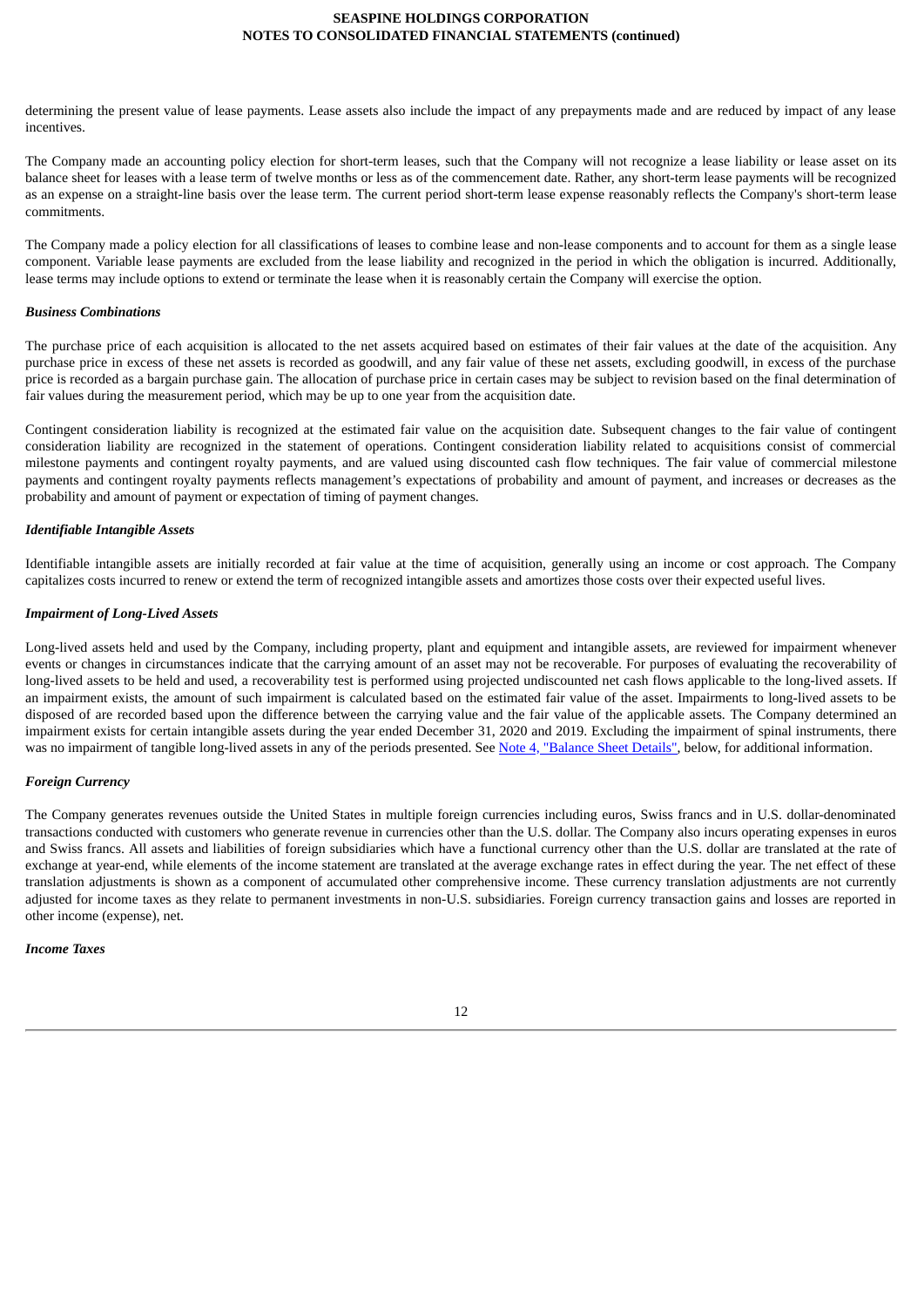The Company recognizes tax benefits in its financial statements when its uncertain tax positions are more likely than not to be sustained upon audit. The amount recognized is measured as the largest amount of benefit that is greater than 50 percent likely of being realized upon ultimate settlement. The Company recognizes deferred tax assets for deductible temporary differences, operating loss carryforwards and tax credit carryforwards. Deferred tax assets are reduced by valuation allowance if it is more likely than not that some portion, or all, of the deferred tax assets will not be realized.

#### *Revenue Recognition*

Net sales are derived primarily from the sale of orthobiologics and spinal implant products globally. Revenue is recognized when obligations under the terms of a contract with the Company's customer are satisfied which occurs with the transfer of control of the Company's products. This occurs either upon shipment or delivery of goods, depending on whether the contract is Free on Board (FOB) origin or FOB destination, or, in other situations such as consignment arrangements, when the products are used in a surgical procedure (implanted in a patient). Revenue is measured as the amount of consideration the Company expects to receive in exchange for transferring products to a customer (transaction price).

To the extent that the transaction price includes variable consideration, such as discounts, list price discounts, rebates, volume discounts and customer payment penalties, the Company estimates the amount of variable consideration that should be included in the transaction price utilizing the most likely amount method. Variable consideration is included in the transaction price if, in the Company's judgment, it is probable that a significant future reversal of cumulative revenue under the contract will not occur. Estimates of variable consideration and determination of whether to include estimated amounts in the transaction price are based largely on an assessment of the Company's anticipated performance and all information (historical, current and forecasted) that is reasonably available.

The Company reduces revenue by estimates of potential future product returns and other allowances. Provisions for product returns and other allowances are recorded as a reduction to revenue in the period sales are recognized. The Company estimates the amount of sales returns and allowances that will eventually be incurred. Certain contracts with stocking distributors contain provisions requiring the Company to repurchase inventory upon termination of the contract or discontinuation of a product line. Included in the sales returns reserve within other current liabilities is an estimate of repurchases that are likely to be made under these provisions. Management analyzes sales programs that are in effect, contractual arrangements, market acceptance and historical trends when evaluating the adequacy of sales returns and allowance accounts.

In certain sales arrangements, the Company fulfills its obligations and bills the customer for the products prior to the shipment of goods. The Company allocates the transaction price to the multiple performance obligations under these contracts, including delivery of the products and the third-party logistics (3PL) performance obligations. Revenue related to product sales under these arrangements is not recognized until the Company delivers the products to the customer's dedicated space within the Company's facility, at which point the customer obtains control of the products. Revenue from the related 3PL obligations consists of revenue from storage of products which is recognized ratably over the service period, and revenue from shipping services which is recognized upon performance of such obligation.

Product royalties account for less than 1% of total revenue for any of the periods presented, and are estimated and recognized in the same period that the royalty-based products are sold by licensees. The Company estimates and recognizes royalty revenue based upon communication with licensees, historical information and expected sales trends. Differences between actual revenues and estimated royalty revenues are adjusted in the period in which they become known, which is typically the following quarter. Historically, such adjustments have not been material.

See Note 10, "Segment and Geographic [Information"](#page-109-0), below for a presentation of the Company's disaggregated revenue.

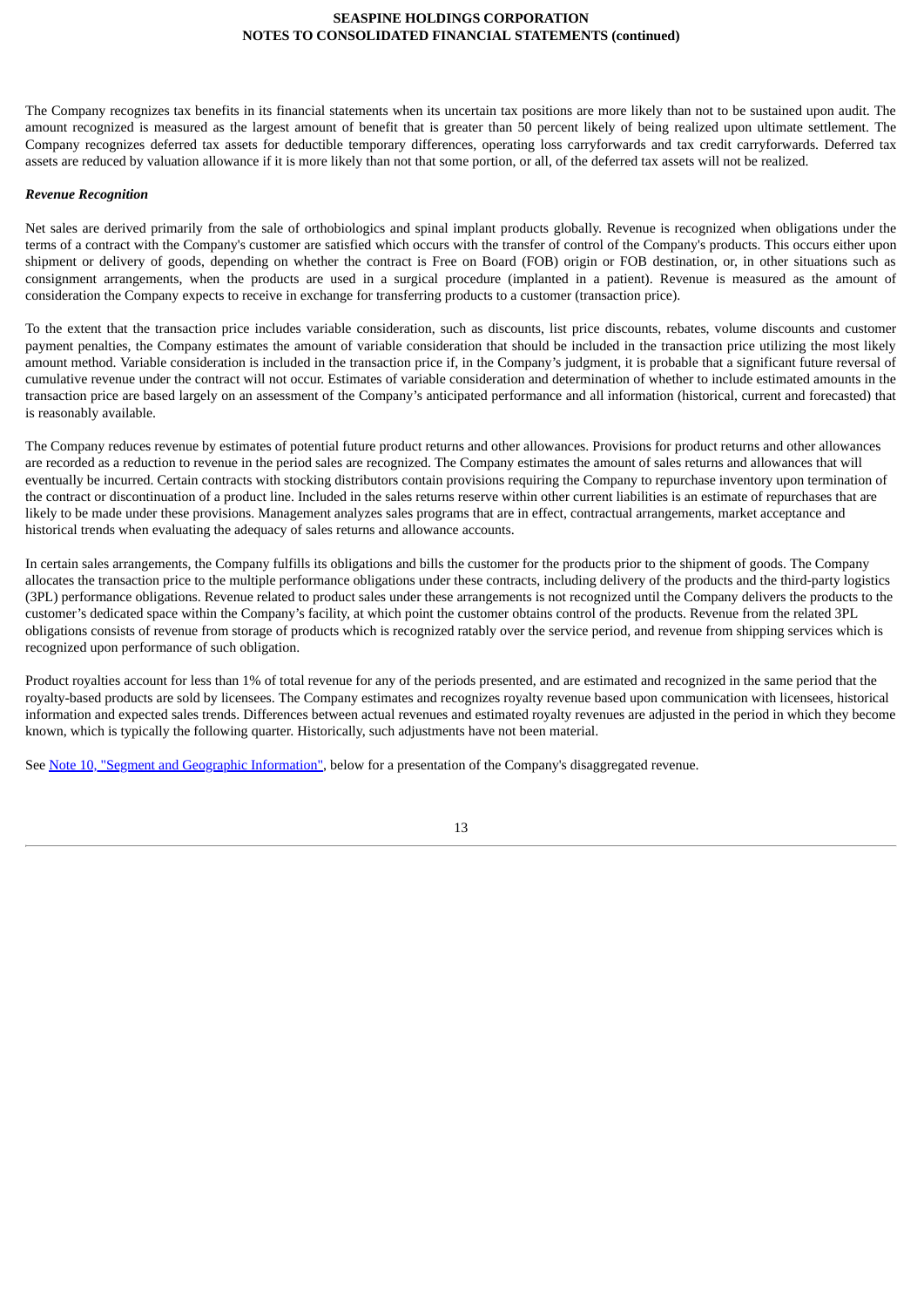#### *Shipping and Handling Fees and Costs*

The Company has elected to account for shipping and handling activities as fulfillment activities. As such, the Company does not evaluate shipping and handling as promised services to its customers. Shipping and handling costs of \$2.5 million for shipments of loaned spinal implants and instrumentation sets and costs incurred for internal movement of inventory were recorded in selling and marketing expense during each of the years ended December 31, 2020 and 2019, respectively.

#### *Research and Development*

Research and development costs, including salaries, stock-based compensation, depreciation, consultant, clinical study, product registration and other external fees, and facility costs directly attributable to research and development activities, are expensed in the period in which they are incurred.

#### *Stock-Based Compensation*

The Company's stock-based compensation has been recognized through the consolidated statement of operations and the Company's additional paid-in capital account on the consolidated balance sheet.

The Company recognizes the expense related to the fair value of their stock-based compensation awards. Stock-based compensation expense for stock option awards was based on the fair value on the grant date using the Black-Scholes-Merton option pricing model. The fair value of restricted stock granted prior to the spin-off was based on the Integra's stock price at the grant date, and the fair value of restricted stock granted after the spin-off was based on the Company's stock price at the grant date. The long form method was used in the determination of the windfall tax benefit.

The stock-based compensation is initially measured at the fair value of the awards on the grant date and is then recognized on a ratable basis in the financial statements over the requisite service period of the award. Stock-based compensation expense was \$10.4 million in 2020 and \$7.8 million in 2019.

#### *Concentration of Credit Risk*

Financial instruments, which potentially subject the Company to concentrations of credit risk, consist principally of cash, which is held at major financial institutions, and trade receivables.

The Company's products are sold on an uncollateralized basis and on credit terms based upon a credit risk assessment of each customer. A portion of the Company's trade receivables to customers outside the United States includes sales to foreign stocking distributors, who then sell to government owned or supported healthcare systems. The ongoing economic conditions in certain European countries, especially Greece, Ireland, Italy, Portugal and Spain remain uncertain. Accounts receivable from customers in these countries are not a material amount of the Company's overall receivables.

None of the Company's customers accounted for 10% or more of the net sales or accounts receivable for any of the periods presented.

#### *Recent Accounting Standards Not Yet Adopted*

In June 2016, the Financial Accounting Standards Board (FASB) issued Accounting Standards Update (ASU or Update) No. 2016-13, *Financial* Instruments - Credit Losses (Topic 326): Measurement of Credit Losses on Financial Instruments, which requires credit losses on most financial assets measured at amortized cost, including trade receivables, and certain other instruments to be measured using an expected credit loss model, referred to as the current expected credit loss (CECL) model. Under this model, entities will estimate credit losses over the entire contractual term of the instrument. The new standard will be effective for the Company beginning January 1, 2023. The FASB subsequently issued other related ASUs that amend ASU No. 2016-13 to provide clarification and additional guidance. The Company is evaluating the impact of this standard on its consolidated financial statements.

In August 2018, the FASB issued Update No. 2018-15, *Intangibles-Goodwill and Other-Internal Use Software (Subtopic 350-40)*. The amendments in this Update align the requirements for capitalizing implementation costs incurred in a hosting arrangement that is a service contract with the requirements for capitalizing implementation costs incurred to develop or obtain internal-use software (and hosting arrangements that include an internal-use software license). The new standard will be

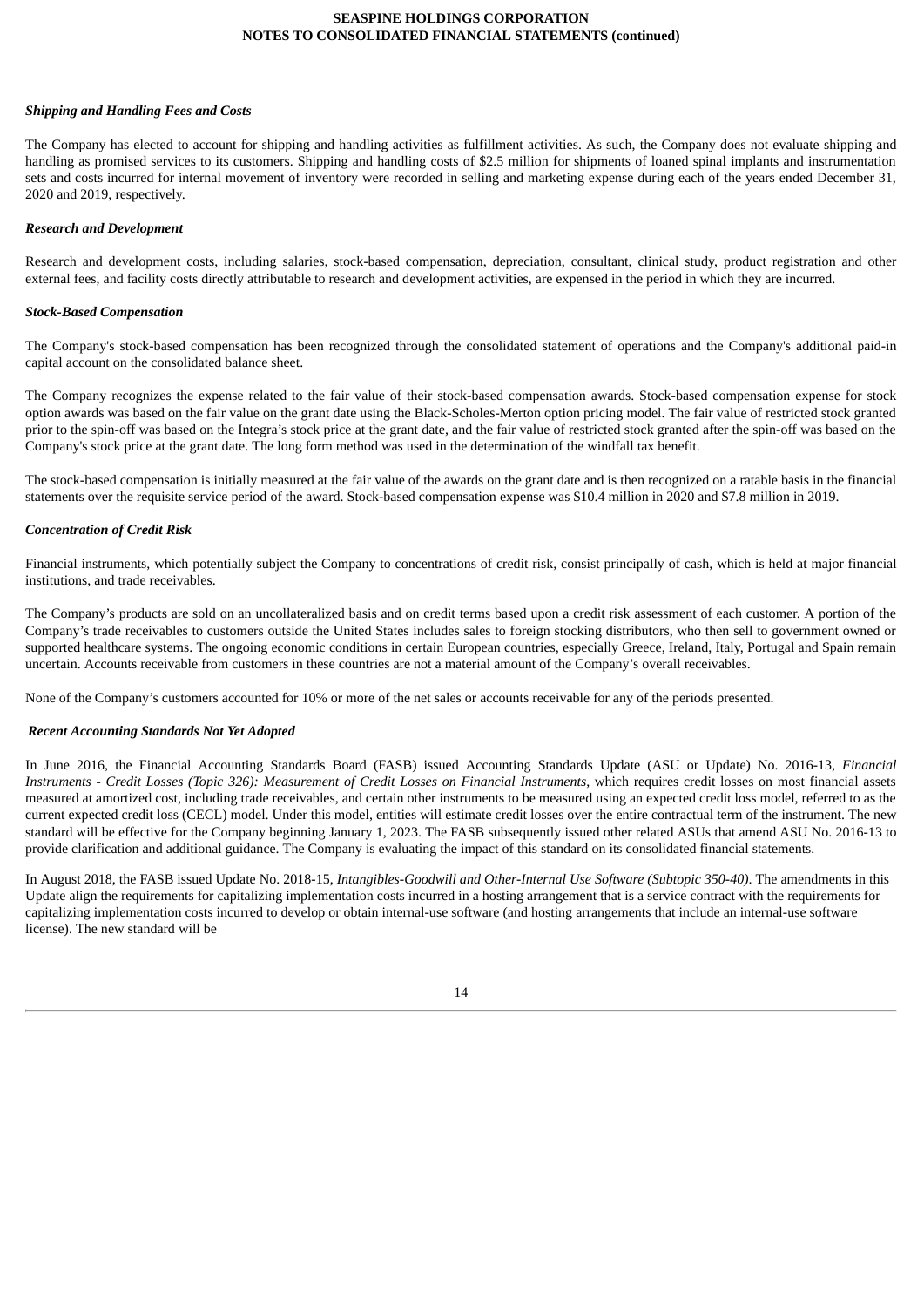effective for the Company beginning on January 1, 2021. Early adoption is permitted. The adoption of this new standard is not expected to have a material impact on its consolidated financial statements.

In April 2019, the FASB issued Update No. 2019-04, Codification Improvements to Topic 326, Financial Instruments-Credit Losses, Topic 815, Derivatives *and Hedging, and Topic 825, Financial Instruments*. This Update includes several amendments to the FASB Accounting Standards Codification (Codification) intended to clarify, improve, or correct errors therein. Some amendments do not require transition guidance and are effective upon issuance. The amendments requiring transition guidance have the same effective date as Update No. 2016-13 and will be effective for the Company beginning on January 1, 2023. The Company is evaluating the impact of this standard on its consolidated financial statements.

#### *Recently Adopted Accounting Standards*

In February 2016, the FASB issued Update No. 2016-02, Leases (Topic 842). The new standard requires lessees to recognize lease liabilities and corresponding right-of-use assets for all leases with lease terms of greater than twelve months. It also changes the definition of a lease and expands the disclosure requirements of lease arrangements. The new standard must be adopted using the modified retrospective approach. In July 2018, the FASB issued Update No. 2018-10, Codification Improvements to Topic 842 (Leases) and Update No. 2018-11, Leases (Topic 842): Targeted Improvements. In March 2019, the FASB issued Update No. 2019-01, Leases (Topic 842): Codification Improvements. In November 2019, the FASB issued Update No. 2019-10, Financial Instruments - Credit Losses (Topic 326), Derivatives and Hedging (Topic 815), and Leases (Topic 842): Effective Dates, which modifies the effective dates for Topic 842. The amendments in Updates Nos. 2018-10, 2018-11, 2019-01, and 2019-10 provide additional clarification and implementation guidance on certain aspects of Topic 842 and have the same effective date and transition requirements as ASU 2019-10. The Company early adopted the new standard beginning on January 1, 2020. The Company adopted the new standard electing the optional transition method that allows for a cumulative-effect adjustment in the period of adoption and did not restate prior periods. The Company applied the transition package of practical expedients allowed by the standard. As a result of the Company's adoption of the new standard, the Company recorded right-of-use assets and lease liabilities of \$9.1 million and \$10.5 million, respectively, for existing operating leases in the consolidated balance sheets at January 1, 2020. Additionally, the Company reversed \$1.4 million of deferred rent liabilities previously recorded under the previous accounting guidance. The adoption of this new standard had no material impact on its consolidated results of operations or cash flows.

In June 2018, the FASB issued Update No. 2018-07, *Compensation-Stock Compensation (Topic 718): Improvements to Nonemployee Share-Based Payment Accounting*. This Update requires an entity to apply the requirements of Topic 718 to nonemployee awards except for specific guidance on inputs to an option pricing model and the attribution of cost (that is, the period of time over which share-based payment awards vest and the pattern of cost recognition over that period). The amendments specify that Topic 718 applies to all share-based payment transactions in which a grantor acquires goods or services to be used or consumed in a grantor's own operations by issuing share-based payment awards. The amendments also clarify that Topic 718 does not apply to share-based payments used to effectively provide (1) financing to the issuer or (2) awards granted in conjunction with selling goods or services to customers as part of a contract accounted for under Topic 606. The new standard was effective for the Company beginning on January 1, 2020. The adoption of this new standard had no material impact on its consolidated financial statements.

In August 2018, the FASB issued Update No. 2018-13, *Fair Value Measurement (Topic 820)-Disclosure Framework-Changes to the Disclosure Requirements for Fair Value Measurement*. The amendments in this Update modify the disclosure requirements on fair value measurements in Topic 820 based on the concepts in the Concepts Statement including the consideration of costs and benefits. The new standard was effective for the Company beginning on January 1, 2020. The adoption of this new standard had no material impact on its consolidated financial statements.

In March 2020, the FASB issued Update No. 2020-04, Reference Rate Reform (Topic 848), Facilitation of the Effects of Reference Rate Reform on *Financial Reporting*. The amendments in this Update apply only to contracts, hedging relationships, and other transactions that reference LIBOR, or another reference rate expected to be discontinued, due to the reference rate reform. The new standard was effective for the Company beginning March 12, 2020. The adoption of this new standard had no material impact on its consolidated financial statements.

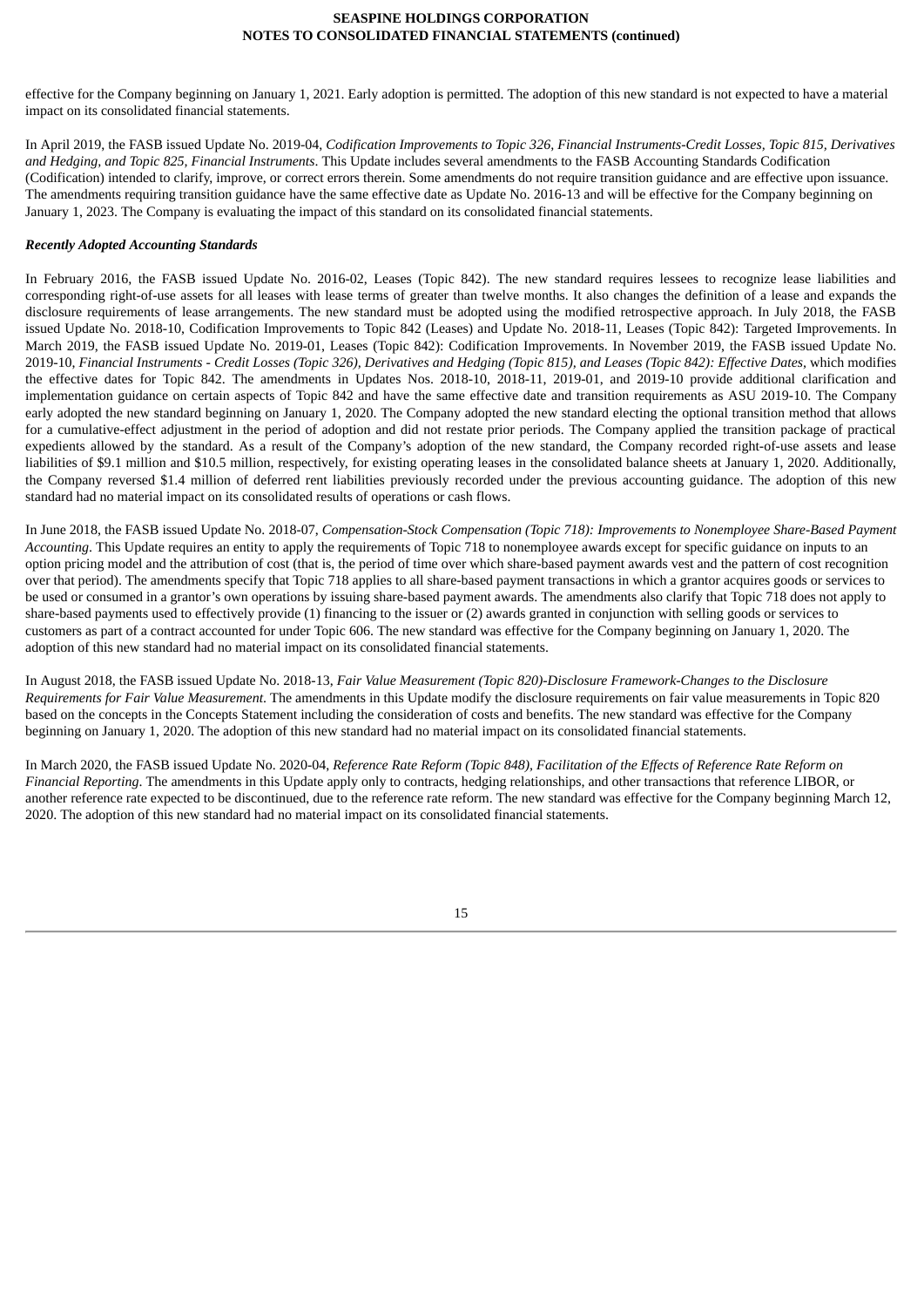#### *Net Loss Per Share*

Basic and diluted net loss per share was calculated using the weighted-average number of shares of common stock outstanding during the period. The weighted average number of shares used to compute diluted net loss per share excludes any assumed issuance of common stock upon exercise of stock options, any assumed issuance of common stock under restricted stock awards or units, and any assumed issuances under the Company's employee stock purchase plan, because the effect, in each case, would be antidilutive. Common stock equivalents of 4.2 million and 3.6 million shares for the years ended December 31, 2020 and 2019, respectively, were excluded from the calculation because of their antidilutive effect.

### **3. DEBT AND INTEREST**

#### *Credit Agreement*

In December 2015, the Company entered into a three-year credit facility with Wells Fargo Bank, National Association, which was amended in October 2016, in July 2018, and in July 2020 (as amended, the Credit Facility). The Credit Facility provides an asset-backed revolving line of credit of up to \$30.0 million with a maturity date of July 27, 2021, which is subject to a one-time, one-year extension at the Company's election. In addition, under the Credit Facility, at any time through July 27, 2021, the Company may increase the \$30.0 million borrowing limit by up to an additional \$10.0 million, subject to the Company having sufficient amounts of eligible accounts receivable and inventory and to customary conditions precedent, including obtaining the commitment of lenders to provide such additional amount. In connection with entering into the Credit Facility, the Company was required to become a guarantor and to provide a security interest in substantially all its assets for the benefit of the counterparty.

There were no amounts outstanding under the Credit Facility at December 31, 2020 or 2019. At December 31, 2020, the Company had \$23.0 million of current borrowing capacity under the Credit Facility before the requirement to maintain the minimum fixed charge coverage ratio as discussed below. Debt issuance costs and legal fees related to the Credit Facility totaling \$0.6 million were recorded as a deferred asset and are being amortized ratably over the term of the arrangement.

Borrowings under the Credit Facility accrue interest at the rate then applicable to base rate loans (as customarily defined), unless and until converted into LIBOR rate loans (as customarily defined) in accordance with the Credit Facility. Borrowings bear interest at a floating annual rate equal to (a) during any month for which the Company's average excess availability (as customarily defined) is greater than \$20.0 million, (i) base rate plus 1.25 percentage points for base rate loans and (ii) LIBOR rate plus 2.25 percentage points for LIBOR rate loans, (b) during any month for which the Company's average excess availability is greater than \$10.0 million but less than or equal to \$20.0 million, (i) base rate plus 1.50 percentage points for base rate loans and (ii) LIBOR rate plus 2.50 percentage points for LIBOR rate loans and (c) during any month for which the Company's average excess availability is less than or equal to \$10.0 million, (i) base rate plus 1.75 percentage points for base rate loans and (ii) LIBOR rate plus 2.75 percentage points for LIBOR rate loans. The Company also pays an unused line fee based on the average amount borrowed under the Credit Facility for the most recently completed month. If such average amount is 25% or greater of the maximum borrowing capacity, the unused fee will be equal to 0.375% per annum of the amount unused under the Credit Facility, and if such average amount is less than 25%, the unused line fee will be equal to 0.50% per annum of the amount unused under the Credit Facility. The unused line fee is due on the first day of each month.

The Credit Facility contains various customary affirmative and negative covenants, including prohibiting the Company from incurring indebtedness without the lender's consent. The Credit Facility also includes a financial covenant, that requires the Company to maintain a minimum fixed charge coverage ratio of 1.10 to 1.00 for the applicable measurement period, if the Company's Total Liquidity (as defined in the Credit Facility) is less than \$5.0 million. The Company was in compliance with all applicable covenants at December 31, 2020.

The Credit Facility also includes customary events of default, including events of default relating to non-payment of amounts due under the Credit Facility, material inaccuracy of representations and warranties, violation of covenants, bankruptcy and insolvency, failure to comply with health care laws, violation of certain of the Company's existing agreements, and the occurrence of a change of control. Under the Credit Facility, if an event of default occurs, the lender will have the right to terminate the commitments and accelerate the maturity of any loans outstanding.

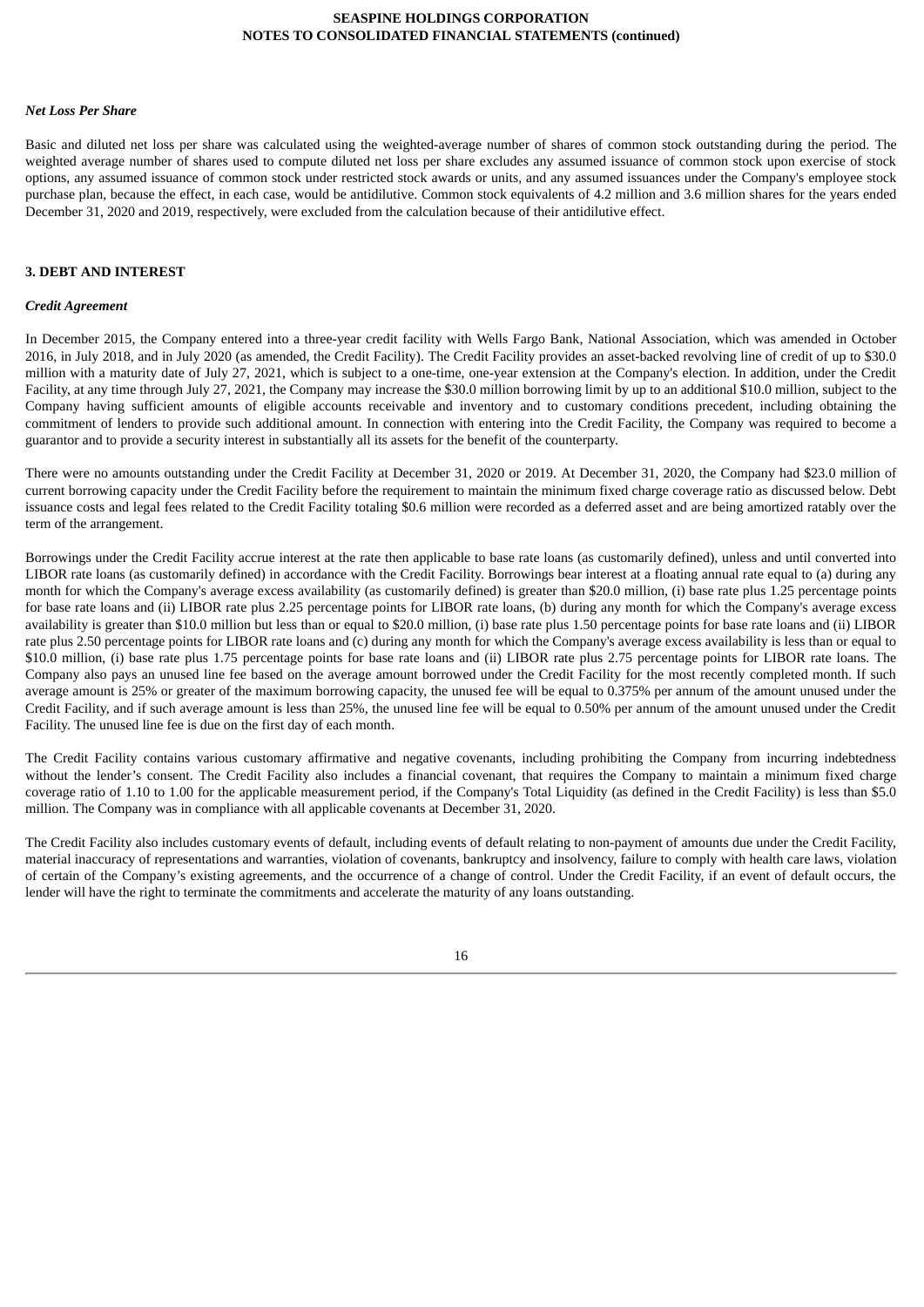## *Paycheck Protection Program*

<span id="page-96-0"></span>In April 2020, due to the economic uncertainty resulting from the impact of the COVID-19 pandemic on the Company's operations and to support its ongoing operations and retain all employees, the Company applied for a loan under the Paycheck Protection Program (PPP) of the Coronavirus Aid, Relief, and Economic Security Act (CARES Act). The Company received a loan in the original principal amount of \$7.2 million. The Company subsequently repaid \$1.0 million of the loan. Under the terms of the PPP, subject to specified limitations, the loan may be forgiven if the proceeds are used in accordance with the CARES Act. The Company used the loan proceeds for purposes consistent with the terms of the PPP and has applied for forgiveness of the entire loan; however, no assurance is provided that the Company will obtain forgiveness of the loan in whole or in part. Any unforgiven portion of the loan is payable over five years at an interest rate of 1%, with a deferral of payments until the date the lender receives the applicable forgiven amount from the Small Business Association.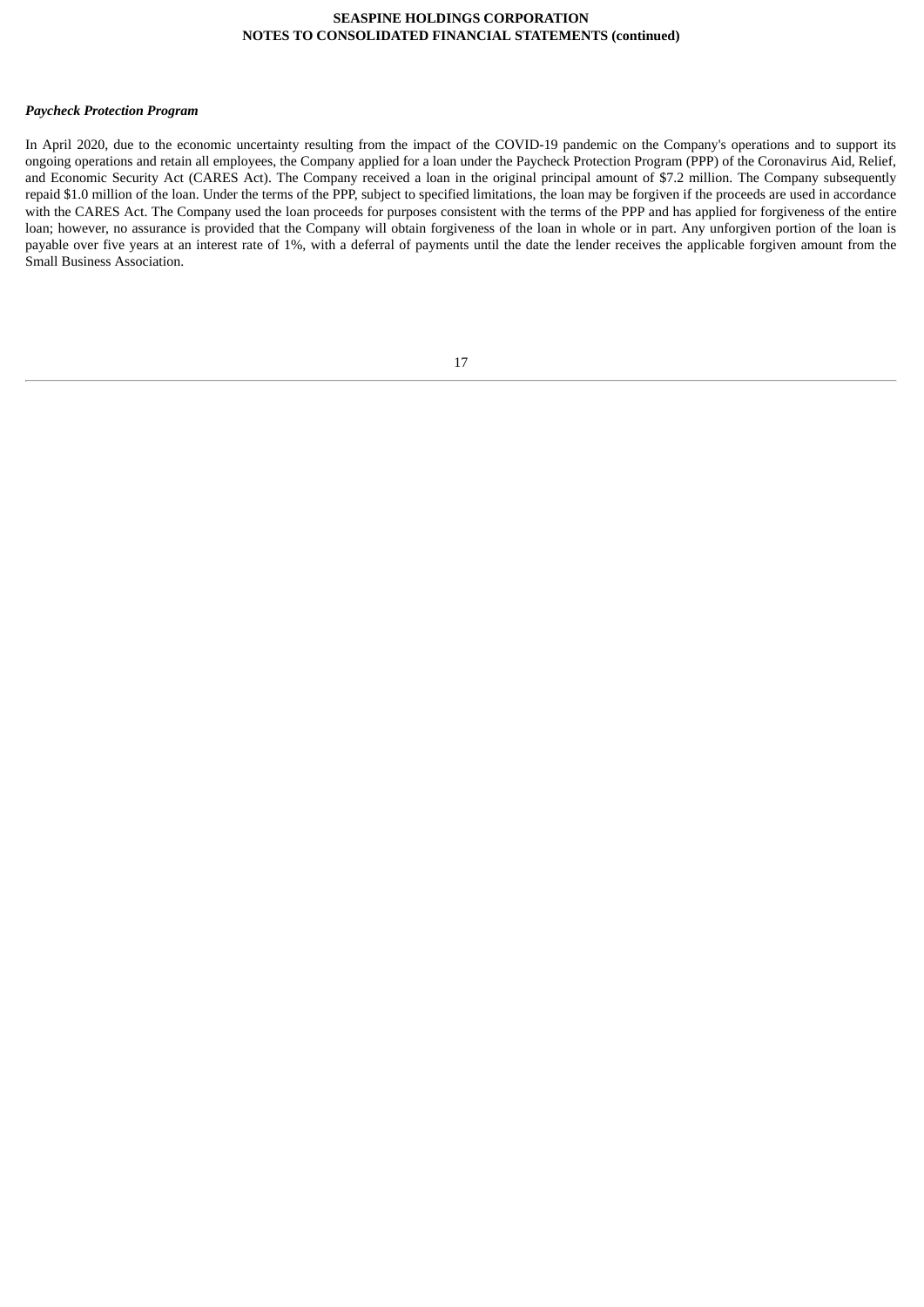## **4. BALANCE SHEET DETAILS**

*Inventories, net.* Inventories consisted of:

|                 | <b>December 31, 2020</b> | <b>December 31, 2019</b> |  |  |
|-----------------|--------------------------|--------------------------|--|--|
|                 | (In thousands)           |                          |  |  |
| Finished goods  | 37,689                   | 30,042                   |  |  |
| Work in process | 10,087                   | 10,847                   |  |  |
| Raw materials   | 6,265                    | 6,266                    |  |  |
|                 | 54,041                   | 47,155                   |  |  |

*Property, Plant and Equipment*. Property, plant and equipment balances and corresponding useful lives were as follows:

|                                                | <b>December 31, 2020</b> |                | <b>December 31, 2019</b> |          | <b>Useful Lives</b>                     |
|------------------------------------------------|--------------------------|----------------|--------------------------|----------|-----------------------------------------|
|                                                |                          | (In thousands) |                          |          |                                         |
| Leasehold improvements                         | \$                       | 5,976          | - \$                     | 5,878    | Shorter of lease<br>term or useful life |
| Machinery and production equipment             |                          | 9,577          |                          | 8,562    | $3-10$ years                            |
| Spinal instruments and sets                    |                          | 30,275         |                          | 25,511   | 4-5 years                               |
| Information systems and hardware               |                          | 7,554          |                          | 7,442    | 3-7 years                               |
| Furniture and fixtures                         |                          | 1,640          |                          | 1,412    | 3-5 years                               |
| Construction in progress                       |                          | 12,645         |                          | 9,716    |                                         |
| Total                                          |                          | 67,667         |                          | 58,521   |                                         |
| Less accumulated depreciation and amortization |                          | (36, 245)      |                          | (32,770) |                                         |
| Property, plant and equipment, net             |                          | 31,422         |                          | 25,751   |                                         |

The balance of construction in progress as of December 31, 2020 and 2019 consists primarily of spinal instruments not yet placed into service.

Depreciation and amortization expenses totaled \$6.5 million and \$4.9 million for the years ended December 31, 2020 and 2019, respectively, and included \$1.0 million and \$0.9 million of expenses that were presented within cost of goods sold for the years ended December 31, 2020 and 2019, respectively. The cost of purchased instruments used to replace damaged instruments in existing sets and recorded directly to the instrument replacement expense totaled \$2.8 million and \$2.3 million for the years ended December 31, 2020 and 2019, respectively.

### *Identifiable Intangible Assets.*

Primarily as a result of an expected shift in future product revenue mix more toward a parallel expanding interbody device designed based on the Company's internally developed technology and, in turn, lower future revenue anticipated for the lordotic expanding implant based on technology the Company acquired from N.L.T. Spine Ltd. (NLT) and NLT Spine, Inc., a wholly owned subsidiary of NLT, the Company's estimated future net sales associated with those NLT product technologies decreased. Accordingly, the Company evaluated the ongoing value of the product technology intangible assets associated with the acquisition of these assets. Based on this evaluation, the Company determined that intangible assets with a carrying amount of \$1.6 million were no longer recoverable and were impaired, and the Company wrote those intangible assets down to their estimated fair value of \$0.3 million at March 31, 2020.

During the year ended December 31, 2019, the Company shifted its commercialization strategy with respect to the product technologies it acquired of NLT due to market trend factors, new features necessary to be competitive, and more cost-effective internal development initiatives and the Company's estimated future net sales associated with those product technologies decreased. Accordingly, the Company evaluated the ongoing value of the product technology intangible assets associated with the acquisition of these assets. Based on this evaluation, the Company determined that intangible assets with a carrying amount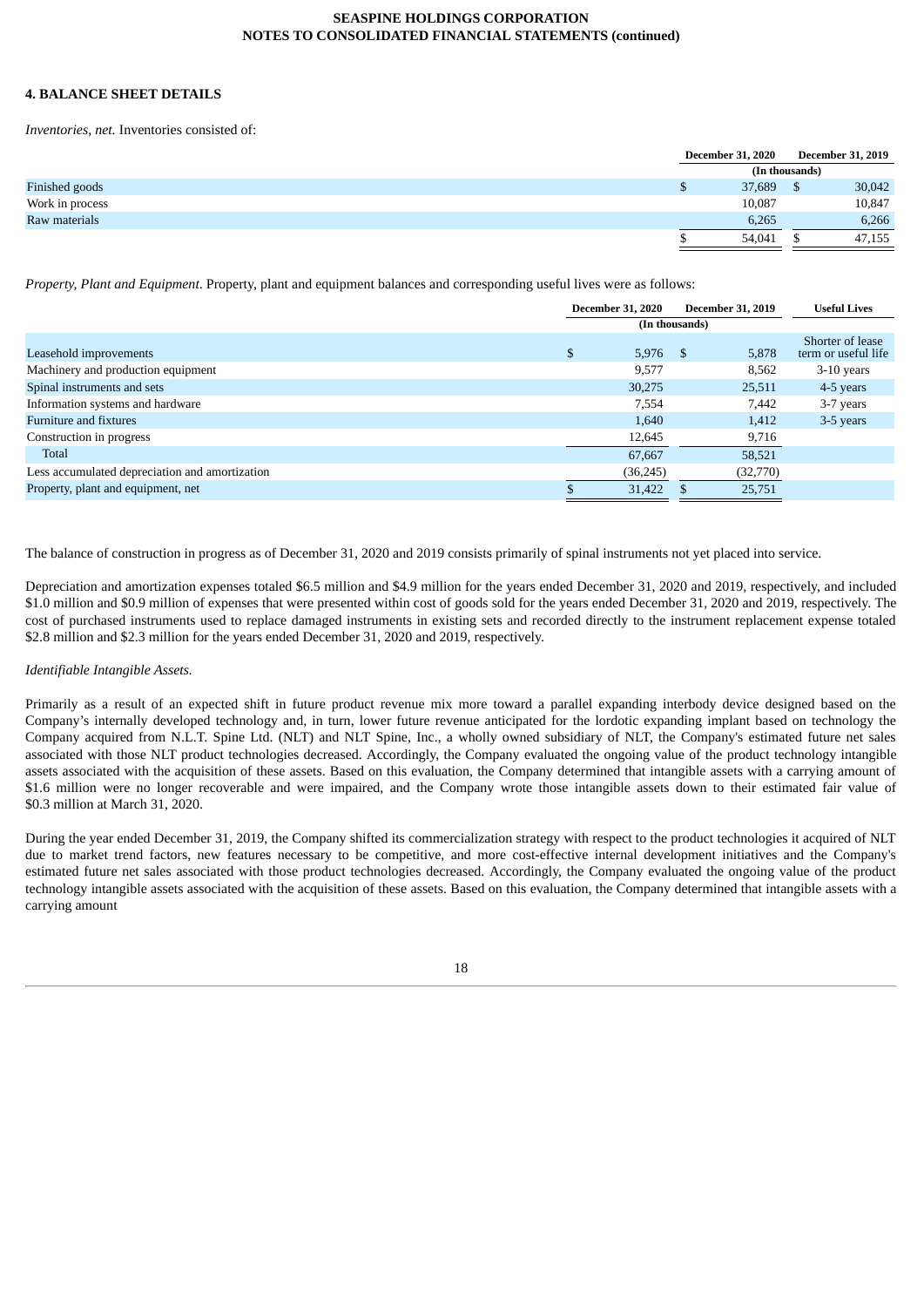of \$6.8 million were no longer recoverable and were impaired, and the Company wrote those intangible assets down to their estimated fair value of \$1.8 million at June 30, 2019.

Significant estimates used in determining the estimated fair value include measurements estimating cash flows and determining the appropriate discount rate, which are considered Level 3 inputs under Codification 820.

During the year ended December 31, 2020 and 2019, the Company recognized \$0.3 million and \$0.9 million, respectively, of product technology intangible assets related to the achievement of certain licensed technology development milestones under a license agreement.

The components of the Company's identifiable intangible assets were:

|                        |                                          | <b>December 31, 2020</b> |        |                                           |                                    |            |            |  |
|------------------------|------------------------------------------|--------------------------|--------|-------------------------------------------|------------------------------------|------------|------------|--|
|                        | Weighted<br>Average<br>Life <sup>7</sup> |                          | Cost   | <b>Accumulated</b><br><b>Amortization</b> |                                    |            | <b>Net</b> |  |
|                        |                                          |                          |        |                                           | (In thousands)                     |            |            |  |
| Product technology     | 12 years                                 | \$                       | 32,891 | - \$                                      | (29,766)                           | -\$        | 3,125      |  |
| Customer relationships | 12 years                                 |                          | 56,830 |                                           | (46,072)                           |            | 10,758     |  |
| Trademarks/brand names | _                                        |                          | 300    |                                           | (300)                              |            |            |  |
|                        |                                          |                          | 90,021 |                                           | (76, 138)                          | ъ          | 13,883     |  |
|                        |                                          | <b>December 31, 2019</b> |        |                                           |                                    |            |            |  |
|                        | Weighted<br>Average<br>Life              |                          | Cost   |                                           | Accumulated<br><b>Amortization</b> |            | <b>Net</b> |  |
|                        |                                          |                          |        |                                           | (In thousands)                     |            |            |  |
| Product technology     | 12 years                                 | \$                       | 34,158 | - \$                                      | (28, 912)                          | $\sqrt{5}$ | 5,246      |  |
| Customer relationships | 12 years                                 |                          | 56,830 |                                           | (42, 903)                          |            | 13,927     |  |
| Trademarks/brand names | _                                        |                          | 300    |                                           | (300)                              |            |            |  |
|                        |                                          |                          | 91,288 |                                           | (72, 115)                          | -\$        | 19,173     |  |

<span id="page-98-0"></span>Annual amortization expense (including amounts reported in cost of goods sold) is expected to be approximately, \$4.2 million in 2021, \$4.1 million in 2022, \$3.4 million in 2023, \$1.5 million in 2024, and \$0.2 million in 2025. Amortization expense totaled \$4.2 million and \$5.4 million for the years ended December 31, 2020 and 2019, respectively, and included \$1.0 million and \$2.2 million, respectively, of amortization of product technology intangible assets that was presented within cost of goods sold.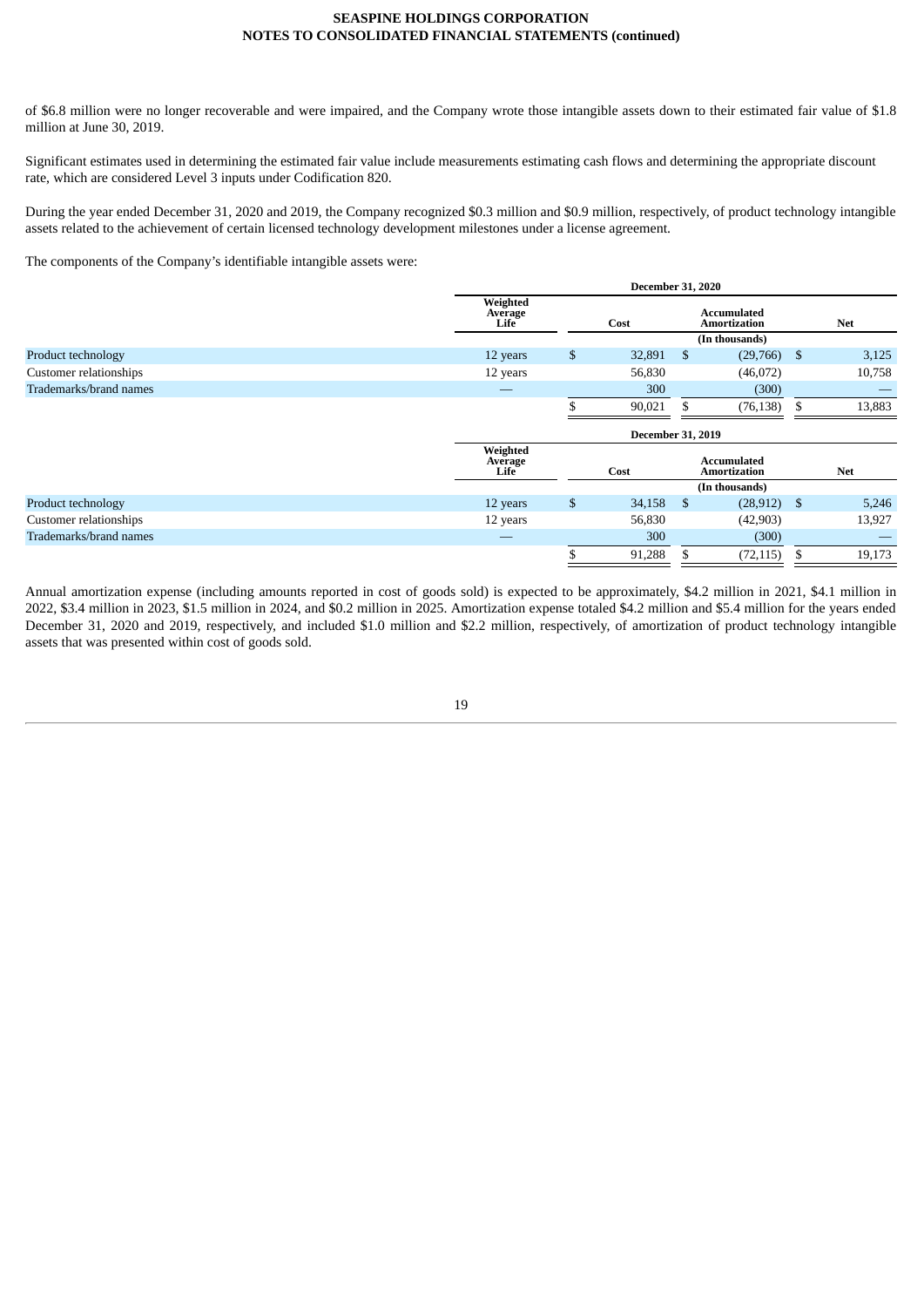#### **5. FAIR VALUE MEASUREMENTS**

The fair values of the Company's assets and liabilities, including contingent consideration liabilities, are measured at fair value on a recurring basis, and are determined under the fair value categories as follows (in thousands):

|                                                   | Total                                                                 |       |     |                                                                   | <b>Quoted Price in</b><br><b>Active Market (Level</b> |                                                               |  |       |  |  | <b>Significant Other</b><br><b>Observable Inputs</b><br>(Level 2) |  | <b>Significant</b><br><b>Unobservable Inputs</b><br>(Level 3) |  |
|---------------------------------------------------|-----------------------------------------------------------------------|-------|-----|-------------------------------------------------------------------|-------------------------------------------------------|---------------------------------------------------------------|--|-------|--|--|-------------------------------------------------------------------|--|---------------------------------------------------------------|--|
| <b>December 31, 2020:</b>                         |                                                                       |       |     |                                                                   |                                                       |                                                               |  |       |  |  |                                                                   |  |                                                               |  |
| Contingent consideration liabilities-current      |                                                                       | 49    | \$. |                                                                   |                                                       |                                                               |  | 49    |  |  |                                                                   |  |                                                               |  |
| Contingent consideration liabilities- non-current |                                                                       | 95    |     |                                                                   |                                                       |                                                               |  | 95    |  |  |                                                                   |  |                                                               |  |
| Total contingent consideration                    |                                                                       | 144   |     | ---                                                               |                                                       | ---                                                           |  | 144   |  |  |                                                                   |  |                                                               |  |
|                                                   | <b>Quoted Price in</b><br><b>Active Market (Level</b><br><b>Total</b> |       |     | <b>Significant Other</b><br><b>Observable Inputs</b><br>(Level 2) |                                                       | <b>Significant</b><br><b>Unobservable Inputs</b><br>(Level 3) |  |       |  |  |                                                                   |  |                                                               |  |
| <b>December 31, 2019:</b>                         |                                                                       |       |     |                                                                   |                                                       |                                                               |  |       |  |  |                                                                   |  |                                                               |  |
| Contingent consideration liabilities-current      |                                                                       | 1,864 | - S |                                                                   |                                                       |                                                               |  | 1,864 |  |  |                                                                   |  |                                                               |  |
| Contingent consideration liabilities- non-current |                                                                       | 230   |     |                                                                   |                                                       |                                                               |  | 230   |  |  |                                                                   |  |                                                               |  |
| Total contingent consideration                    |                                                                       | 2,094 |     | —                                                                 |                                                       |                                                               |  | 2,094 |  |  |                                                                   |  |                                                               |  |

Under the terms of the 2016 asset purchase agreement between the Company and NLT, the Company is obligated to pay up to a maximum \$5.0 million in milestone payments to NLT, payable at the Company's election in cash or in shares of its common stock. Such milestone payments are contingent on the Company's achievement of four independent events related to the commercialization of the product technologies the Company acquired in the transaction. To date, the Company achieved two of the milestones, one each during the three months ended June 30, 2020 and September 30, 2020, and paid the \$2.0 million of milestone payments in shares of its common stock in July 2020 and August 2020, respectively. The remaining two milestones will not be achieved. Additionally, the Company must pay royalty payments, in cash, to NLT equal to declining (over time) percentages of the Company's future net sales of certain of the acquired product technologies not to exceed \$43.0 million in the aggregate. The Company has the option to terminate any future obligation to make royalty payments by making a one-time cash payment to NLT of \$18.0 million.

Contingent consideration liabilities are classified within Level 3 of the fair value hierarchy because they use significant unobservable inputs. For those liabilities, fair value is determined using a probability-weighted discounted cash flow model and significant inputs which are not observable in the market. The significant inputs include assumptions related to the timing and probability of the product launch dates, estimated future sales of the products, estimated commission rates, discount rates matched to the timing of payments, and probability of success rates.

The following table sets forth the changes in the estimated fair value of the Company's liabilities measured on a recurring basis using significant unobservable inputs (Level 3). The loss from change in fair value of contingent milestone and royalty payments resulted from the timing of payments, success rates, the passage of time, updated discount rates matched to the

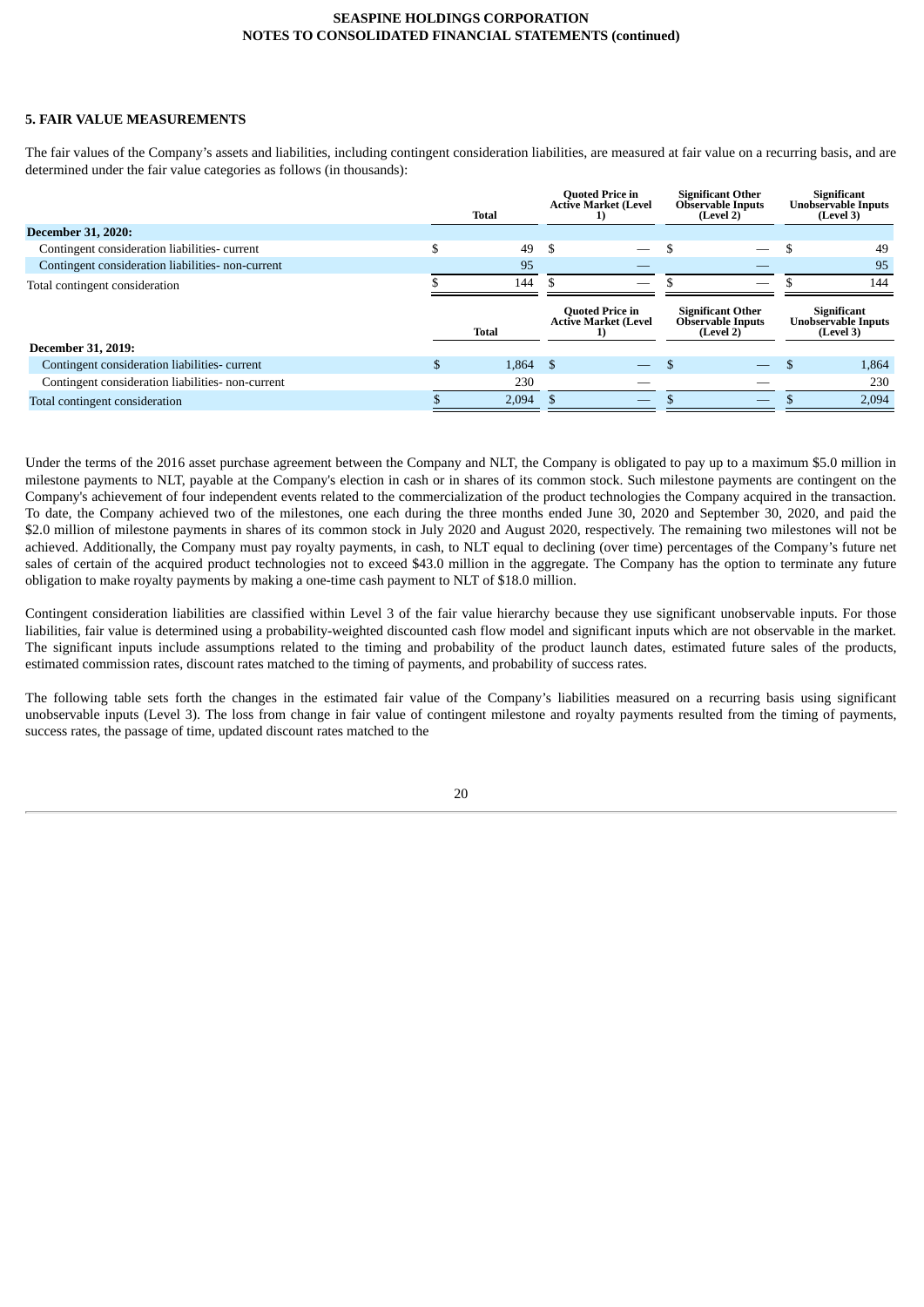estimated timing of payments, actual net sales of certain products for the year ended December 31, 2020, and estimated net sales for future royalty payment periods.

A change in estimated net sales for future royalty payment periods would be expected to have a material impact on the fair value of royalty payments.

|                                                                                                                   |                | Year Ended December 31, |  |       |
|-------------------------------------------------------------------------------------------------------------------|----------------|-------------------------|--|-------|
|                                                                                                                   |                | 2020                    |  | 2019  |
|                                                                                                                   | (in thousands) |                         |  |       |
| Beginning Balance as of January 1                                                                                 |                | 2.094                   |  | 2.496 |
| Contingent consideration liabilities settled                                                                      |                | (2, 126)                |  | (139) |
| Loss/(Gain) from change in fair value of contingent consideration recorded in general and administrative expenses |                | 176                     |  | (263) |
| Ending Balance as of December 31                                                                                  |                | 144                     |  | 2,094 |

#### **6. EQUITY AND STOCK-BASED COMPENSATION**

#### *Common Stock*

In July 2020 and August 2020, the Company issued 100,100 shares and 75,585 shares of its common stock to NLT, respectively, as settlement of contingent milestone payments pursuant to the terms of the asset purchase agreement entered into with NLT in August 2016. See Note 5, "Fair Value Measurements" above.

In January 2020, the Company entered into an Underwriting Agreement with Piper Sandler & Co. and Canaccord Genuity LLC relating to the issuance and sale of 6,800,000 shares of the Company's common stock at a price to the public of \$12.50 per share, before underwriting discounts and commissions. Under the terms of that agreement, the Company granted the underwriters an option, exercisable for 30 days, to purchase up to an additional 1,020,000 shares of common stock. The underwriters exercised this option and the offering closed on January 10, 2020 with the sale of 7,820,000 shares of common stock, resulting in net proceeds to the Company of approximately \$91.6 million, after deducting underwriting discounts and commissions and estimated offering expenses payable by the Company. The offering was made pursuant to the Company's shelf registration statement on Form S-3 that was declared effective on May 22, 2019.

### *Equity Award Plans*

Stock-based compensation expense, all related to employees and non-employee directors, was recognized as follows:

|                                        |      | December 31, |                |       |  |
|----------------------------------------|------|--------------|----------------|-------|--|
|                                        | 2020 |              |                | 2019  |  |
|                                        |      |              | (In Thousands) |       |  |
| Selling and marketing                  | S    | 2,530        |                | 1,628 |  |
| General and administrative             |      | 5,607        |                | 4,607 |  |
| Research and development               |      | 1,831        |                | 1,278 |  |
| Cost of goods sold                     |      | 389          |                | 293   |  |
| Total stock-based compensation expense |      | 10,357       |                | 7,806 |  |

No estimated tax benefit related to stock-based compensation expense was recognized for the years ended December 31, 2020 and 2019.

As of June 30, 2015, Integra had stock options, restricted stock awards, performance stock awards, contract stock awards and restricted stock units outstanding under three plans, the 2000 Equity Incentive Plan, the 2001 Equity Incentive Plan, and the 2003 Equity Incentive Plan. In connection with the spin-off, Integra equity awards granted to individuals who became employees of SeaSpine were converted to equity awards denominated in SeaSpine common stock. In general, each post-conversion award is subject to the same terms and conditions as were applicable to the pre-conversion award.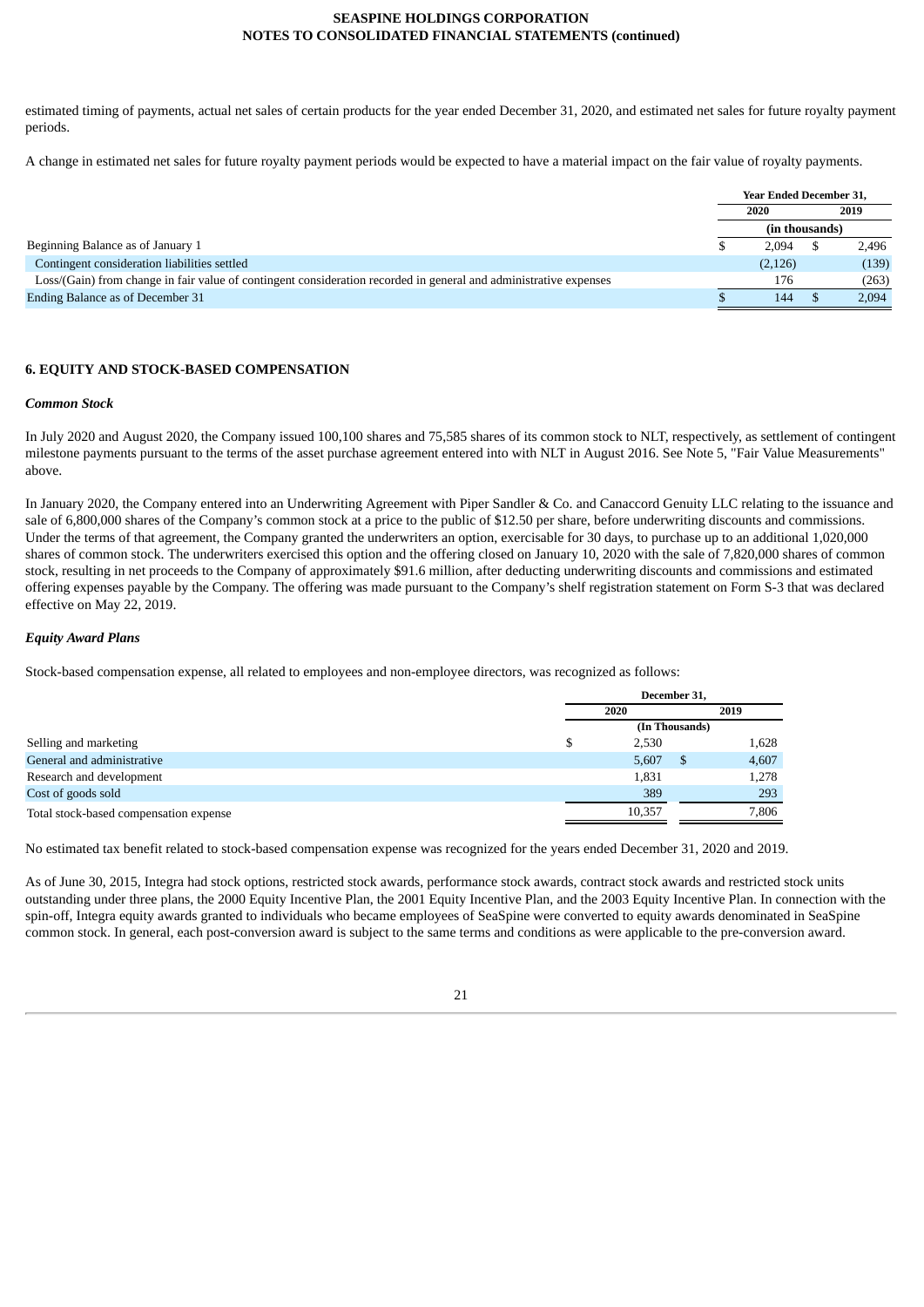In May 2015, the Company adopted the 2015 Incentive Award Plan, which was subsequently amended and restated with approval of the Company's stockholders. In February and March 2018, the Company's board of directors approved amendments to the plan that increased the share reserve by an aggregate of 2,726,000 shares over the then-existing share reserve thereunder, subject to stockholder approval. The Company's stockholders approved both amendments in May 2018. On April 13, 2020, the Company's board of directors approved an amendment to the plan that, among other things, increased the share reserve by an aggregate of 3,500,000 shares over the then-existing share reserve thereunder, subject to stockholder approval. The Company's stockholders approved the amendment on June 3, 2020 (the 2015 Incentive Award Plan, as amended and restated to date, the Restated Plan). Under the Restated Plan, the Company can grant its employees, non-employee directors and consultants incentive stock options and non-qualified stock options, restricted stock, performance stock, dividend equivalent rights, stock appreciation rights, stock payment awards and other incentive awards. The aggregate number of shares that may be issued or transferred pursuant to awards under the Restated Plan is the sum of (1) the number of shares issuable upon exercise or vesting of the number of Integra equity awards converted to the Company's equity awards under the Restated Plan as of the date of the spin-off and (2) 9,735,500 shares of its common stock in respect of awards granted under the Restated Plan. As of December 31, 2020, 4,011,104 shares were available for issuance under the Restated Plan.

In June 2018, the Company established the 2018 Employment Inducement Incentive Award Plan (the 2018 Inducement Plan). The terms of the 2018 Inducement Plan are substantially similar to the terms of the Restated Plan with these principal exceptions: (1) incentive stock options may not be granted under the 2018 Inducement Plan; (2) there are no annual limits on awards that may be issued to an individual under the 2018 Inducement Plan; (3) awards granted under the 2018 Inducement Plan are not required to be subject to any minimum vesting period; and (4) awards may be granted under the 2018 Inducement Plan only to those individuals and in those circumstances described below. An aggregate of 2,000,000 shares are reserved under the 2018 Inducement Plan. As of December 31, 2020, 1,914,793 shares were available for issuance under the 2018 Inducement Plan. As a result of the approval of the amendment to the Restated Plan by the Company's stockholders in June 2020, no awards will be granted under the 2018 Inducement Plan in the future.

In August 2020, the Company adopted the 2020 Employment Inducement Incentive Award Plan (the 2020 Inducement Plan). The terms of the 2020 Inducement Plan are substantially similar to the terms of the 2015 Incentive Award Plan with four principal exceptions: (1) incentive stock options may not be granted under the 2020 Inducement Plan; (2) there are no annual limits on awards that may be issued to an individual under the 2020 Inducement Plan; (3) awards granted under the 2020 Inducement Plan are not required to be subject to any minimum vesting period; and (4) awards may be granted under the 2020 Inducement Plan only to those individuals and in those circumstances described below. An aggregate of 2,000,000 shares are reserved under the 2020 Inducement Plan. As of December 31, 2020, 1,928,257 share were available for issuance under the 2020 Inducement Plan.

Both the 2018 Inducement Plan and the 2020 Inducement Plan were adopted by the Company's board of directors without stockholder approval pursuant to Rule 5635(c)(4) of the Nasdaq Listing Rules. In accordance with Rule 5635(c)(4) of the Nasdaq Listing Rules, awards under those plans may only be made to an employee who has not previously been an employee or member of the Company's board of directors or of any board of directors of any parent or subsidiary of the Company, or following a bona fide period of non-employment by the Company or a parent or subsidiary, if he or she is granted such award in connection with his or her commencement of employment with the Company or a subsidiary and such grant is an inducement material to his or her entering into employment with the Company or such subsidiary.

### *Restricted Stock Awards and Restricted Stock Units*

Restricted stock award and restricted stock unit grants to employees generally have a requisite service period of three years, and restricted stock award and restricted stock unit grants to non-employee directors generally have a requisite service period of one year. Both are subject to graded vesting. The Company expenses the fair value of restricted stock awards and restricted stock units on an accelerated basis over the vesting period or requisite service period, whichever is shorter. Stock-based compensation expense related to all equity awards includes an estimate for forfeitures. The expected forfeiture rate of all equity-based compensation is based on historical experience of pre-vesting forfeitures on awards by each homogeneous group of shareowners. For awards granted to non-executive employees, the forfeiture rate is estimated to be 13% and 14% annually for the years ended December 31, 2020 and 2019, respectively. There is no forfeiture rate applied to awards granted to non-employee directors or executive employees because their pre-vesting forfeitures are anticipated to be highly unlikely. As individual awards become fully vested, stock-based compensation expense is adjusted to recognize actual forfeitures.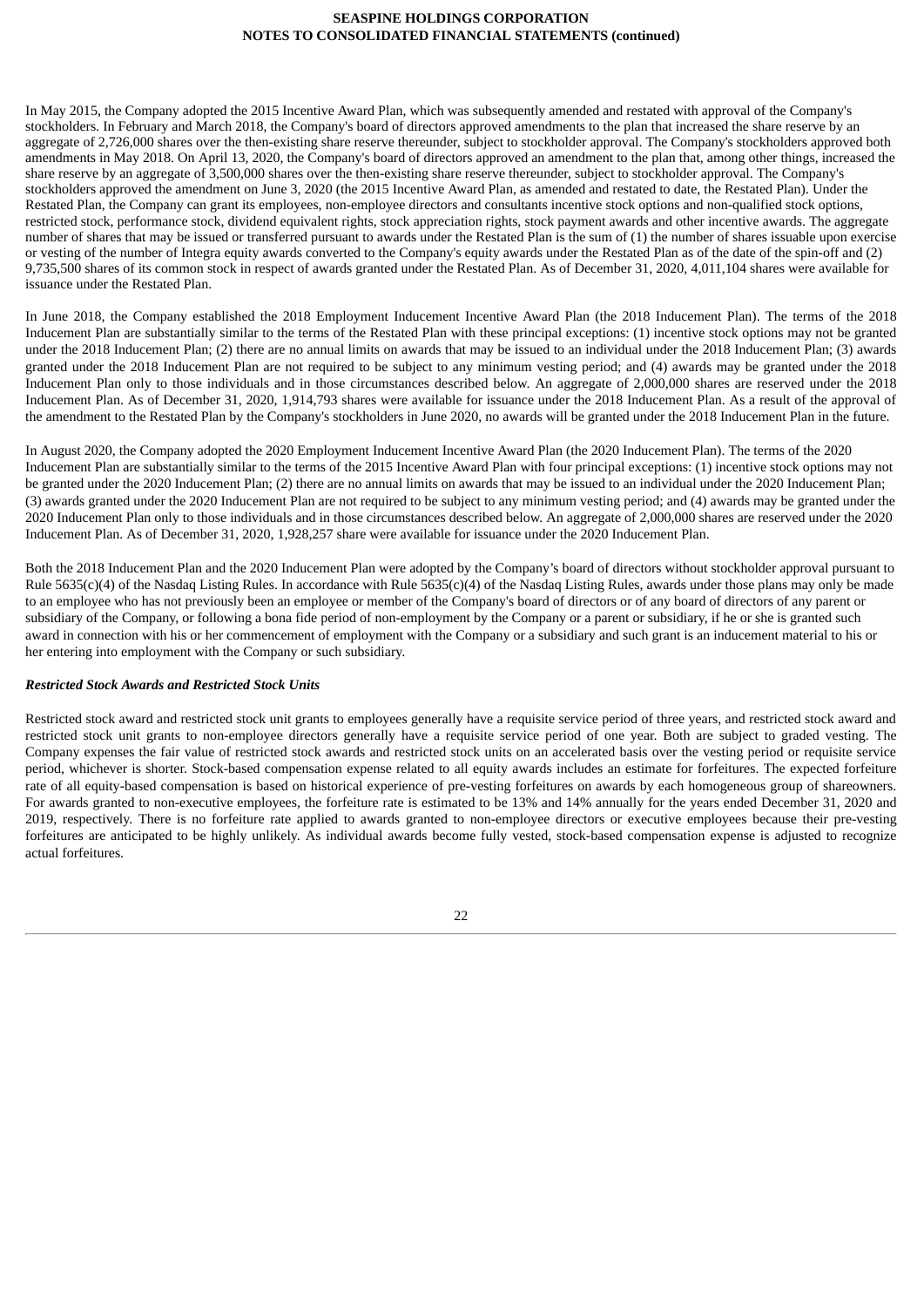The following table summarizes restricted stock awards and restricted stock units granted to SeaSpine employees and non-employee directors during 2020:

|                             | <b>Restricted Stock Awards and Units</b> |                                                                             |
|-----------------------------|------------------------------------------|-----------------------------------------------------------------------------|
|                             | <b>Shares</b><br>(In thousands)          | <b>Weighted Average</b><br><b>Grant Date Fair</b><br><b>Value Per Share</b> |
| Unvested, January 1, 2020   | 852                                      | \$12.21                                                                     |
| Granted                     | 512                                      | 12.12                                                                       |
| <b>Cancellations</b>        | (42)                                     | 13.64                                                                       |
| Released/Vested             | (525)                                    | 11.25                                                                       |
| Unvested, December 31, 2020 | 797                                      | 12.71                                                                       |

The weighted average grant date fair value of restricted stock awards and restricted stock units granted during 2020 and 2019 was \$12.12 and \$16.31, respectively. The total fair value of shares subject to restricted stock awards and restricted stock units that vested in 2020 and 2019 was \$6.0 million and \$4.3 million, respectively.

The Company recognized \$5.7 million and \$5.9 million in expense related to restricted stock awards and restricted stock units for the years ended December 31, 2020 and 2019, respectively. As of December 31, 2020, there was approximately \$2.9 million of unrecognized compensation expense related to the unvested portions of restricted stock awards and restricted stock units. This expense is expected to be recognized over a weighted-average period of approximately 1.2 years.

### *Stock Options*

Stock option grants to employees generally have a requisite service period of four years, and stock option grants to non-employee directors generally have a requisite service period of one year. Both are subject to graded vesting. The Company records stock-based compensation expense associated with stock options on an accelerated basis over the applicable vesting period within each grant and based on their fair value at the date of grant using the Black-Scholes-Merton option pricing model. The following weighted-average assumptions were used in the calculation of fair value for options granted during the period indicated.

|                                |         | December 31, |
|--------------------------------|---------|--------------|
|                                | 2020    | 2019         |
| <b>Expected dividend yield</b> | $0\%$   | $0\%$        |
| Risk-free interest rate        | $1.3\%$ | $2.5\%$      |
| <b>Expected volatility</b>     | 46.4 %  | 30.2%        |
| Expected term (in years)       | 4.9     | 5.0          |

The Company considered that it has never paid, and does not currently intend to pay, cash dividends. The risk-free interest rates are derived from the U.S. Treasury yield curve in effect on the date of grant for instruments with a remaining term similar to the expected term of the options. The expected volatility is calculated based upon the historical volatility of the Company's share prices. The expected term is calculated using the historical weighted average term of the Company's options. In addition, the Company applies an expected forfeiture rate when amortizing stock-based compensation expense. The expected forfeiture rate of options is based on historical experience of pre-vesting forfeitures on awards by each homogeneous group of shareowners. For options granted to non-executive employees, the forfeiture rate is estimated to be 13% and 14% annually for the years ended December 31, 2020 and 2019, respectively. There is no forfeiture rate applied to options granted to non-employee directors and executive employees because their pre-vesting forfeitures are anticipated to be highly unlikely. As individual options become fully vested, stock-based compensation expense is adjusted to recognize actual forfeitures.

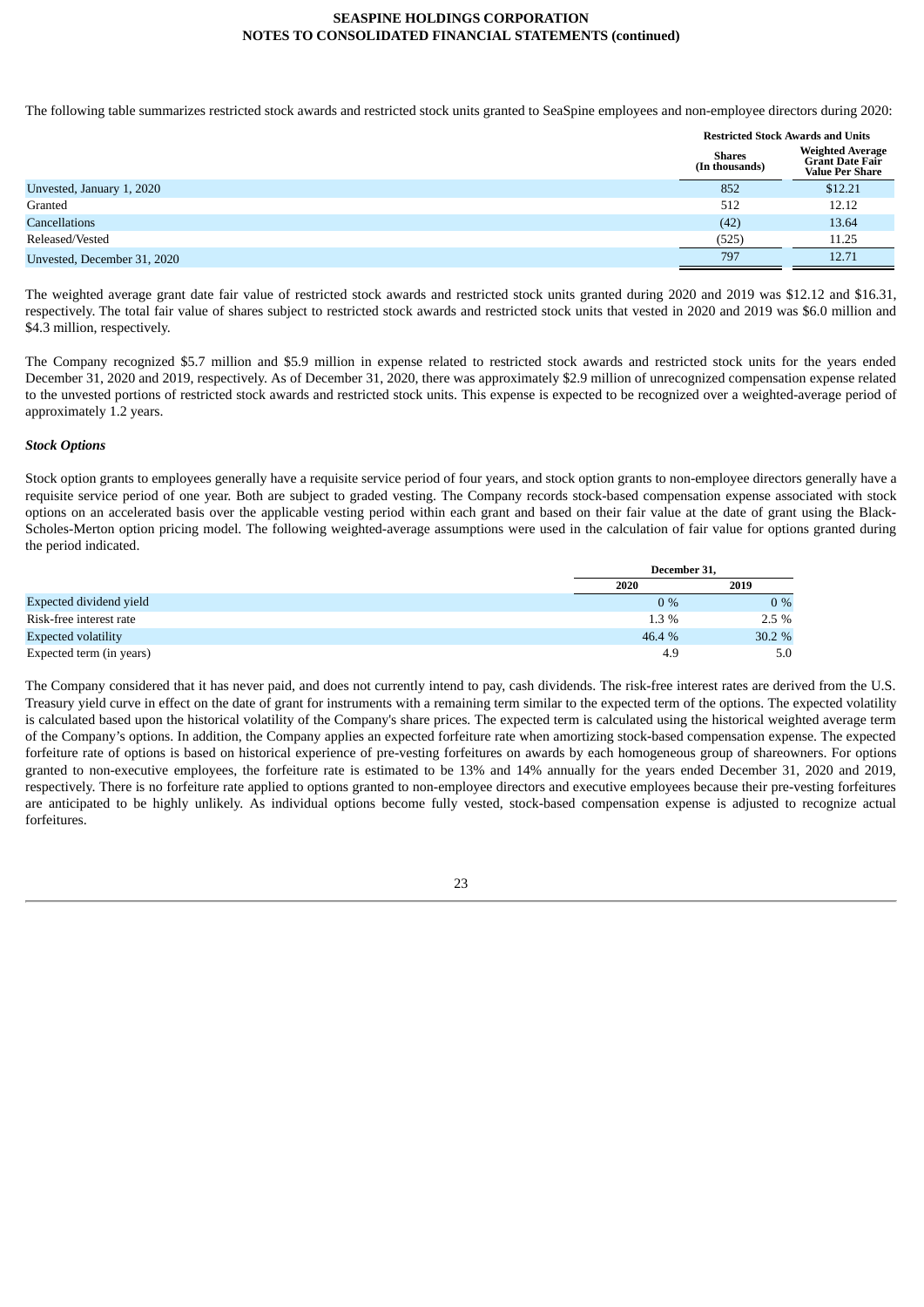A summary of the options granted during 2020 and the total number of options outstanding as of December 31, 2020 and changes since January 1, 2020 are set forth below:

|                                               | <b>Number of Shares</b><br><b>Outstanding (In</b><br>thousands) | <b>Weighted Average</b><br><b>Exercise Price</b> | <b>Weighted Average</b><br>Remaining<br>Contractual Life (In<br>years) |    | <b>Aggregate Intrinsic</b><br>Value (In thousands) |
|-----------------------------------------------|-----------------------------------------------------------------|--------------------------------------------------|------------------------------------------------------------------------|----|----------------------------------------------------|
| Outstanding, January 1, 2020                  | 2,637                                                           | 15.18                                            | 4.65                                                                   |    | 506                                                |
| Granted                                       | 955                                                             | 11.67                                            | __                                                                     |    |                                                    |
| Exercised                                     | $(117)$ \$                                                      | 10.87                                            |                                                                        |    |                                                    |
| Forfeited                                     | (157)                                                           | 14.96                                            |                                                                        |    |                                                    |
| <b>Outstanding, December 31, 2020</b>         | 3,318                                                           | 14.33                                            | 4.67 \$                                                                |    | 10,667                                             |
| Vested or expected to vest, December 31, 2020 | 3,285                                                           | 14.33                                            | 4.64                                                                   | -S | 10,537                                             |
| Exercisable, December 31, 2020                | 2,397                                                           | 14.59                                            | 3.85 \$                                                                |    | 6,993                                              |

The weighted average grant date fair value of options granted during 2020 and 2019 was \$4.79 and \$4.14, respectively. The total fair value of shares vested in 2020 and 2019 was \$2.1 million and \$1.3 million, respectively.

The Company recognized \$3.8 million and \$1.2 million in expense related to stock options for the years ended December 31, 2020 and 2019, respectively. As of December 31, 2020, there was approximately \$1.8 million of unrecognized compensation expense related to unvested stock options. This expense is expected to be recognized over a weighted-average period of approximately 1.5 years.

## *Employee Stock Purchase Plan*

In May 2015, the Company adopted the SeaSpine Holdings Corporation 2015 Employee Stock Purchase Plan, which was amended in November 2018, as described below (as amended, the ESPP). Under the ESPP, eligible employees may purchase shares of the Company's common stock through payroll deductions of up to 15% of eligible compensation during an offering period. Generally, each offering period will be for 24 months as determined by the Company's board of directors. There are four six-month purchase periods in each offering period for contributions to be made and to be converted into shares at the end of the purchase period. In no event may an employee purchase more than 2,500 shares per purchase period based on the closing price on the first trading date of an offering period or more than \$25,000 worth of stock during any calendar year. The purchase price for shares to be purchased under the ESPP is 85% of the lesser of the market price of the Company's common stock on the first trading date of an offering period or on any purchase date during an offering period (June 30 or December 31).

Subject to stockholder approval, on and effective as of November 2, 2018, the Company's board of directors approved an amendment to the ESPP pursuant to which the share reserve under the ESPP would increase from 400,000 shares to 800,000 shares. The Company's stockholders approved that amendment in May 2019. On December 8, 2020, the Company's board of directors approved the issuance of an additional 500,000 shares of common stock under the ESPP, subject to stockholder approval. The ESPP is intended to qualify as an "employee stock purchase plan" within the meaning of Section 423 of the Internal Revenue Code of 1986, as amended (the IRC). The ESPP contains a restart feature, such that if the market price of the stock at the end of any sixmonth purchase period is lower than the market price at the original grant date of an offering period, that offering period will terminate after that purchase date, and a new two-year offering period will commence on the January 1 or July 1 immediately following the date the original offering period terminated. The restart feature was triggered on the purchase date that occurred on June 30, 2019, such that the offering period that commenced on January 1, 2019 was terminated, and a new two-year offering period commenced on July 1, 2019 and would end on June 30, 2021. This restart feature was triggered again on the purchase date that occurred on December 31, 2019, such that the offering periods that commenced on each of July 1, 2018 and July 1, 2019 were terminated, and a new two-year offering period commenced on January 1, 2020 and would end on December 31, 2021. This restart feature was triggered again on the purchase date that occurred on June 30, 2020, such that the offering period that commenced on January 1, 2020 was terminated, and a new two-year offering period commenced on July 1, 2020 and will end on June 30, 2022. The Company applied share-based payment modification accounting to the awards that were initially valued at the grant date to determine the amount of any incremental fair value associated with the modified awards. The impact to stock-based compensation expense for modifications during the year ended December 31, 2020 was immaterial.

During the years ended December 31, 2020 and 2019, there were 153,302 and 119,602 shares of common stock, respectively, purchased under the ESPP. The Company recognized \$0.9 million and \$0.7 million in expense related to the ESPP for the years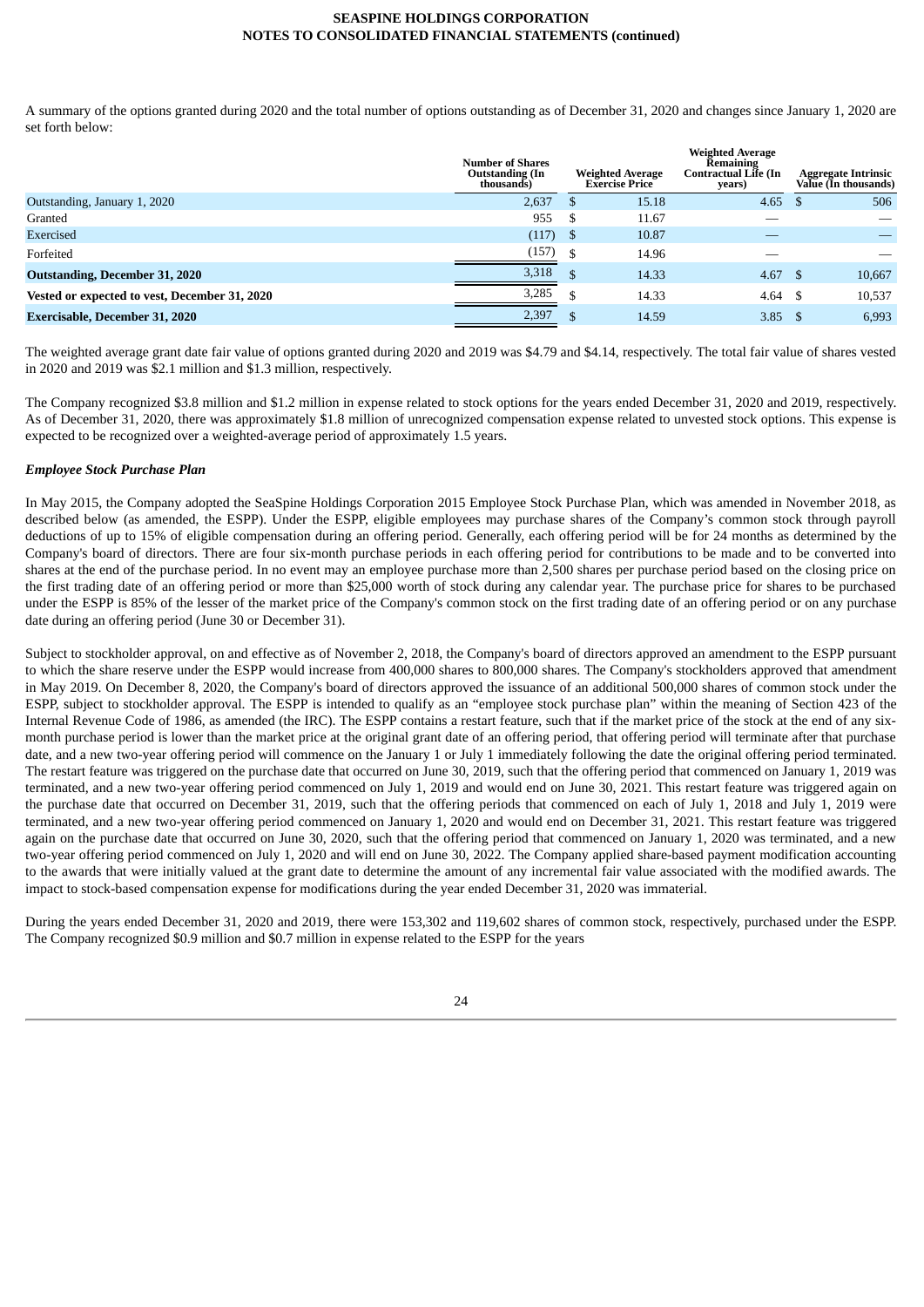ended December 31, 2020 and 2019, respectively. As of December 31, 2020, 127,160 shares were available under the ESPP for future issuance.

The Company estimates the fair value of shares issued to employees under the ESPP using the Black-Scholes-Merton option-pricing model. The following weighted average assumptions were used in the calculation of fair value of shares under the ESPP at the grant date for the periods indicated:

|                                |         | December 31, |  |  |  |  |
|--------------------------------|---------|--------------|--|--|--|--|
|                                | 2020    | 2019         |  |  |  |  |
| <b>Expected dividend yield</b> | $0\%$   | $0\%$        |  |  |  |  |
| Risk-free interest rate        | $0.7\%$ | 1.4 %        |  |  |  |  |
| <b>Expected volatility</b>     | 24.6 %  | 21.9 %       |  |  |  |  |
| Expected term (in years)       | 0.7     | 0.7          |  |  |  |  |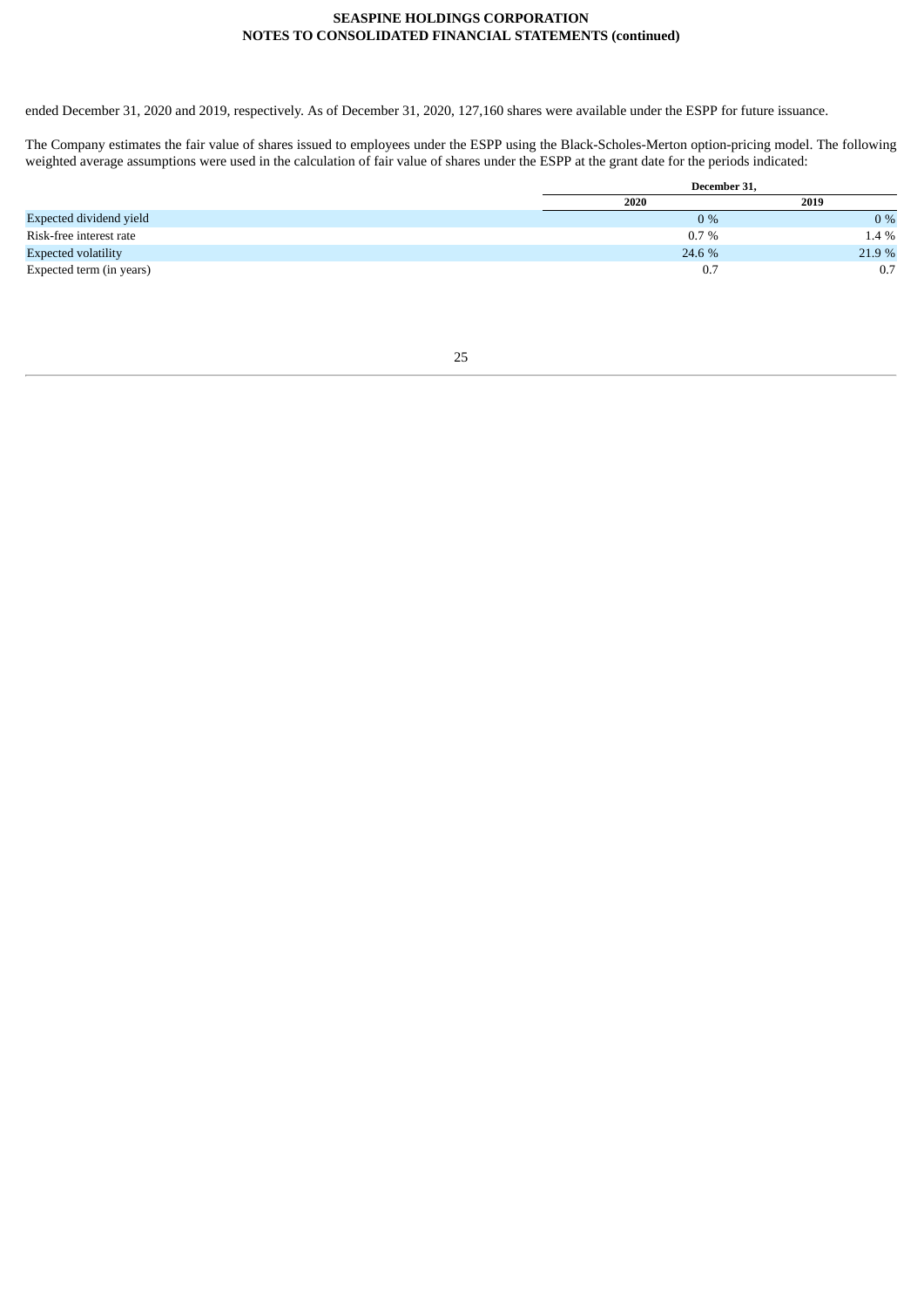## **7. LEASES**

The impact of the adoption of Topic 842 to the Company's applicable balance sheet items as of January 1, 2020 is presented in the table below. The standard did not have a material impact to the Company's unaudited condensed consolidated statements of operations or comprehensive loss or cash flows.

|                                                     |    |                          |              | <b>Impact of Adoption of</b> |      |                        |
|-----------------------------------------------------|----|--------------------------|--------------|------------------------------|------|------------------------|
| (in thousands)                                      |    | <b>December 31, 2019</b> |              | <b>ASC 842</b>               |      | <b>January 1, 2020</b> |
| <b>ASSETS</b>                                       |    |                          |              |                              |      |                        |
| Right of use assets                                 | \$ |                          | \$           | 9,059                        | \$   | 9,059                  |
| <b>Total assets</b>                                 | \$ | 141,718                  | <sup>S</sup> | 9,059                        | -S   | 150,777                |
| <b>LIABILITIES AND STOCKHOLDERS' EQUITY</b>         |    |                          |              |                              |      |                        |
| <b>Current liabilities:</b>                         |    |                          |              |                              |      |                        |
| Other accrued expenses and current liabilities      |    | 5,444                    |              | (138)                        |      | 5,306                  |
| Current portion of operating lease liabilities      |    |                          |              | 2,080                        |      | 2,080                  |
| Total current liabilities                           |    | 30,478                   |              | 1,942                        |      | 32,420                 |
| Operating lease liabilities, net of current portion |    |                          |              | 8,367                        |      | 8,367                  |
| Other liabilities                                   |    | 1,480                    |              | (1,250)                      |      | 230                    |
| <b>Total liabilities</b>                            | \$ | 31,958                   | - \$         | 9,059                        | - \$ | 41,017                 |
| <b>Total stockholders' equity</b>                   | ж  | 109,760                  | -S           | $\overline{\phantom{m}}$     | - \$ | 109,760                |
| Total liabilities and stockholders' equity          | \$ | 141,718                  |              | 9,059                        |      | 150,777                |

The Company's lease portfolio only includes operating leases. As of December 31, 2020, the weighted average remaining lease term of these operating leases was 5.3 years and the weighted average discount rate was 6.5%. For each of the years ended December 31, 2020 and 2019, lease expense, which represents expense from operating leases, was \$2.1 million.

A summary of the Company's remaining lease liabilities at December 31, 2020 are as follows:

|                                                 | <b>Payments Due by</b><br>Calendar Year<br>(In thousands) |          |
|-------------------------------------------------|-----------------------------------------------------------|----------|
|                                                 |                                                           |          |
| 2021                                            |                                                           | 2,644    |
| 2022                                            |                                                           | 2,243    |
| 2023                                            |                                                           | 1,568    |
| 2024                                            |                                                           | 1,374    |
| 2025                                            |                                                           | 1,409    |
| Thereafter                                      |                                                           | 1,869    |
| Total undiscounted value of lease liabilities   |                                                           | 11,107   |
| Less: present value adjustment                  |                                                           | (1,737)  |
| Less: short-term leases not capitalized         |                                                           | (421)    |
| Present value of lease liabilities              |                                                           | 8,949    |
| Less: current portion of lease liability        |                                                           | (2, 147) |
| Operating lease liability, less current portion |                                                           | 6,802    |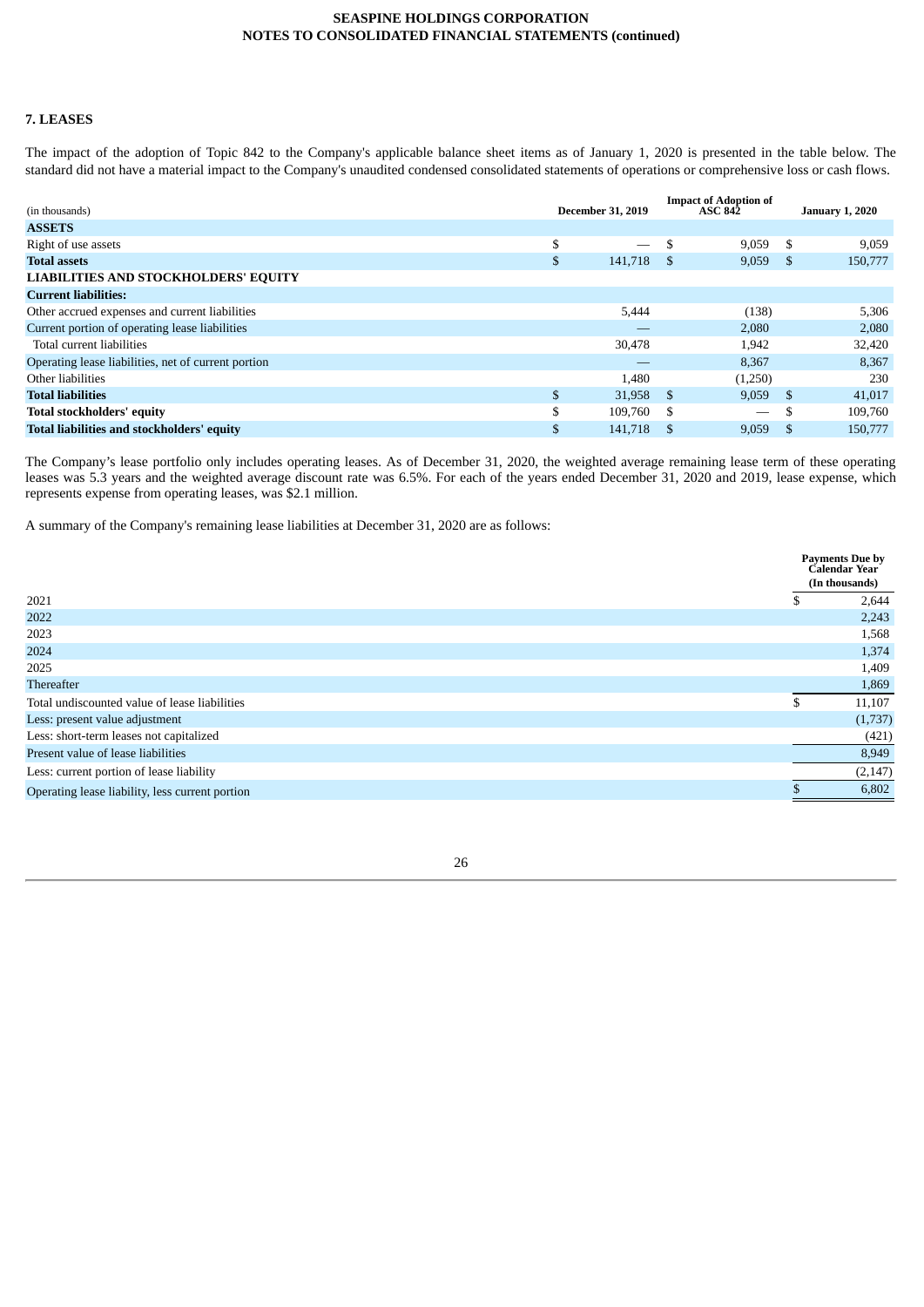#### **8. INCOME TAXES**

The Company is subject to income taxes in the U.S., Switzerland and France. Income taxes are accounted for under the asset and liability method. Deferred income tax assets and liabilities are calculated based on the difference between the financial statement carrying amounts of existing assets and liabilities and their respective tax bases using the enacted income tax rates expected to be in effect during the years in which the temporary differences are expected to reverse. Valuation allowances are recorded to reduce deferred tax assets when it is more likely than not that a tax benefit will not be realized. Significant judgment is required in determining whether a valuation allowance should be recorded against deferred tax assets. In assessing the need for a valuation allowance, management considers all available evidence for each jurisdiction including past operating results, estimates of future taxable income and the feasibility of ongoing tax planning strategies. In the event that the Company changes its determination as to the amount of deferred tax assets that can be realized, the Company will adjust its valuation allowance with a corresponding impact to income tax expense in the period in which such determination is made.

## *Income Tax Provision*

Loss before income taxes consisted of:

|                                 |   | Year Ended December 31, |  |           |  |
|---------------------------------|---|-------------------------|--|-----------|--|
|                                 |   | 2020                    |  | 2019      |  |
|                                 |   | (In thousands)          |  |           |  |
| <b>United States operations</b> | Φ | (42, 251)               |  | (39, 342) |  |
| Foreign operations              |   | (712)                   |  | 422       |  |
|                                 | D | (42, 963)               |  | (38, 920) |  |

A reconciliation of the U.S. federal statutory rate to the Company's effective tax rate is:

|                                                     |            | <b>Year Ended December 31,</b> |  |
|-----------------------------------------------------|------------|--------------------------------|--|
|                                                     | 2020       | 2019                           |  |
| Federal statutory rate                              | 21.0%      | 21.0%                          |  |
| Increase (decrease) in income taxes resulting from: |            |                                |  |
| State income taxes, net of federal tax benefit      | 2.0%       | 2.7%                           |  |
| Foreign operations                                  | (0.3)%     | (0.8)%                         |  |
| Changes in valuation allowances                     | $(22.3)\%$ | $(24.7)\%$                     |  |
| Uncertain tax positions                             | $-$ %      | $0.1\%$                        |  |
| Research and development credit                     | 0.6%       | 0.2%                           |  |
| Other                                               | $(1.5)\%$  | 0.6%                           |  |
| <b>Effective tax rate</b>                           | (0.5)%     | (0.9)%                         |  |
|                                                     |            |                                |  |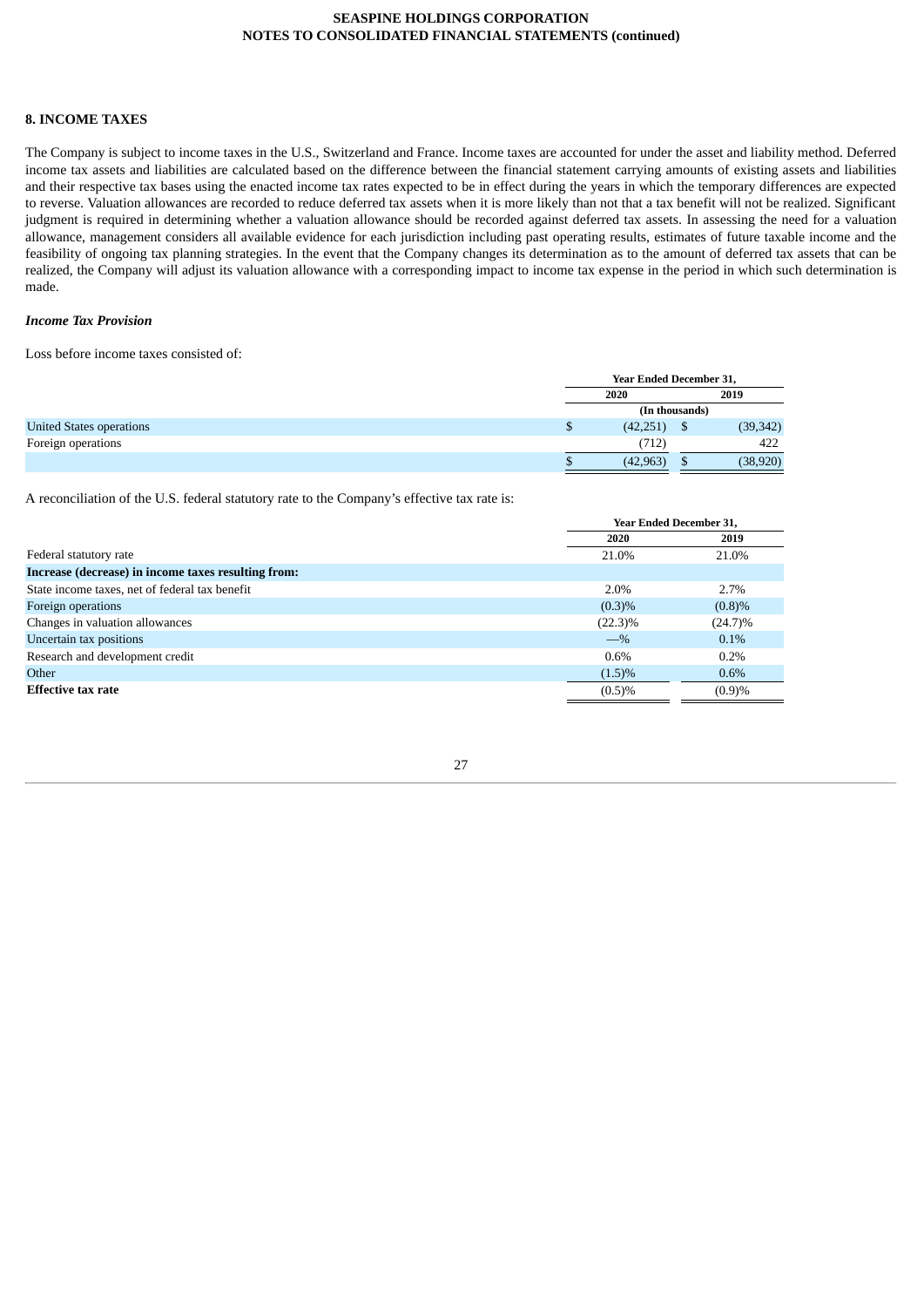The provision/(benefit) for income taxes consisted of:

|                            |           | <b>Year Ended December 31,</b> |      |  |
|----------------------------|-----------|--------------------------------|------|--|
|                            | 2020      | 2019                           |      |  |
|                            |           | (In thousands)                 |      |  |
| <b>Current:</b>            |           |                                |      |  |
| Federal                    | \$        | \$                             | (27) |  |
| <b>State</b>               | 87        |                                | 59   |  |
| Foreign                    | 28        |                                | 39   |  |
| Total current              | \$<br>115 | $\mathfrak{S}$                 | 71   |  |
| Deferred:                  |           |                                |      |  |
| Federal                    |           |                                |      |  |
| <b>State</b>               |           |                                |      |  |
| Foreign                    | 103       |                                | 285  |  |
| Total deferred             | 103       | \$                             | 285  |  |
| Provision for income taxes | 218       |                                | 356  |  |
|                            |           |                                |      |  |

The income tax effects of significant temporary differences that give rise to deferred tax assets and liabilities, shown before jurisdictional netting, are presented below:

|                                               | <b>Year Ended December 31,</b> |    |           |
|-----------------------------------------------|--------------------------------|----|-----------|
|                                               | 2020                           |    | 2019      |
|                                               | (In thousands)                 |    |           |
| <b>Deferred tax assets:</b>                   |                                |    |           |
| Doubtful accounts                             | \$<br>47                       | \$ | 27        |
| Inventory related items                       | 12,317                         |    | 10,508    |
| Tax credits                                   | 563                            |    | 319       |
| Accrued vacation                              | 536                            |    | 369       |
| Accrued bonus                                 | 517                            |    | 1,099     |
| Stock compensation                            | 4,947                          |    | 4,431     |
| Net operating loss carryforwards              | 45,744                         |    | 38,149    |
| Intangible and fixed assets                   | 10,740                         |    | 10,806    |
| Other                                         | 704                            |    | 1,000     |
| Total deferred tax assets                     | 76,115                         |    | 66,708    |
| Less valuation allowance                      | (75, 147)                      |    | (65, 576) |
| Deferred tax assets after valuation allowance | 968                            | \$ | 1,132     |
| <b>Deferred tax liabilities:</b>              |                                |    |           |
| Other                                         | 927                            |    | 988       |
| Total deferred tax liabilities                | \$<br>927                      | S  | 988       |
| Net deferred tax assets                       | \$<br>41                       |    | 144       |

At December 31, 2020, the Company had net operating loss carryforwards of \$187.7 million for federal and state income tax purposes. The Company also had net operating loss carryforwards of \$0.2 million for foreign income tax purposes. These loss carryforwards begin to expire in 2021 for foreign income tax purposes and in 2027 for federal and state income tax purposes, and continue to expire through 2039. The Company's net operating loss carryforwards generated after 2017 for federal income tax purposes do not expire. The tax expense recorded for net operating losses, net of valuation allowance, was \$0.1 million which relates only to foreign net operating losses.

At December 31, 2019, the Company had net operating loss carryforwards of \$156.3 million for federal and state income tax purposes. The Company also had net operating loss carryforwards of \$0.6 million for foreign income tax purposes. These loss carryforwards begin to expire in 2021 for foreign income tax purposes and in 2027 for federal and state income tax purposes, and continue to expire through 2039. The Company's net operating loss carryforwards generated after 2017 for federal income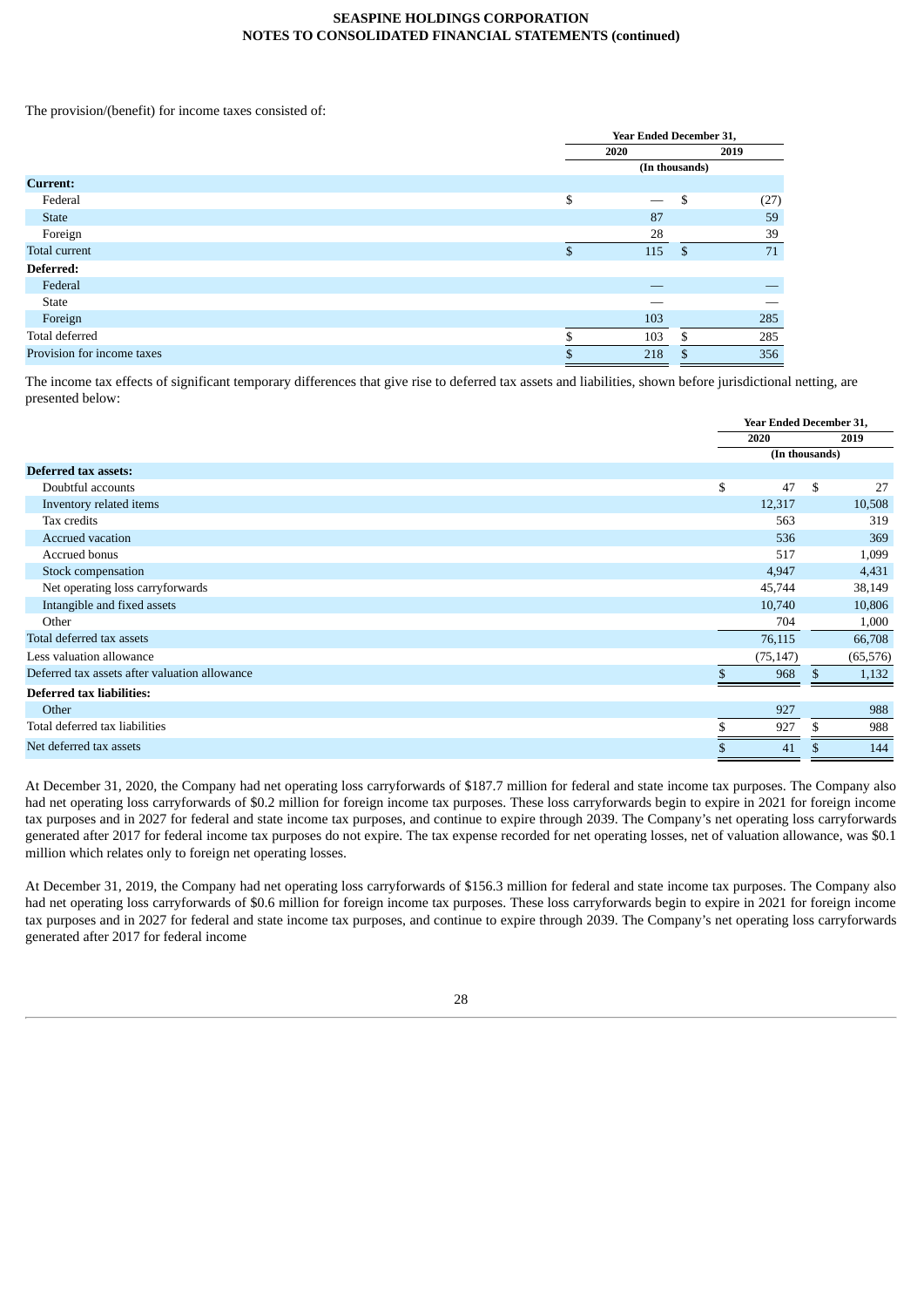### **SEASPINE HOLDINGS CORPORATION NOTES TO CONSOLIDATED FINANCIAL STATEMENTS (continued)**

tax purposes do not expire. The tax expense recorded for net operating losses, net of valuation allowance, was \$0.3 million which relates only to foreign net operating losses.

The valuation allowance relates to deferred tax assets for certain items that will be deductible for income tax purposes under very limited circumstances and for which the Company believes it is not more likely than not that it will realize the associated tax benefit. However, in the event that the Company determines that it would be able to realize more or less than the recorded amount of net deferred tax assets, an adjustment to the deferred tax asset valuation allowance would be recorded in the period such a determination is made. In assessing the realizability of deferred tax assets, management considers whether it is more-likely-than-not that some portion of all of the deferred tax assets will not be realized. The ultimate realization of deferred tax assets is dependent upon the generation of future taxable income during the periods in which those temporary differences become deductible. Management considers the scheduled reversal of deferred tax liabilities (including the impact of available carryback and carryforward periods), projected future taxable income, and tax planning strategies in making this assessment. Based upon the levels of historical taxable income, projections of future taxable income and the reversal of deferred tax liabilities over the periods in which the deferred tax assets are deductible, management believes it is more-likely-than-not that the Company will realize the benefits of these deductible differences, net of the existing valuation allowance. The amount of deferred tax asset considered realizable, however, could change in the near term if estimates which require significant judgment of future taxable income during the carryforward period are increased or decreased.

A reconciliation of the Company's uncertain tax benefits is as follows:

|                                                           | <b>Year Ended December 31,</b> |                |      |  |
|-----------------------------------------------------------|--------------------------------|----------------|------|--|
|                                                           | 2020                           | 2019           |      |  |
|                                                           |                                | (In thousands) |      |  |
| Balance, beginning of year                                | 319                            | - 5            | 255  |  |
| Gross increases:                                          |                                |                |      |  |
| Prior years' tax positions                                | 74                             |                | 15   |  |
| Additions to tax positions in prior years due to spin-off |                                |                |      |  |
| Current year tax positions                                | 170                            |                | 75   |  |
| Gross decreases:                                          |                                |                |      |  |
| Settlements                                               |                                |                |      |  |
| Statute of limitations lapses                             |                                |                | (26) |  |
| Balance, end of year                                      | 563                            |                | 319  |  |

The Company recognizes interest and penalties relating to uncertain tax positions in income tax expense. The amounts recorded in 2020 and 2019 were not significant.

The Company files income tax returns as prescribed by tax laws of the jurisdictions in which it operates. In the normal course of business, the Company is subject to examination by federal, state, local and foreign jurisdictions where applicable based on the statute of limitations that apply in each jurisdiction. The Company has no open income tax audits with any taxing authority as of December 31, 2020. The Company is still subject to income tax examinations by U.S. federal and state tax authorities for the years 2016 through 2020. Open years for foreign jurisdictions are from 2015 through 2020. However, to the extent allowed by law, the tax authorities may have the right to examine prior periods where net operating losses were generated and carried forward, and make adjustments up to the amount of the net operating loss carryforward amount.

On March 27, 2020, Congress enacted the CARES Act to provide certain relief as a result of the COVID-19 pandemic. The CARES Act, among other things, includes provisions relating to net operating loss carryback periods, alternative minimum tax credit refunds, and modification to the net interest deduction limitations. The CARES Act did not have a material impact on the Company's consolidated financial statements for the year ended December 31, 2020.

### **9. COMMITMENTS AND CONTINGENCIES**

In consideration for certain technology, manufacturing, distribution, and selling rights and licenses granted to the Company, the Company agreed to pay royalties on sales of certain products sold by the Company. Except for the royalties paid to NLT, the royalties the Company paid are included as a component of cost of goods sold in the consolidated statements of operations.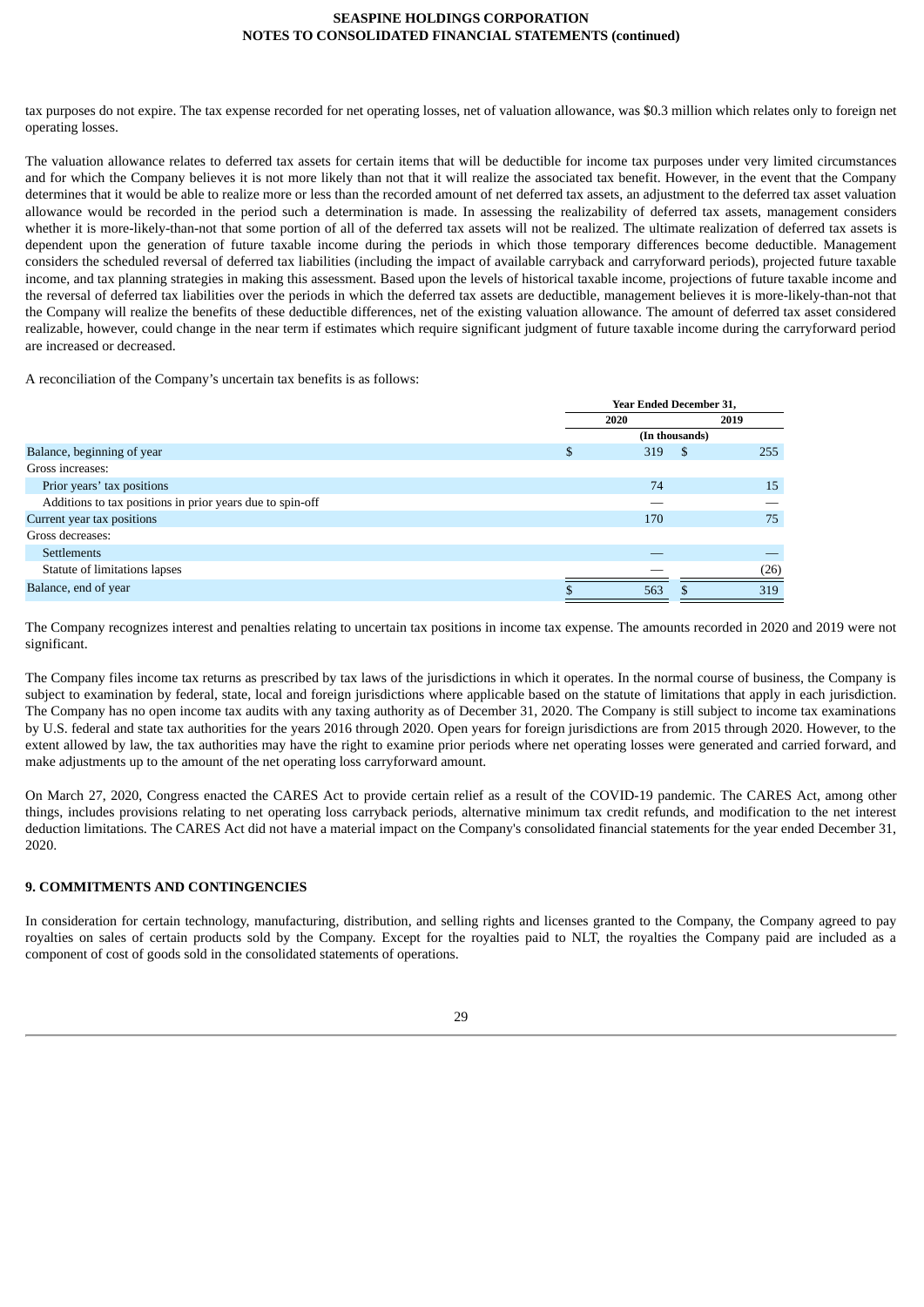### **SEASPINE HOLDINGS CORPORATION NOTES TO CONSOLIDATED FINANCIAL STATEMENTS (continued)**

The Company is subject to various legal proceedings in the ordinary course of its business with respect to its products, its current or former employees, and its commercial relationships, some of which have been settled by the Company. In the opinion of management, such proceedings are either adequately covered by insurance or otherwise indemnified, or are not expected, individually or in the aggregate, to result in a material adverse effect on the Company's financial condition. However, it is possible that the Company's results of operations, financial position and cash flows in a particular period could be materially affected by these contingencies.

The Company accrues for loss contingencies when it is deemed probable that a loss has been incurred and that loss is estimable. The amounts accrued are based on the full amount of the estimated loss before considering insurance proceeds, and do not include an estimate for legal fees expected to be incurred in connection with the loss contingency. While uncertainty exists, the Company does not believe there are any pending legal proceedings that would have a material impact on the Company's financial position, cash flows or results of operations.

### **10. SEGMENT AND GEOGRAPHIC INFORMATION**

Management assessed its segment reporting based on how it internally manages and reports the results of its business to its chief operating decision maker. Management reviews financial results, manages the business and allocates resources on an aggregate basis. Therefore, financial results are reported in a single operating segment: the development, manufacture and marketing of orthobiologics and of spinal implants. The Company reports revenue in two product categories: orthobiologics and spinal implants. Orthobiologics products consist of a broad range of advanced and traditional bone graft substitutes that are designed to improve bone fusion rates following surgery. The spinal implant portfolio consists of an extensive line of products for minimally invasive surgery, complex spine, deformity and degenerative procedures. The Company attributes revenues to geographic areas based on the location of the customer.

The following table disaggregates revenue by major sales channel for each of the periods presented (in thousands):

|                       |   | Year Ended December 31, 2020 |              |         |  |  |  |
|-----------------------|---|------------------------------|--------------|---------|--|--|--|
|                       |   | <b>United States</b>         | <b>Total</b> |         |  |  |  |
|                       |   | (In thousands)               |              |         |  |  |  |
| <b>Orthobiologics</b> | Φ | 71,346 \$                    | 7,037 \$     | 78,383  |  |  |  |
| Spinal implants       |   | 67,550 \$                    | 8,412        | 75.962  |  |  |  |
| Total revenue, net    | ω | 138,896 \$                   | 15,449 \$    | 154,345 |  |  |  |

|                    |   | Year Ended December 31, 2019          |           |         |  |  |  |
|--------------------|---|---------------------------------------|-----------|---------|--|--|--|
|                    |   | <b>United States</b><br>International |           | Total   |  |  |  |
|                    |   | (In thousands)                        |           |         |  |  |  |
| Orthobiologics     | Φ | 73,543 \$                             | 7,756 \$  | 81,299  |  |  |  |
| Spinal implants    |   | 68,308 \$                             | 9,476 \$  | 77,784  |  |  |  |
| Total revenue, net |   | 141,851 \$                            | 17,232 \$ | 159,083 |  |  |  |

### **11. EMPLOYEE BENEFIT PLAN**

The Company has a defined contribution savings plan under section 401(k) of the IRC. The plan covers substantially all employees. The Company matches employee contributions made to the plan according to a specified formula. The Company's matching contributions totaled approximately \$1.1 million and \$0.6 million for the years ended 2020 and 2019, respectively.

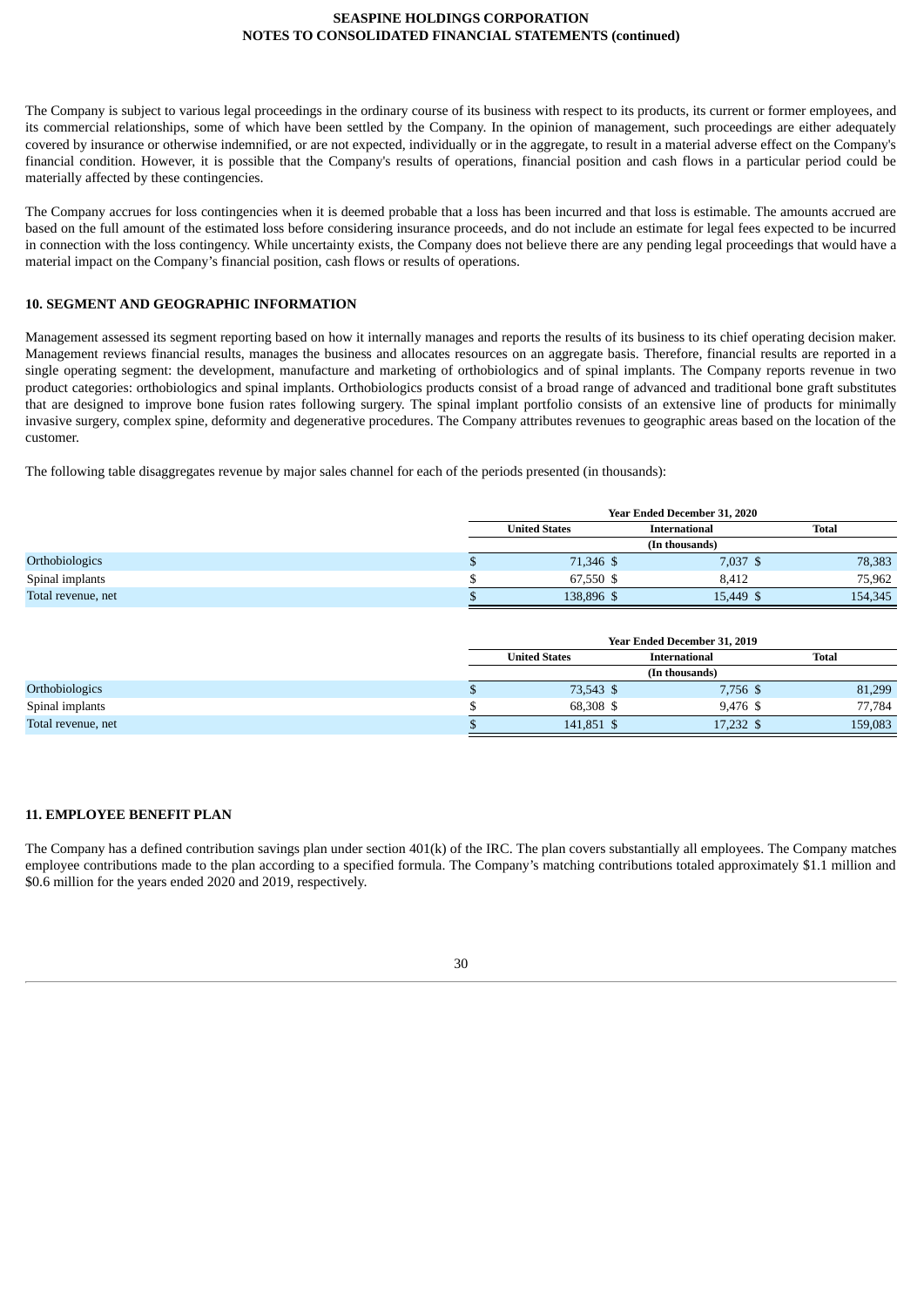# **SEASPINE HOLDINGS CORPORATION NOTES TO CONSOLIDATED FINANCIAL STATEMENTS (continued)**

# **12. SELECTED QUARTERLY INFORMATION - UNAUDITED**

|                                                          | <b>First Quarter</b> |                                       | <b>Second Quarter</b> |    | <b>Third Quarter</b> |      | <b>Fourth Quarter</b> |  |
|----------------------------------------------------------|----------------------|---------------------------------------|-----------------------|----|----------------------|------|-----------------------|--|
|                                                          |                      | (In thousands, except per share data) |                       |    |                      |      |                       |  |
| Total revenue, net:                                      |                      |                                       |                       |    |                      |      |                       |  |
| 2020                                                     | \$<br>36,111         | \$                                    | 28,589                | \$ | 43,209               | \$   | 46,436                |  |
| 2019                                                     | 36,150               |                                       | 39,306                |    | 39,888               |      | 43,739                |  |
| Gross profit:                                            |                      |                                       |                       |    |                      |      |                       |  |
| 2020                                                     | \$<br>22,299         | $\mathfrak{S}$                        | 16,930                | \$ | 29,135               | \$   | 29,140                |  |
| 2019                                                     | 22,571               |                                       | 24,989                |    | 25,481               |      | 28,063                |  |
| <b>Net loss:</b>                                         |                      |                                       |                       |    |                      |      |                       |  |
| 2020                                                     | \$<br>$(12,551)$ \$  |                                       | $(13,713)$ \$         |    | (6,574)              | - \$ | (10, 343)             |  |
| 2019                                                     | (8,989)              |                                       | (12,036)              |    | (9,663)              |      | (8,588)               |  |
| Basic/diluted net loss per common share <sup>(1)</sup> : |                      |                                       |                       |    |                      |      |                       |  |
| 2020                                                     | \$<br>$(0.48)$ \$    |                                       | $(0.50)$ \$           |    | $(0.24)$ \$          |      | (0.37)                |  |
| 2019                                                     | (0.48)               |                                       | (0.64)                |    | (0.51)               |      | (0.45)                |  |

(1) Per common share amounts for the quarters and full years have been calculated separately. Accordingly, quarterly amounts

do not necessarily add to the annual amount because of differences in the weighted average common shares outstanding during each period principally due to the effect of the Company's issuing or canceled shares of its common stock during the year.

31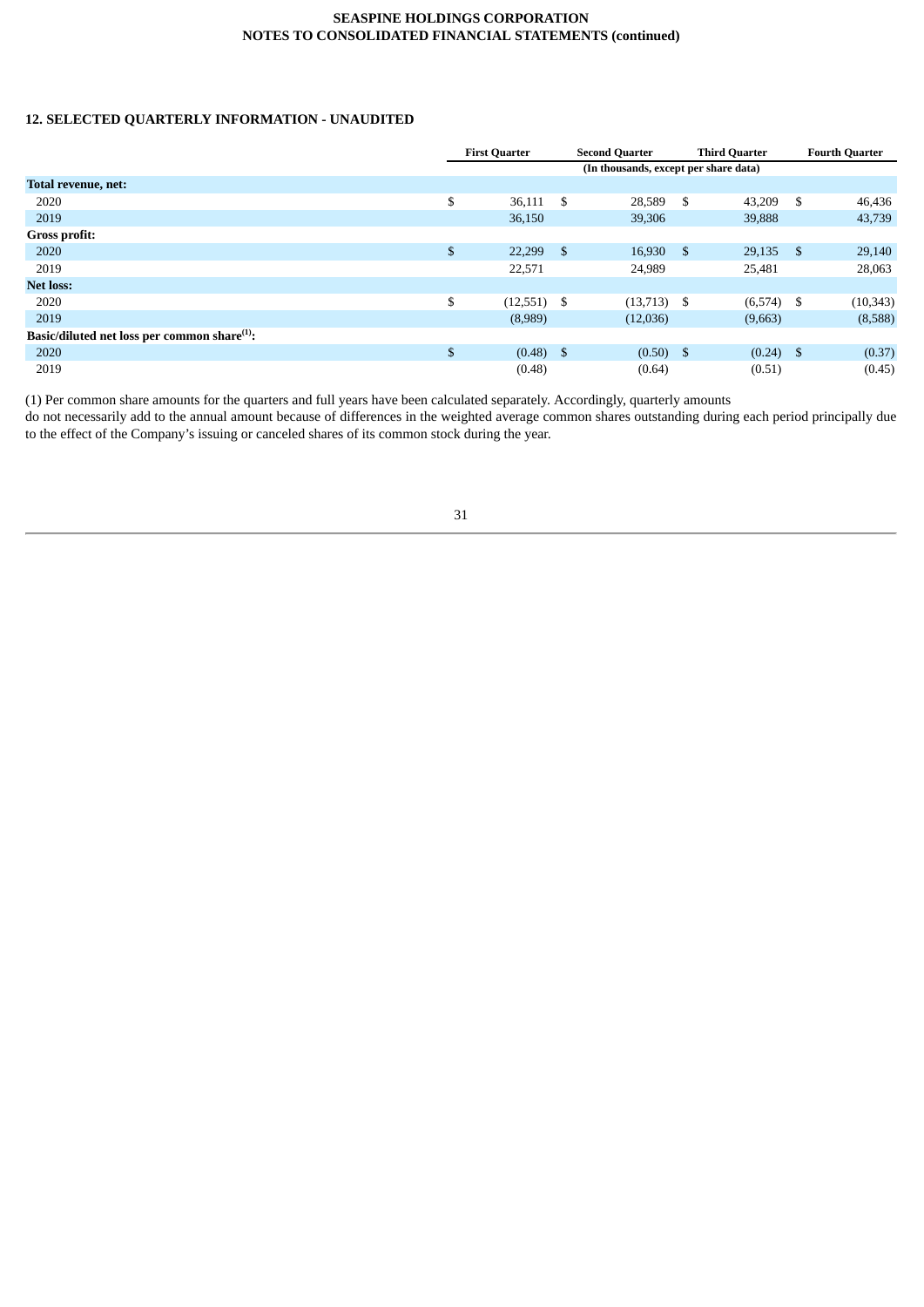# **SCHEDULE II — VALUATION AND QUALIFYING ACCOUNTS**

| <b>Description</b>                                          | <b>Balance</b> at<br><b>Beginning of Period</b> |        | <b>Charged to Costs</b><br>and Expenses |                               | <b>Charged to Other</b><br><b>Accounts</b> |                          | <b>Additions/Deductions</b> |            | <b>Balance at End of</b><br>Period |        |
|-------------------------------------------------------------|-------------------------------------------------|--------|-----------------------------------------|-------------------------------|--------------------------------------------|--------------------------|-----------------------------|------------|------------------------------------|--------|
|                                                             |                                                 |        |                                         |                               |                                            | (In thousands)           |                             |            |                                    |        |
| Year ended December 31, 2020:                               |                                                 |        |                                         |                               |                                            |                          |                             |            |                                    |        |
| Allowance for doubtful accounts and other credits           |                                                 | 111    | \$                                      | $\overbrace{\phantom{12333}}$ |                                            | $\overline{\phantom{m}}$ |                             | 81         | - \$                               | 192    |
| <b>Inventory Reserves</b>                                   |                                                 | 32.237 |                                         | 6.903                         |                                            |                          |                             | (1, 125)   |                                    | 38,015 |
| Deferred tax asset valuation allowance                      |                                                 | 65,576 |                                         | 9,571                         |                                            |                          |                             |            |                                    | 75,147 |
| Year ended December 31, 2019:                               |                                                 |        |                                         |                               |                                            |                          |                             |            |                                    |        |
| Allowance for doubtful accounts and sales returns and other |                                                 |        |                                         |                               |                                            |                          |                             |            |                                    |        |
| credits                                                     |                                                 | 850    | -S                                      | 20                            | -\$                                        | $(417)$ \$               |                             | $(342)$ \$ |                                    | 111    |
| <b>Inventory Reserves</b>                                   |                                                 | 29,309 |                                         | 4.747                         |                                            |                          |                             | (1,819)    |                                    | 32,237 |
| Deferred tax asset valuation allowance                      |                                                 | 55,954 |                                         | 9,622                         |                                            |                          |                             |            |                                    | 65,576 |

# 32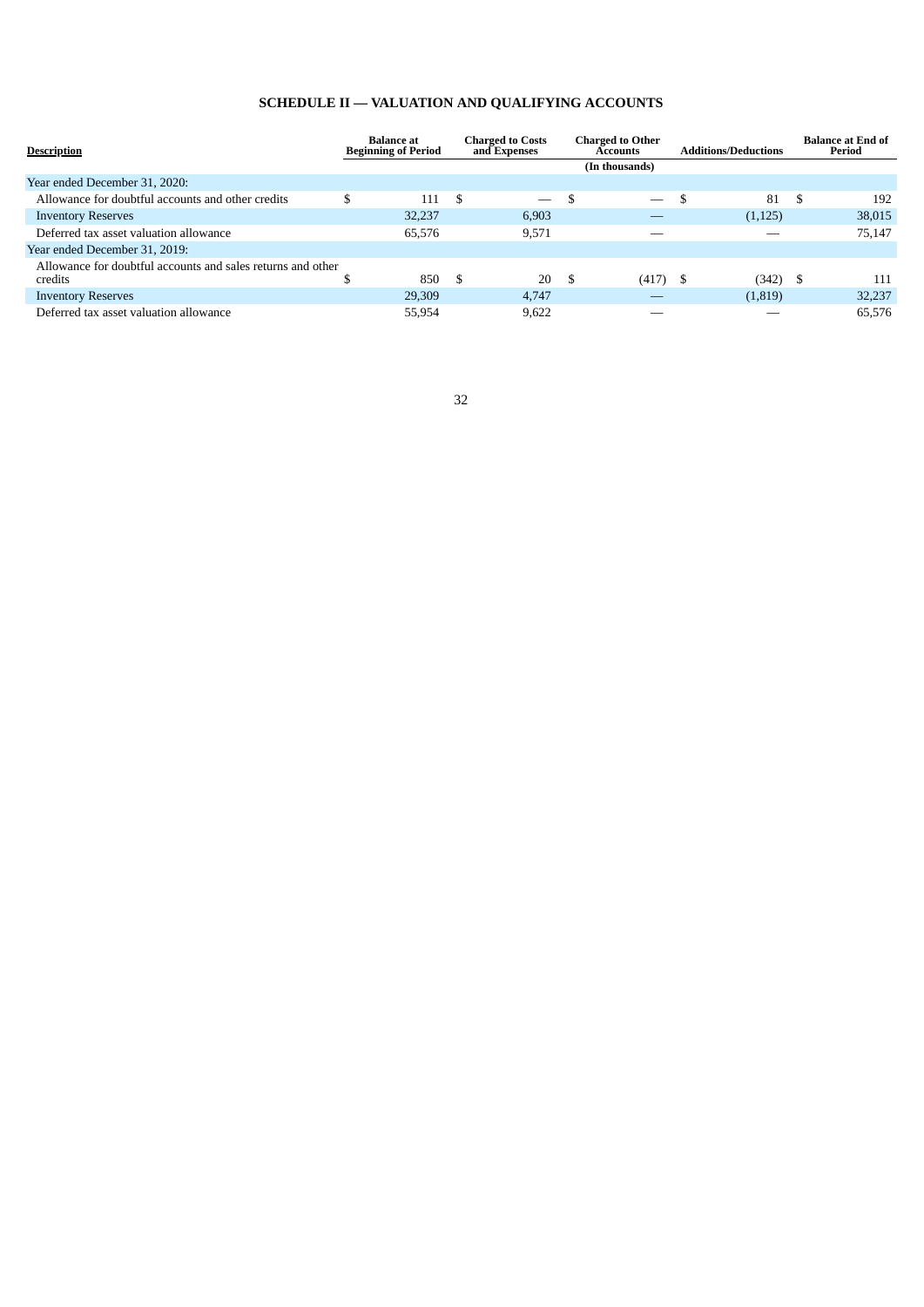## **AMENDMENT NO. 10 TO SUPPLY AGREEMENT**

This Amendment No. 10 to Supply Agreement (this "Amendment") is entered into effective as of December 1, 2020 (the "Effective Date") by and between SeaSpine Orthopedics Corporation, a Delaware corporation ("SeaSpine"), and PcoMed, LLC, a Colorado limited liability company ("PcoMed").

WHEREAS, SeaSpine and PcoMed are parties to a certain Supply Agreement, entered into as of the 15th day of May 2013 (the "Initial Agreement"), as amended by that Amendment to Supply Agreement, dated as of August 29, 2019 ("Amendment No. 1"), and as further amended by that certain Amendment No. 2 to Supply Agreement, dated as of December 2, 2019 ("Amendment No. 2") and that certain Amendment No. 3 to Supply Agreement, dated as of January 3, 2020 ("Amendment No. 3") and that certain Amendment No. 4 to Supply Agreement, dated as of January 31, 2020 ("Amendment No. 4") and that certain Amendment No. 5 to Supply Agreement, dated as of February 29, 2020 ("Amendment No. 5") and that certain Amendment No. 6, dated as of April 29, 2020 ("Amendment No. 6") and that certain Amendment No. 7, dated as of June 26, 2020 ("Amendment No. 7") and that certain Amendment No. 8, dated as of August 1, 2020 ("Amendment No. 8") and that certain Amendment No. 9, dated as of September 1, 2020 ("Amendment No. 9" and, together with the Initial Agreement and Amendment Nos. 1-8, the "Agreement");

WHEREAS, SeaSpine and PcoMed wish to extend the interim pricing described in Amendment No. 1 through January 15, 2021;

WHEREAS, SeaSpine and PcoMed wish to extend the Initial Term (as defined in the Agreement) of the Agreement until January 15, 2021; and

WHEREAS, SeaSpine and PcoMed wish to extend the maturity dates for each of the Promissory Notes (as defined in the Agreement) as described below.

NOW, THEREFORE, for good and valuable consideration, the receipt and sufficiency of which is hereby acknowledged, and intending to be legally bound, SeaSpine and PcoMed hereby agree as follows:

- 1. Extension of Interim Pricing. Section 2.3(a) of the Agreement is hereby amended by replacing the reference to "November 30, 2020" with "January 15, 2021."
- 2. Section 2.3(b) of the Agreement. Section 2.3(b) of the Agreement is hereby amended and restated in its entirety to read as follows: "[Reserved]"
- 3. Section 4.1 of the Agreement. Section 4.1 of the Agreement is amended and restated in its entirety to read as follows:

"4.1 Initial Term. The initial term of this Agreement (the "Initial Term") shall commence on the Effective Date and shall end on January 15, 2021, unless earlier terminated as provided herein."

- 4. Promissory Notes Maturity. The Maturity Date (as defined in each of the Promissory Notes (as defined in the Agreement)) is amended to be January 15, 2021.
- 5. Effectiveness. Except as amended as set forth in this Amendment, the Agreement will continue in full force and effect.
- 6. Governing Law. This Amendment will be governed and construed in accordance with the laws of the State of California, as applied to agreements between residents of such State that are entered into and fully performed within such State.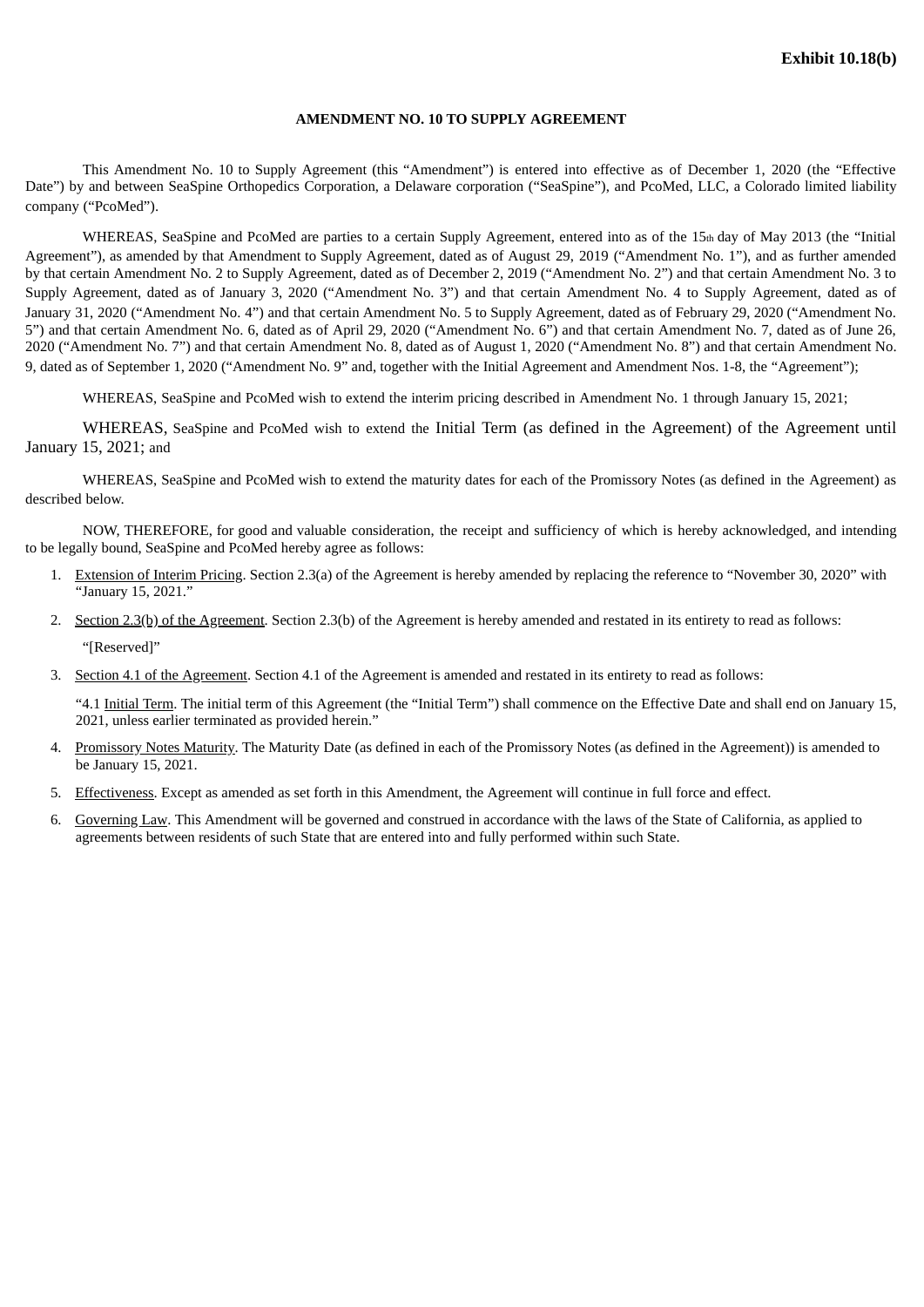7. Internal References. References in the Agreement to "this Agreement" will be deemed a reference to such document, as amended and/or restated from time to time, including as set forth in this Amendment.

# *Signature Page to Follow*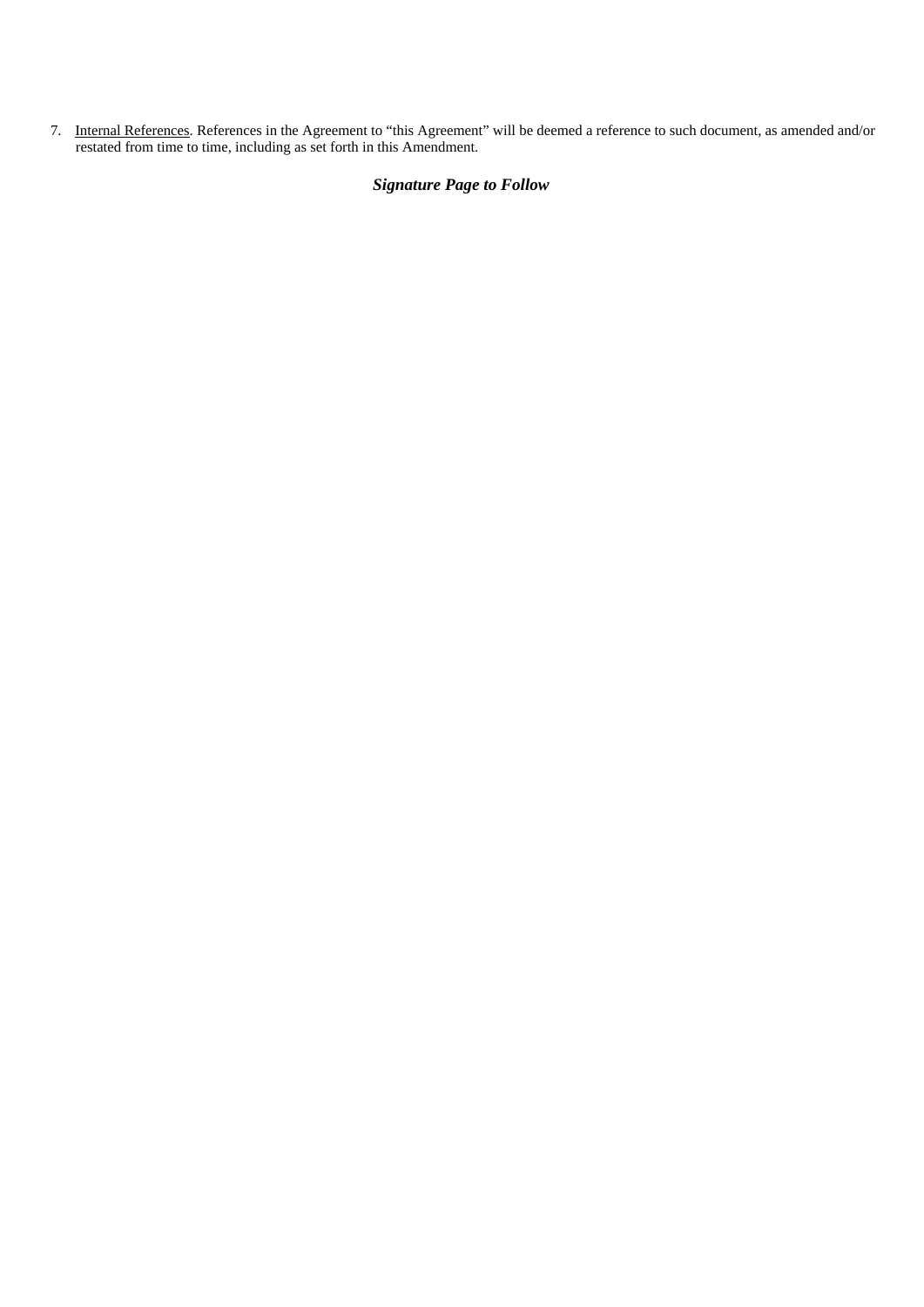IN WITNESS WHEREOF, PcoMed and SeaSpine have caused this Amendment No. 10 to Supply Agreement to be executed by their duly authorized representatives as of the Effective Date.

# **SEASPINE ORTHOPEDICS CORPORATION**

By: /s/Ray McDonagh

Ray McDonagh, its Vice President, Supply Chain

# **PCOMED, LLC**

By: /s/David Hughes David Hughes, its Chief Executive Officer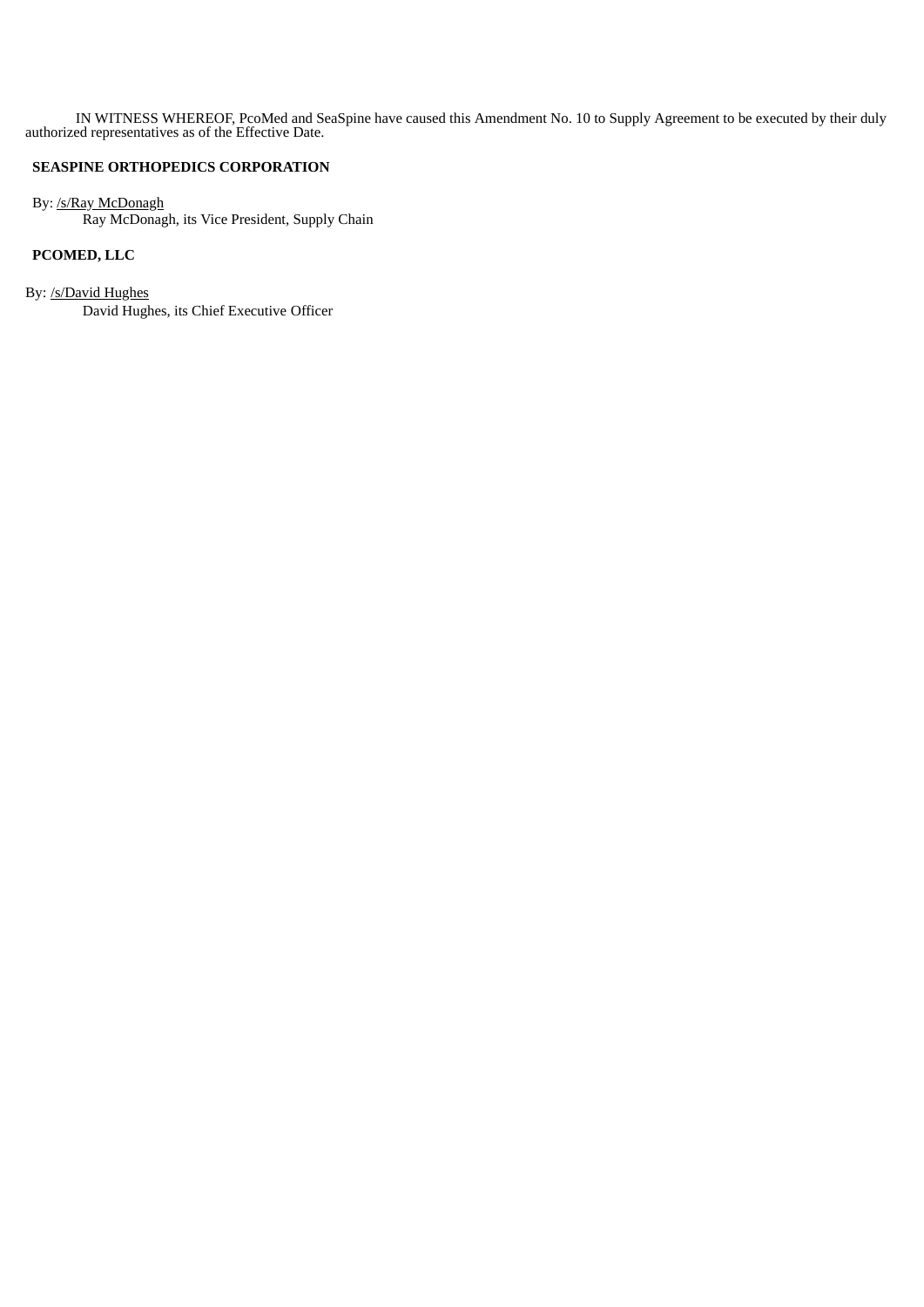# **Consent of Independent Registered Public Accounting Firm**

We consent to the incorporation by reference in the Registration Statements (Nos. 333-216450, 333‑230047, 333-236802 and 333-248136) on Form S-3 and the Registration Statements (Nos. 333‑205334, 333-211887, 333-216448, 333-223435, 333-225291, 333-226046, 333- 228217 and 333-240377) on Form S-8 of SeaSpine Holdings Corporation of our reports dated March 5, 2021, relating to the consolidated financial statements, the financial statement schedule and the effectiveness of internal control over financial reporting of SeaSpine Holdings Corporation, appearing in this Annual Report on Form 10-K of SeaSpine Holdings Corporation for the year ended December 31, 2020.

/s/ RSM US LLP Los Angeles, California March 5, 2021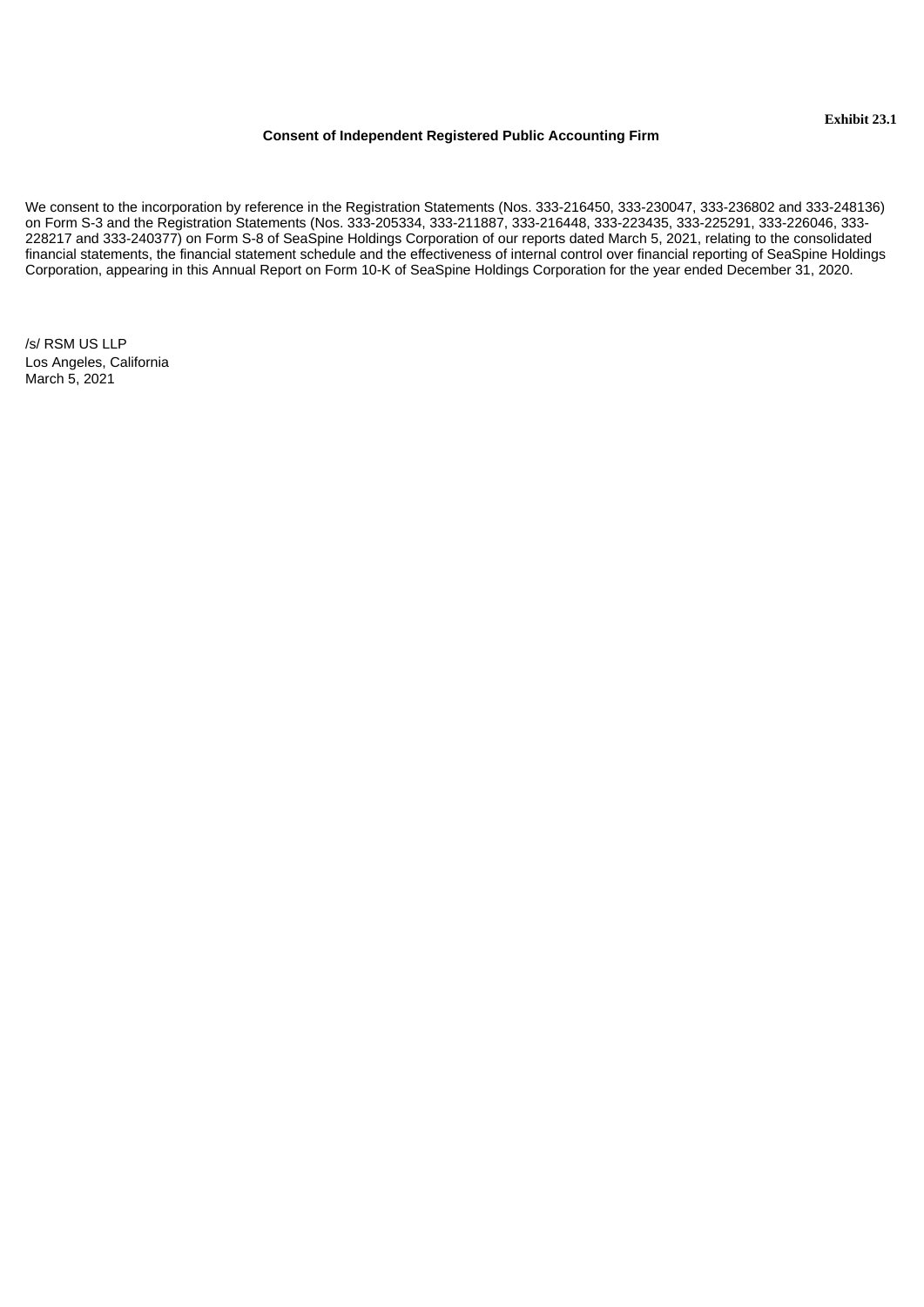#### **Certification of Principal Executive Officer**

#### **Pursuant to Section 302 of the Sarbanes-Oxley Act of 2002**

I, Keith C. Valentine, certify that:

- 1. I have reviewed this annual report on Form 10-K of SeaSpine Holdings Corporation;
- 2. Based on my knowledge, this report does not contain any untrue statement of a material fact or omit to state a material fact necessary to make the statements made, in light of the circumstances under which such statements were made, not misleading with respect to the period covered by this report;
- 3. Based on my knowledge, the financial statements, and other financial information included in this report, fairly present in all material respects the financial condition, results of operations and cash flows of the registrant as of, and for, the periods presented in this report;
- 4. The registrant's other certifying officer and I are responsible for establishing and maintaining disclosure controls and procedures (as defined in Exchange Act Rules 13a-15(e) and 15d-15(e)) and internal control over financial reporting (as defined in Exchange Act Rules 13a-15(f) and 15d-15(f)) for the registrant and have:
- (a) Designed such disclosure controls and procedures, or caused such disclosure controls and procedures to be designed under our supervision, to ensure that material information relating to the registrant, including its consolidated subsidiaries, is made known to us by others within those entities, particularly during the period in which this report is being prepared;
- (b) Designed such internal control over financial reporting, or caused such internal control over financial reporting to be designed under our supervision, to provide reasonable assurance regarding the reliability of financial reporting and the preparation of financial statements for external purposes in accordance with generally accepted accounting principles;
- (c) Evaluated the effectiveness of the registrant's disclosure controls and procedures and presented in this report our conclusions about the effectiveness of the disclosure controls and procedures, as of the end of the period covered by this report based on such evaluation; and
- (d) Disclosed in this report any change in the registrant's internal control over financial reporting that occurred during the registrant's most recent fiscal quarter (the registrant's fourth fiscal quarter in the case of an annual report) that has materially affected, or is reasonably likely to materially affect, the registrant's internal control over financial reporting; and
- 5. The registrant's other certifying officer and I have disclosed, based on our most recent evaluation of internal control over financial reporting, to the registrant's auditors and the audit committee of the registrant's board of directors (or persons performing the equivalent functions):
- (a) All significant deficiencies and material weaknesses in the design or operation of internal control over financial reporting which are reasonably likely to adversely affect the registrant's ability to record, process, summarize and report financial information; and
- (b) Any fraud, whether or not material, that involves management or other employees who have a significant role in the registrant's internal control over financial reporting.

Date: March 5, 2021 /s/ Keith C. Valentine

Keith C. Valentine *Chief Executive Officer*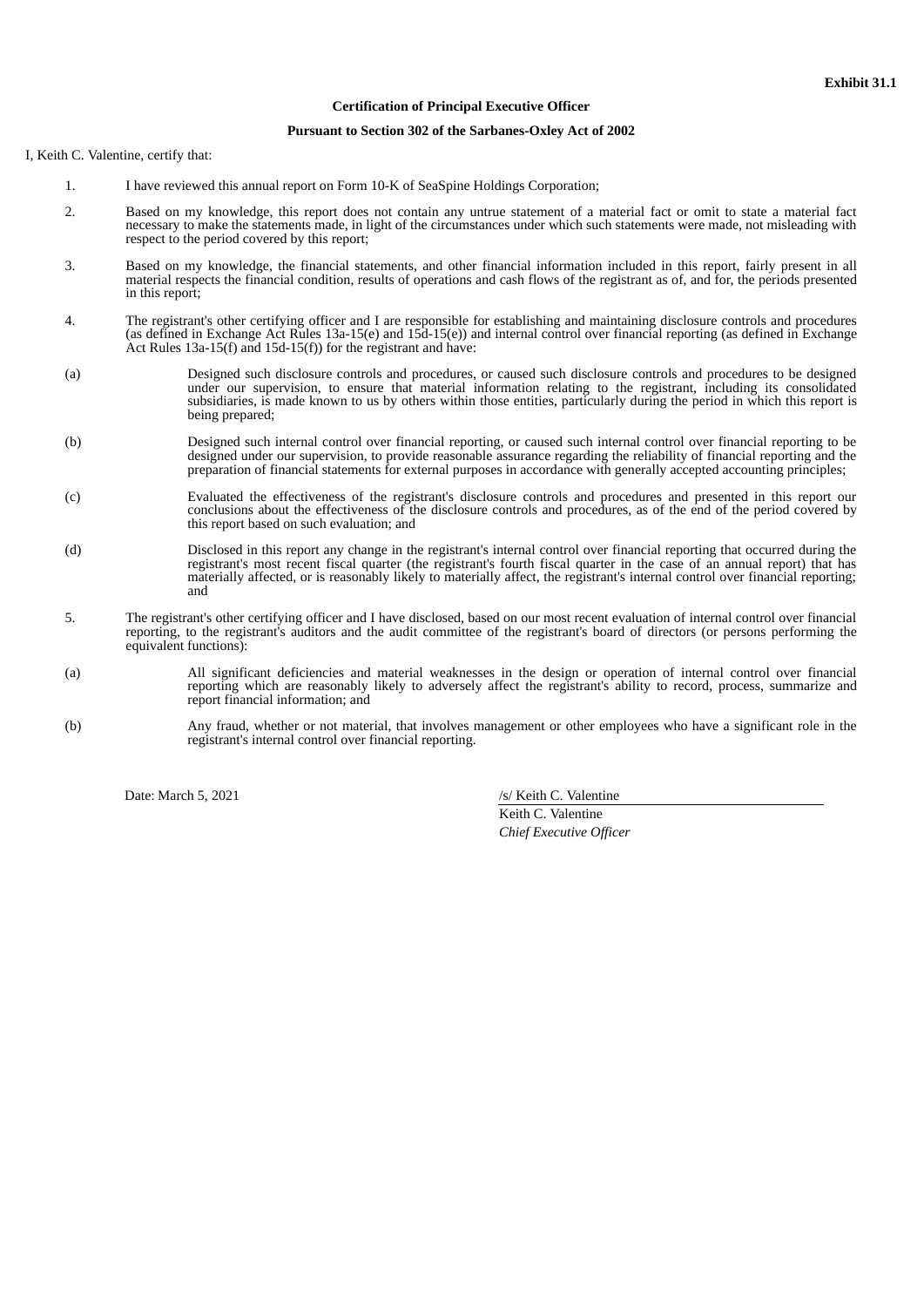## **Certification of Principal Financial Officer**

#### **Pursuant to Section 302 of the Sarbanes-Oxley Act of 2002**

I, John J. Bostjancic, certify that:

- 1. I have reviewed this annual report on Form 10-K of SeaSpine Holdings Corporation;
- 2. Based on my knowledge, this report does not contain any untrue statement of a material fact or omit to state a material fact necessary to make the statements made, in light of the circumstances under which such statements were made, not misleading with respect to the period covered by this report;
- 3. Based on my knowledge, the financial statements, and other financial information included in this report, fairly present in all material respects the financial condition, results of operations and cash flows of the registrant as of, and for, the periods presented in this report;
- 4. The registrant's other certifying officer and I are responsible for establishing and maintaining disclosure controls and procedures (as defined in Exchange Act Rules 13a-15(e) and 15d-15(e)) and internal control over financial reporting (as defined in Exchange Act Rules 13a-15(f) and 15d-15(f)) for the registrant and have:
- (a) Designed such disclosure controls and procedures, or caused such disclosure controls and procedures to be designed under our supervision, to ensure that material information relating to the registrant, including its consolidated subsidiaries, is made known to us by others within those entities, particularly during the period in which this report is being prepared;
- (b) Designed such internal control over financial reporting, or caused such internal control over financial reporting to be designed under our supervision, to provide reasonable assurance regarding the reliability of financial reporting and the preparation of financial statements for external purposes in accordance with generally accepted accounting principles;
- (c) Evaluated the effectiveness of the registrant's disclosure controls and procedures and presented in this report our conclusions about the effectiveness of the disclosure controls and procedures, as of the end of the period covered by this report based on such evaluation; and
- (d) Disclosed in this report any change in the registrant's internal control over financial reporting that occurred during the registrant's most recent fiscal quarter (the registrant's fourth fiscal quarter in the case of an annual report) that has materially affected, or is reasonably likely to materially affect, the registrant's internal control over financial reporting; and
- 5. The registrant's other certifying officer and I have disclosed, based on our most recent evaluation of internal control over financial reporting, to the registrant's auditors and the audit committee of the registrant's board of directors (or persons performing the equivalent functions):
- (a) All significant deficiencies and material weaknesses in the design or operation of internal control over financial reporting which are reasonably likely to adversely affect the registrant's ability to record, process, summarize and report financial information; and
- (b) Any fraud, whether or not material, that involves management or other employees who have a significant role in the registrant's internal control over financial reporting.

Date: March 5, 2021 /s/ John J. Bostjancic

John J. Bostjancic *Chief Financial Officer*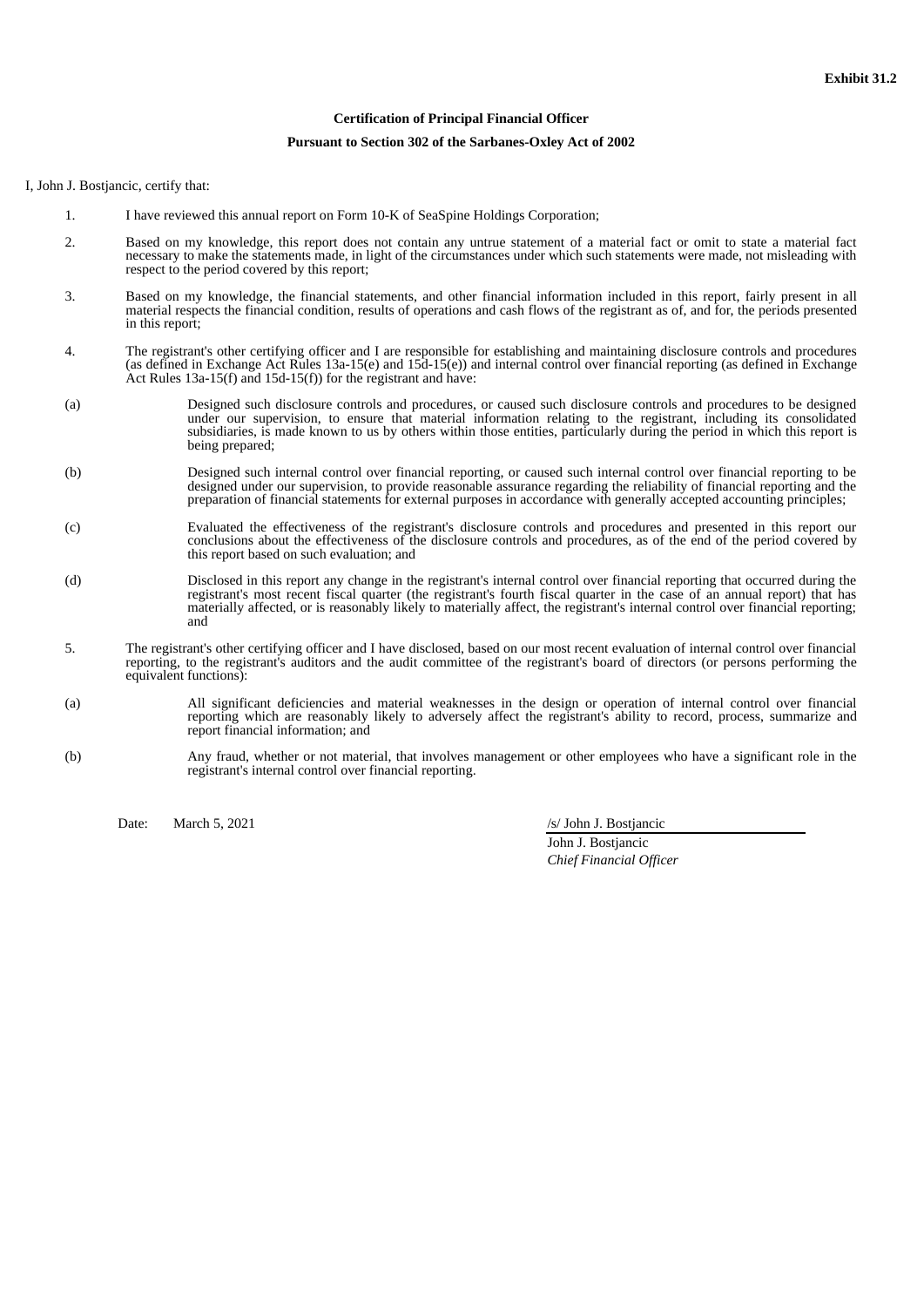# **Certification of Principal Executive Officer**

### **Pursuant to Section 906 of the Sarbanes-Oxley Act of 2002**

I, Keith C. Valentine, President and Chief Executive Officer of SeaSpine Holdings Corporation (the "Company"), hereby certify that, to my knowledge:

- 1 The Annual Report on Form 10-K of the Company for the year ended December 31, 2020 (the "Report") fully complies with the requirement of Section 13(a) or Section 15(d), as applicable, of the Securities Exchange Act of 1934, as amended; and
- 2 The information contained in the Report fairly presents, in all material respects, the financial condition and results of operations of the Company.

Date: March 5, 2021 /s/ Keith C. Valentine

Keith C. Valentine *Chief Executive Officer*